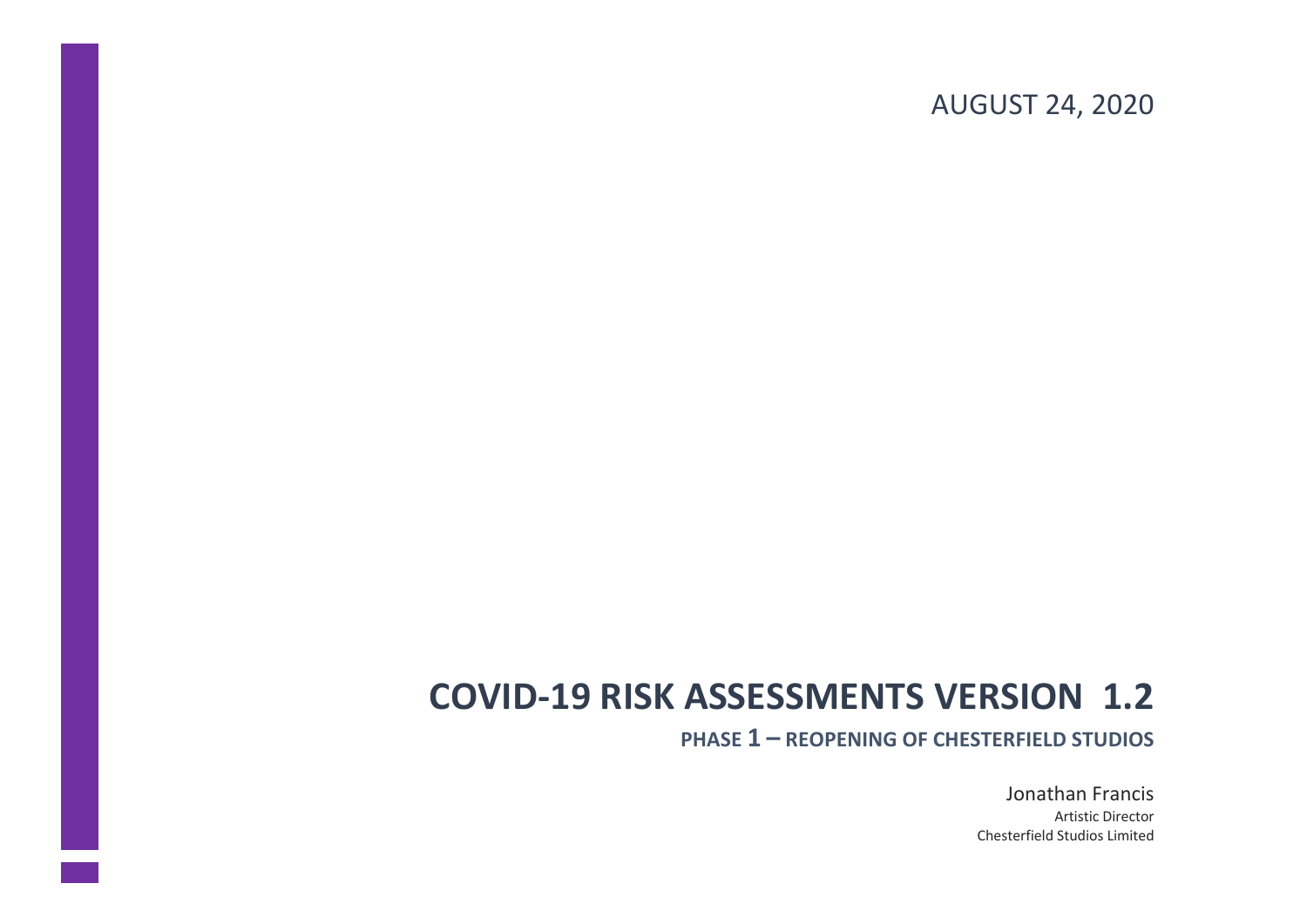### **Table of Contents**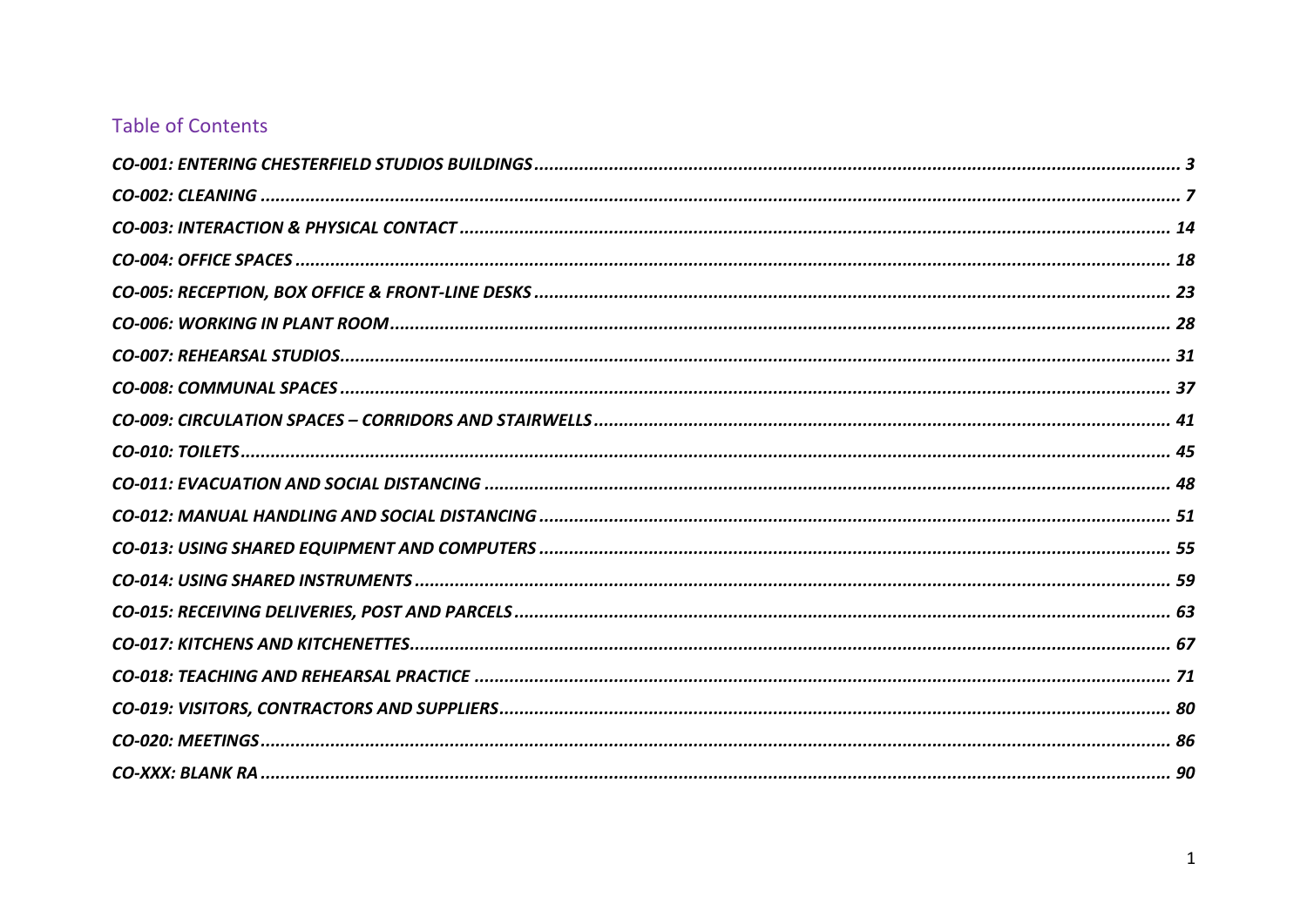Key:

#### **L – Likelihood**

- 1) Very unlikely
- 2) Unlikely may occur
- 3) Likely
- 4) Very Likely
- 5) Almost certain

#### **C – Consequences**

- 1) Negligible
- 2) Minor
- 3) Moderate
- 4) Major
- 5) Severe

| Likelihood of      |               | Severity of Consequences (C) |               |             |                |  |  |  |  |
|--------------------|---------------|------------------------------|---------------|-------------|----------------|--|--|--|--|
| Occurrence (L)     | 1. Negligible | 2. Minor                     | 3. Moderate   | 4. Major    | 5. Severe      |  |  |  |  |
| 1. Very unlikely   |               |                              |               |             |                |  |  |  |  |
| 2. Unlikely        |               |                              |               |             | 10             |  |  |  |  |
| 3. Likely          |               |                              |               | 12          | 15             |  |  |  |  |
| 4. Very Likely     | 4             |                              | 12            | 16          | 20             |  |  |  |  |
| 5. Almost certain  |               | 10                           | 15            | 20          | 25             |  |  |  |  |
| <b>Risk Rating</b> | Minimal       | Low                          | <b>Medium</b> | <b>High</b> | <b>Extreme</b> |  |  |  |  |
| $L \times C$       | $1 - 2$       | $3 - 9$                      | $10 - 15$     | $16 - 20$   | $25^{\circ}$   |  |  |  |  |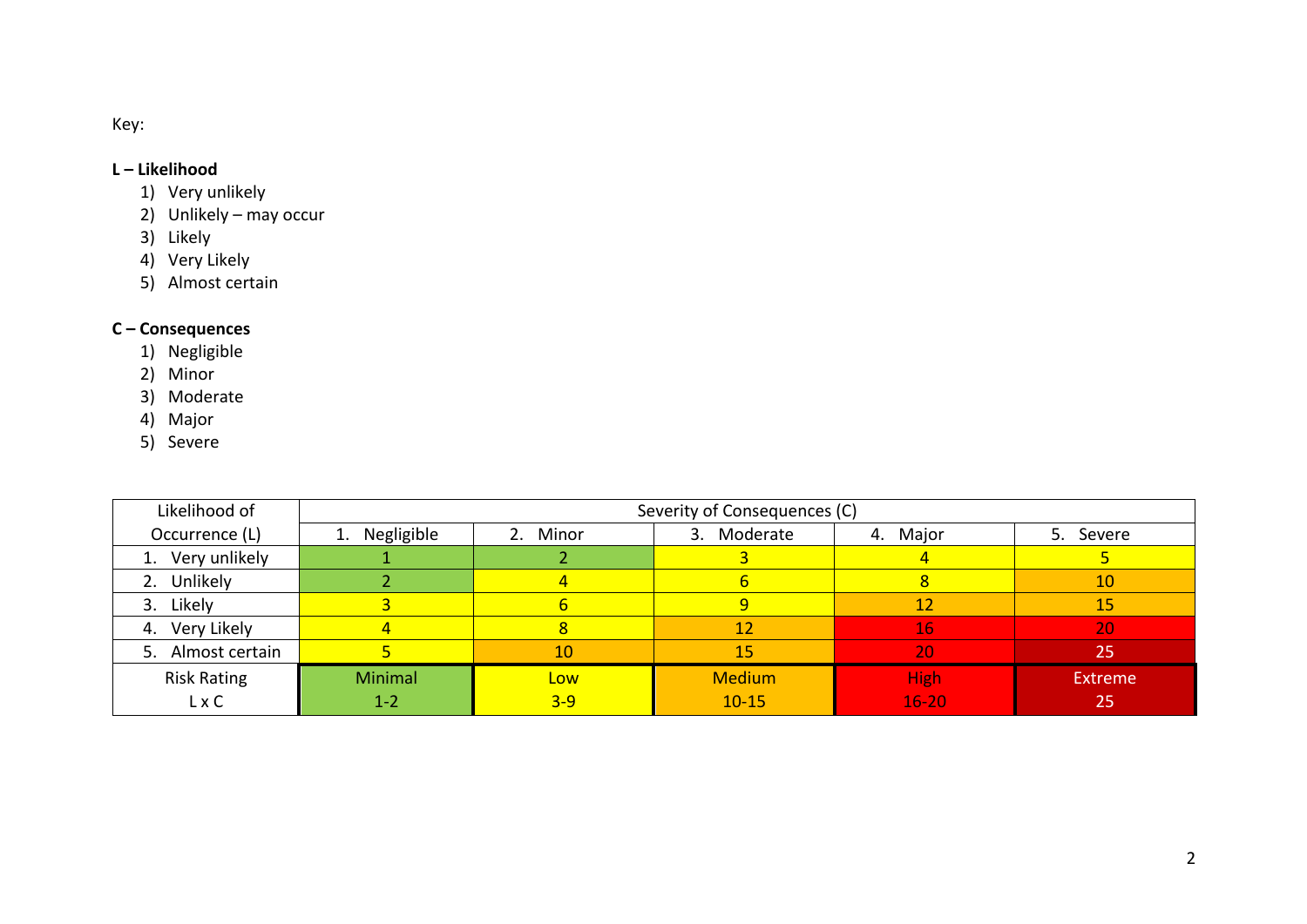### RISK ASSESSMENT REOPENING CHESTERFIELD STUDIOS & SOCIAL DISTANCING

#### **CO-001: ENTERING CHESTERFIELD STUDIOS BUILDINGS**

| <b>NAME OF ASSESSOR</b>                                                | Jonathan Francis                                                    |
|------------------------------------------------------------------------|---------------------------------------------------------------------|
| DATE OF ASSESSMENT                                                     | 23/08/2020                                                          |
| TIME OF ASSESSMENT                                                     | 1230                                                                |
| <b>WORK AREA</b>                                                       | All Studios entrances:                                              |
|                                                                        | Main entrance                                                       |
| Briefly describe the work in terms of function, size, number of        | Staff entrance at West Door                                         |
| people. For example: Studio 1, fifteen square metres, up to 15         |                                                                     |
| people.                                                                |                                                                     |
|                                                                        |                                                                     |
|                                                                        |                                                                     |
|                                                                        |                                                                     |
| <b>TASK BEING ASSESSED</b>                                             | Safe working practices entering the building for staff and students |
|                                                                        | returning to CS after the Covid19 Lockdown                          |
| Be specific, e.g. use of sack truck for moving boxes from the entrance |                                                                     |
| hall to the office.                                                    |                                                                     |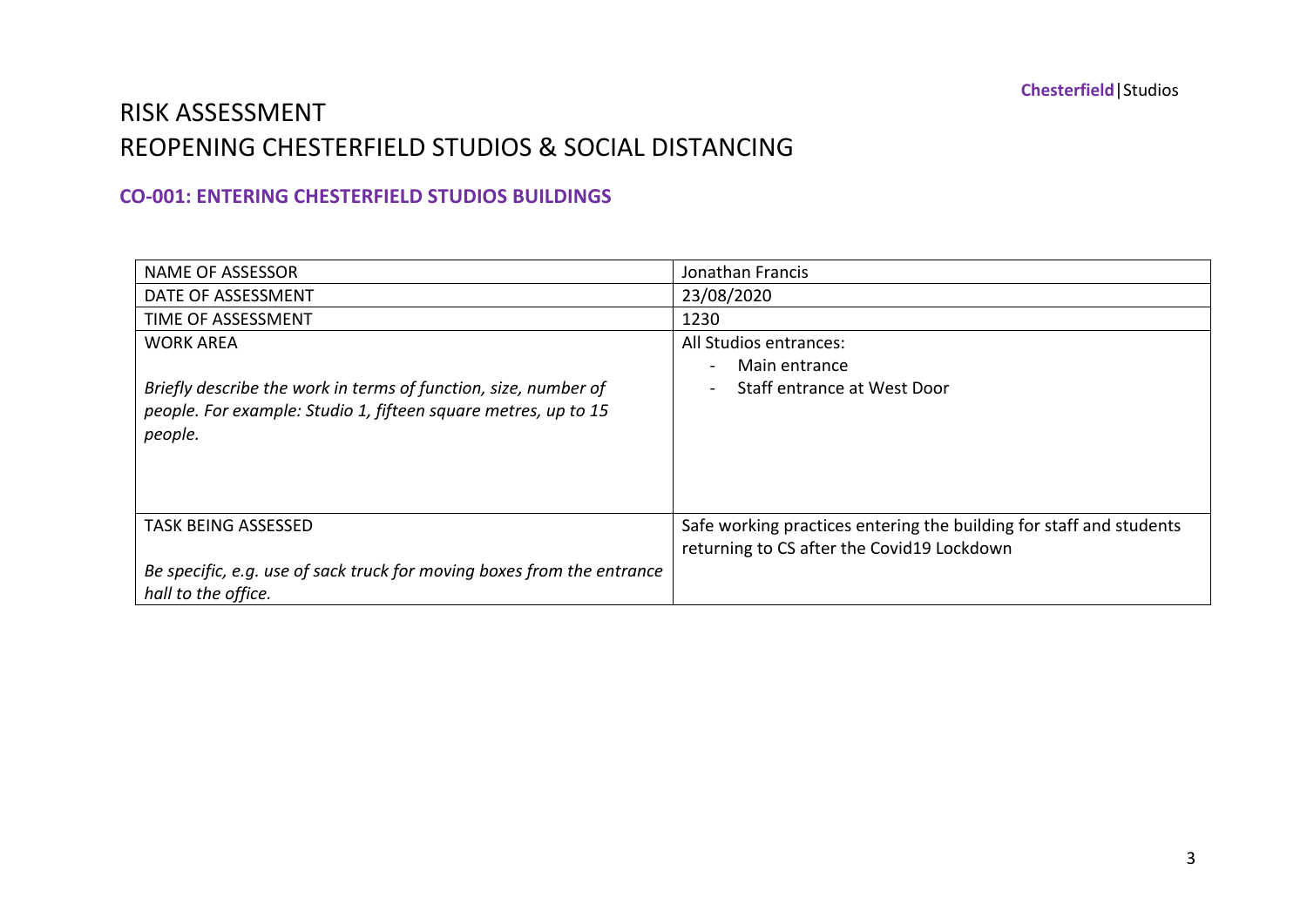| <b>WHAT IS THE</b><br><b>HAZARD?</b>                                                       | <b>WHO MIGHT</b><br><b>BE HARMED?</b>                                                  | <b>HOW MIGHT</b><br><b>PEOPLE BE</b><br><b>HARMED?</b>                                   | <b>EXISTING RISK CONTROL</b><br><b>MEASURES</b>                                                                                                                                                                                                                   |                | $\mathbf{C}$ | $\mathbf R$ | <b>ADDITIONAL MEASURES</b>                                                                                                                                          |   |   | R  |
|--------------------------------------------------------------------------------------------|----------------------------------------------------------------------------------------|------------------------------------------------------------------------------------------|-------------------------------------------------------------------------------------------------------------------------------------------------------------------------------------------------------------------------------------------------------------------|----------------|--------------|-------------|---------------------------------------------------------------------------------------------------------------------------------------------------------------------|---|---|----|
| Becoming ill/a carrier<br>of the Coronavirus<br>due to contact with<br>an infected surface | Staff<br><b>Students</b><br>Contractors<br>Volunteers<br>Authorised<br><b>Visitors</b> | Catching the virus<br>through contact with<br>an infected surface<br>Spreading the virus | Infection control cleaning<br>regime implemented across<br>the Studios including office<br>spaces, which includes door<br>handles, push pads and code<br>pads. Handles/push pads/push<br>plates cleaned 4 x per 24-hour<br>period with anti-infection<br>product. | $\overline{2}$ | 5            | 10          | Where 2m social<br>distancing cannot be<br>maintained, facemasks<br>must be worn. This is<br>compulsory and the duty<br>manager will check to<br>assure compliance. | 3 | 5 | 15 |
|                                                                                            | Family and<br>household<br>members of all<br>building users<br>named above             | to family<br>members/household<br>occupants                                              | Compulsory and enforced hand<br>sanitising when entering the<br>building. Encouraged hand<br>sanitising and further sanitising<br>on journey through the<br>building                                                                                              | $\overline{2}$ | 5            | 10          |                                                                                                                                                                     |   |   |    |
|                                                                                            |                                                                                        |                                                                                          | Pass door pinned open when<br>the weather permits to<br>prevent unnecessary contact.<br>Compulsory hand sanitising on<br>entry, set up in the entrance.                                                                                                           | 1              | 5            | 5           |                                                                                                                                                                     |   |   |    |
|                                                                                            |                                                                                        |                                                                                          | When receiving large<br>deliveries, packages should be<br>left in the entrance lobby, with<br>doors pinned back to prevent<br>unnecessary contact.                                                                                                                | $\overline{2}$ | 5            | 10          |                                                                                                                                                                     |   |   |    |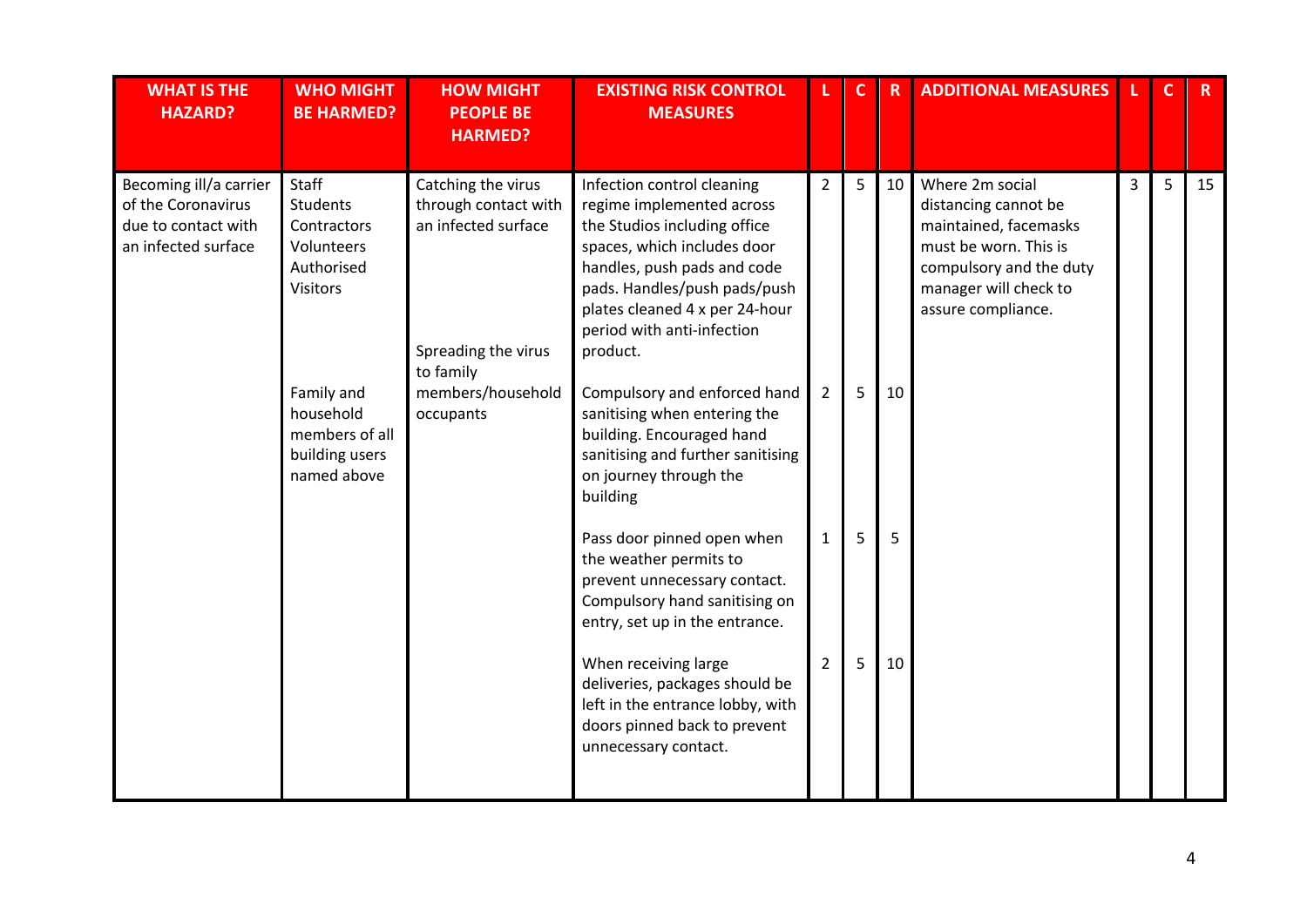|                                                                                             |                                                                                        |                                                                                           | Turn off access control to<br>studios (not office or closed off<br>spaces, or West Door) as the<br>building is closed to public and<br>parents to reduce number of<br>times someone must touch a<br>keypad.<br>All measures, information and<br>procedures circulated to<br>relevant staff and students via<br>email. | 2                       | 5              | 10 |  |  |
|---------------------------------------------------------------------------------------------|----------------------------------------------------------------------------------------|-------------------------------------------------------------------------------------------|-----------------------------------------------------------------------------------------------------------------------------------------------------------------------------------------------------------------------------------------------------------------------------------------------------------------------|-------------------------|----------------|----|--|--|
| Becoming ill/a carrier<br>of the Coronavirus<br>due to close<br>interaction with<br>people. | Staff<br><b>Students</b><br>Contractors<br>Volunteers<br>Authorised<br><b>Visitors</b> | Catching the virus.<br>Spreading the virus<br>to family<br>members/household<br>occupants | Duty management briefed to<br>implement people<br>management in main<br>entrances, restricting access<br>when there are too many<br>people and asking people to<br>move on if they congregate in<br>an unsafe way. As per<br>Government/HSE guidelines.                                                               | $\overline{\mathbf{3}}$ | 5 <sup>1</sup> | 15 |  |  |
|                                                                                             | Family and<br>household<br>members of all<br>building users<br>named above             |                                                                                           | Barriers in place to ensure<br>2m social distancing from<br>frontline workers. Please<br>see RA CO-005: Reception,<br><b>Box Office and Frontline</b>                                                                                                                                                                 | $\overline{2}$          | 5              | 10 |  |  |
|                                                                                             |                                                                                        |                                                                                           | Clear signage and floor<br>stickers stating the social<br>distancing requirements at<br>all entrances. Clear signage                                                                                                                                                                                                  | 3                       | 5              | 15 |  |  |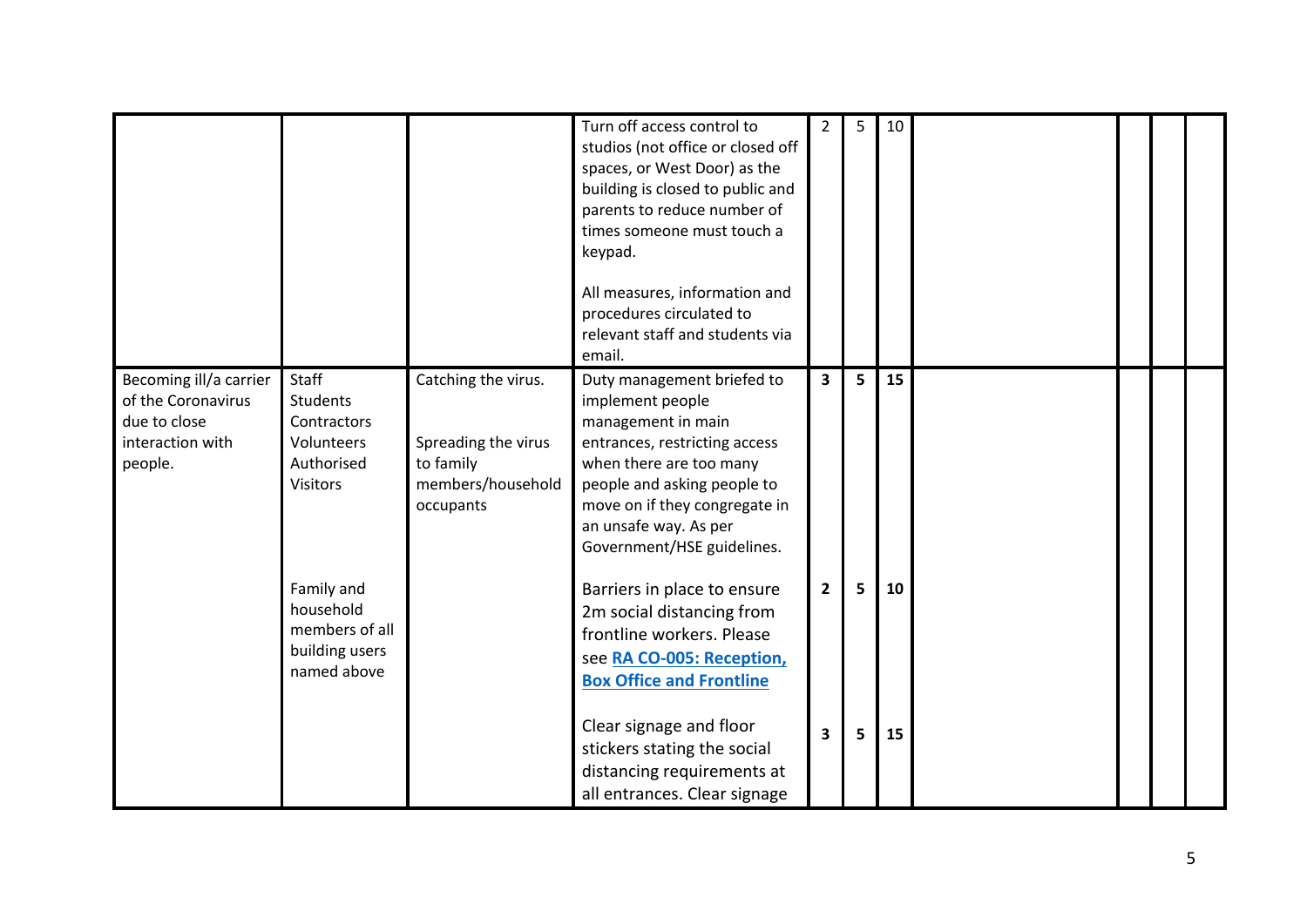|  | in the entrance directing<br>people the correct way<br>around the one-way system.                                                 |                |                 |    |  |  |
|--|-----------------------------------------------------------------------------------------------------------------------------------|----------------|-----------------|----|--|--|
|  | One-way system in place<br>with clear signage.                                                                                    | 3              | 5               | 15 |  |  |
|  | No parents/carers allowed<br>on site; collection/drop off<br>points socially distanced                                            | $\overline{2}$ | 5               | 10 |  |  |
|  | No one with COVID-19 or<br>suffering symptoms allowed on<br>site. (Temperature checks and<br>Health Self Declaration on<br>entry) | $\mathbf{2}$   | $5\overline{5}$ | 10 |  |  |

Approved by: **Board of Directors**

Signed: **Jonathan Francis**

Signature:

Date: 23/08/2020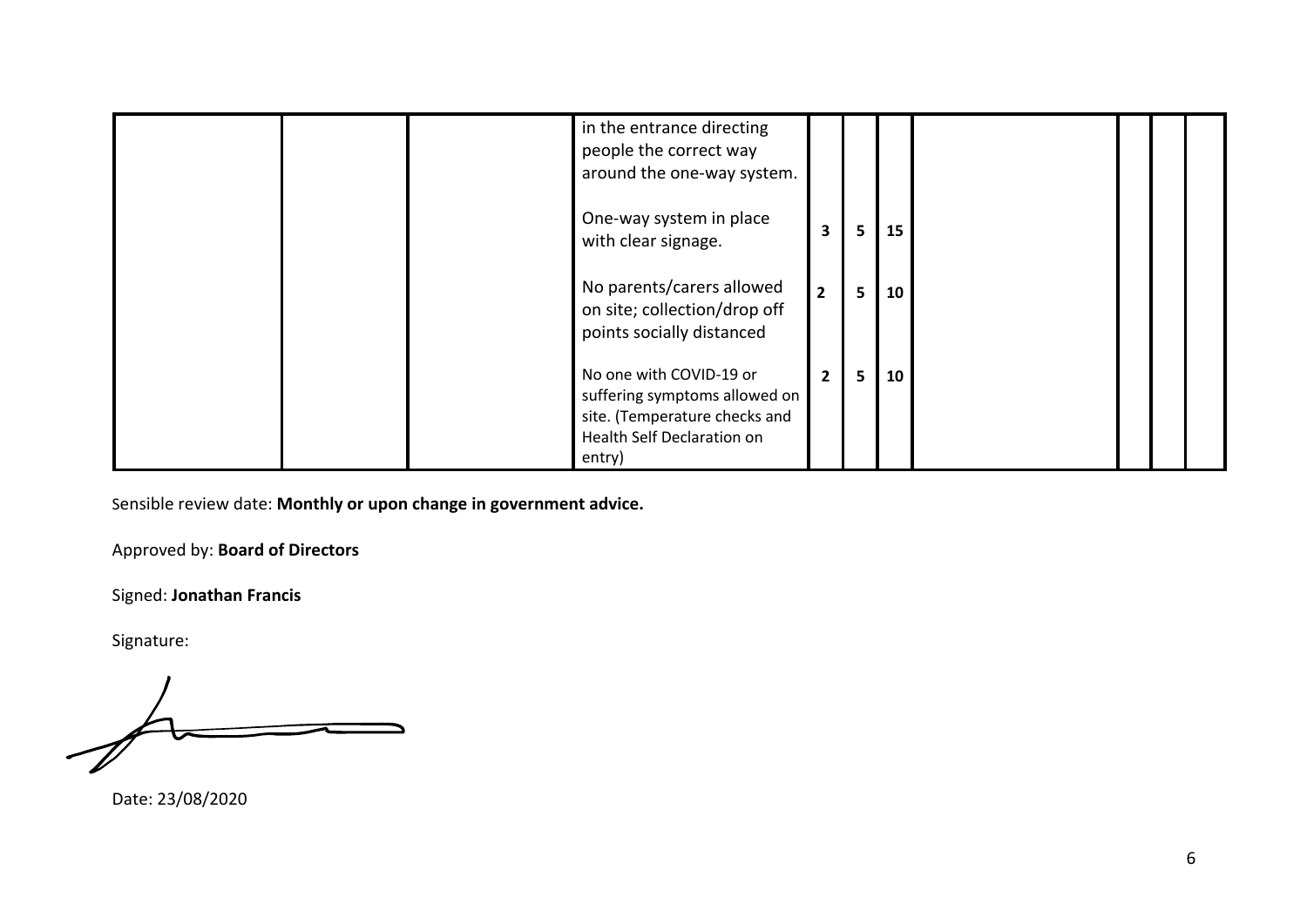## RISK ASSESSMENT THE CONTACT OF THE CONTACT  $\overline{A}$ REOPENING CHESTERFIELD STUDIOS & SOCIAL DISTANCING

#### **CO-002: CLEANING**

| <b>NAME OF ASSESSOR</b>                                                                                                                   | Jonathan Francis                                               |
|-------------------------------------------------------------------------------------------------------------------------------------------|----------------------------------------------------------------|
| DATE OF ASSESSMENT                                                                                                                        | 06/08/2020                                                     |
| TIME OF ASSESSMENT                                                                                                                        | 0930                                                           |
| <b>WORK AREA</b>                                                                                                                          | The entire site, including the quadrangle and surrounding land |
| Briefly describe the work in terms of function, size, number of people.<br>For example: Studio 1, fifteen square metres, up to 15 people. |                                                                |
| <b>TASK BEING ASSESSED</b>                                                                                                                | Safe working practices for cleaning by staff and caretakers    |
| Be specific, e.g. use of sack truck for moving boxes from the entrance<br>hall to the office.                                             |                                                                |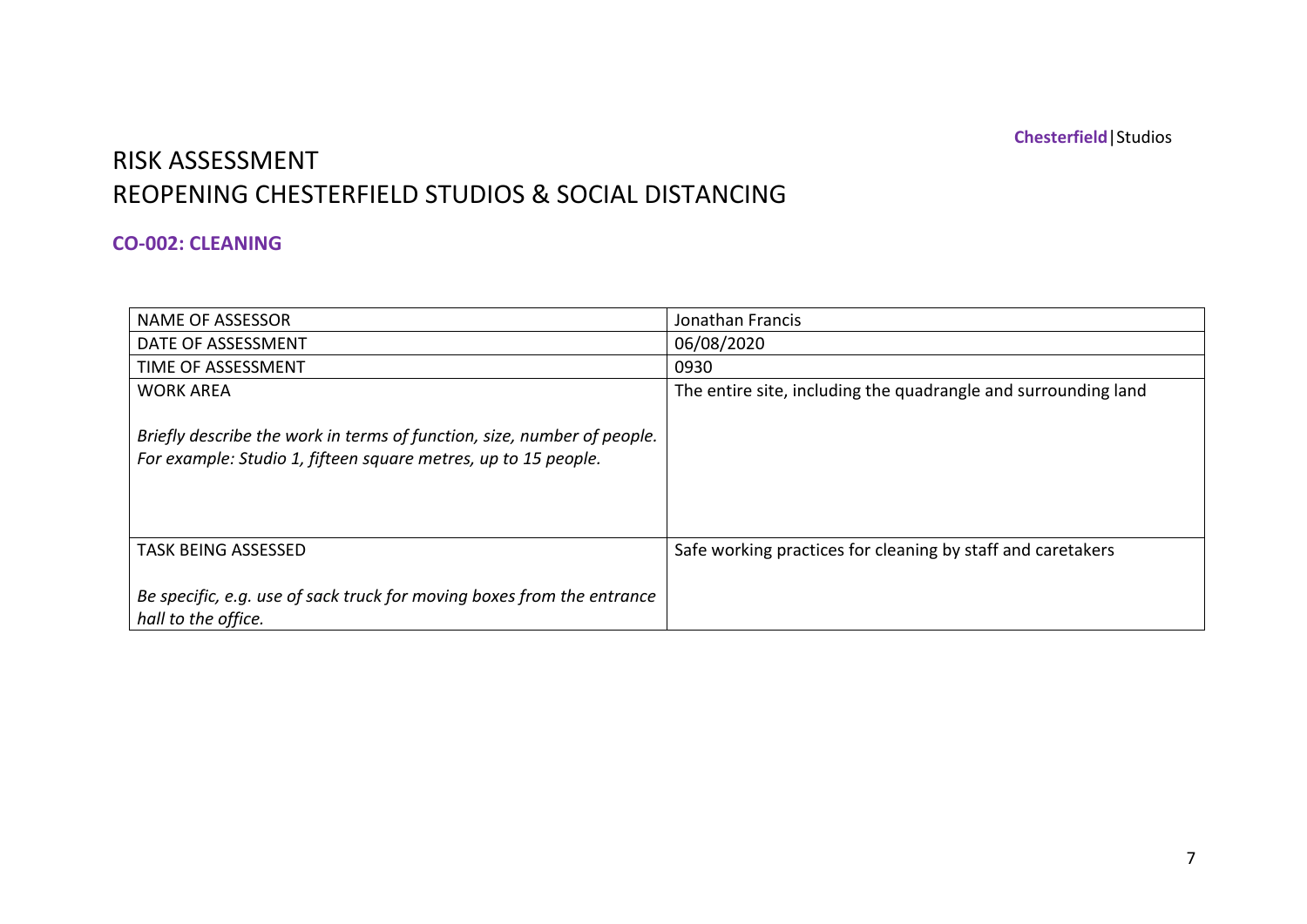| <b>WHAT IS THE</b><br><b>HAZARD?</b>                                                       | <b>WHO MIGHT</b><br><b>BE HARMED?</b>                                                  | <b>HOW MIGHT</b><br><b>PEOPLE BE</b><br><b>HARMED?</b>             | <b>EXISTING RISK CONTROL</b><br><b>MEASURES</b>                                                                                                                                 |                | $\mathbf{C}$ | $\overline{\mathsf{R}}$ | <b>ADDITIONAL MEASURES</b> | $\mathbf{C}$ | $\mathbf{R}$ |
|--------------------------------------------------------------------------------------------|----------------------------------------------------------------------------------------|--------------------------------------------------------------------|---------------------------------------------------------------------------------------------------------------------------------------------------------------------------------|----------------|--------------|-------------------------|----------------------------|--------------|--------------|
| Becoming ill/a carrier<br>of the Coronavirus<br>due to contact with<br>an infected surface | Staff<br><b>Students</b><br>Contractors<br>Volunteers<br>Authorised<br><b>Visitors</b> | Catching the virus<br>through contact with<br>an infected surface  | A deep clean of the entire site<br>has been conducted during the<br>lockdown period. Buildings<br>have been locked and used<br>only by directors in the<br>interim.             | $\overline{2}$ | 5            | 10                      |                            |              |              |
|                                                                                            | Family and<br>household<br>members of all                                              | Spreading the virus<br>to family<br>members/household<br>occupants | Cleaning of the building to be<br>intensified and localised in key<br>areas of usage to enable<br>sufficient time and care for<br>safe working.                                 | $\mathbf{1}$   | 5            | 5                       |                            |              |              |
|                                                                                            | building users<br>named above                                                          |                                                                    | Compulsory hand washing for<br>all staff entering the building                                                                                                                  | 3              | 5            | 15                      |                            |              |              |
|                                                                                            |                                                                                        |                                                                    | Provision of hand sanitiser<br>across the whole building                                                                                                                        | 3              | 5            | 15                      |                            |              |              |
|                                                                                            |                                                                                        |                                                                    | Where possible, products and<br>equipment should not be<br>shared. Where it cannot be<br>avoided, the process should<br>include sanitisation and the<br>use of PPE at all times | $\overline{2}$ | 5            | 10                      |                            |              |              |
|                                                                                            |                                                                                        |                                                                    | All staff to be trained in COVID-<br>19 procedures to ensure<br>safeguards are in place                                                                                         | $\overline{2}$ | 5            | 10                      |                            |              |              |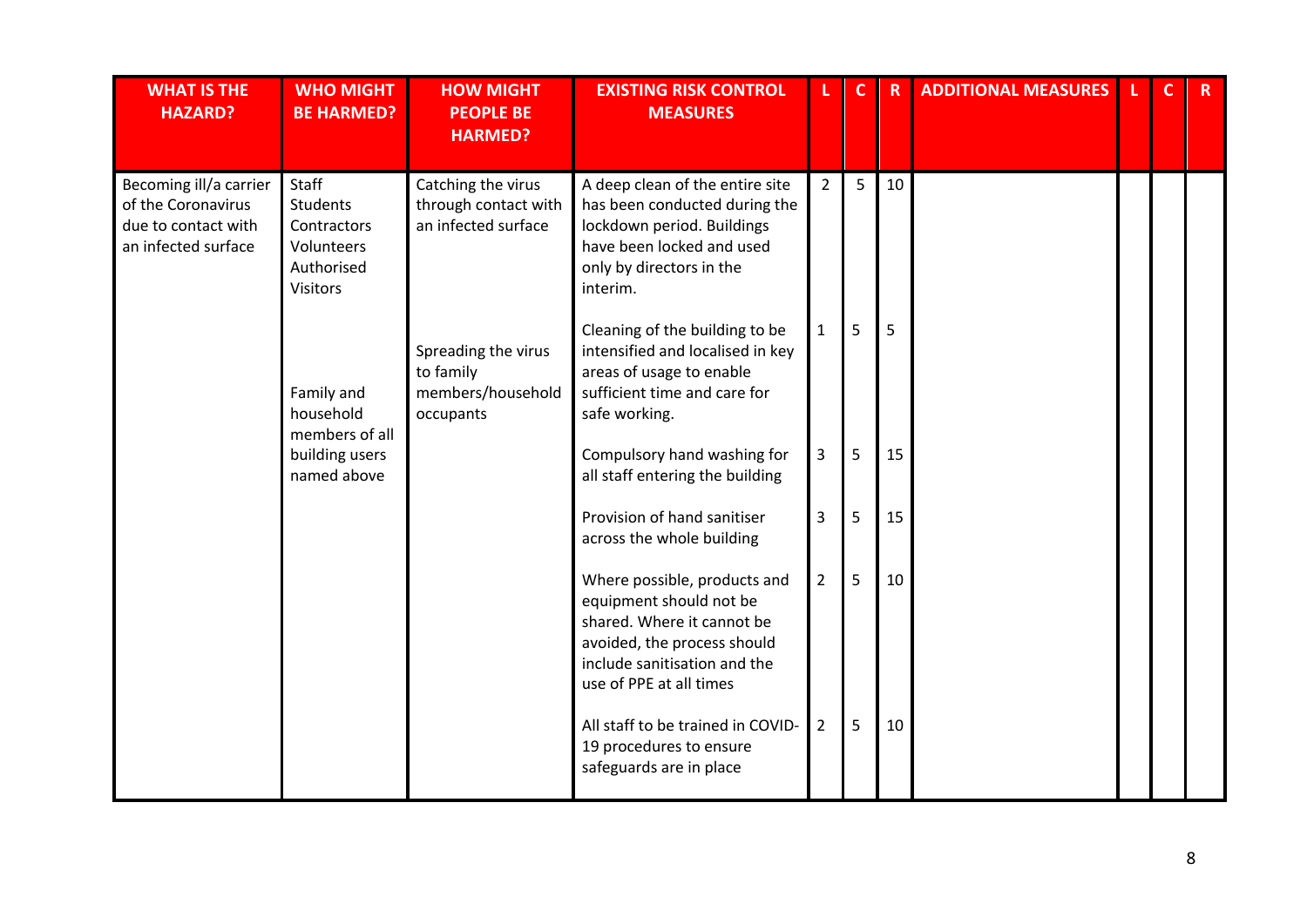|  | All teaching staff and           | 2 | 5 | 10 |  |  |
|--|----------------------------------|---|---|----|--|--|
|  | chaperones to assist in          |   |   |    |  |  |
|  | cleaning of regular touch        |   |   |    |  |  |
|  | points, toilets, and surfaces    |   |   |    |  |  |
|  | between classes.                 |   |   |    |  |  |
|  |                                  |   |   |    |  |  |
|  | If a case of Covid-19 is         |   |   |    |  |  |
|  | reported by someone who has      |   |   |    |  |  |
|  | visited the building, any spaces |   |   |    |  |  |
|  | they have used will be closed    |   |   |    |  |  |
|  | off from use (doors locked, any  |   |   |    |  |  |
|  |                                  |   |   |    |  |  |
|  | windows will be left open and    |   |   |    |  |  |
|  | air conditioning turned off)     |   |   |    |  |  |
|  | until full sanitisation          |   |   |    |  |  |
|  | conducted according to           |   |   |    |  |  |
|  | government guidelines            |   |   |    |  |  |
|  | All cleaning equipment           |   |   |    |  |  |
|  | and waste bags must              |   |   |    |  |  |
|  | be collected before              |   |   |    |  |  |
|  | entering the space               |   |   |    |  |  |
|  | Any cloths and mop               |   |   |    |  |  |
|  | heads used must be               |   |   |    |  |  |
|  | disposed of as single            |   |   |    |  |  |
|  | use items                        |   |   |    |  |  |
|  | Before entering the              |   |   |    |  |  |
|  | room, hand hygiene               |   |   |    |  |  |
|  | must be carried out              |   |   |    |  |  |
|  | and disposable plastic           |   |   |    |  |  |
|  | apron and gloves                 |   |   |    |  |  |
|  |                                  |   |   |    |  |  |
|  | worn.                            |   |   |    |  |  |
|  | Bag all items used by            |   |   |    |  |  |
|  | the person as clinical           |   |   |    |  |  |
|  | waste (e.g. bin                  |   |   |    |  |  |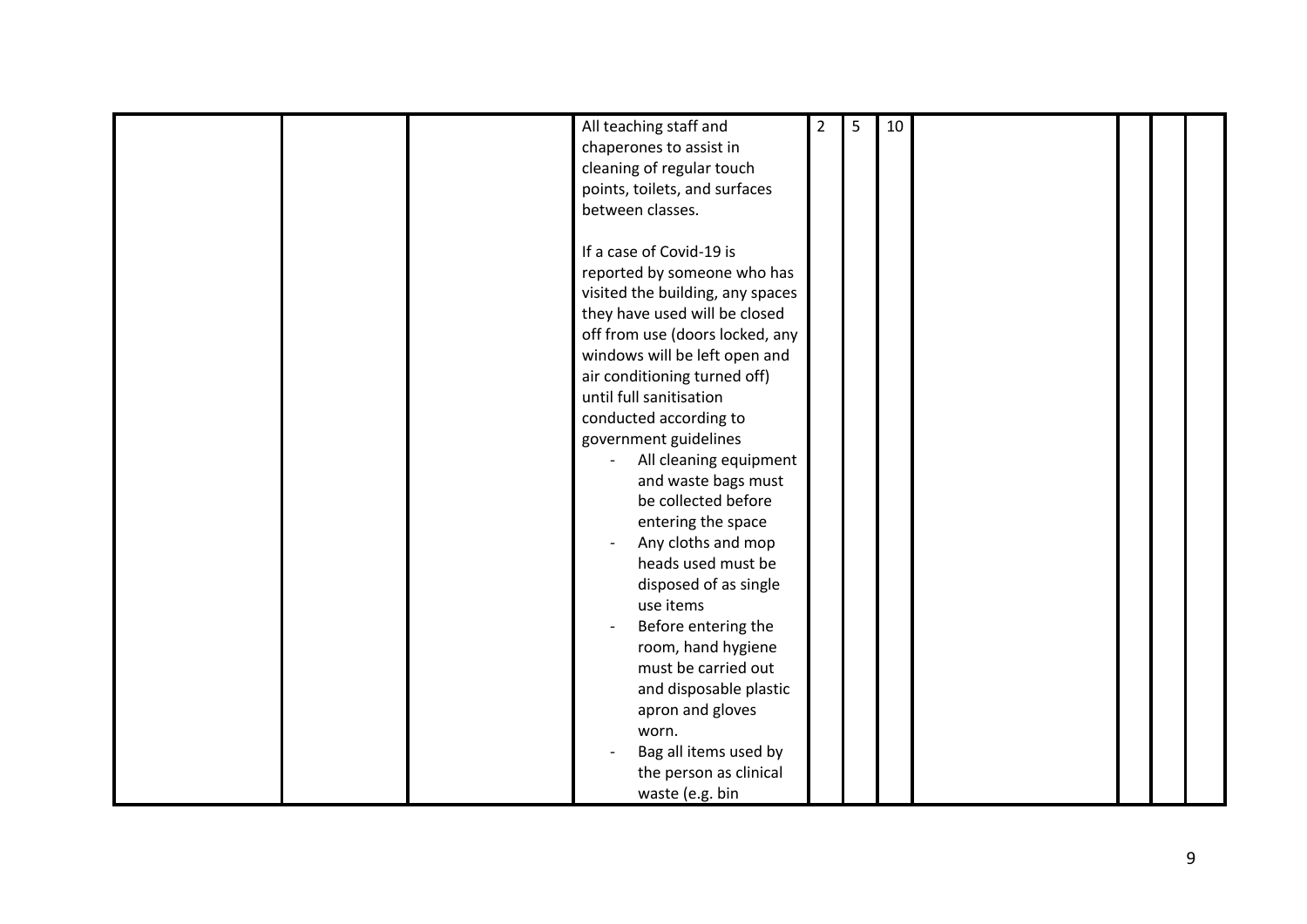|                                                                                             |                                                                                                                                                       |                                                                                           | contents). This should<br>be quarantined until<br>test results known. If<br>confirmed, contact<br>local HPT.<br>Disinfect all hard<br>surfaces, furniture,<br>doors, etc., using a<br>suitable disinfectant<br>solution<br>Discard PPE as clinical<br>waste.<br>Perform hand hygiene.                                                                                                             |                     |        |          |  |  |
|---------------------------------------------------------------------------------------------|-------------------------------------------------------------------------------------------------------------------------------------------------------|-------------------------------------------------------------------------------------------|---------------------------------------------------------------------------------------------------------------------------------------------------------------------------------------------------------------------------------------------------------------------------------------------------------------------------------------------------------------------------------------------------|---------------------|--------|----------|--|--|
| Becoming ill/a carrier<br>of the Coronavirus<br>due to close<br>interaction with<br>people. | Staff<br><b>Students</b><br>Contractors<br>Volunteers<br>Authorised<br><b>Visitors</b><br>Family and<br>household<br>members of all<br>building users | Catching the virus.<br>Spreading the virus<br>to family<br>members/household<br>occupants | The caretaker will work in the<br>building when students and<br>other members of staff are not<br>present.<br>All staff to receive full<br>compulsory Covid-19 training,<br>covering social distancing<br>guidelines and new practices<br>derived from the Covid-19 risk<br>assessments. This must be<br>completed prior to re-opening<br>to minimise risk of infecting<br>other workers on site. | $\overline{2}$<br>3 | 5<br>5 | 10<br>15 |  |  |
|                                                                                             | named above                                                                                                                                           |                                                                                           | Directors will conduct regular<br>spot checks to ensure cleaning<br>RAMS are being adhered to at<br>all times. The caretaker should                                                                                                                                                                                                                                                               | $\overline{2}$      | 5      | 10       |  |  |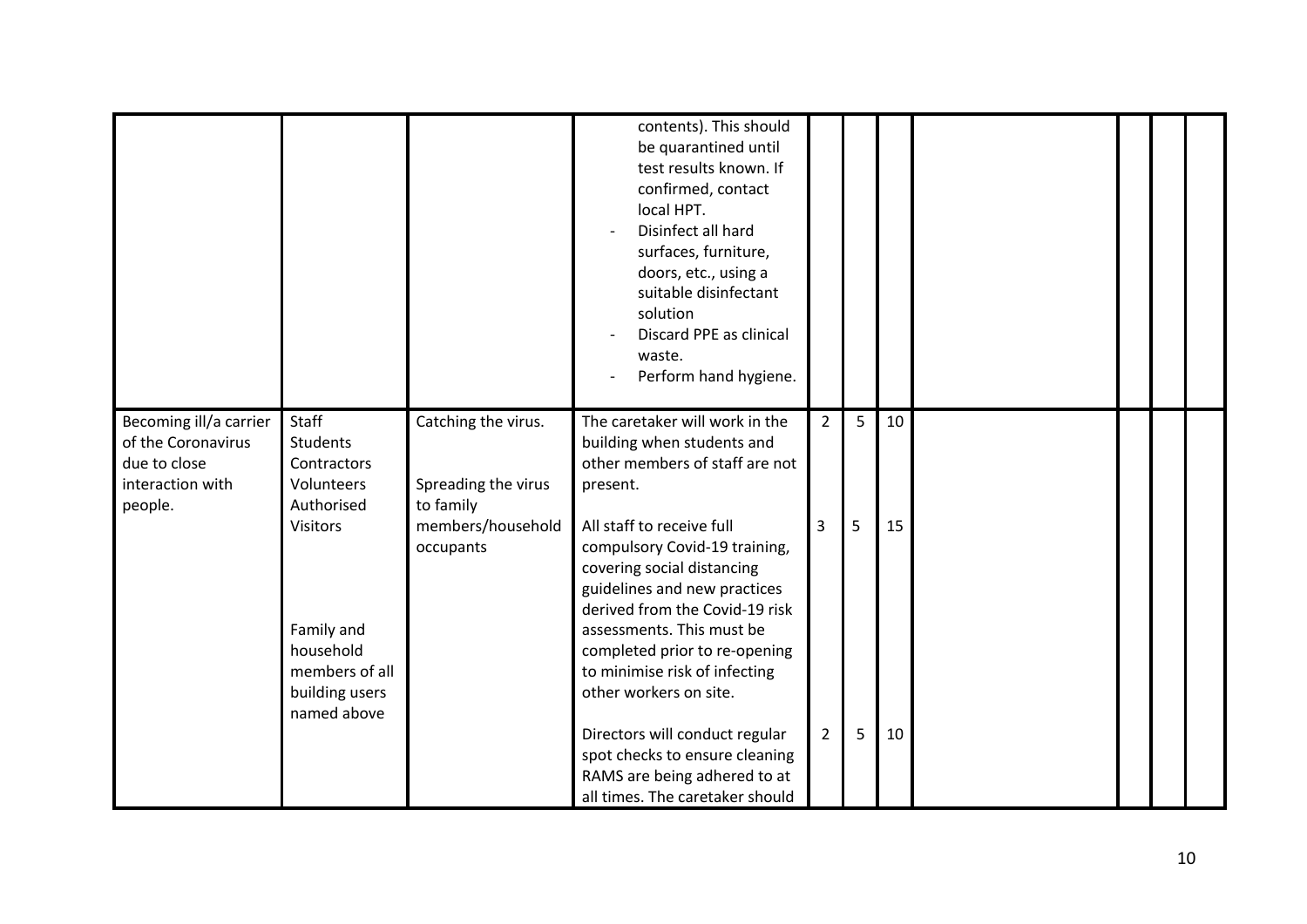|  | ensure that stock levels are<br>kept appropriately high and<br>order new products in good<br>time, whilst reporting any<br>concerns.                                                                                                                             |                |   |    |  |  |
|--|------------------------------------------------------------------------------------------------------------------------------------------------------------------------------------------------------------------------------------------------------------------|----------------|---|----|--|--|
|  | Along with Rose Hill URC,<br>Chesterfield Studios will<br>provide the caretaker with<br>additional PPE as and when<br>required.                                                                                                                                  | $\overline{3}$ | 5 | 15 |  |  |
|  | Clear and regular<br>communication with the<br>caretaker/directors/duty<br>management/staff to ensure<br>safe working conditions, to<br>prevent unnecessary risks and<br>to mitigate any concerns.                                                               | $\mathbf{1}$   | 5 | 5  |  |  |
|  | As of yet, no known case of<br>Covid-19 on site, either<br>amongst staff or students. Any<br>cases found to be reported<br>immediately under RIDDOR<br>and internal investigation done<br>to track the infected person's<br>movement and connections on<br>site. | $\overline{2}$ | 5 | 10 |  |  |
|  | The bulk of cleaning by the<br>caretaker will operate<br>Monday-Friday during the day                                                                                                                                                                            | $\mathbf{1}$   | 5 | 5  |  |  |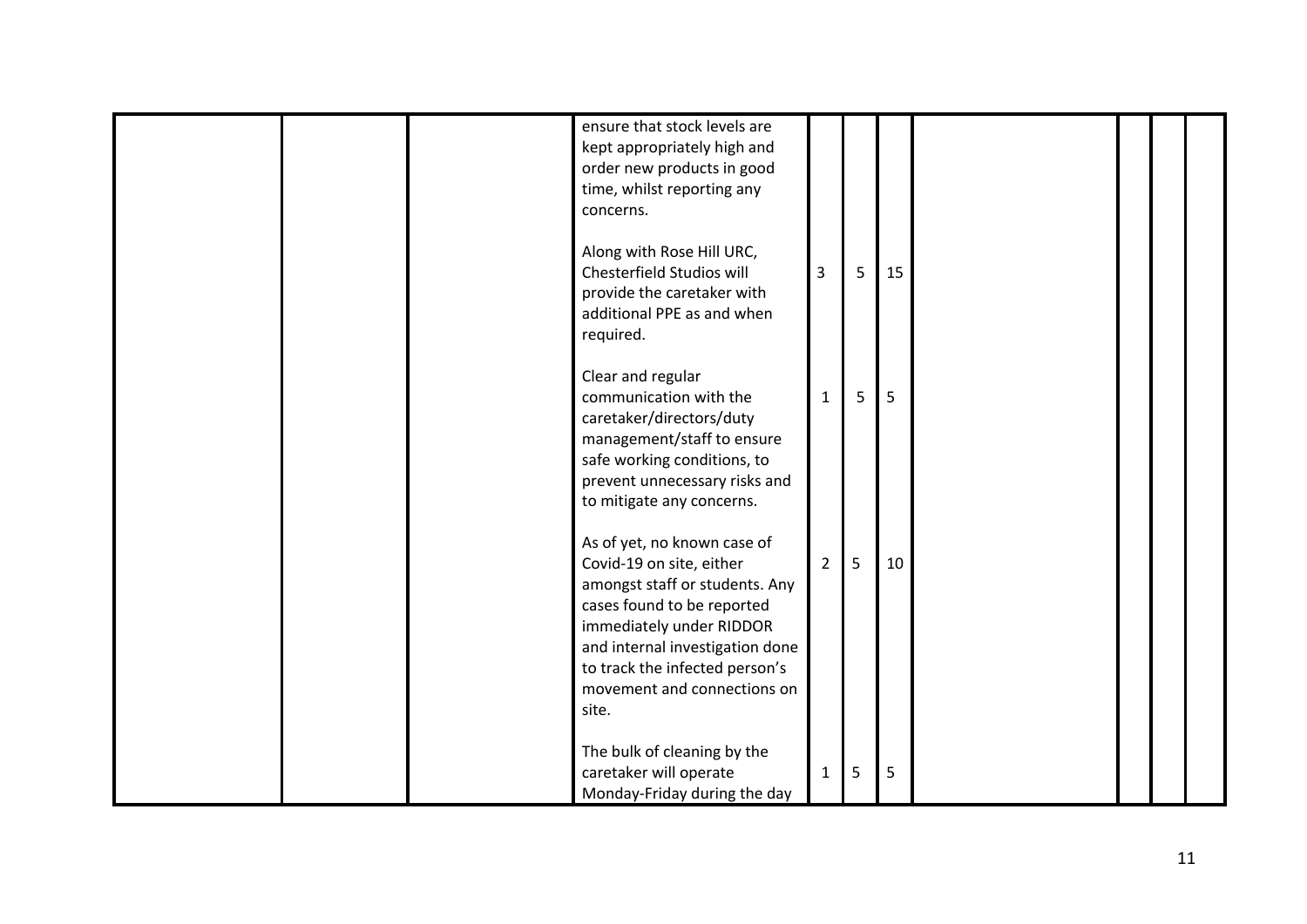|                                                                                               |                                                           |                                                                                                                                                      | where only one director, and<br>no other staff or students are<br>present.                                                 |                |   |    |  |  |
|-----------------------------------------------------------------------------------------------|-----------------------------------------------------------|------------------------------------------------------------------------------------------------------------------------------------------------------|----------------------------------------------------------------------------------------------------------------------------|----------------|---|----|--|--|
| Catching virus from<br>infected cleaning<br>equipment deliveries<br>or delivery<br>personnel. | Caretaker, duty<br>management<br>staff, third<br>parties. | Catching the virus<br>through contact with<br>infected<br>deliveries/drivers.<br>Spreading the virus<br>to family<br>members/household<br>occupants. | Deliveries only accepted from<br>known suppliers. All deliveries<br>are pre-booked where<br>possible.                      | $\overline{3}$ | 5 | 15 |  |  |
| Catching virus on<br>commute to work.                                                         | Caretaker and<br>third parties.                           | Catching the virus<br>through public<br>transport.                                                                                                   | Compulsory and enforced hand<br>washing upon entering the<br>building. Provision of hot<br>water, soap.                    | $\overline{2}$ | 5 | 10 |  |  |
|                                                                                               |                                                           | Spreading the virus<br>to family<br>members/household<br>occupants.                                                                                  | PPE (gloves and masks)<br>provided to frontline operation<br>staff to use on their commutes<br>if taking public transport. | $\overline{2}$ | 5 | 10 |  |  |
|                                                                                               |                                                           |                                                                                                                                                      | Information given at training<br>regarding hand washing when<br>completing journeys on public<br>transport.                | 3              | 5 | 15 |  |  |
|                                                                                               |                                                           |                                                                                                                                                      | Information circulated about<br>reducing face touching.                                                                    | 3              | 5 | 15 |  |  |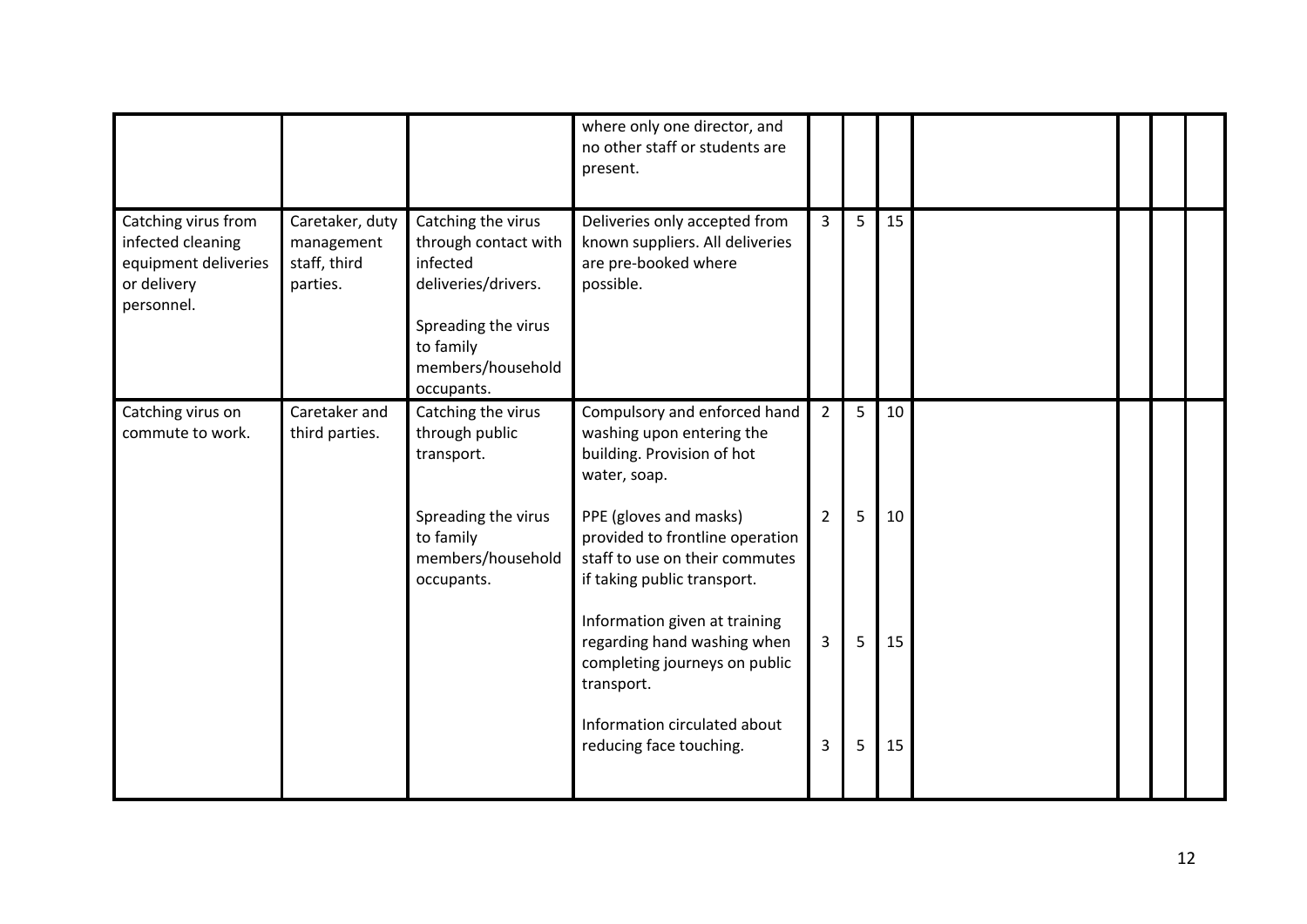| Staff required to wear clean  |  | 10 |  |  |
|-------------------------------|--|----|--|--|
| uniform/clothes everyday they |  |    |  |  |
| are on site to reduce risk of |  |    |  |  |
| cross contamination.          |  |    |  |  |

Approved by: **Board of Directors**

Signed: **Jonathan Francis**

Signature:

Date: 06/08/2020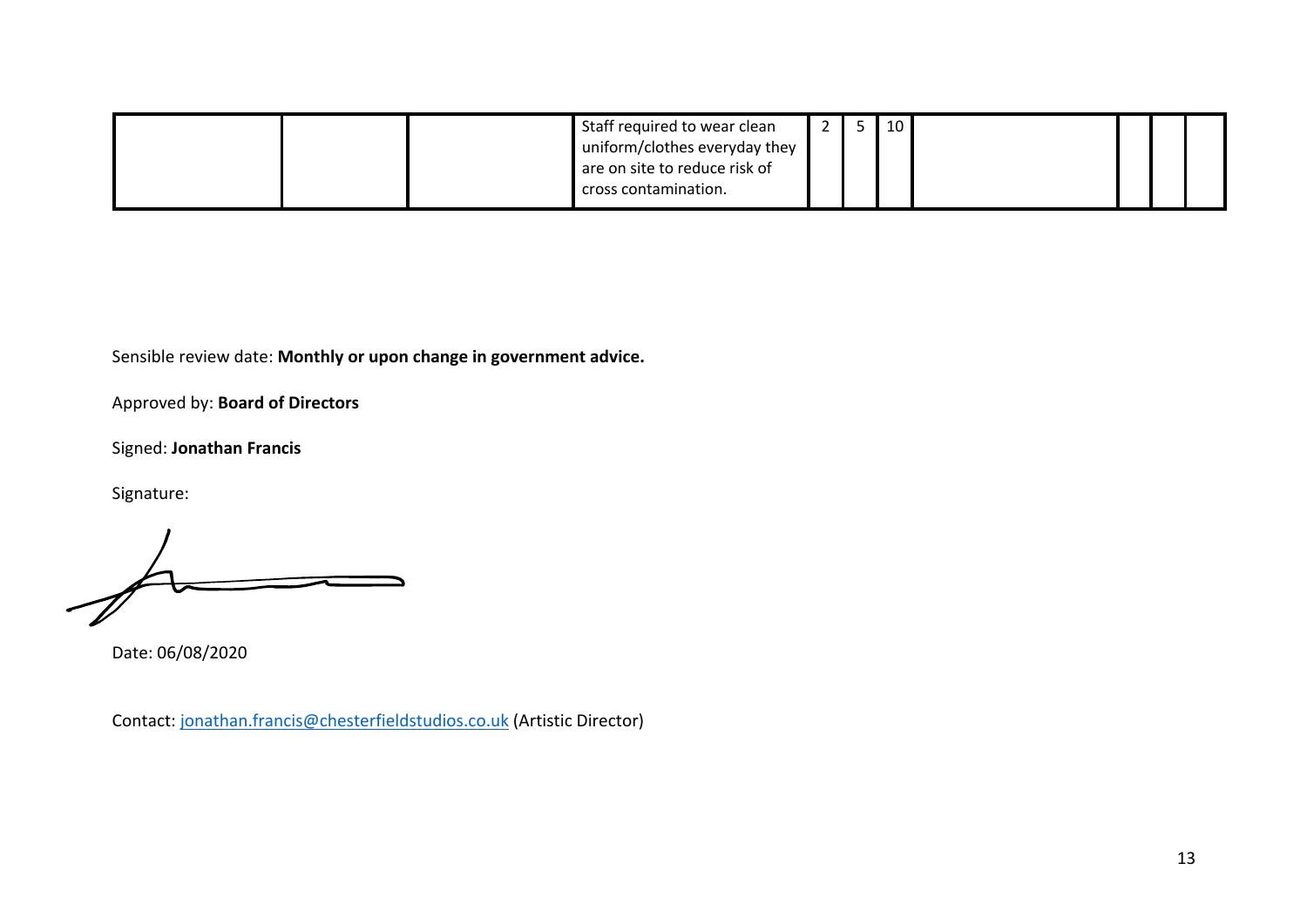### RISK ASSESSMENT REOPENING CHESTERFIELD STUDIOS & SOCIAL DISTANCING

#### **CO-003: INTERACTION & PHYSICAL CONTACT**

| <b>NAME OF ASSESSOR</b>                                                                                                                   | Jonathan Francis                                                                                                       |
|-------------------------------------------------------------------------------------------------------------------------------------------|------------------------------------------------------------------------------------------------------------------------|
| DATE OF ASSESSMENT                                                                                                                        | 23/08/2020                                                                                                             |
| TIME OF ASSESSMENT                                                                                                                        | 1200                                                                                                                   |
| <b>WORK AREA</b>                                                                                                                          | The entire site.                                                                                                       |
| Briefly describe the work in terms of function, size, number of people.<br>For example: Studio 1, fifteen square metres, up to 15 people. |                                                                                                                        |
| <b>TASK BEING ASSESSED</b>                                                                                                                | Safe working practices regarding physical contact for staff and<br>students returning to CS after the Covid19 Lockdown |
| Be specific, e.g. use of sack truck for moving boxes from the entrance<br>hall to the office.                                             |                                                                                                                        |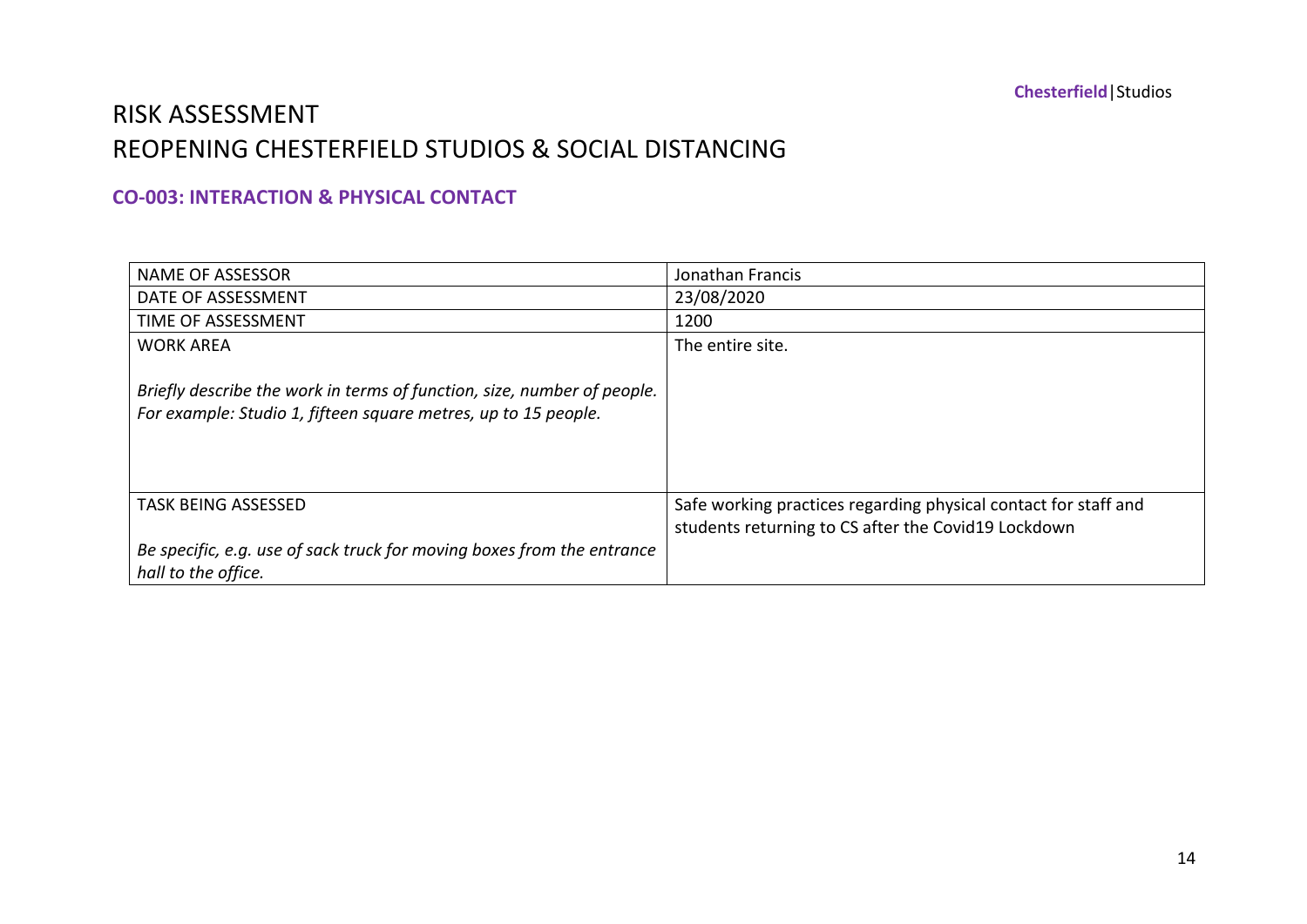| <b>WHAT IS THE</b><br><b>HAZARD?</b>                                                                    | <b>WHO MIGHT</b><br><b>BE HARMED?</b>                               | <b>HOW MIGHT</b><br><b>PEOPLE BE</b><br><b>HARMED?</b>                 | <b>EXISTING RISK CONTROL</b><br><b>MEASURES</b>                                                                                               |                                | C.     | $\mathsf R$ | <b>ADDITIONAL MEASURES</b>                                                                       |                | C | R  |
|---------------------------------------------------------------------------------------------------------|---------------------------------------------------------------------|------------------------------------------------------------------------|-----------------------------------------------------------------------------------------------------------------------------------------------|--------------------------------|--------|-------------|--------------------------------------------------------------------------------------------------|----------------|---|----|
| Becoming ill/a carrier<br>of the Coronavirus<br>due to shaking<br>hands, hugging or<br>other physical   | Staff<br><b>Students</b><br>Contractors<br>Volunteers<br>Authorised | Catching or<br>spreading the virus<br>Spreading the virus<br>to family | Chesterfield Studios is<br>temporarily a "no handshakes<br>and no hugging" building.<br>Adequate signage across the<br>site to indicate this. | $\overline{2}$                 | 5      | 10          | A new induction video and<br>pack will be issued to<br>students and staff to<br>reflect changes. | $\overline{2}$ | 5 | 10 |
| contact.                                                                                                | <b>Visitors</b><br>Family and<br>household                          | members/household<br>occupants                                         | External visitors to be<br>informed before attending site<br>by the meeting co-ordinator,<br>see RA CO-020: Meetings                          | 3                              | 5      | 15          | Where 2m social<br>distancing cannot be<br>maintained, facemasks<br>must be worn.                | 3              | 5 | 15 |
|                                                                                                         | members of all<br>building users<br>named above                     |                                                                        | The Lounge Café will remain<br>closed until further notice and<br>no student parties will be<br>organised.                                    | $\mathbf{1}$                   | 5      | 5           |                                                                                                  |                |   |    |
|                                                                                                         |                                                                     |                                                                        | All measures, information and<br>procedures will be circulated<br>to all staff, students and<br>parents.                                      | $\overline{2}$                 | 5      | 10          |                                                                                                  |                |   |    |
|                                                                                                         |                                                                     |                                                                        | Duty management will be<br>trained on how to safely<br>disperse those not abiding by<br>the rules.                                            | $\overline{2}$                 | 5      | 10          |                                                                                                  |                |   |    |
| Becoming ill/a carrier<br>of the Coronavirus<br>due to rehearsals and<br>classes that require<br>touch. | Staff and<br>students who<br>are part of<br>these sessions.         | Catching the virus.<br>Spreading the virus<br>to family                | All classes and rehearsals<br>which cannot continue without<br>touching, will be suspended.                                                   | $\mathbf{1}$<br>$\overline{2}$ | 5<br>5 | 5<br>10     |                                                                                                  |                |   |    |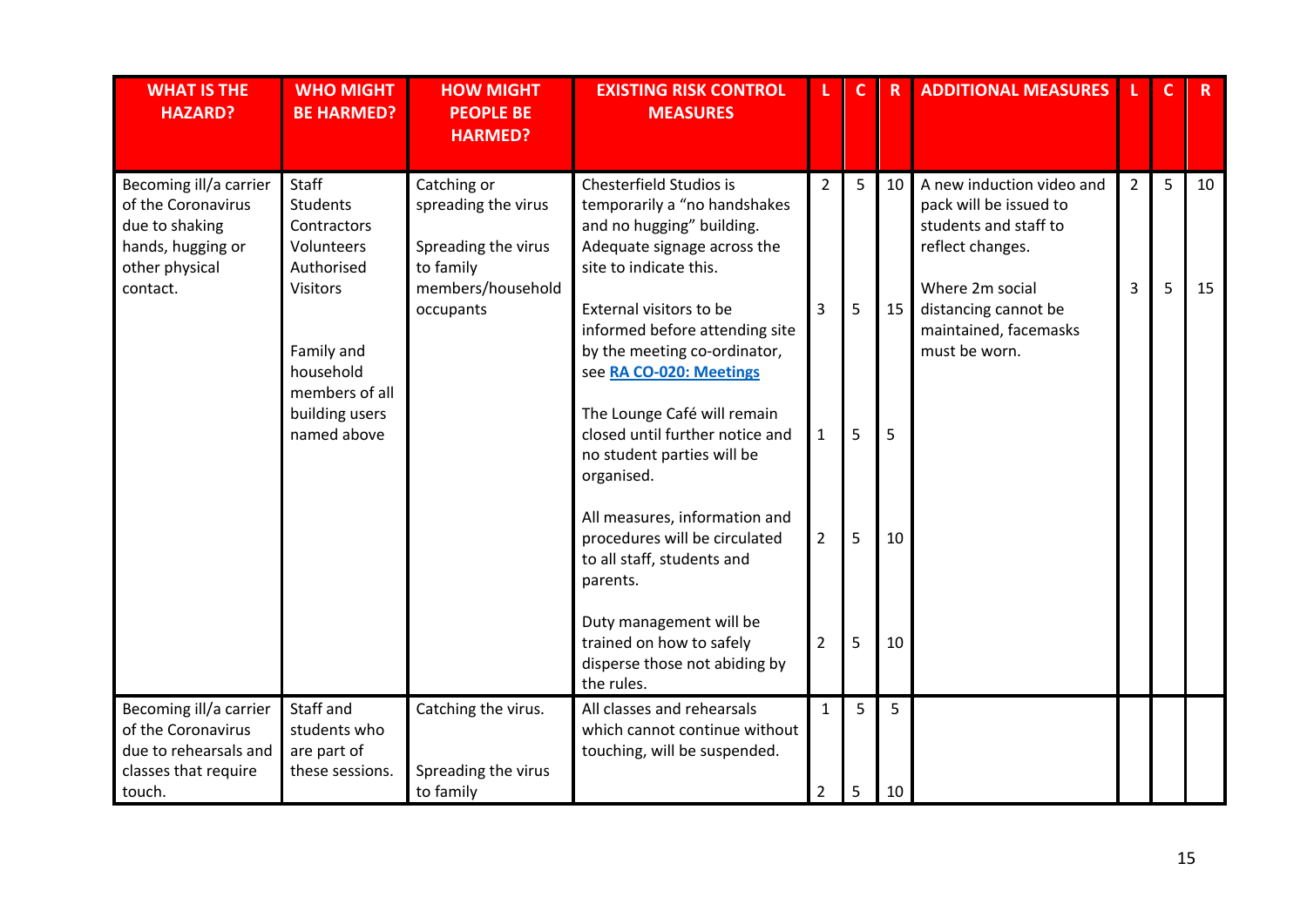| Family and<br>household<br>members of all<br>building users<br>named above | members/household<br>occupants | Teaching/exam prep on site<br>with the following suggested<br>guidance:<br>Singing $= 2m$ apart with<br>screens in place in front of<br>the piano and all singers<br>facing the same way, not<br>face to face<br>Acting $= 2m$ apart<br>Dance = $2m$ apart |  |  |  |
|----------------------------------------------------------------------------|--------------------------------|------------------------------------------------------------------------------------------------------------------------------------------------------------------------------------------------------------------------------------------------------------|--|--|--|
|                                                                            |                                | Piano = 2m apart<br>To be reviewed upon<br>receiving further<br>information from Public<br>Heath England and the<br>government.                                                                                                                            |  |  |  |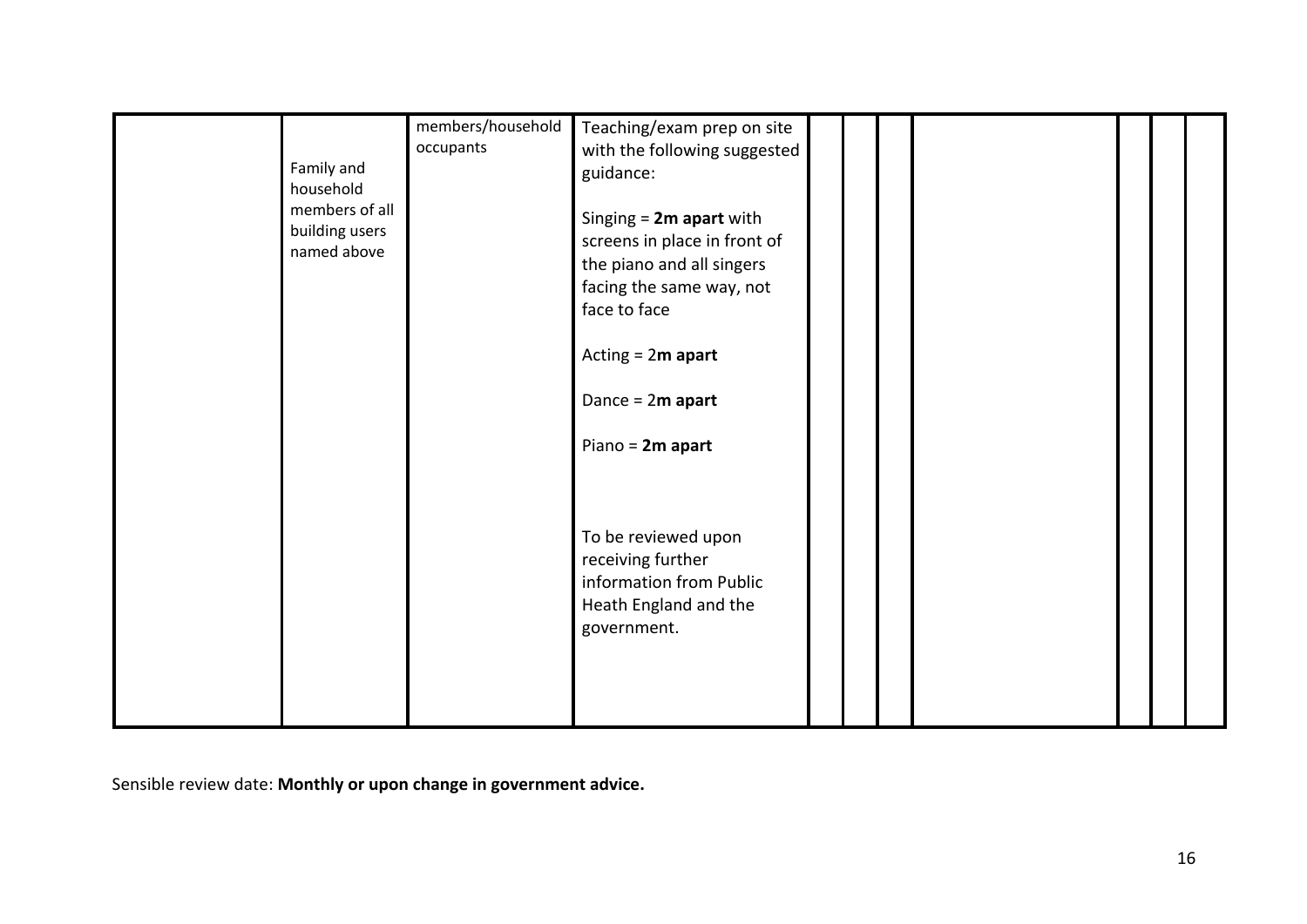Approved by: **Board of Directors**

Signed: **Jonathan Francis**

Signature:

Date: 06/08/2020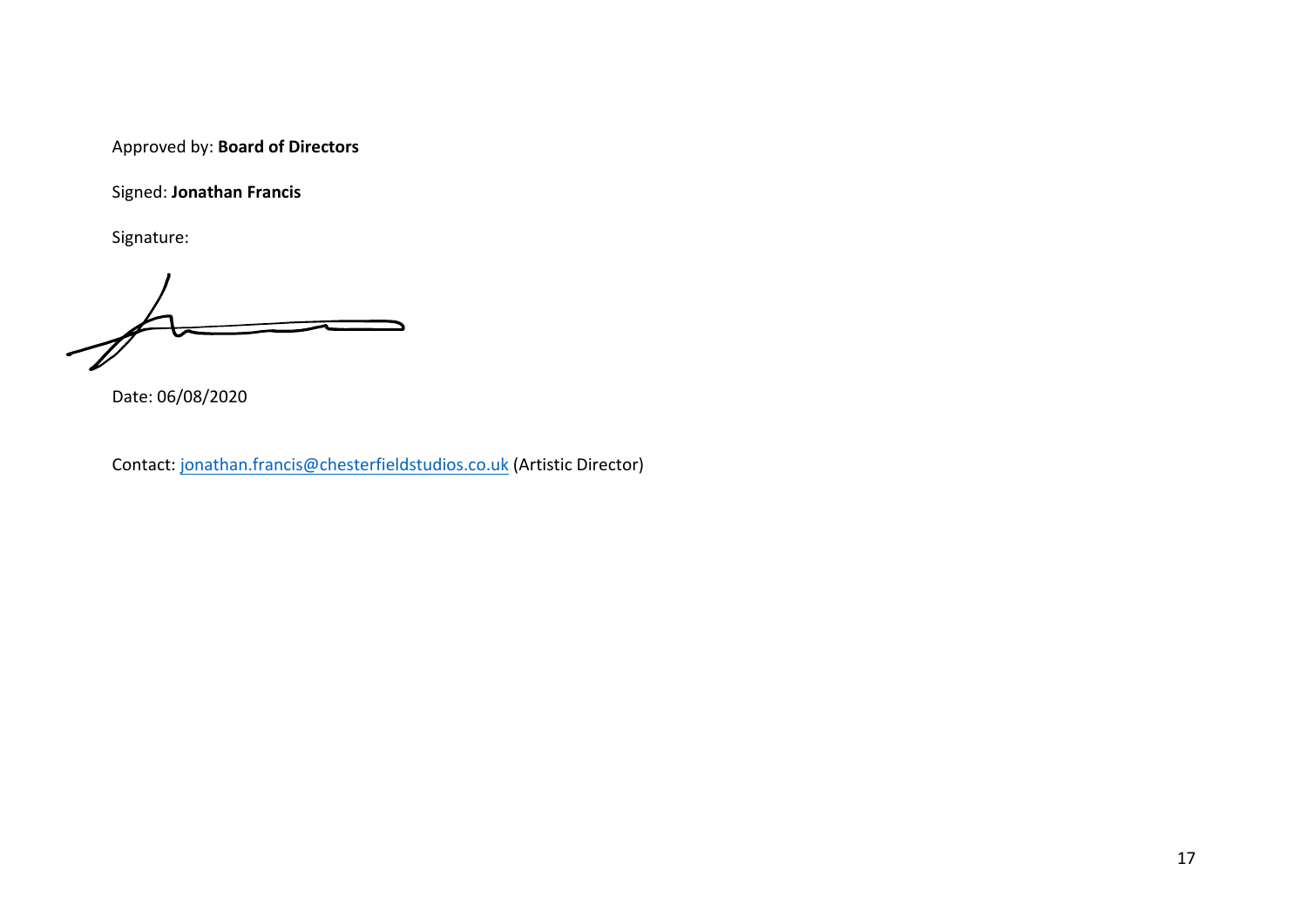### RISK ASSESSMENT REOPENING CHESTERFIELD STUDIOS & SOCIAL DISTANCING

#### **CO-004: OFFICE SPACES**

| <b>NAME OF ASSESSOR</b>                                                                                                                      | Jonathan Francis                                                                                                  |
|----------------------------------------------------------------------------------------------------------------------------------------------|-------------------------------------------------------------------------------------------------------------------|
| DATE OF ASSESSMENT                                                                                                                           | 06/08/2020                                                                                                        |
| TIME OF ASSESSMENT                                                                                                                           | 1100                                                                                                              |
| <b>WORK AREA</b>                                                                                                                             | Office spaces:                                                                                                    |
| Briefly describe the work in terms of function, size, number of<br>people. For example: Studio 1, fifteen square metres, up to 15<br>people. | Main office<br><b>Box Office</b>                                                                                  |
| <b>TASK BEING ASSESSED</b>                                                                                                                   | Safe working practices entering the building for staff and students<br>returning to CS after the Covid19 Lockdown |
| Be specific, e.g. use of sack truck for moving boxes from the entrance<br>hall to the office.                                                |                                                                                                                   |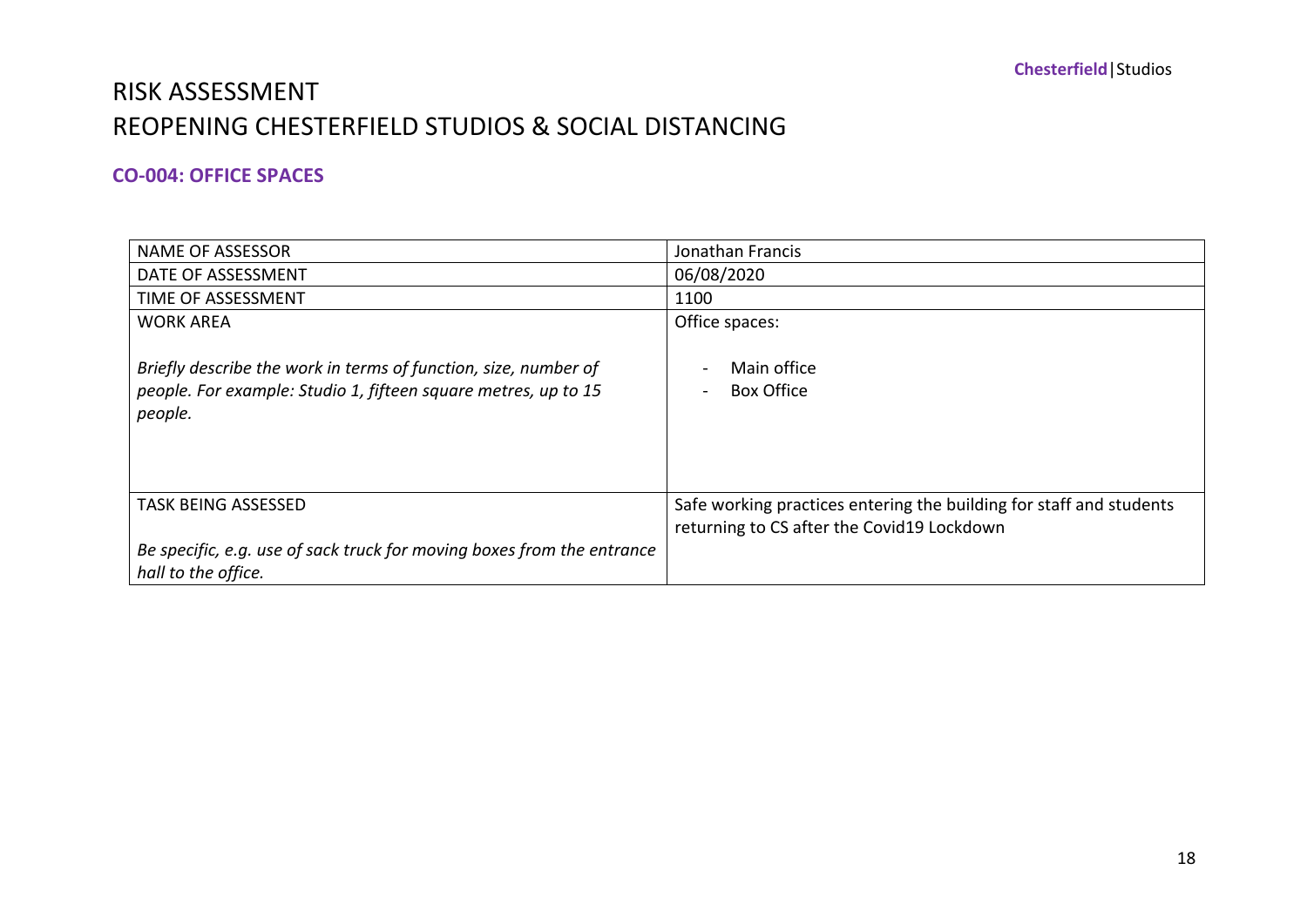| <b>WHAT IS THE</b><br><b>HAZARD?</b>                                                       | <b>WHO MIGHT</b><br><b>BE HARMED?</b>                                                  | <b>HOW MIGHT</b><br><b>PEOPLE BE</b><br><b>HARMED?</b>                                   | <b>EXISTING RISK CONTROL</b><br><b>MEASURES</b>                                                                                                                                                                                                                                        |                | $\mathbf{C}$ | $\overline{\mathsf{R}}$ | <b>ADDITIONAL MEASURES</b> | C | $\mathsf{R}$ |
|--------------------------------------------------------------------------------------------|----------------------------------------------------------------------------------------|------------------------------------------------------------------------------------------|----------------------------------------------------------------------------------------------------------------------------------------------------------------------------------------------------------------------------------------------------------------------------------------|----------------|--------------|-------------------------|----------------------------|---|--------------|
| Becoming ill/a carrier<br>of the Coronavirus<br>due to contact with<br>an infected surface | Staff<br><b>Students</b><br>Contractors<br>Volunteers<br>Authorised<br><b>Visitors</b> | Catching the virus<br>through contact with<br>an infected surface<br>Spreading the virus | Infection control cleaning<br>regime implemented across<br>the Studios including office<br>spaces, which includes door<br>handles, push pads and code<br>pads. Handles/push pads/push<br>plates cleaned 4 x per 24-hour<br>period with anti-infection<br>product. Particular attention | $\overline{2}$ | 5            | 10                      |                            |   |              |
|                                                                                            | Family and<br>household                                                                | to family<br>members/household<br>occupants                                              | should be paid to desks in<br>office spaces.                                                                                                                                                                                                                                           |                |              |                         |                            |   |              |
|                                                                                            | members of all<br>building users<br>named above                                        |                                                                                          | Alcohol anti-bacterial wipes<br>provided in each office space<br>to clean computer and work<br>equipment before and after<br>use.                                                                                                                                                      | $\overline{2}$ | 5            | 10                      |                            |   |              |
|                                                                                            |                                                                                        |                                                                                          | Access control will be in place<br>for both the Main Office and<br>Box Office. Hand sanitiser<br>should be used immediately<br>after using keypads.                                                                                                                                    | $\overline{2}$ | 5            | 10                      |                            |   |              |
|                                                                                            |                                                                                        |                                                                                          | Any door requiring a key to be<br>unlocked, must be done by<br>keyholders only. Keys should<br>not be shared amongst staff or<br>students.                                                                                                                                             | $\overline{2}$ | 5            | 10                      |                            |   |              |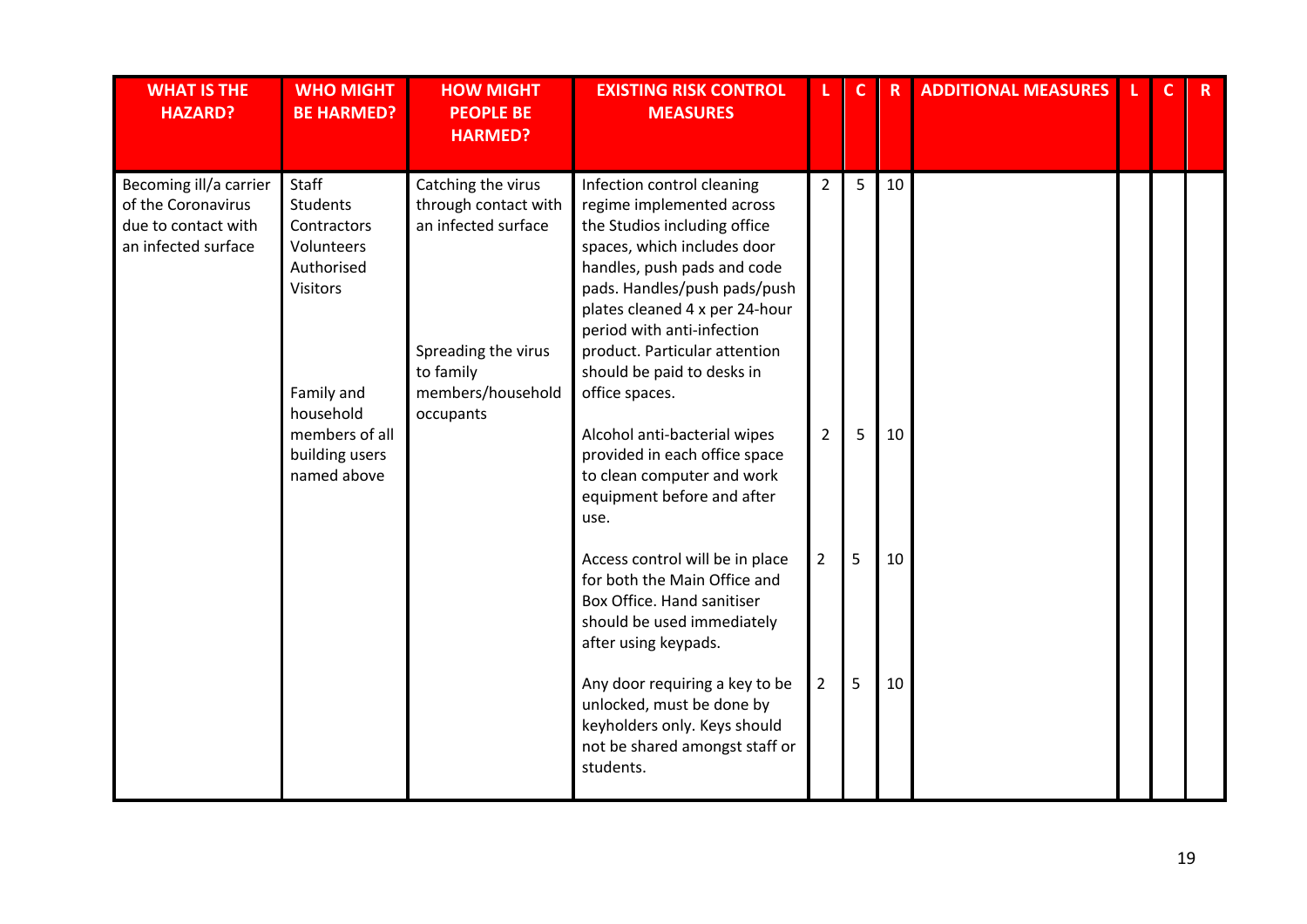|                                                                                                           |                                                                                                                                                                                                         |                                                                                           | Shared facilities such as the<br>photocopier should be wiped<br>clean with alcohol anti-<br>bacterial wipes before and<br>after usage.<br>Please refer to RA CO-013:<br><b>Using Shared Equipment and</b><br><b>Computers</b>                                                                                                                                                                                                                                                                                   | $\mathbf{2}^{\prime}$                                                | 5                | 10                   |                                                                                          |   |   |    |
|-----------------------------------------------------------------------------------------------------------|---------------------------------------------------------------------------------------------------------------------------------------------------------------------------------------------------------|-------------------------------------------------------------------------------------------|-----------------------------------------------------------------------------------------------------------------------------------------------------------------------------------------------------------------------------------------------------------------------------------------------------------------------------------------------------------------------------------------------------------------------------------------------------------------------------------------------------------------|----------------------------------------------------------------------|------------------|----------------------|------------------------------------------------------------------------------------------|---|---|----|
| <b>Becoming ill/a</b><br>carrier of the<br><b>Coronavirus due to</b><br>close interaction<br>with people. | <b>Staff</b><br><b>Students</b><br><b>Contractors</b><br><b>Volunteers</b><br><b>Authorised</b><br><b>Visitors</b><br><b>Family and</b><br>household<br>members of all<br>building users<br>named above | Catching the virus.<br>Spreading the virus<br>to family<br>members/household<br>occupants | Directorate to work from<br>home wherever possible.<br>No meetings within office<br>spaces, as 2m social cannot be<br>adhered to.<br>For a staff member to return to<br>site, staff must get approval<br>from the Artistic Director.<br>Once approved, they must take<br>part in a compulsory H&S<br>induction. Training will be<br>recorded in the Covid-19<br>training register.<br>Office spaces to comply with<br>strict capacities, displayed<br>on the door. Please see RA<br><b>CO-04: Office Spaces</b> | $\overline{2}$<br>$\overline{2}$<br>$\overline{2}$<br>$\overline{2}$ | 5<br>5<br>5<br>5 | 10<br>10<br>10<br>10 | <b>Where 2m social</b><br>distancing cannot be<br>adhered to, facemasks<br>must be worn. | 3 | 5 | 15 |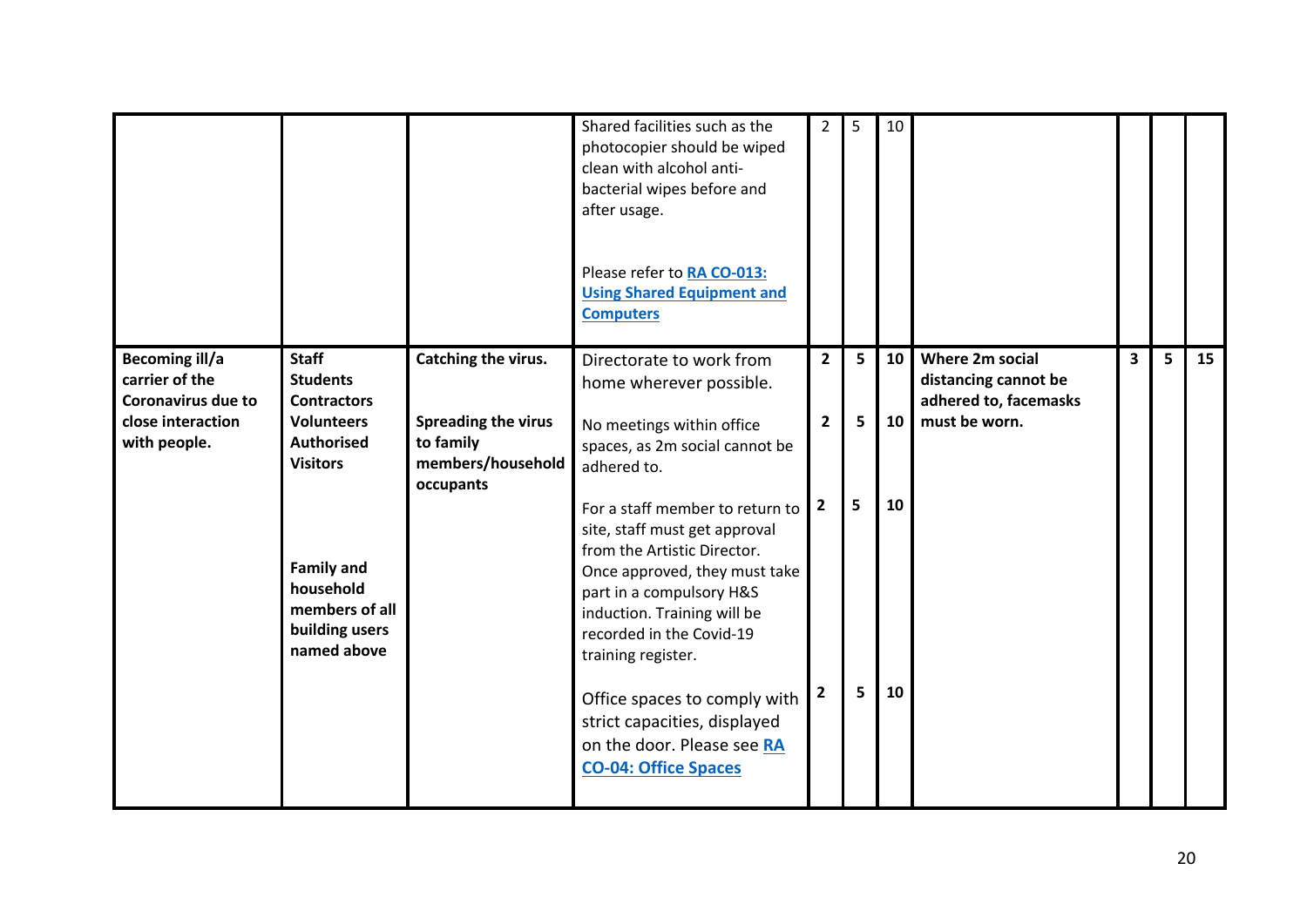|  | Desks to be arranged to<br>prevent staff facing each other.                                                          | $\overline{2}$ | 5 | 10 |  |  |
|--|----------------------------------------------------------------------------------------------------------------------|----------------|---|----|--|--|
|  | Wherever possible, paperwork<br>must be carried out digitally<br>and not passed between                              | $\overline{2}$ | 5 | 10 |  |  |
|  | people.<br>All unnecessary chairs,<br>furniture to be removed to                                                     | $\mathbf{2}$   | 5 | 10 |  |  |
|  | allow for maximum space.<br>Office spaces are strictly for<br>appropriate staff usage.<br>Students are not permitted | $\mathbf{2}$   | 5 | 10 |  |  |
|  | inside.<br>No visitor is allowed to sit at a<br>desk.                                                                | $\overline{2}$ | 5 | 10 |  |  |

Approved by: **Board of Directors**

Signed: **Jonathan Francis**

Signature:

 $\overline{\mathcal{A}}$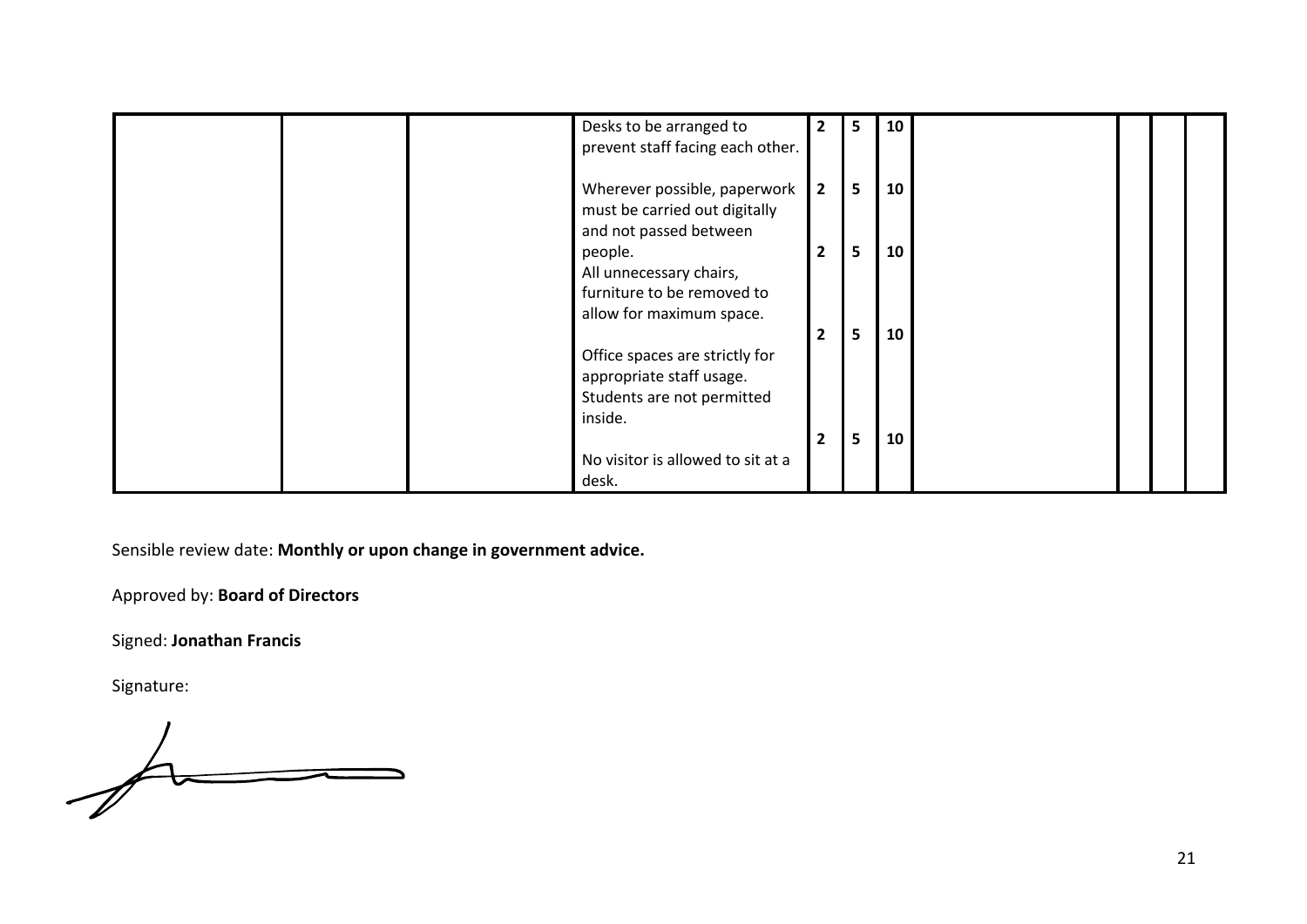Date: 06/08/2020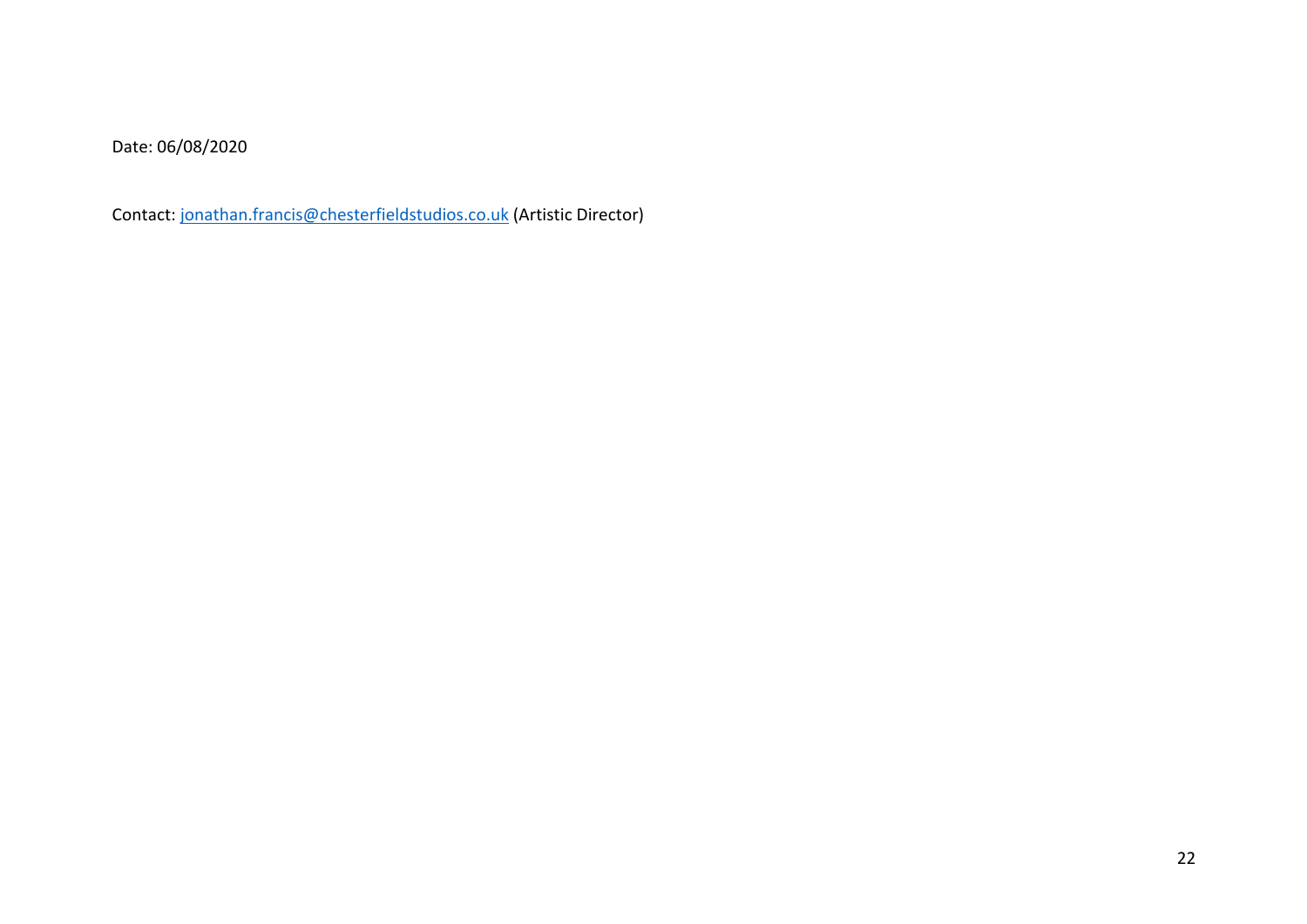### RISK ASSESSMENT REOPENING CHESTERFIELD STUDIOS & SOCIAL DISTANCING

### **CO-005: RECEPTION, BOX OFFICE & FRONT-LINE DESKS**

| <b>NAME OF ASSESSOR</b>                                                | Jonathan Francis                                                    |
|------------------------------------------------------------------------|---------------------------------------------------------------------|
| DATE OF ASSESSMENT                                                     | 06/08/2020                                                          |
| TIME OF ASSESSMENT                                                     | 1100                                                                |
| <b>WORK AREA</b>                                                       | Customer facing desks.                                              |
|                                                                        | <b>Box Office</b>                                                   |
| Briefly describe the work in terms of function, size, number of        | Reception                                                           |
| people. For example: Studio 1, fifteen square metres, up to 15         |                                                                     |
| people.                                                                |                                                                     |
|                                                                        |                                                                     |
|                                                                        |                                                                     |
|                                                                        |                                                                     |
| <b>TASK BEING ASSESSED</b>                                             | Safe working practices for staff and students returning to CS after |
|                                                                        | the Covid19 Lockdown                                                |
| Be specific, e.g. use of sack truck for moving boxes from the entrance |                                                                     |
| hall to the office.                                                    |                                                                     |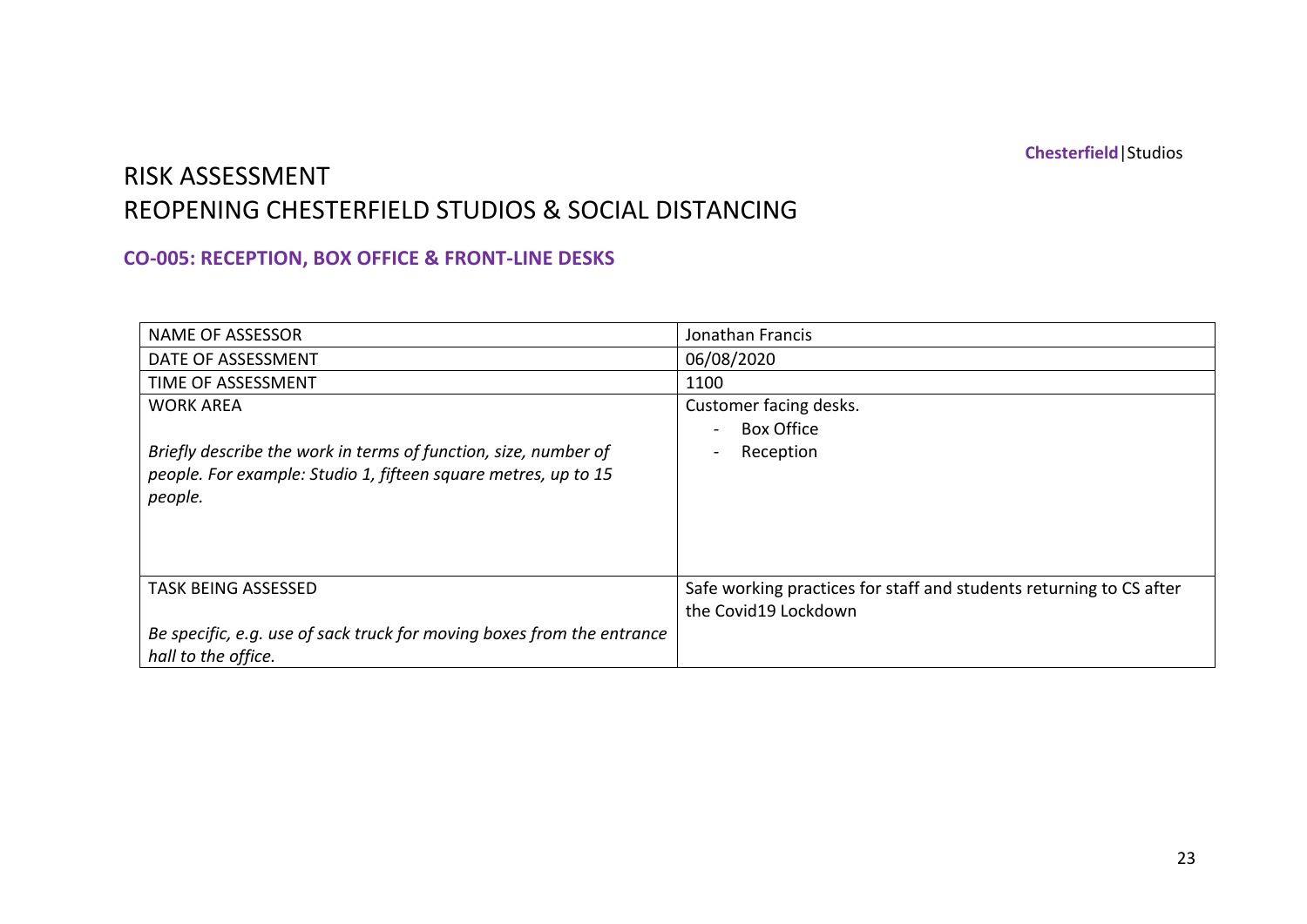| <b>WHAT IS THE</b><br><b>HAZARD?</b>                                                       | <b>WHO MIGHT</b><br><b>BE HARMED?</b>                                      | <b>HOW MIGHT</b><br><b>PEOPLE BE</b><br><b>HARMED?</b>                                                | <b>EXISTING RISK CONTROL</b><br><b>MEASURES</b>                                                                                                                                                                                                                                                                      |                | $\mathbf{C}$ | $\overline{\mathsf{R}}$ | <b>ADDITIONAL MEASURES</b> | $\mathbf{C}$ | $\mathsf{R}$ |
|--------------------------------------------------------------------------------------------|----------------------------------------------------------------------------|-------------------------------------------------------------------------------------------------------|----------------------------------------------------------------------------------------------------------------------------------------------------------------------------------------------------------------------------------------------------------------------------------------------------------------------|----------------|--------------|-------------------------|----------------------------|--------------|--------------|
| Becoming ill/a carrier<br>of the Coronavirus<br>due to contact with<br>an infected surface | Staff<br>Students<br>Contractors<br>Volunteers<br>Authorised<br>Visitors   | Catching the virus<br>through contact with<br>an infected surface<br>Spreading the virus<br>to family | Infection control cleaning<br>regime implemented across<br>the Studios including office<br>spaces, which includes door<br>handles, push pads and code<br>pads. Handles/push pads/push<br>plates cleaned 4 x per 24-hour<br>period with anti-infection<br>product. Particular attention<br>should be paid to desks in | $\overline{2}$ | 5            | 10                      |                            |              |              |
|                                                                                            | Family and<br>household<br>members of all<br>building users<br>named above | members/household<br>occupants                                                                        | office spaces.<br>Alcohol anti-bacterial wipes<br>provided in each office space<br>to clean computer and work<br>equipment before and after<br>use. Training will be given on<br>this during the building<br>induction.                                                                                              | $\overline{2}$ | 5            | 10                      |                            |              |              |
|                                                                                            |                                                                            |                                                                                                       | Every studio will be allocated<br>its own radio. Where possible,<br>the radios will be labelled with<br>specific staff names to avoid<br>cross-contamination. Strictly<br>enforced cleaning regimes of<br>radios will take place.                                                                                    | $\overline{2}$ | 5            | 10                      |                            |              |              |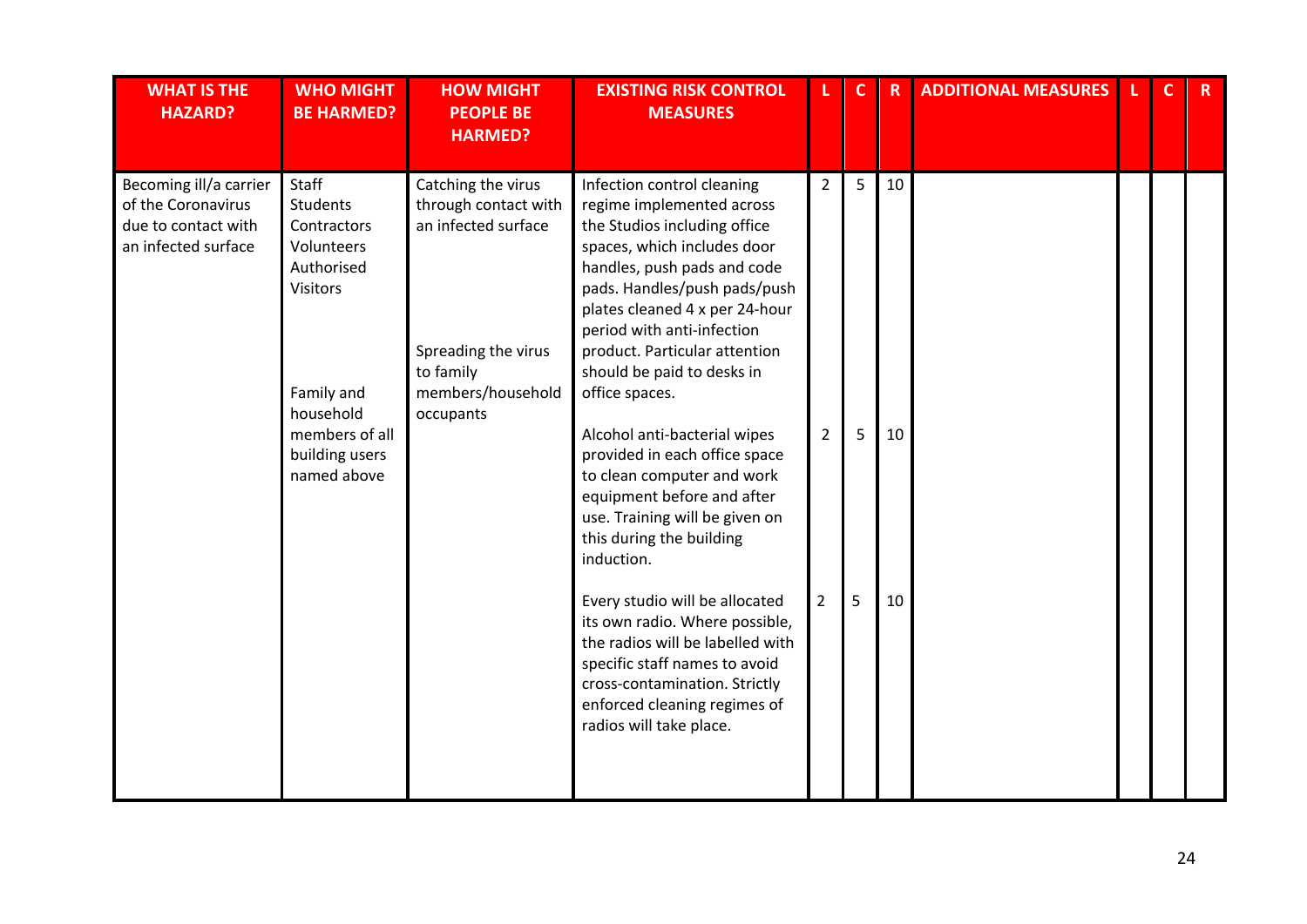|                                                                                                           |                                                                                                                                                                      |                                                                                           | Compulsory and enforced<br>handwashing for all building<br>users entering the building.<br>Cleaning regime implemented<br>of all emergency panels.<br>Access control will be in place<br>for the Box Office. Hand<br>sanitiser should be used<br>immediately after using<br>keypads.<br>Please refer to RA CO-013:<br><b>Using Shared Equipment and</b><br><b>Computers</b> | 2<br>$\overline{2}$<br>$\overline{2}$                                | 5<br>5<br>5      | 10<br>10<br>10       |                                                                                   |                         |   |    |
|-----------------------------------------------------------------------------------------------------------|----------------------------------------------------------------------------------------------------------------------------------------------------------------------|-------------------------------------------------------------------------------------------|-----------------------------------------------------------------------------------------------------------------------------------------------------------------------------------------------------------------------------------------------------------------------------------------------------------------------------------------------------------------------------|----------------------------------------------------------------------|------------------|----------------------|-----------------------------------------------------------------------------------|-------------------------|---|----|
| <b>Becoming ill/a</b><br>carrier of the<br><b>Coronavirus due to</b><br>close interaction<br>with people. | Staff<br><b>Students</b><br>Contractors<br>Volunteers<br>Authorised<br><b>Visitors</b><br>Family and<br>household<br>members of all<br>building users<br>named above | Catching the virus.<br>Spreading the virus<br>to family<br>members/household<br>occupants | Directorate to work from<br>home wherever possible.<br>Screens in place on the Box<br>Office counter to reduce risk of<br>infection.<br>Clear markings on social<br>distancing queueing.<br>Students, parents and visitors<br>should not enter the entrance<br>lobby and wait outside until<br>called forward.                                                              | $\overline{2}$<br>$\overline{2}$<br>$\overline{2}$<br>$\overline{2}$ | 5<br>5<br>5<br>5 | 10<br>10<br>10<br>10 | Where 2m social<br>distancing cannot be<br>adhered to, facemasks<br>must be worn. | $\overline{\mathbf{3}}$ | 5 | 15 |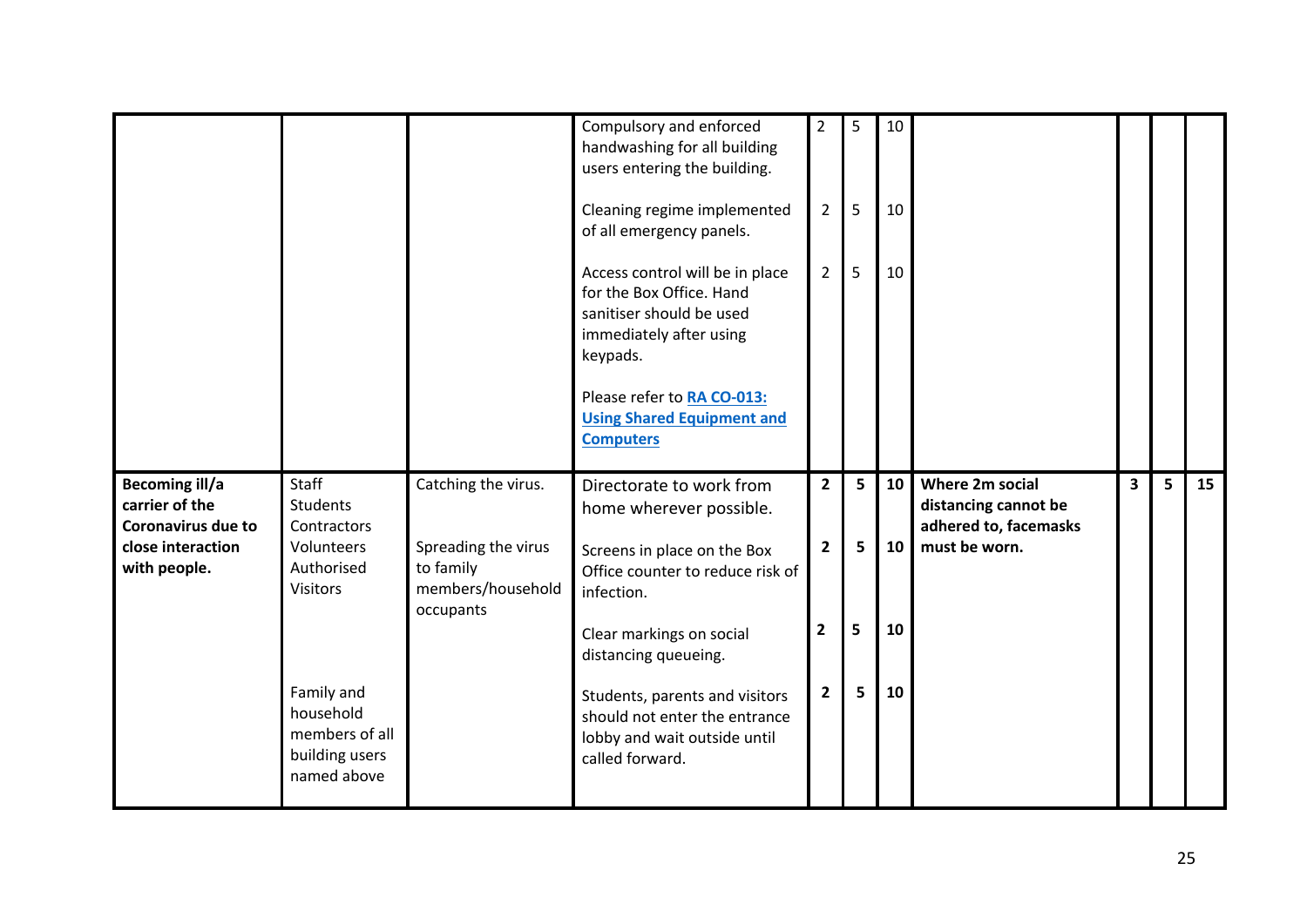|  | Duty management/FOH should<br>speak with parents and<br>students in the open air where<br>possible.                       | $\overline{2}$ | 5. | 10 |  |  |
|--|---------------------------------------------------------------------------------------------------------------------------|----------------|----|----|--|--|
|  | Clear signage advising users to<br>phone or email if possible and<br>come back at a quieter time if<br>there is a queue.  | $\mathbf{2}$   | 5  | 10 |  |  |
|  | Barriers, floor stickers and<br>signage in place to ensure 2m<br>social distancing from frontline<br>workers.             | $\overline{2}$ | 5  | 10 |  |  |
|  | Clear signage stating social<br>distancing requirements of CS                                                             | $\overline{2}$ | 5  | 10 |  |  |
|  | Restricted to one person in the<br>Box Office at any one time.                                                            | $\mathbf{2}$   | 5  | 10 |  |  |
|  | All frontline staff will be given<br>extra training covering use of<br>PPE, cleaning equipment and<br>leading by example. | $\overline{2}$ | 5  | 10 |  |  |
|  | Parents will not be allowed in<br>the building to wait or drop-<br>off/collect their children.                            | $\mathbf{2}$   | 5  | 10 |  |  |
|  | All visitors to the site must be<br>pre-authorised and adhere to<br>the Visitor Policy please see                         | $\mathbf{2}$   | 5  | 10 |  |  |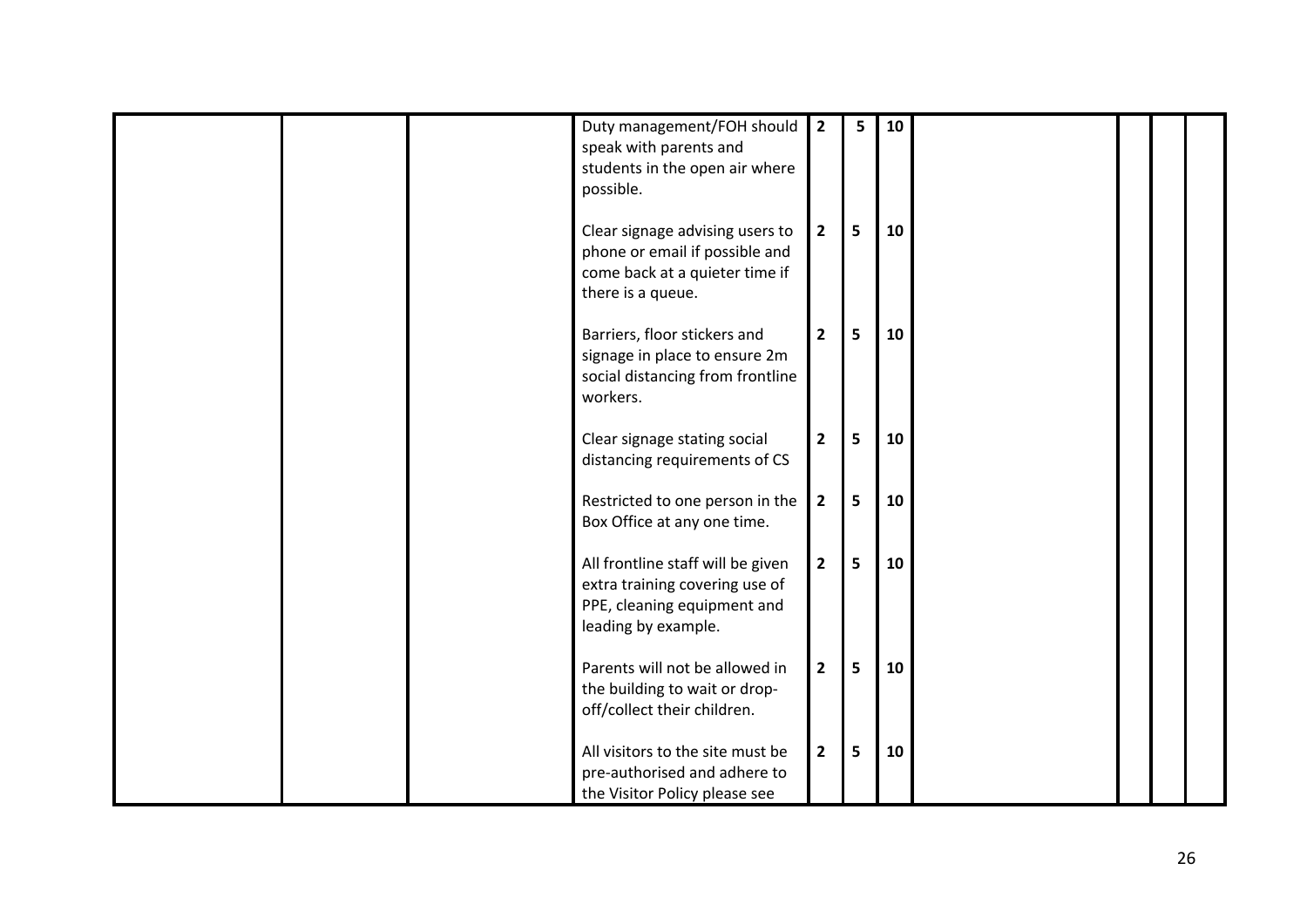| <b>CO-019 - Visitors, Contractors</b><br>and Suppliers. |  |  |  |  |
|---------------------------------------------------------|--|--|--|--|
|                                                         |  |  |  |  |

Approved by: **Board of Directors**

Signed: **Jonathan Francis**

Signature:

Date: 06/08/2020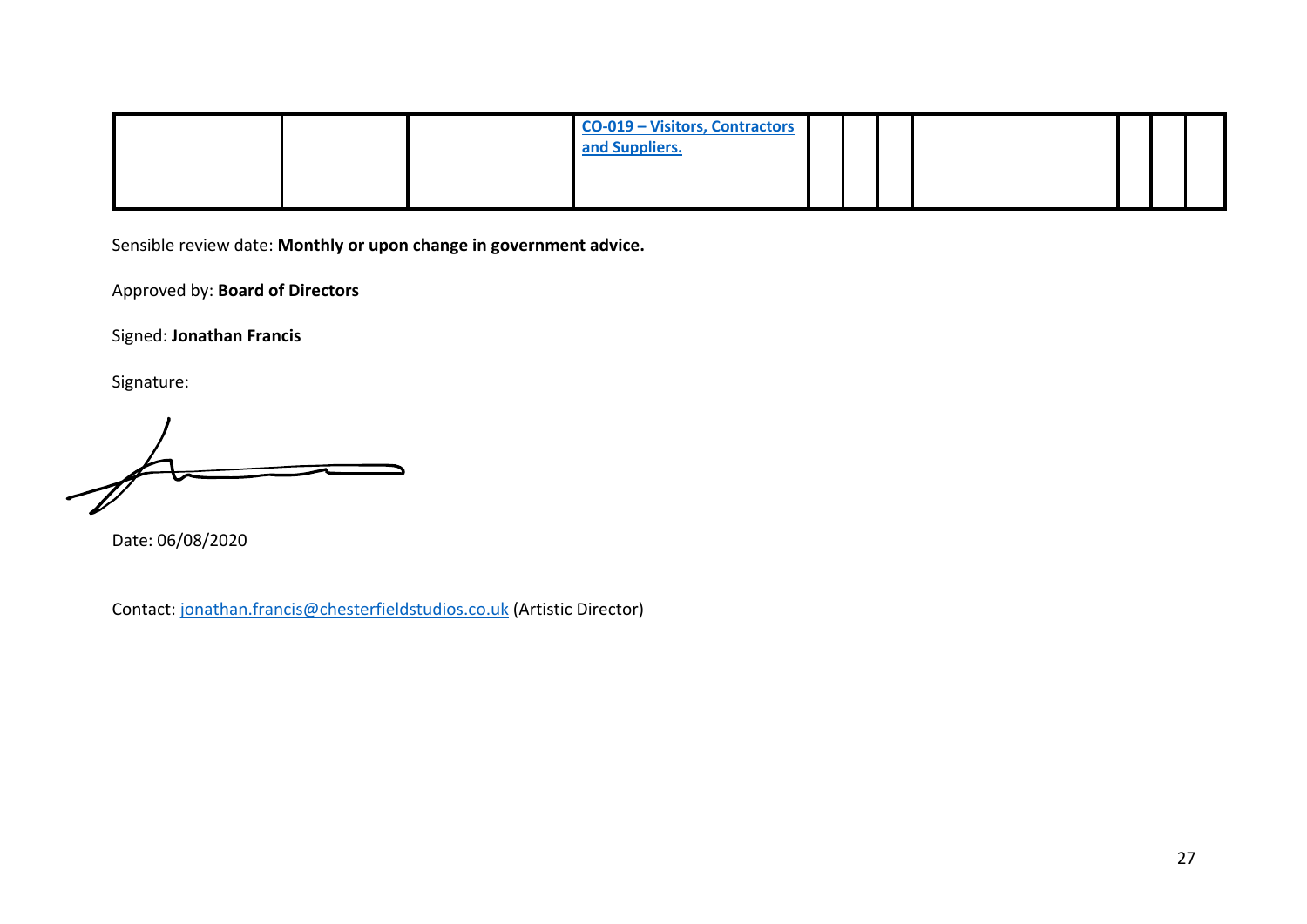## RISK ASSESSMENT REOPENING CHESTERFIELD STUDIOS & SOCIAL DISTANCING

#### **CO-006: WORKING IN PLANT ROOM**

| <b>NAME OF ASSESSOR</b>                                                                                                                   | Jonathan Francis                                                                                                  |
|-------------------------------------------------------------------------------------------------------------------------------------------|-------------------------------------------------------------------------------------------------------------------|
| DATE OF ASSESSMENT                                                                                                                        | 06/08/2020                                                                                                        |
| TIME OF ASSESSMENT                                                                                                                        | 1210                                                                                                              |
| <b>WORK AREA</b>                                                                                                                          | Plant room                                                                                                        |
| Briefly describe the work in terms of function, size, number of people.<br>For example: Studio 1, fifteen square metres, up to 15 people. |                                                                                                                   |
| <b>TASK BEING ASSESSED</b>                                                                                                                | Safe working practices entering the building for staff and students<br>returning to CS after the Covid19 Lockdown |
| Be specific, e.g. use of sack truck for moving boxes from the entrance<br>hall to the office.                                             |                                                                                                                   |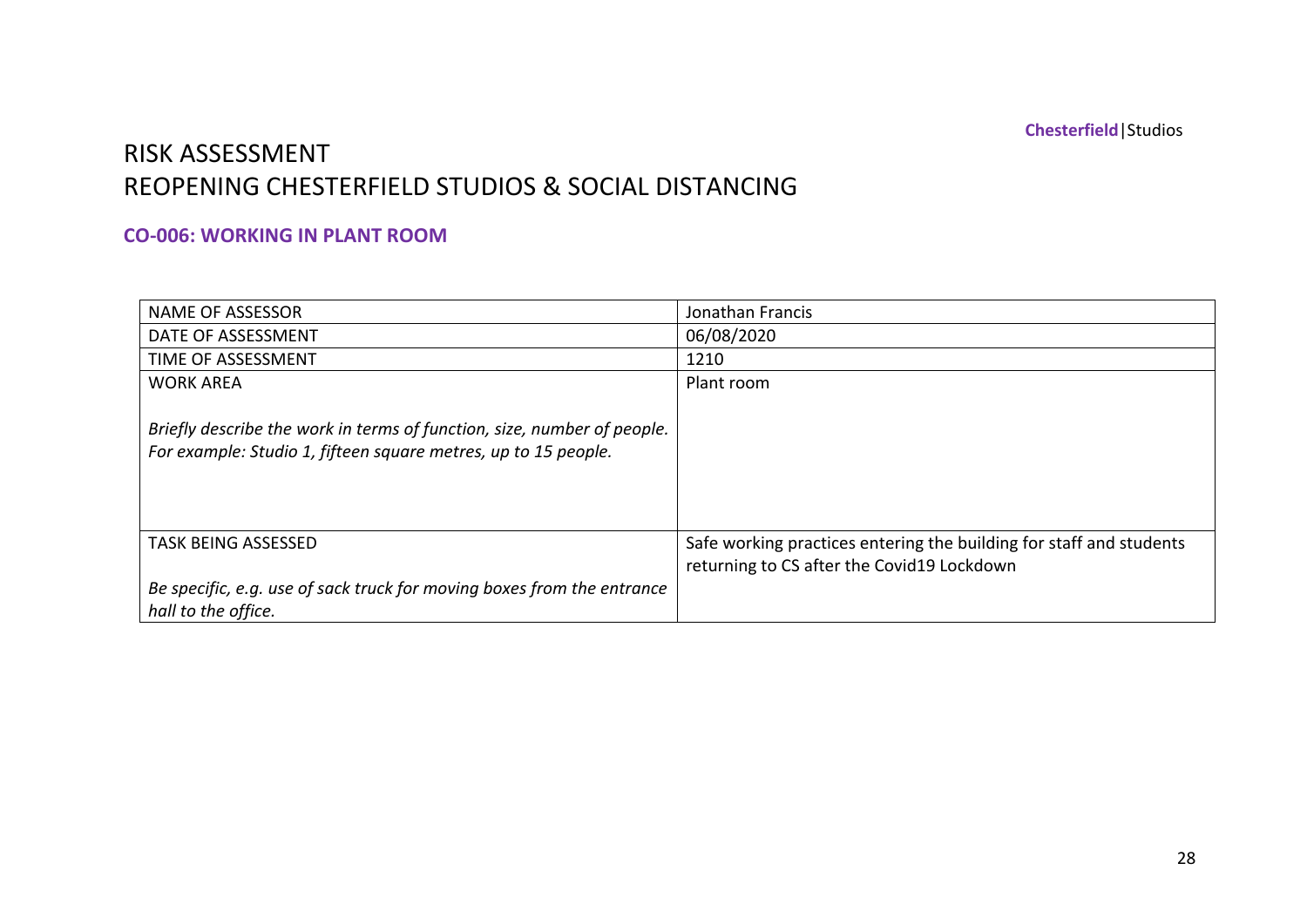| <b>WHAT IS THE</b><br><b>HAZARD?</b>                                                                      | <b>WHO MIGHT</b><br><b>BE HARMED?</b>                                                                                                             | <b>HOW MIGHT</b><br><b>PEOPLE BE</b><br><b>HARMED?</b>                                                                                  | <b>EXISTING RISK CONTROL</b><br><b>MEASURES</b>                                                                                                                                 |                                                                    | $\mathbf C$      | $\overline{\mathsf{R}}$ | <b>ADDITIONAL MEASURES</b>                                                        |                         |   | $R_{\perp}$     |
|-----------------------------------------------------------------------------------------------------------|---------------------------------------------------------------------------------------------------------------------------------------------------|-----------------------------------------------------------------------------------------------------------------------------------------|---------------------------------------------------------------------------------------------------------------------------------------------------------------------------------|--------------------------------------------------------------------|------------------|-------------------------|-----------------------------------------------------------------------------------|-------------------------|---|-----------------|
| Becoming ill/a carrier<br>of the Coronavirus<br>due to contact with<br>an infected surface                | Staff<br>Contractors<br>Volunteers<br>Authorised<br><b>Visitors</b><br>Family and<br>household<br>members of all<br>building users<br>named above | Catching the virus<br>through contact with<br>an infected surface<br>Spreading the virus<br>to family<br>members/household<br>occupants | Alcohol anti-bacterial wipes<br>provided to clean plant<br>equipment prior to using.<br>Gloves available for operatives.<br>Tools and equipment wiped<br>and cleaned after use. | $\overline{2}$<br>$\overline{2}$<br>$\overline{2}$                 | 5<br>5<br>5      | 10<br>10<br>10          |                                                                                   |                         |   |                 |
| <b>Becoming ill/a</b><br>carrier of the<br><b>Coronavirus due to</b><br>close interaction<br>with people. | Staff<br>Contractors<br>Authorised<br>Visitors<br>Family and<br>household<br>members of all<br>building users<br>named above                      | Catching the virus.<br>Spreading the virus<br>to family<br>members/household<br>occupants                                               | Restrict and prohibit access<br>to plant room.<br>Clear social distancing signage,<br>only one operative in area at a<br>time.                                                  | $\mathbf{2}$<br>$\overline{2}$<br>$\overline{2}$<br>$\overline{2}$ | 5<br>5<br>5<br>5 | 10<br>10<br>10<br>10    | Where 2m social<br>distancing cannot be<br>adhered to, facemasks<br>must be worn. | $\overline{\mathbf{3}}$ | 5 | 15 <sub>1</sub> |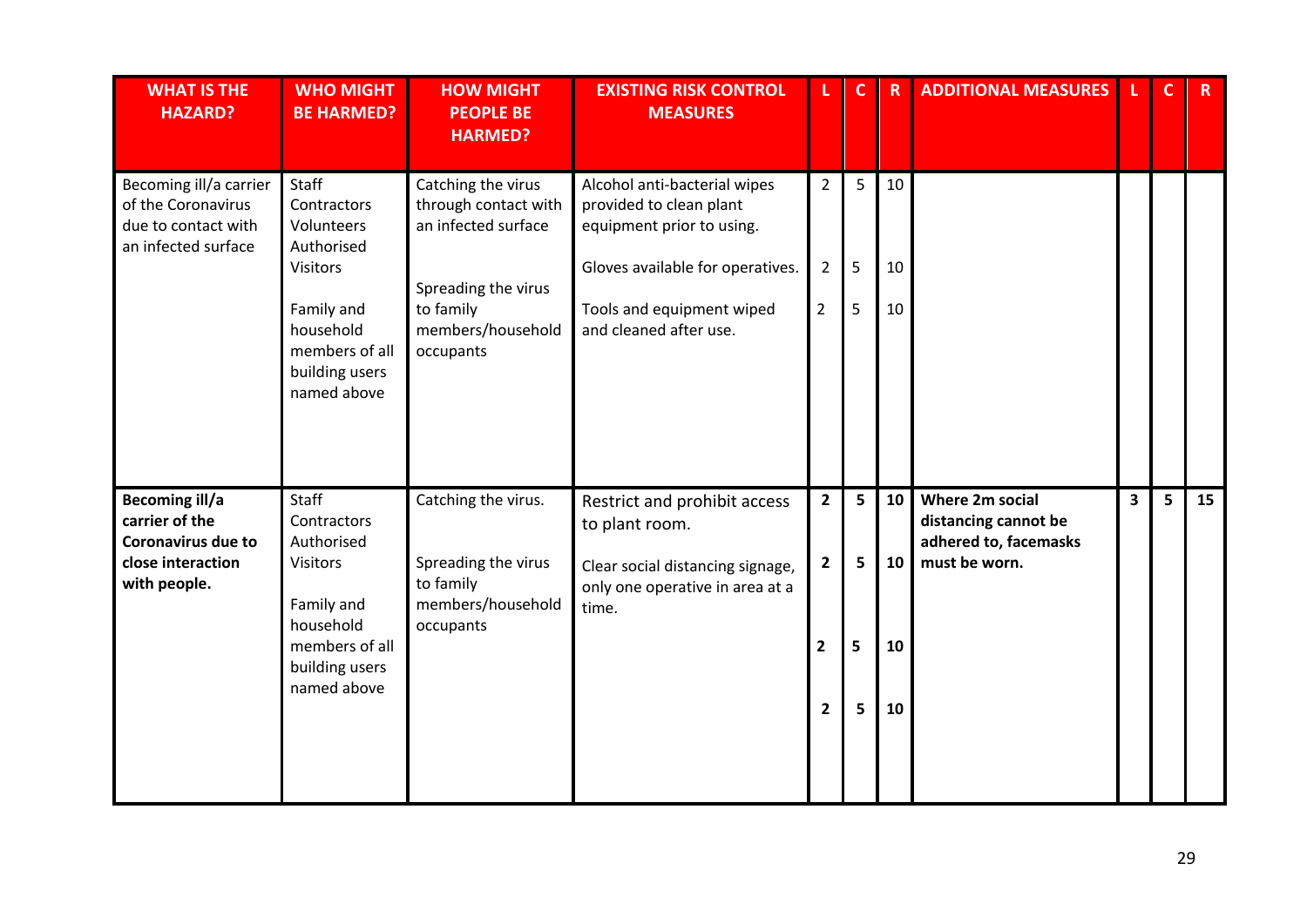Approved by: **Board of Directors**

Signed: **Jonathan Francis**

Signature:

Date: 06/08/2020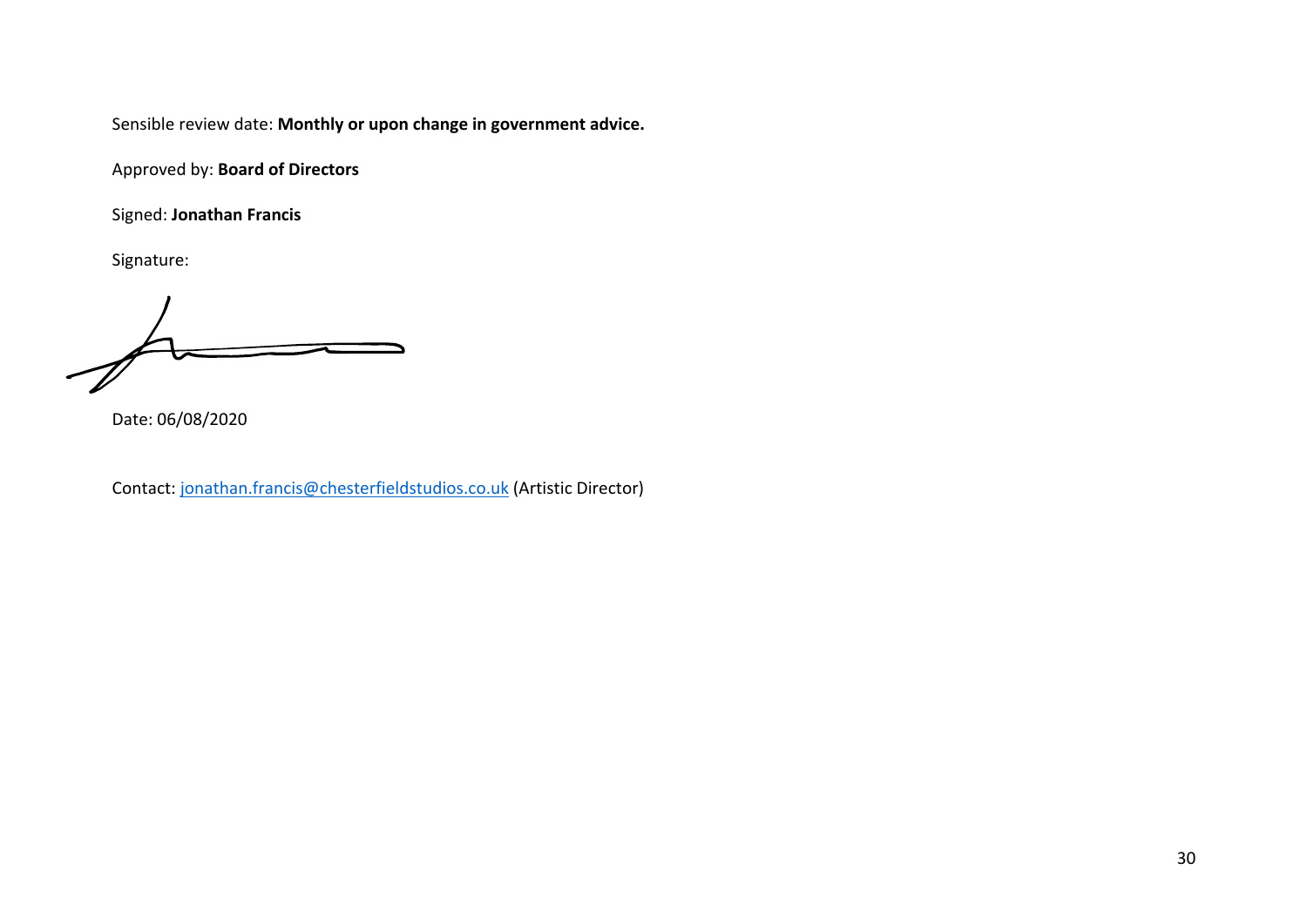# RISK ASSESSMENT REOPENING CHESTERFIELD STUDIOS & SOCIAL DISTANCING

#### **CO-007: REHEARSAL STUDIOS**

| <b>NAME OF ASSESSOR</b>                                                | Jonathan Francis                                                    |
|------------------------------------------------------------------------|---------------------------------------------------------------------|
| DATE OF ASSESSMENT                                                     | 23/08/2020                                                          |
| TIME OF ASSESSMENT                                                     | 1220                                                                |
| <b>WORK AREA</b>                                                       | Studio 1                                                            |
|                                                                        | Studio 2                                                            |
| Briefly describe the work in terms of function, size, number of        | Studio 3                                                            |
| people. For example: Studio 1, fifteen square metres, up to 15         | Eastwood Hall                                                       |
| people.                                                                |                                                                     |
|                                                                        |                                                                     |
|                                                                        |                                                                     |
|                                                                        |                                                                     |
| <b>TASK BEING ASSESSED</b>                                             | Safe working practices entering the building for staff and students |
|                                                                        | returning to CS after the Covid19 Lockdown                          |
| Be specific, e.g. use of sack truck for moving boxes from the entrance |                                                                     |
| hall to the office.                                                    |                                                                     |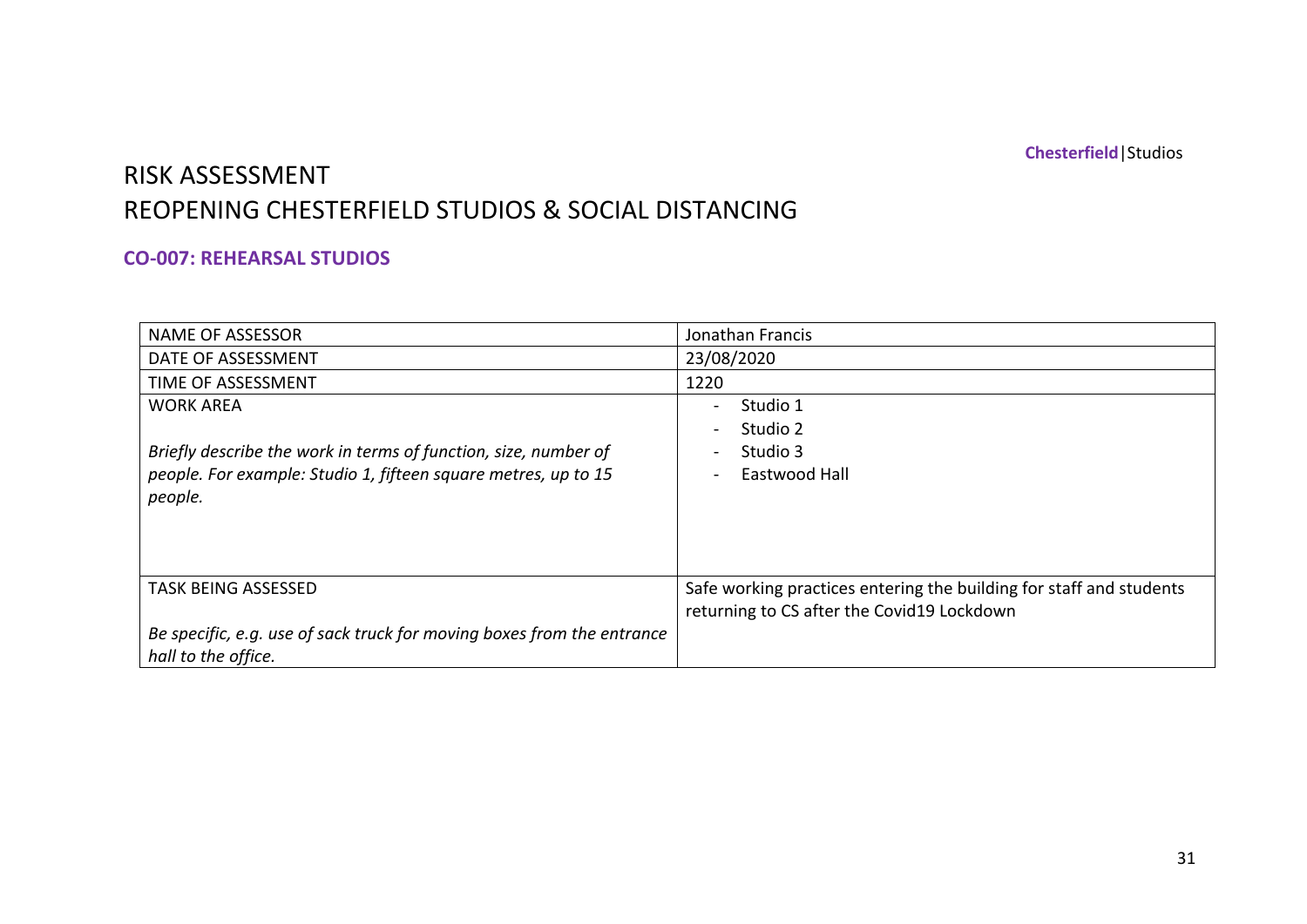| <b>WHAT IS THE</b><br><b>HAZARD?</b>                                                       | <b>WHO MIGHT</b><br><b>BE HARMED?</b>                  | <b>HOW MIGHT</b><br><b>PEOPLE BE</b><br><b>HARMED?</b>            | <b>EXISTING RISK CONTROL</b><br><b>MEASURES</b>                                                        |                | $\mathbf{C}$ | $\mathsf{R}$ | <b>ADDITIONAL MEASURES</b> | $\mathbf{C}$ | $R_{\perp}$ |
|--------------------------------------------------------------------------------------------|--------------------------------------------------------|-------------------------------------------------------------------|--------------------------------------------------------------------------------------------------------|----------------|--------------|--------------|----------------------------|--------------|-------------|
| Becoming ill/a carrier<br>of the Coronavirus<br>due to contact with<br>an infected surface | Staff<br>Contractors<br>Volunteers<br>Authorised       | Catching the virus<br>through contact with<br>an infected surface | All unnecessary furniture and<br>equipment removed from<br>Studios prior to teaching<br>commencing.    | $\overline{2}$ | 5            | 10           |                            |              |             |
|                                                                                            | <b>Visitors</b>                                        | Spreading the virus                                               | CD players, CDs, tapes, etc.,                                                                          | $\overline{2}$ | 5            | 10           |                            |              |             |
|                                                                                            | to family<br>Family and<br>household<br>members of all | members/household<br>occupants                                    | and their associated playback<br>equipment should not be used.                                         | $\overline{2}$ | 5            | 10           |                            |              |             |
|                                                                                            | building users<br>named above                          |                                                                   | Number of chairs limited, and<br>excess chairs removed.                                                | $\overline{2}$ | 5            | 10           |                            |              |             |
|                                                                                            |                                                        |                                                                   | Infection control cleaning<br>regime implemented across<br>the whole site including door<br>handles.   | $\overline{2}$ | 5            | 10           |                            |              |             |
|                                                                                            |                                                        |                                                                   | Enhanced cleaning of pianos<br>before and after use. Alcohol<br>anti-bacterial products to be<br>used. | $\overline{2}$ | 5            | 10           |                            |              |             |
|                                                                                            |                                                        |                                                                   | All Studios to be unlocked to<br>prevent cross contamination of<br>keys and keypads.                   | $\overline{2}$ | 5            | 10           |                            |              |             |
|                                                                                            |                                                        |                                                                   | All ipods and PA equipment to<br>be cleaned before and after<br>usage with antibacterial wipes.        | $\overline{2}$ | 5            | 10           |                            |              |             |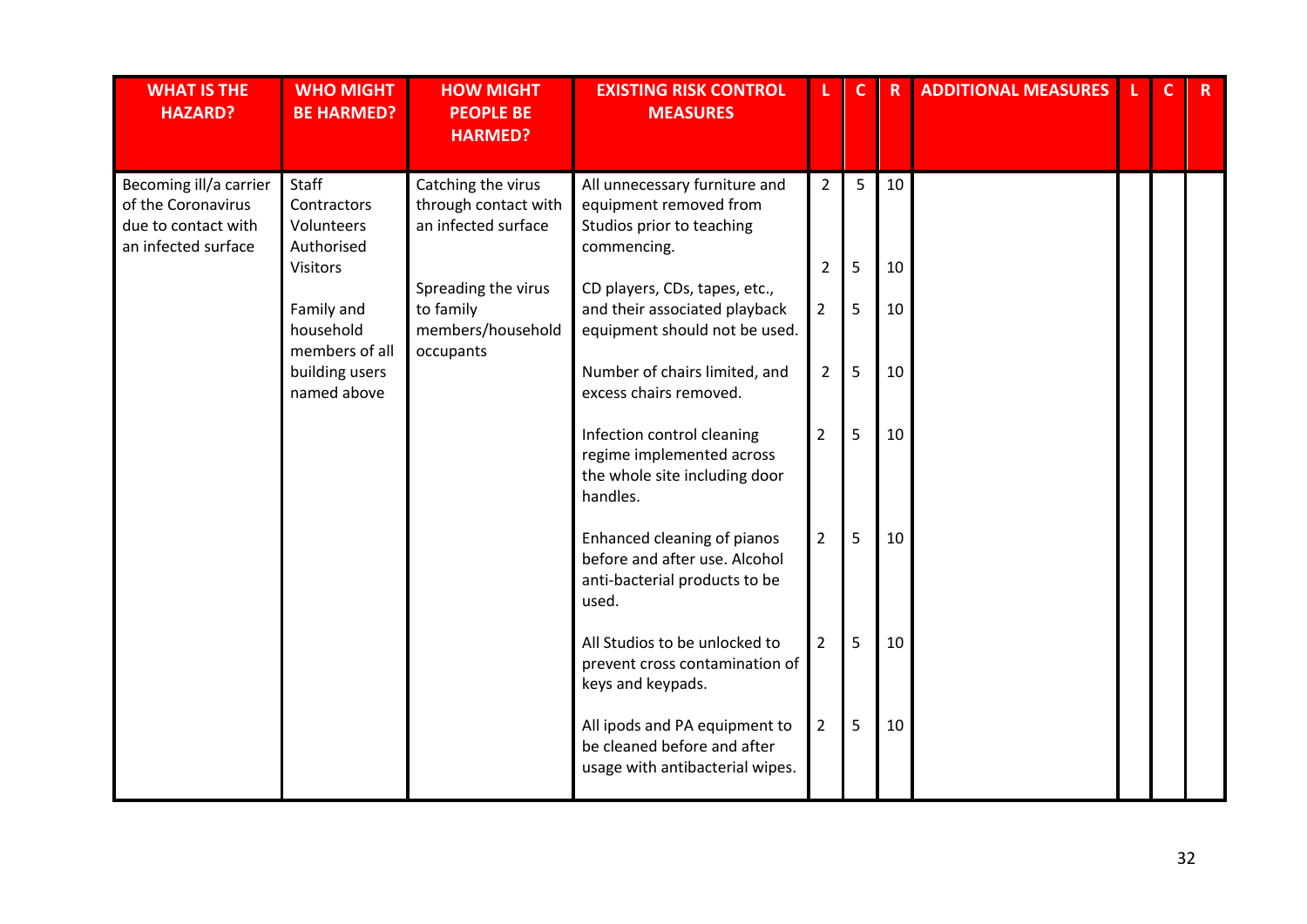|                                                                                                           |                                                                                                                                     |                                                                                           | All rehearsal materials should,<br>where possible, be circulated<br>to students and staff via PDF to<br>be downloaded to personal<br>iPads and phones.<br>Sharing scripts and materials is<br>not permitted.<br>Any paper materials should<br>only be used by the person<br>named on the cover.<br>Please see RA CO-022: Using<br>shared equipment and<br>computers.         | $\overline{2}$<br>$\overline{2}$<br>$\overline{2}$ | 5<br>5<br>5 | 10<br>10<br>10 |                                                                                                                                                                                       |                                           |        |          |
|-----------------------------------------------------------------------------------------------------------|-------------------------------------------------------------------------------------------------------------------------------------|-------------------------------------------------------------------------------------------|------------------------------------------------------------------------------------------------------------------------------------------------------------------------------------------------------------------------------------------------------------------------------------------------------------------------------------------------------------------------------|----------------------------------------------------|-------------|----------------|---------------------------------------------------------------------------------------------------------------------------------------------------------------------------------------|-------------------------------------------|--------|----------|
| <b>Becoming ill/a</b><br>carrier of the<br><b>Coronavirus due to</b><br>close interaction<br>with people. | Staff<br>Contractors<br>Authorised<br><b>Visitors</b><br>Family and<br>household<br>members of all<br>building users<br>named above | Catching the virus.<br>Spreading the virus<br>to family<br>members/household<br>occupants | Signage on all studio doors<br>stating users must wash<br>their hands before use.<br>Strict capacities of each<br>space clearly stated on all<br>doors to rooms, including<br>variations for different<br>faculties.<br>Capacities calculated using<br>methodology which assesses<br>size and volume of each space,<br>following government social<br>distancing guidelines. | $\mathbf{2}$<br>$\overline{2}$<br>$\overline{2}$   | 5<br>5<br>5 | 10<br>10<br>10 | Where 2m social<br>distancing cannot be<br>adhered to, facemasks<br>must be worn.<br><b>Reiterate existing policies</b><br>regarding no eating to<br>encourage hygienic<br>practices. | $\overline{\mathbf{3}}$<br>$\overline{2}$ | 5<br>5 | 15<br>10 |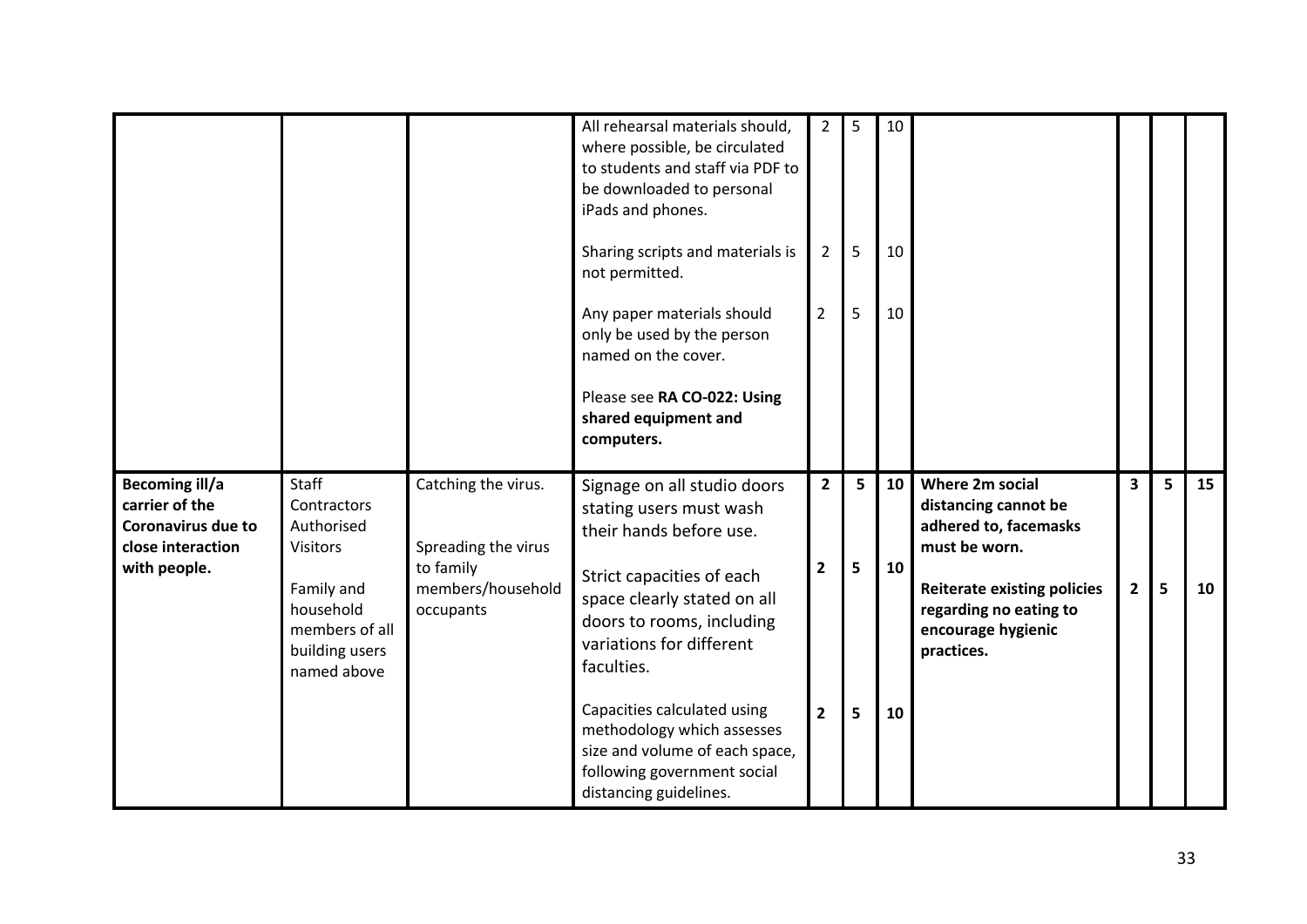|  | No performance to take place<br>in any of these rooms for<br>either internal or external<br>audiences.                                                                               | $\overline{2}$          | 5 | 10 |  |  |
|--|--------------------------------------------------------------------------------------------------------------------------------------------------------------------------------------|-------------------------|---|----|--|--|
|  | Number of chairs limited in<br>each space and excess chairs<br>removed.                                                                                                              | $\overline{2}$          | 5 | 10 |  |  |
|  | Markings on the floor<br>regarding positions for safe<br>working for when multiple<br>users in space, with<br>differentiation for the<br>requirements of the different<br>faculties. | $\overline{\mathbf{3}}$ | 5 | 15 |  |  |
|  | Windows/external doors to be<br>opened 3 times throughout the<br>day and to remain open<br>wherever possible.                                                                        | $\overline{\mathbf{2}}$ | 5 | 10 |  |  |
|  | Reopening (7 <sup>th</sup> Sept onwards)<br>allows for teaching to take<br>place under the following<br>suggested guidance:                                                          | $\overline{2}$          | 5 | 10 |  |  |
|  | Singing $= 2m$ apart                                                                                                                                                                 |                         |   |    |  |  |
|  | Acting $= 2m$ apart                                                                                                                                                                  |                         |   |    |  |  |
|  |                                                                                                                                                                                      |                         |   |    |  |  |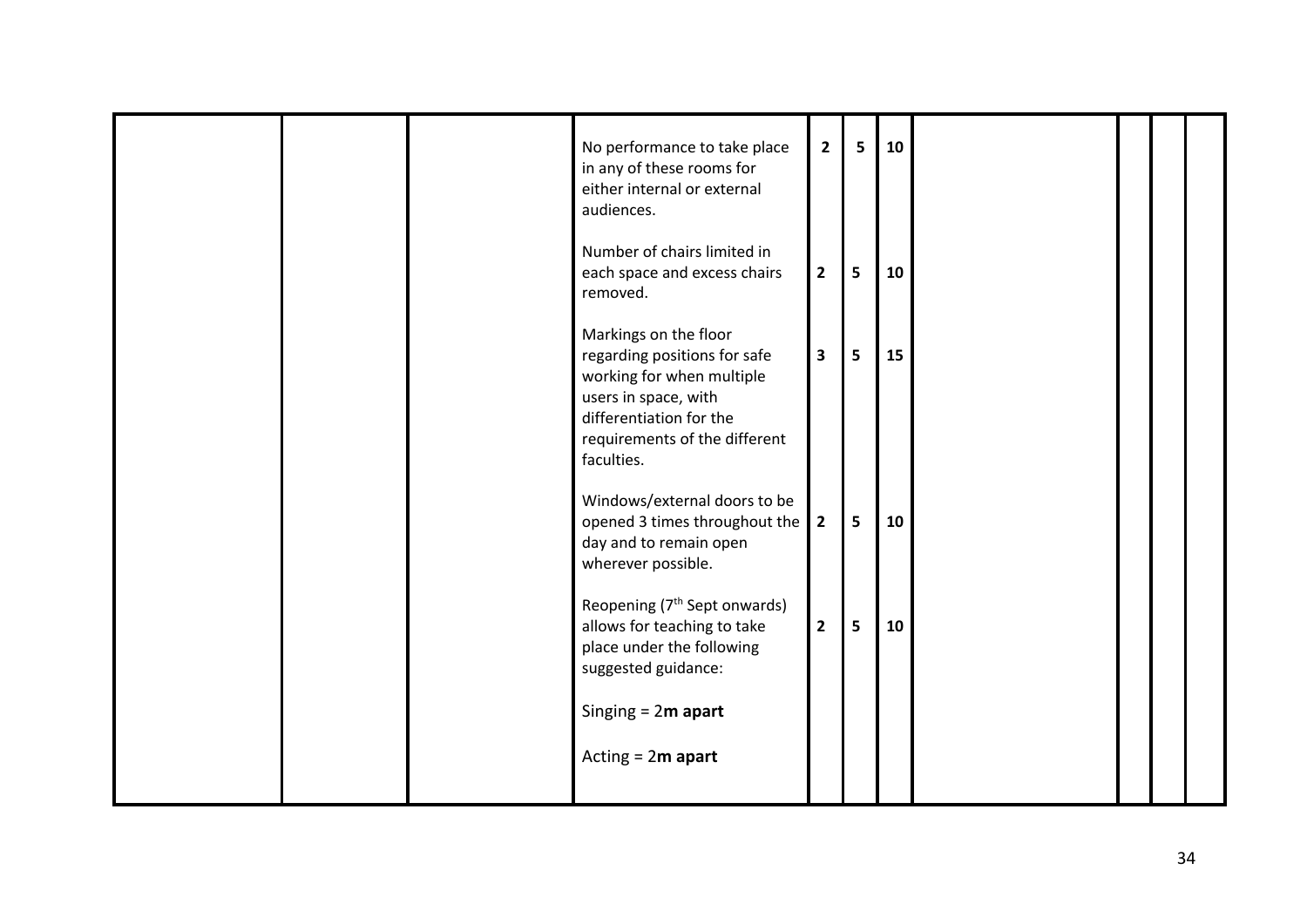|  | Dance = $2m$ apart<br>Piano = 2m apart                                                                                                                                 |                |   |    |  |  |
|--|------------------------------------------------------------------------------------------------------------------------------------------------------------------------|----------------|---|----|--|--|
|  | To be reviewed upon<br>receiving further<br>information from Public<br>Heath England and the<br>government.                                                            |                |   |    |  |  |
|  | All visitors to classes must<br>be pre-authorised and<br>adhere to the visitor policy.<br>Please see CO-019 -<br><b>Visitors, Contractors and</b><br><b>Suppliers.</b> | $\overline{2}$ | 5 | 10 |  |  |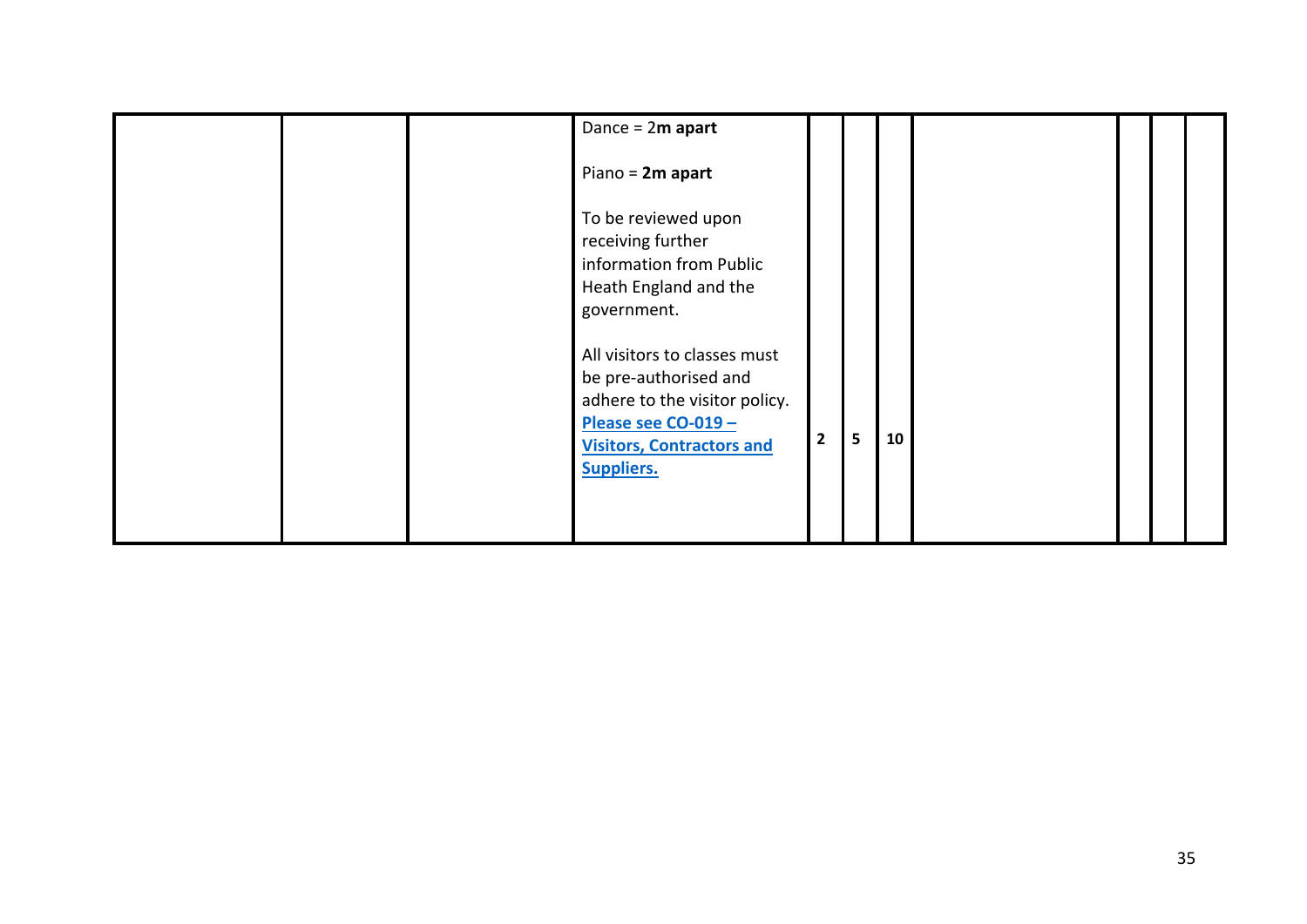Approved by: **Board of Directors**

Signed: **Jonathan Francis**

Signature:

Date: 23/08/2020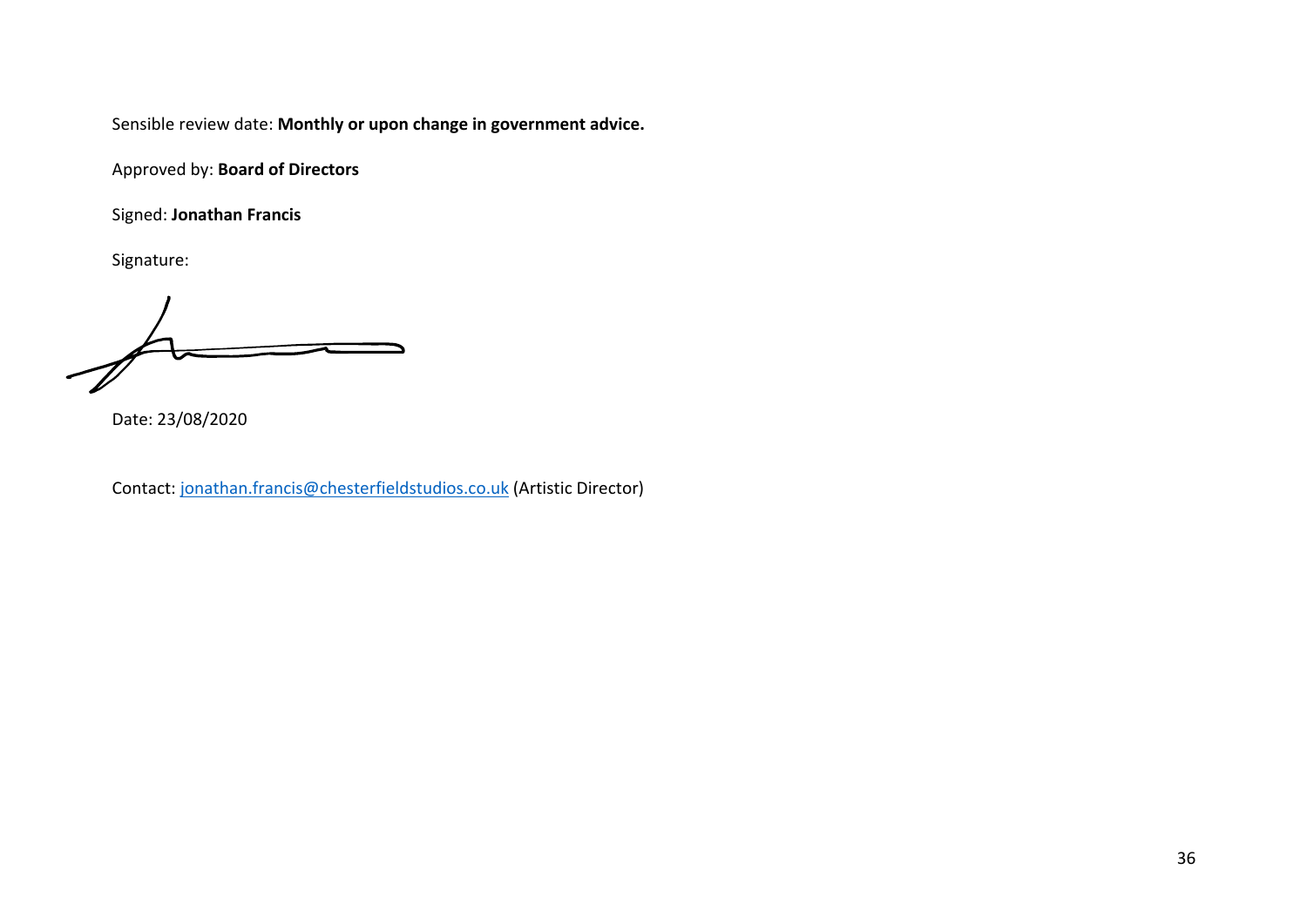### RISK ASSESSMENT REOPENING CHESTERFIELD STUDIOS & SOCIAL DISTANCING

#### **CO-008: COMMUNAL SPACES**

| <b>NAME OF ASSESSOR</b>                                                | Jonathan Francis                                                    |
|------------------------------------------------------------------------|---------------------------------------------------------------------|
| DATE OF ASSESSMENT                                                     | 06/08/2020                                                          |
| TIME OF ASSESSMENT                                                     | 1305                                                                |
| <b>WORK AREA</b>                                                       | The Lounge                                                          |
|                                                                        | <b>External courtyard</b>                                           |
| Briefly describe the work in terms of function, size, number of        |                                                                     |
| people. For example: Studio 1, fifteen square metres, up to 15         |                                                                     |
| people.                                                                |                                                                     |
|                                                                        |                                                                     |
|                                                                        |                                                                     |
|                                                                        |                                                                     |
| <b>TASK BEING ASSESSED</b>                                             | Safe working practices entering the building for staff and students |
|                                                                        | returning to CS after the Covid19 Lockdown                          |
| Be specific, e.g. use of sack truck for moving boxes from the entrance |                                                                     |
| hall to the office.                                                    |                                                                     |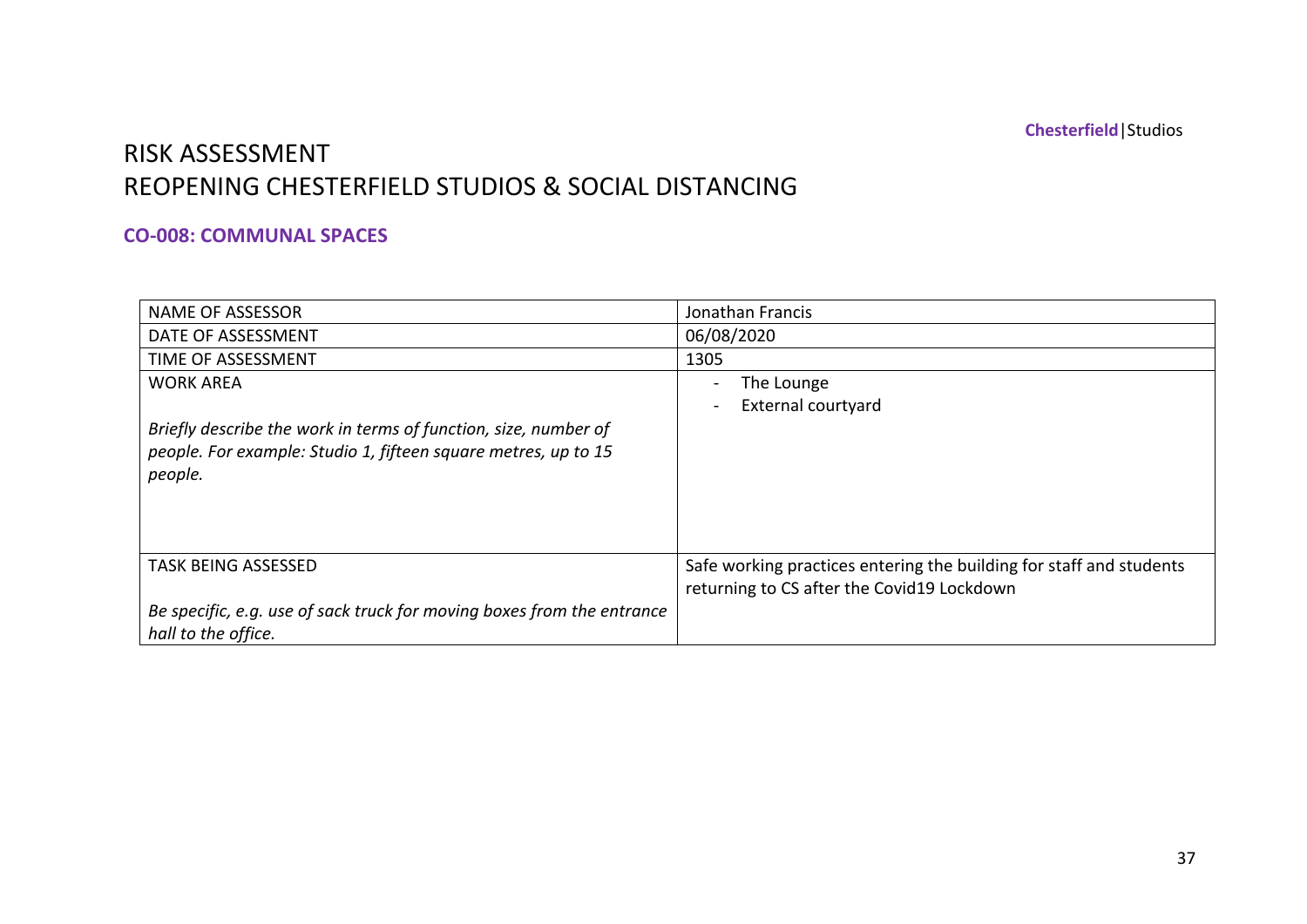| <b>WHAT IS THE</b><br><b>HAZARD?</b>                                                       | <b>WHO MIGHT</b><br><b>BE HARMED?</b>                                                                                                                    | <b>HOW MIGHT</b><br><b>PEOPLE BE</b><br><b>HARMED?</b>                                                                                  | <b>EXISTING RISK CONTROL</b><br><b>MEASURES</b>                                                                                                                                                                                                                                                                                                                              |                                                  | C.          | $\overline{R}$ | <b>ADDITIONAL MEASURES</b>                                                               |   | C | $\mathsf{R}$ |
|--------------------------------------------------------------------------------------------|----------------------------------------------------------------------------------------------------------------------------------------------------------|-----------------------------------------------------------------------------------------------------------------------------------------|------------------------------------------------------------------------------------------------------------------------------------------------------------------------------------------------------------------------------------------------------------------------------------------------------------------------------------------------------------------------------|--------------------------------------------------|-------------|----------------|------------------------------------------------------------------------------------------|---|---|--------------|
| Becoming ill/a carrier<br>of the Coronavirus<br>due to contact with<br>an infected surface | <b>Staff</b><br>Contractors<br>Volunteers<br>Authorised<br><b>Visitors</b><br>Family and<br>household<br>members of all<br>building users<br>named above | Catching the virus<br>through contact with<br>an infected surface<br>Spreading the virus<br>to family<br>members/household<br>occupants | Infection control cleaning<br>regime implemented across<br>the Studios including office<br>spaces, which includes door<br>handles, push pads and code<br>pads. Handles/push pads/push<br>plates cleaned 4 x per 24-hour<br>period with anti-infection<br>product.<br>Removal of all non-essential<br>communal items (books,<br>leaflets, etc.)<br>Strictly no music or dance | $\overline{2}$<br>$\mathbf{1}$<br>$\overline{2}$ | 5<br>5<br>5 | 10<br>5<br>10  | <b>Where 2m social</b><br>distancing cannot be<br>adhered to, facemasks<br>must be worn. | 3 | 5 | 15           |
|                                                                                            |                                                                                                                                                          |                                                                                                                                         | activities to take places in<br>these spaces.                                                                                                                                                                                                                                                                                                                                |                                                  |             |                |                                                                                          |   |   |              |
|                                                                                            |                                                                                                                                                          |                                                                                                                                         | The Lounge to be used by staff<br>and chaperones only. No<br>students are permitted.                                                                                                                                                                                                                                                                                         | $\overline{2}$                                   | 5           | 10             |                                                                                          |   |   |              |
|                                                                                            |                                                                                                                                                          |                                                                                                                                         | All visitors must be pre-<br>authorised and adhere to the<br>visitor policy. Please see RA<br><b>CO-019 Visitors, Contractors</b><br>and Suppliers.                                                                                                                                                                                                                          | $\overline{2}$                                   | 5           | 10             |                                                                                          |   |   |              |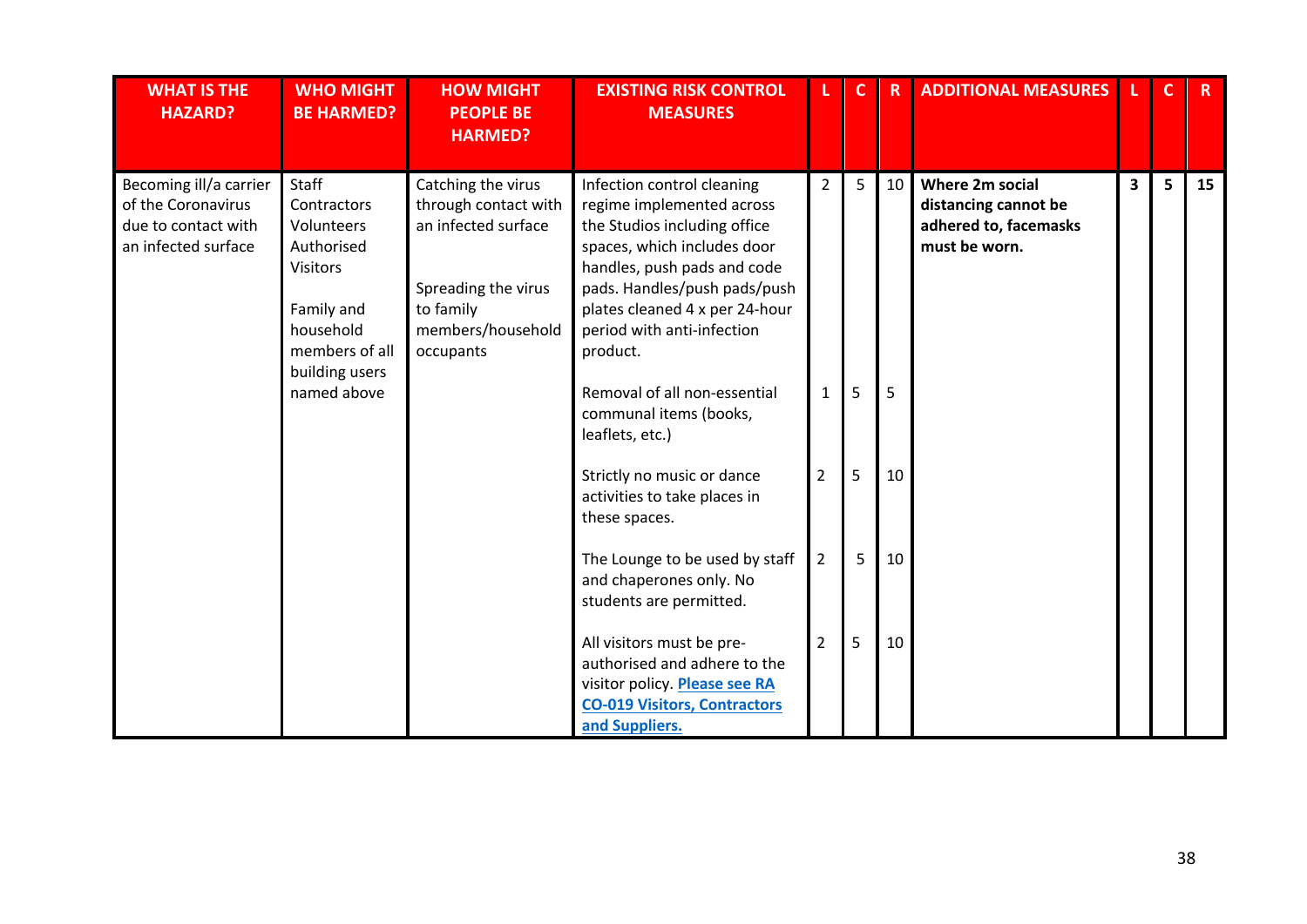| <b>Becoming ill/a</b><br>carrier of the<br><b>Coronavirus due to</b><br>close interaction<br>with people. | Staff<br>Contractors<br>Authorised<br><b>Visitors</b><br>Family and<br>household<br>members of all | Catching the virus.<br>Spreading the virus<br>to family<br>members/household<br>occupants | Seating arrangements to be<br>reconfigured in the Lounge<br>to accommodate social<br>distancing requirements. All<br>tables and seating that is<br>not required will be<br>removed. | $\overline{2}$ | 5 | 10 | <b>Where 2m social</b><br>distancing cannot be<br>adhered to, facemasks<br>must be worn.<br>On warm days, duty<br>management will<br>encourage building users | 3<br>$\overline{2}$ | 5<br>5 | 15<br>10 |
|-----------------------------------------------------------------------------------------------------------|----------------------------------------------------------------------------------------------------|-------------------------------------------------------------------------------------------|-------------------------------------------------------------------------------------------------------------------------------------------------------------------------------------|----------------|---|----|---------------------------------------------------------------------------------------------------------------------------------------------------------------|---------------------|--------|----------|
|                                                                                                           | building users<br>named above                                                                      |                                                                                           | Layout of furniture to account<br>for social distancing while<br>accessing the seating.                                                                                             | $\overline{2}$ | 5 | 10 | to take breaks out of<br>doors.                                                                                                                               |                     |        |          |
|                                                                                                           |                                                                                                    |                                                                                           | Table capacities displayed on<br>each table.                                                                                                                                        | $\overline{2}$ | 5 | 10 |                                                                                                                                                               |                     |        |          |
|                                                                                                           |                                                                                                    |                                                                                           | Rooms to be ventilated by<br>opening external doors at<br>regular intervals throughout<br>the day.                                                                                  | $\overline{2}$ | 5 | 10 |                                                                                                                                                               |                     |        |          |
|                                                                                                           |                                                                                                    |                                                                                           | Room capacity numbers will be<br>displayed on the Lounge door<br>and strictly enforced.                                                                                             | $\overline{2}$ | 5 | 10 |                                                                                                                                                               |                     |        |          |
|                                                                                                           |                                                                                                    |                                                                                           | Lunch breaks should be<br>staggered wherever possible                                                                                                                               | $\overline{2}$ | 5 | 10 |                                                                                                                                                               |                     |        |          |
|                                                                                                           |                                                                                                    |                                                                                           | Notices will be displayed<br>detailing the Lounge's use as a<br>facility to discourage loitering.                                                                                   | $\overline{2}$ | 5 | 10 |                                                                                                                                                               |                     |        |          |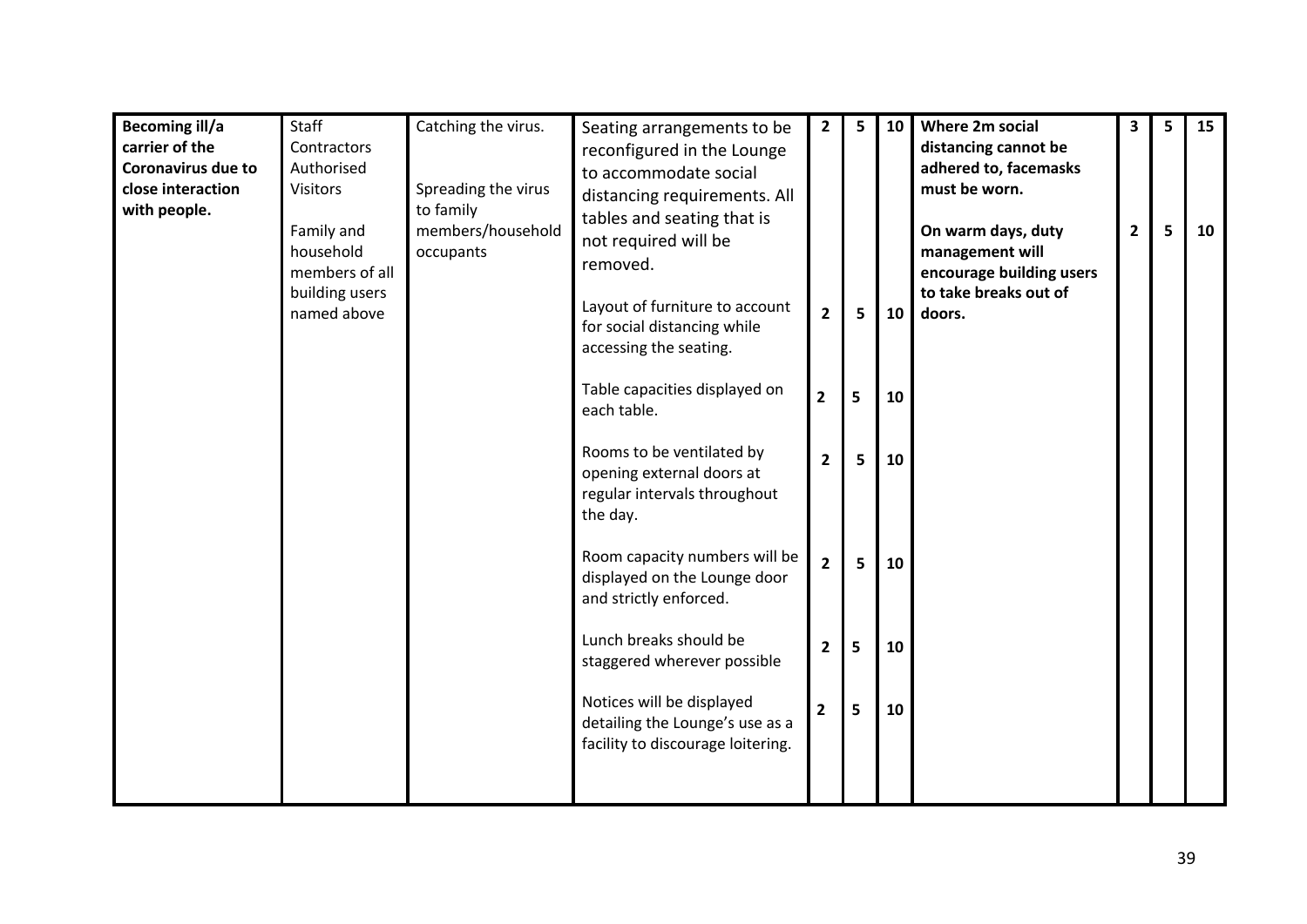|  | Users of the courtyard area<br>should only do so whilst they<br>wait to collect children. Duty<br>management to encourage<br>dispersal of loitering groups. | -2  | C. | 10 |  |  |
|--|-------------------------------------------------------------------------------------------------------------------------------------------------------------|-----|----|----|--|--|
|  | Students and staff may use this<br>area for socially distanced<br>breaks between sessions.                                                                  | l 2 |    | 10 |  |  |

Approved by: **Board of Directors**

Signed: **Jonathan Francis**

Signature:

Date: 06/08/2020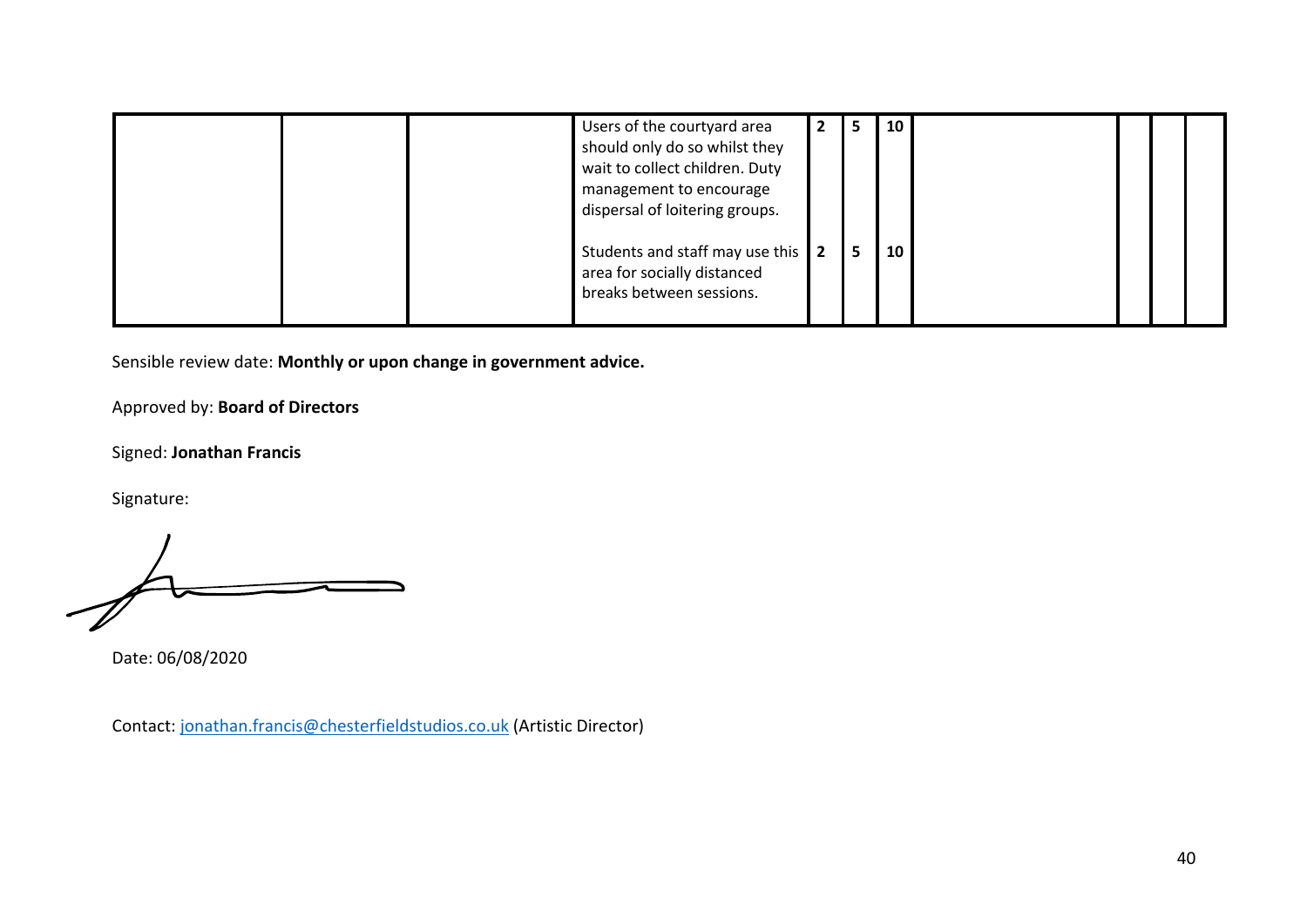### RISK ASSESSMENT REOPENING CHESTERFIELD STUDIOS & SOCIAL DISTANCING

#### **CO-009: CIRCULATION SPACES – CORRIDORS AND STAIRWELLS**

| <b>NAME OF ASSESSOR</b>                                                | Jonathan Francis                                                    |
|------------------------------------------------------------------------|---------------------------------------------------------------------|
| DATE OF ASSESSMENT                                                     | 06/08/2020                                                          |
| TIME OF ASSESSMENT                                                     | 1320                                                                |
| <b>WORK AREA</b>                                                       | Corridors                                                           |
|                                                                        | Stairwells                                                          |
| Briefly describe the work in terms of function, size, number of        |                                                                     |
| people. For example: Studio 1, fifteen square metres, up to 15         |                                                                     |
| people.                                                                |                                                                     |
|                                                                        |                                                                     |
|                                                                        |                                                                     |
|                                                                        |                                                                     |
| <b>TASK BEING ASSESSED</b>                                             | Safe working practices entering the building for staff and students |
|                                                                        | returning to CS after the Covid19 Lockdown                          |
| Be specific, e.g. use of sack truck for moving boxes from the entrance |                                                                     |
| hall to the office.                                                    |                                                                     |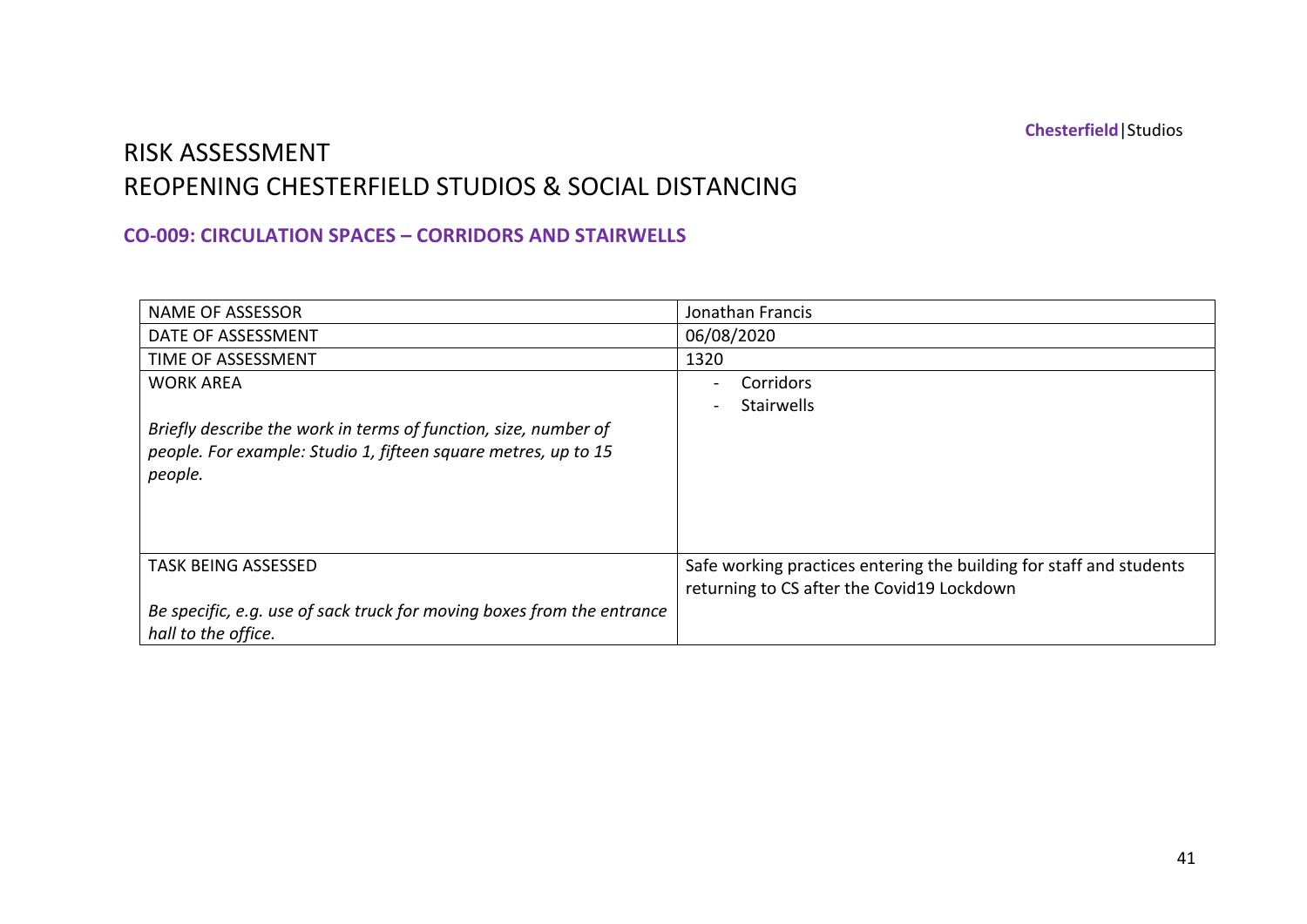| <b>WHAT IS THE</b><br><b>HAZARD?</b>                                                 | <b>WHO MIGHT</b><br><b>BE HARMED?</b>                                          | <b>HOW MIGHT</b><br><b>PEOPLE BE</b><br><b>HARMED?</b>             | <b>EXISTING RISK CONTROL</b><br><b>MEASURES</b>                                                                                                     |                | $\mathbf{C}$ | $\overline{\mathsf{R}}$ | <b>ADDITIONAL MEASURES</b>                                                                          |   | $\mathsf{C}$ | $R_{\parallel}$ |
|--------------------------------------------------------------------------------------|--------------------------------------------------------------------------------|--------------------------------------------------------------------|-----------------------------------------------------------------------------------------------------------------------------------------------------|----------------|--------------|-------------------------|-----------------------------------------------------------------------------------------------------|---|--------------|-----------------|
| Becoming ill/a carrier<br>of the Coronavirus<br>due to close contact<br>while moving | Staff<br>Contractors<br>Volunteers<br>Authorised                               | Catching the virus<br>through close<br>contact.                    | All seating removed from<br>circulation spaces to prevent<br>loitering.                                                                             | $\mathbf{1}$   | 5            | 5                       | <b>Where 2m social</b><br>distancing cannot be<br>adhered to, facemasks<br>must be worn.            | 3 | 5            | 15              |
| through the building                                                                 | <b>Visitors</b><br>Family and<br>household<br>members of all<br>building users | Spreading the virus<br>to family<br>members/household<br>occupants | Clear signage and floor<br>markings in appropriate high<br>impact areas to raise<br>awareness of social distancing<br>responsibilities.             | 3              | 5            | 15                      | <b>Ensure that staircase</b><br>signage is clear that all<br>stairs can be used in an<br>emergency. | 3 | 5            | 15              |
|                                                                                      | named above                                                                    |                                                                    | Stairwells marked UP and<br>DOWN with no passing on the<br>stairs.                                                                                  | 3              | 5            | 15                      |                                                                                                     |   |              |                 |
|                                                                                      |                                                                                |                                                                    | Strictly no activity, other than<br>moving from place to place, to<br>happen in communal areas.                                                     | $\overline{2}$ | 5            | 10                      |                                                                                                     |   |              |                 |
|                                                                                      |                                                                                |                                                                    | No bags or coats to be stored<br>in circulation spaces to allow<br>for maximum movement<br>space.                                                   | $\overline{2}$ | 5            | 10                      |                                                                                                     |   |              |                 |
|                                                                                      |                                                                                |                                                                    | All visitors must be pre-<br>authorised and adhere to the<br>visitor policy. Please see RA<br><b>CO-019 Visitors, Contractors</b><br>and Suppliers. | $\overline{2}$ | 5            | 10                      |                                                                                                     |   |              |                 |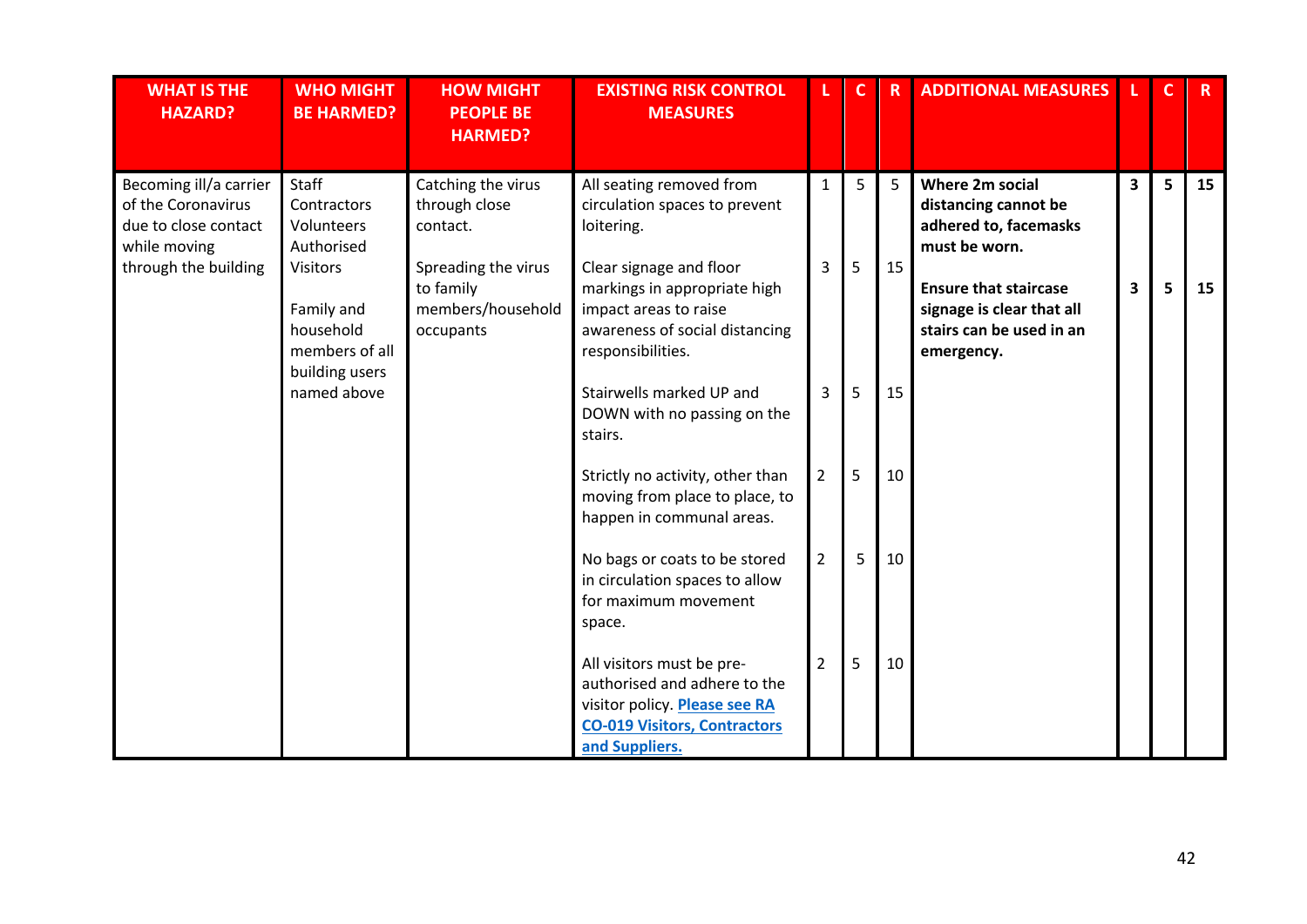| Becoming ill/a carrier | Staff           | Catching the virus  | Students will only be permitted | $\overline{2}$ | 5 | 10 |  |  |
|------------------------|-----------------|---------------------|---------------------------------|----------------|---|----|--|--|
| of the Coronavirus     | Contractors     | through close       | to enter circulation spaces     |                |   |    |  |  |
| due to close contact   | Volunteers      | contact.            | when their room is empty and    |                |   |    |  |  |
| while waiting to use   | Authorised      |                     | ready for use.                  |                |   |    |  |  |
| an occupied room.      | <b>Visitors</b> | Spreading the virus |                                 |                |   |    |  |  |
|                        |                 | to family           | Tutors will radio the duty      | $\overline{2}$ | 5 | 10 |  |  |
|                        | Family and      | members/household   | manager when they are           |                |   |    |  |  |
|                        | household       | occupants           | dismissing a class              |                |   |    |  |  |
|                        | members of all  |                     |                                 |                |   |    |  |  |
|                        | building users  |                     | Only one class at a time will   | 3              | 5 | 15 |  |  |
|                        | named above     |                     | $move - and in the same$        |                |   |    |  |  |
|                        |                 |                     | direction - through circulation |                |   |    |  |  |
|                        |                 |                     | spaces.                         |                |   |    |  |  |
|                        |                 |                     |                                 |                |   |    |  |  |
|                        |                 |                     | For students accessing Studios  | $\overline{2}$ | 5 | 10 |  |  |
|                        |                 |                     | 2 and 3 (when in use) posters   |                |   |    |  |  |
|                        |                 |                     | on the door will inform them    |                |   |    |  |  |
|                        |                 |                     | to knock and retreat to a       |                |   |    |  |  |
|                        |                 |                     | designated point to allow for   |                |   |    |  |  |
|                        |                 |                     | safe entry/egress in to/ out of |                |   |    |  |  |
|                        |                 |                     | the room.                       |                |   |    |  |  |
| Becoming ill/a carrier | Staff           | Catching the virus  | Infection control cleaning      | $2^{\circ}$    | 5 | 10 |  |  |
| of the Coronavirus     | Contractors     | through close       | regime implemented across       |                |   |    |  |  |
| through contact with   | Volunteers      | contact.            | the Studios including office    |                |   |    |  |  |
| an infected surface    | Authorised      |                     | spaces, which includes door     |                |   |    |  |  |
|                        | <b>Visitors</b> | Spreading the virus | handles, push pads and code     |                |   |    |  |  |
|                        |                 | to family           | pads. Handles/push pads/push    |                |   |    |  |  |
|                        | Family and      | members/household   | plates cleaned 4 x per 24-hour  |                |   |    |  |  |
|                        | household       | occupants           | period with anti-infection      |                |   |    |  |  |
|                        | members of all  |                     | product.                        |                |   |    |  |  |
|                        | building users  |                     |                                 |                |   |    |  |  |
|                        | named above     |                     |                                 |                |   |    |  |  |
|                        |                 |                     |                                 |                |   |    |  |  |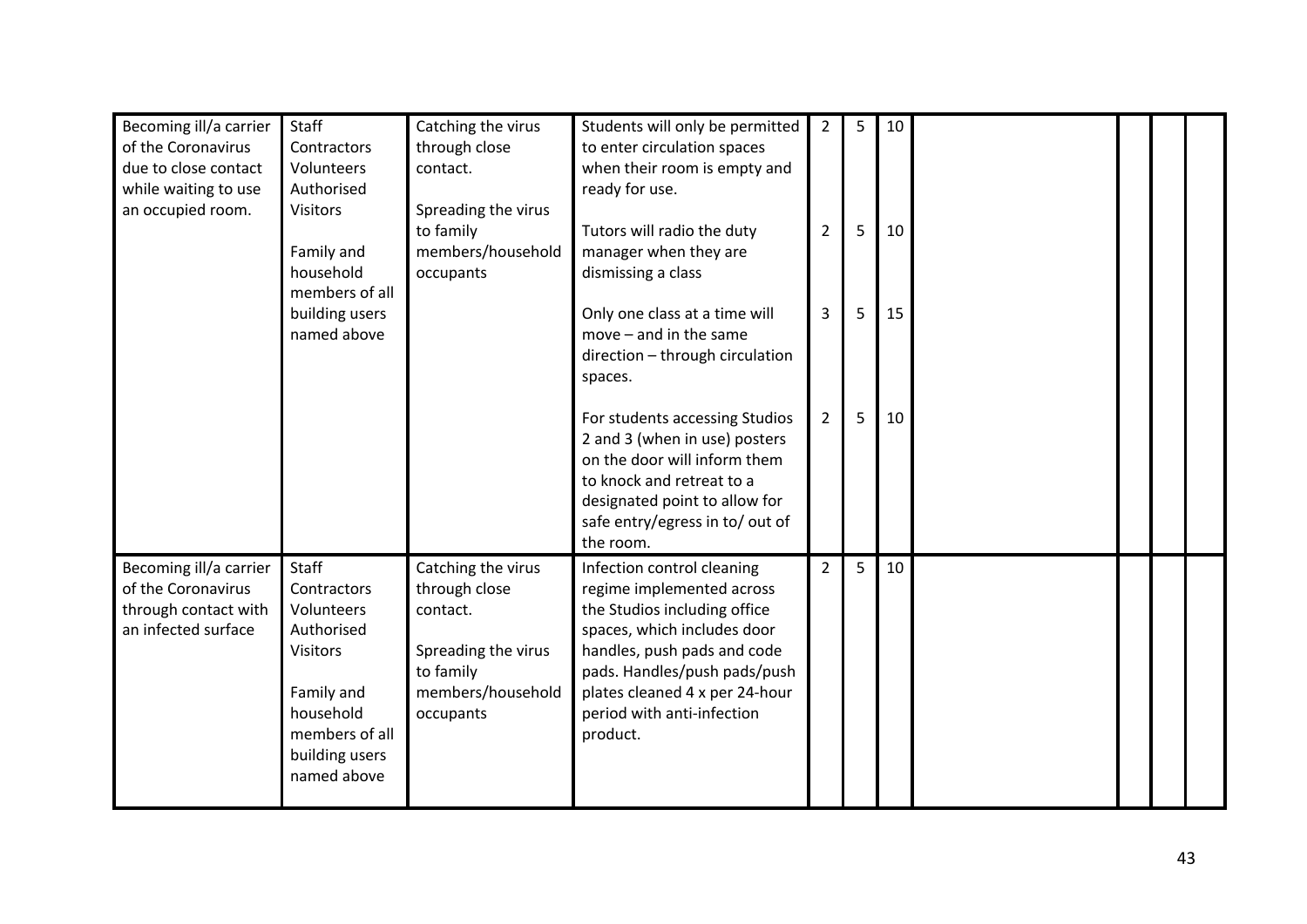| All studios unlocked to prevent<br>cross contamination of keys<br>and keypads. | 5 | 10 |  |  |
|--------------------------------------------------------------------------------|---|----|--|--|
| Doors pinned open where<br>possible and safe to do so.                         |   | 10 |  |  |

Approved by: **Board of Directors**

Signed: **Jonathan Francis**

Signature:

Date: 06/08/2020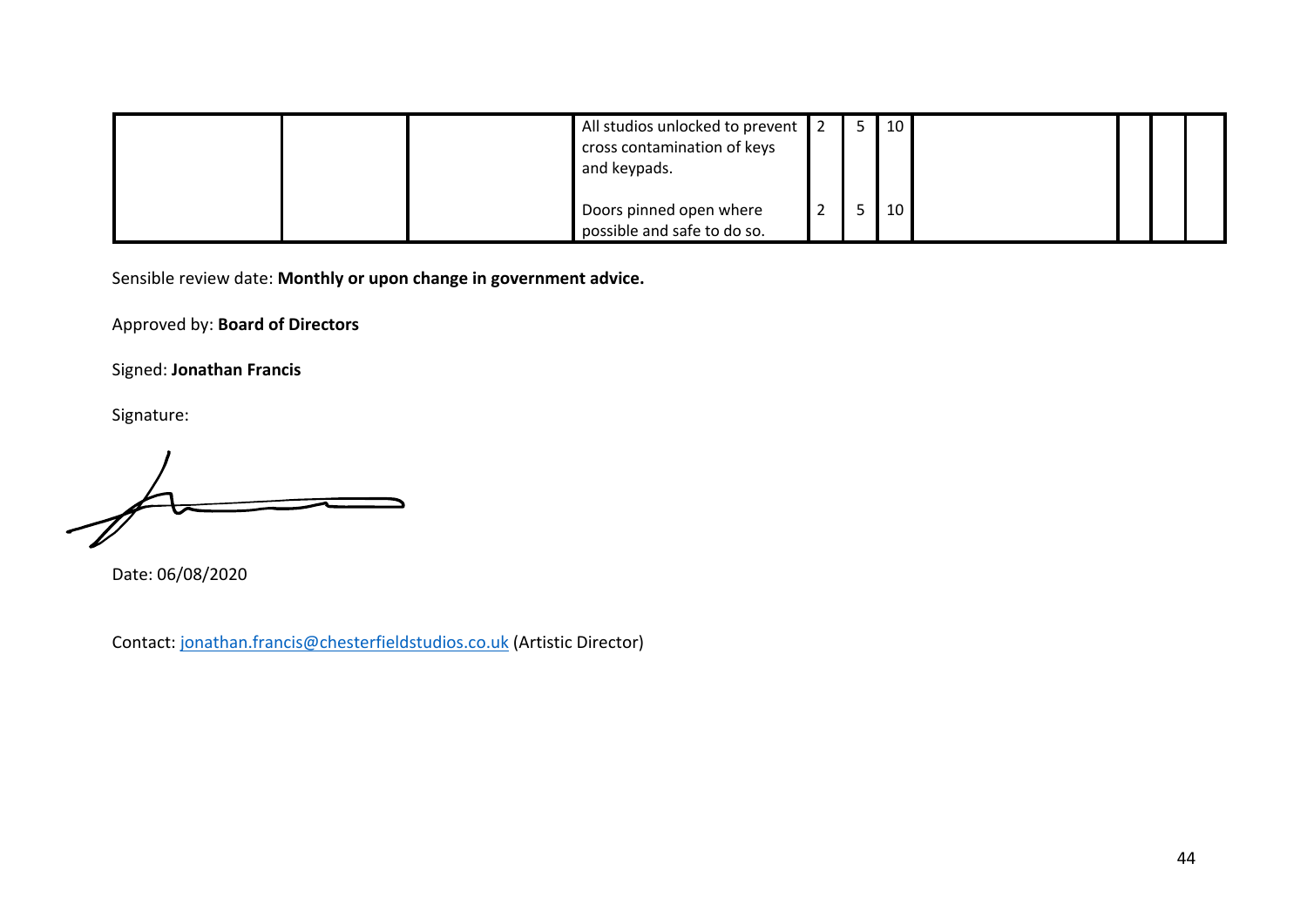# RISK ASSESSMENT REOPENING CHESTERFIELD STUDIOS & SOCIAL DISTANCING

#### **CO-010: TOILETS**

| <b>NAME OF ASSESSOR</b>                                                | Jonathan Francis                                                    |
|------------------------------------------------------------------------|---------------------------------------------------------------------|
| DATE OF ASSESSMENT                                                     | 10/08/2020                                                          |
| TIME OF ASSESSMENT                                                     | 1300                                                                |
| <b>WORK AREA</b>                                                       | All toilets across the site                                         |
|                                                                        | Studio 1                                                            |
| Briefly describe the work in terms of function, size, number of        | Ground floor                                                        |
| people. For example: Studio 1, fifteen square metres, up to 15         | Eastwood Hall                                                       |
| people.                                                                |                                                                     |
|                                                                        |                                                                     |
|                                                                        |                                                                     |
|                                                                        |                                                                     |
| <b>TASK BEING ASSESSED</b>                                             | Safe working practices entering the building for staff and students |
|                                                                        | returning to CS after the Covid19 Lockdown                          |
| Be specific, e.g. use of sack truck for moving boxes from the entrance |                                                                     |
| hall to the office.                                                    |                                                                     |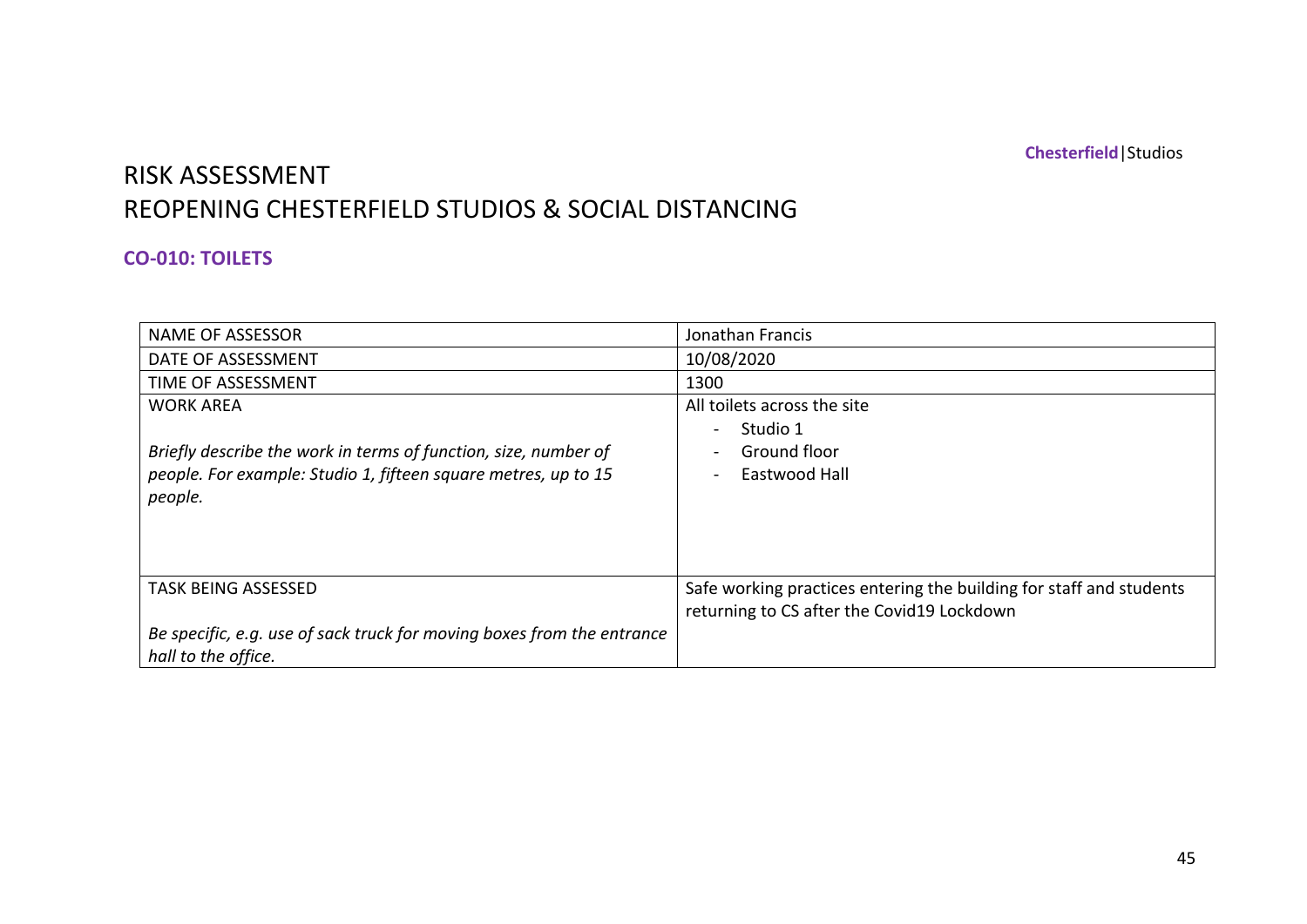| <b>WHAT IS THE</b><br><b>HAZARD?</b>                                                                                      | <b>WHO MIGHT</b><br><b>BE HARMED?</b>                                                                                                             | <b>HOW MIGHT</b><br><b>PEOPLE BE</b><br><b>HARMED?</b>                                                                | <b>EXISTING RISK CONTROL</b><br><b>MEASURES</b>                                                                                                                                                                                                                                                                          |                                                    | C.          | R              | <b>ADDITIONAL MEASURES</b>                                                               |   |   | R. |
|---------------------------------------------------------------------------------------------------------------------------|---------------------------------------------------------------------------------------------------------------------------------------------------|-----------------------------------------------------------------------------------------------------------------------|--------------------------------------------------------------------------------------------------------------------------------------------------------------------------------------------------------------------------------------------------------------------------------------------------------------------------|----------------------------------------------------|-------------|----------------|------------------------------------------------------------------------------------------|---|---|----|
| Becoming ill/a carrier<br>of the Coronavirus<br>due to contact with a<br>contaminated<br>surface in a toilet<br>facility. | Staff<br>Contractors<br>Volunteers<br>Authorised<br><b>Visitors</b><br>Family and<br>household<br>members of all<br>building users<br>named above | Catching the virus<br>through close<br>contact.<br>Spreading the virus<br>to family<br>members/household<br>occupants | Infection control cleaning<br>regime implemented across<br>the building including door<br>handles, sanitary bins, locks<br>and taps. Please see risk<br>assessment CO-002 Cleaning.<br>All toilets will be supplied with<br>hand towels.<br>Signage to remind users to<br>wash hands after usage,<br>regularly and well. | $\overline{2}$<br>$\overline{2}$<br>$\overline{2}$ | 5<br>5<br>5 | 10<br>10<br>10 | <b>Where 2m social</b><br>distancing cannot be<br>adhered to, facemasks<br>must be worn. | 3 | 5 | 15 |
| Becoming ill/a carrier<br>of the Coronavirus<br>due to close contact<br>while using the toilet<br>facilities              | Staff<br>Contractors<br>Volunteers<br>Authorised<br><b>Visitors</b><br>Family and<br>household<br>members of all<br>building users<br>named above | Catching the virus<br>through close<br>contact.<br>Spreading the virus<br>to family<br>members/household<br>occupants | All toilets are single use only,<br>no multiple people to enter.<br>Queueing system with clear<br>markers on the floor to<br>maintain social distancing<br>when facilities in use.                                                                                                                                       | $\overline{2}$<br>$\overline{2}$                   | 5<br>5      | 10<br>10       |                                                                                          |   |   |    |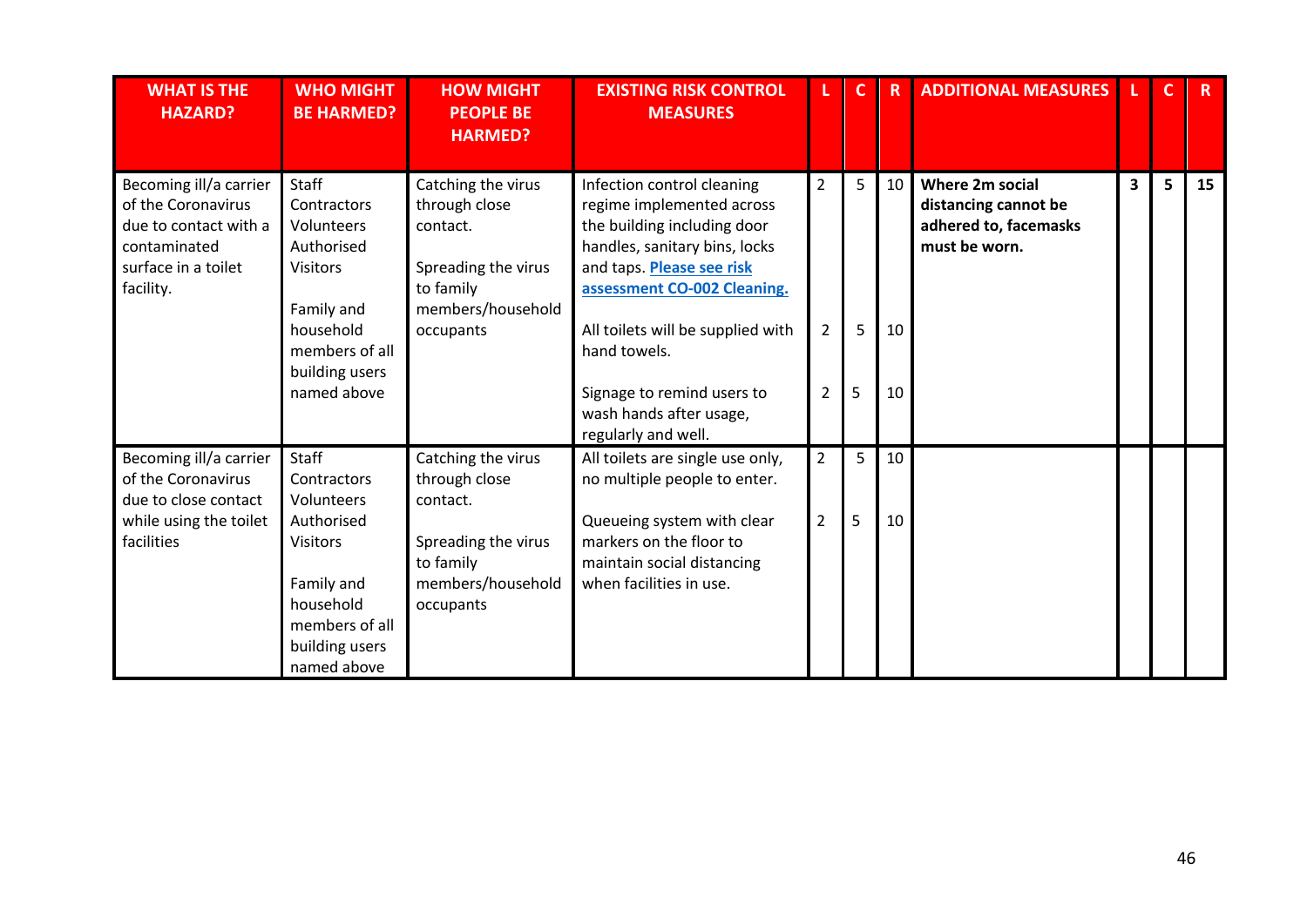Approved by: **Board of Directors**

Signed: **Jonathan Francis**

Signature:

Date: 10/08/2020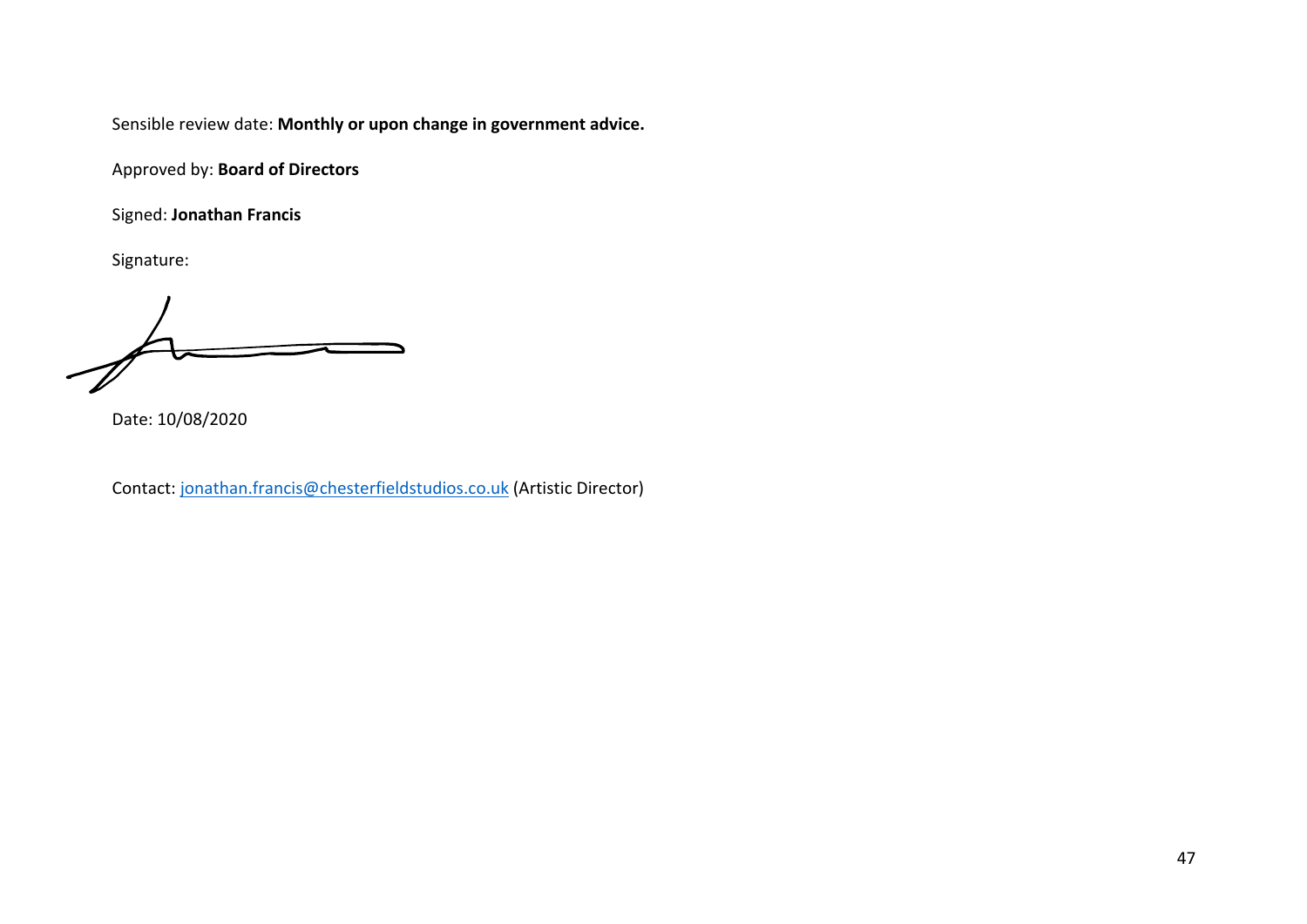### RISK ASSESSMENT REOPENING CHESTERFIELD STUDIOS & SOCIAL DISTANCING

#### **CO-011: EVACUATION AND SOCIAL DISTANCING**

| <b>NAME OF ASSESSOR</b>                                                                                                                      | Jonathan Francis                                                                                                              |
|----------------------------------------------------------------------------------------------------------------------------------------------|-------------------------------------------------------------------------------------------------------------------------------|
| DATE OF ASSESSMENT                                                                                                                           | 10/08/2020                                                                                                                    |
| TIME OF ASSESSMENT                                                                                                                           | 1310                                                                                                                          |
| <b>WORK AREA</b>                                                                                                                             | The whole site/locations where occupied, used or decanted to                                                                  |
| Briefly describe the work in terms of function, size, number of<br>people. For example: Studio 1, fifteen square metres, up to 15<br>people. |                                                                                                                               |
| <b>TASK BEING ASSESSED</b>                                                                                                                   | Safe evacuation of the site during a fire emergency to ensure<br>additional control and adherence to Government guidelines on |
| Be specific, e.g. use of sack truck for moving boxes from the entrance<br>hall to the office.                                                | Social Distancing to Covid-19.                                                                                                |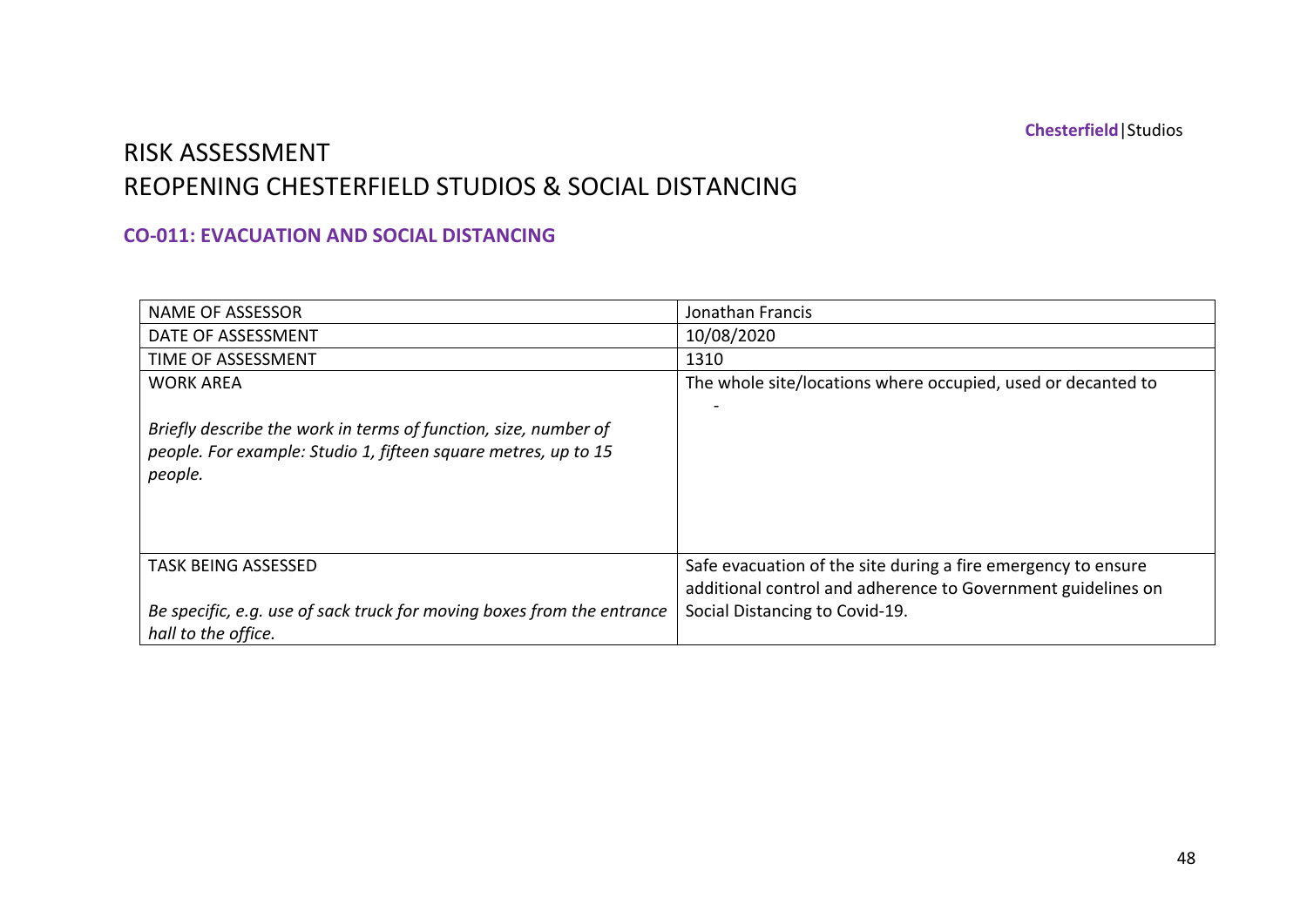| <b>WHAT IS THE</b><br><b>HAZARD?</b>                                                                          | <b>WHO MIGHT</b><br><b>BE HARMED?</b>                             | <b>HOW MIGHT</b><br><b>PEOPLE BE</b><br><b>HARMED?</b>                                                                          | <b>EXISTING RISK CONTROL</b><br><b>MEASURES</b>                                                                                                                                        | L.             | C              | R  | <b>ADDITIONAL MEASURES</b>                                                                                                   |                |    |    |
|---------------------------------------------------------------------------------------------------------------|-------------------------------------------------------------------|---------------------------------------------------------------------------------------------------------------------------------|----------------------------------------------------------------------------------------------------------------------------------------------------------------------------------------|----------------|----------------|----|------------------------------------------------------------------------------------------------------------------------------|----------------|----|----|
| Close quarters<br>contact during<br>evacuation through<br>corridors, stains<br>and other<br>communal areas.   | Staff<br><b>Students</b><br><b>Visitors</b><br>Contractors        | Persons moving or<br>stationary within<br>less than 2 metres<br>increasing the risk<br>of airborne<br>infection of the<br>virus | Fire marshals to closely<br>supervise and regulate<br>travel of persons ensuring<br>social distancing is<br>maintained wherever<br>possible.<br>Staggered and controlled<br>evacuation | 3 <sup>1</sup> | 5 <sup>1</sup> | 15 | Full training of Fire<br>Marshals on newly<br>implemented<br>procedures to ensure<br>social distancing during<br>evacuation. | $\overline{2}$ | 5. | 10 |
| General touch<br>contamination<br>from doors, surface<br>areas and<br>activation of fire<br>alarm call points | <b>Staff</b><br><b>Students</b><br><b>Visitors</b><br>Contractors | Cross<br>contamination<br>from door<br>handles/knobs and<br>surfaces                                                            | Fire marshals to wear<br>protective gloves                                                                                                                                             | $\overline{2}$ | 5              | 10 | Issue, use and<br>availability of protective<br>gloves to be considered<br>within overall need for<br>relevant PPE.          |                |    |    |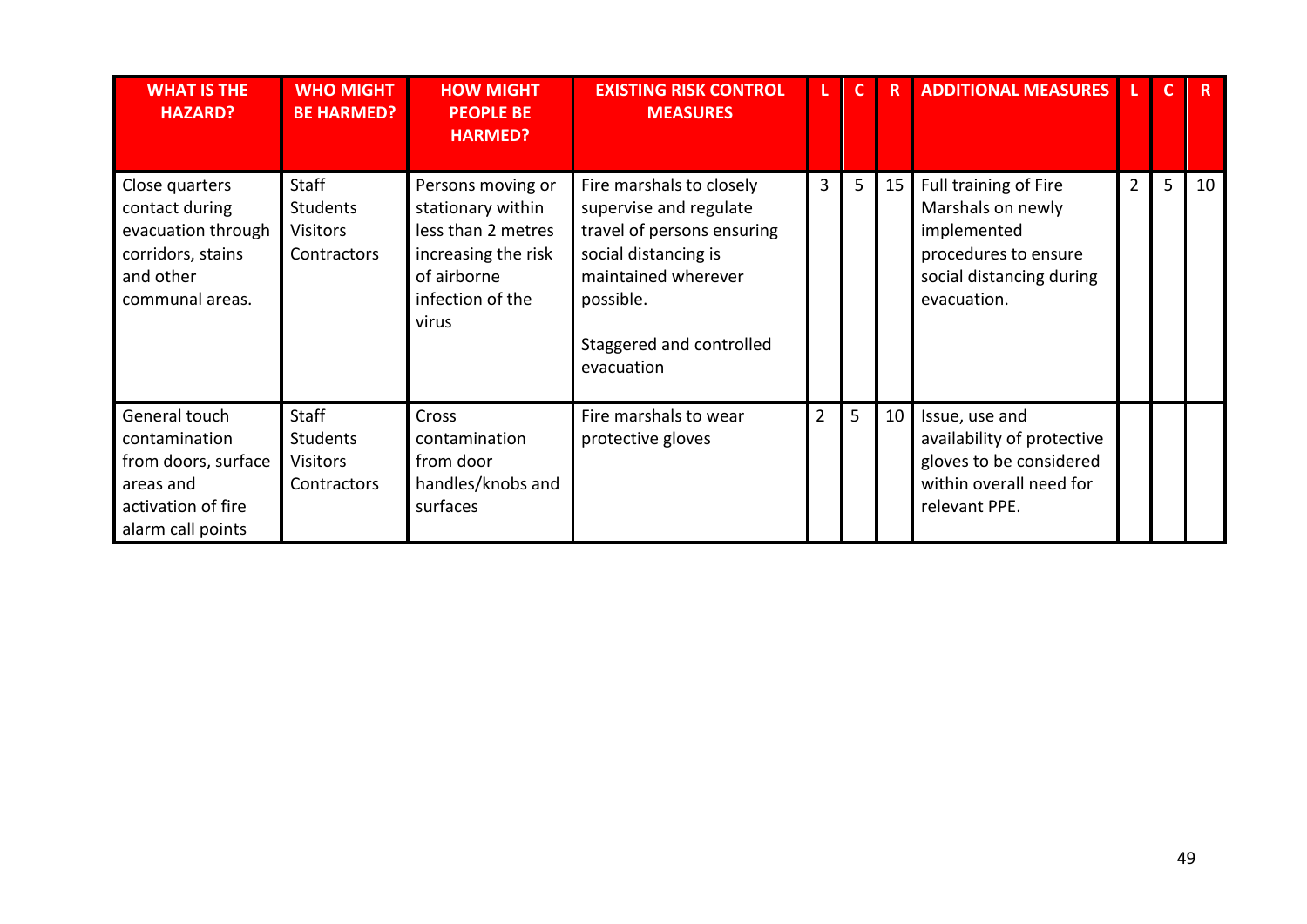Approved by: **Board of Directors**

Signed: **Jonathan Francis**

Signature:

Date: 10/08/2020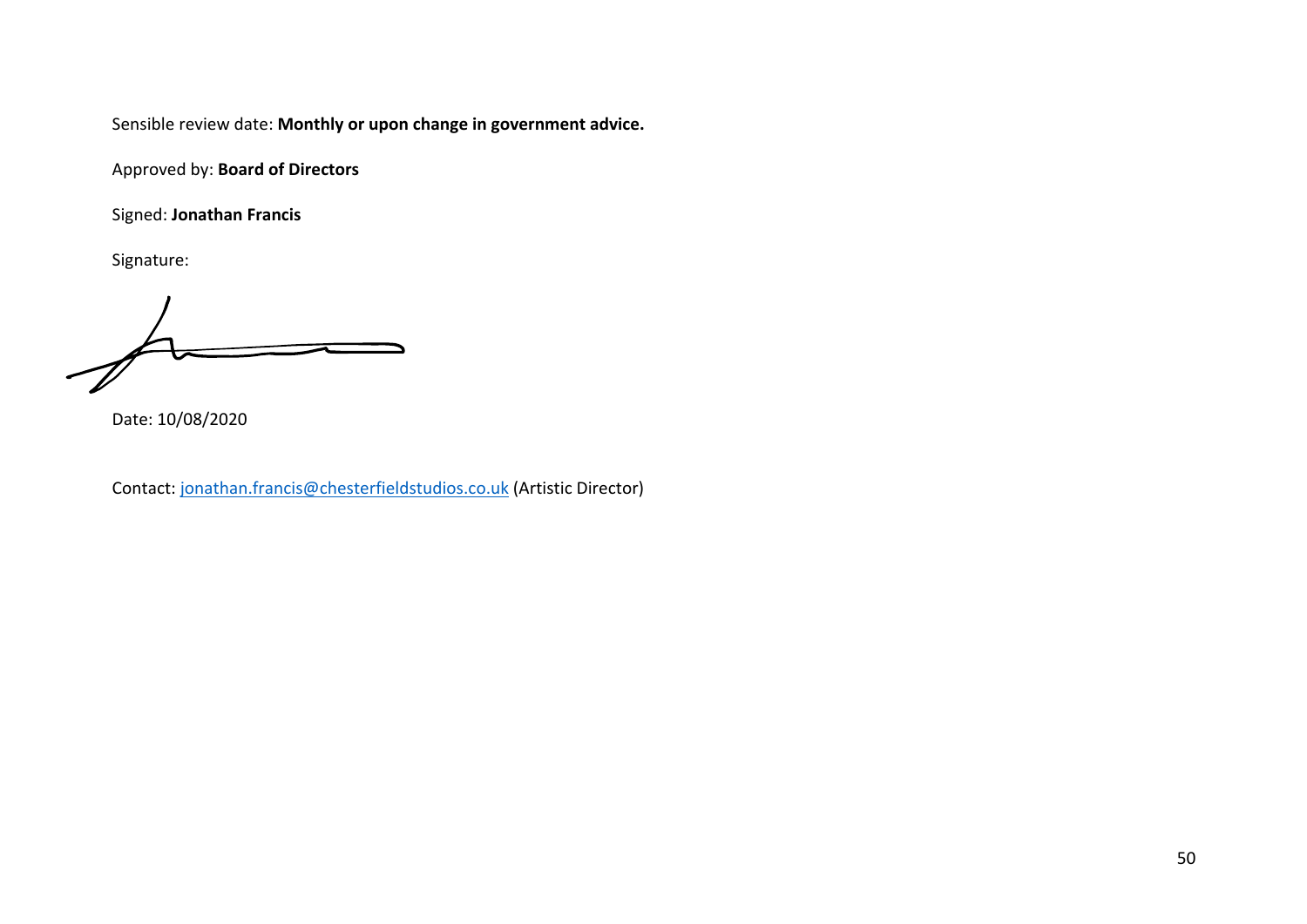### RISK ASSESSMENT REOPENING CHESTERFIELD STUDIOS & SOCIAL DISTANCING

#### **CO-012: MANUAL HANDLING AND SOCIAL DISTANCING**

| <b>NAME OF ASSESSOR</b>                                                                                                                   | Jonathan Francis                                                                     |
|-------------------------------------------------------------------------------------------------------------------------------------------|--------------------------------------------------------------------------------------|
| DATE OF ASSESSMENT                                                                                                                        | 10/08/2020                                                                           |
| TIME OF ASSESSMENT                                                                                                                        | 1320                                                                                 |
| <b>WORK AREA</b>                                                                                                                          | All areas across the site.                                                           |
| Briefly describe the work in terms of function, size, number of people.<br>For example: Studio 1, fifteen square metres, up to 15 people. |                                                                                      |
| <b>TASK BEING ASSESSED</b>                                                                                                                | Safe working practices for manual handling of items during the<br>Covid-19 pandemic. |
| Be specific, e.g. use of sack truck for moving boxes from the entrance<br>hall to the office.                                             |                                                                                      |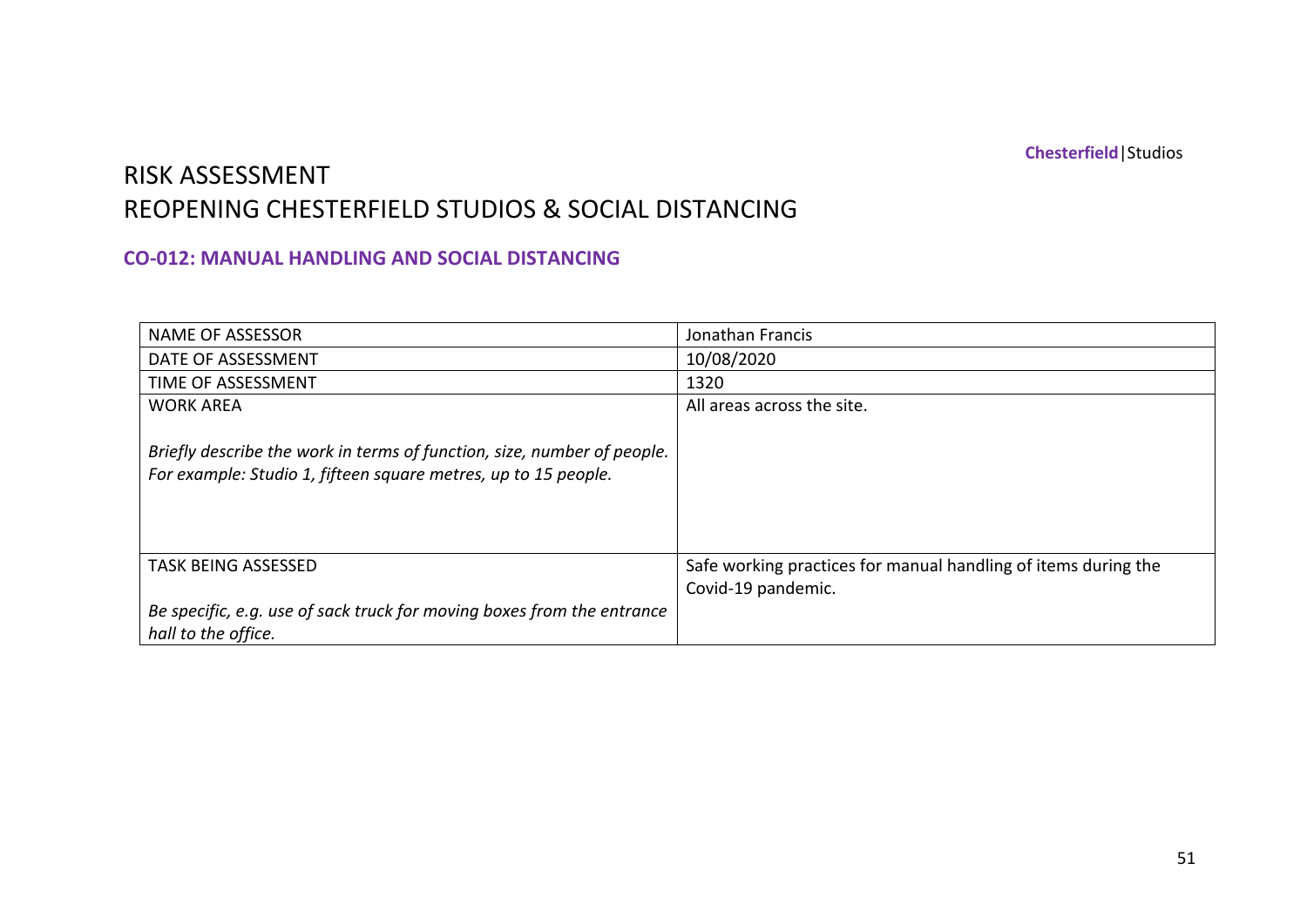| <b>WHAT IS THE</b><br><b>HAZARD?</b>                                                                 | <b>WHO MIGHT BE</b><br><b>HARMED?</b>                                                  | <b>HOW MIGHT</b><br><b>PEOPLE BE</b><br><b>HARMED?</b>                                    | <b>EXISTING RISK CONTROL</b><br><b>MEASURES</b>                                                                                                                                                                                       |                                  | $\mathbf{C}$ | $\mathsf{R}$          | <b>ADDITIONAL</b><br><b>MEASURES</b>                                                 | L.             | $\mathsf{C}$ | $\mathbf R$ |
|------------------------------------------------------------------------------------------------------|----------------------------------------------------------------------------------------|-------------------------------------------------------------------------------------------|---------------------------------------------------------------------------------------------------------------------------------------------------------------------------------------------------------------------------------------|----------------------------------|--------------|-----------------------|--------------------------------------------------------------------------------------|----------------|--------------|-------------|
| Becoming ill/a<br>carrier of the<br>Coronavirus due<br>to contact with a<br>contaminated<br>surface. | Staff<br>Students<br>Family<br>members/household<br>occupants of those<br>named above. | Catching the virus<br>Spreading the virus<br>to family<br>members/household<br>occupants. | Manual Handling to be<br>reduced where possible<br>by having the deliveries<br>dropped to the area<br>where needed.<br>Gloves to be warn when<br>manual handling, which<br>must be disposed of<br>after the move and<br>hands washed. | $\mathbf{1}$<br>$\overline{2}$   | 5<br>5       | $5\overline{)}$<br>10 | Where 2m social<br>distancing cannot be<br>maintained,<br>facemasks must be<br>worn. | $\overline{3}$ | 5            | 15          |
|                                                                                                      |                                                                                        |                                                                                           | After item has been<br>moved, areas on item<br>that have been touched<br>to be wiped down with<br>anti-bacterial wipes<br>(chairs, trollies, parcels,<br>etc.)                                                                        | $\overline{2}$                   | 5            | 10                    |                                                                                      |                |              |             |
|                                                                                                      |                                                                                        |                                                                                           | Items to be moved only<br>when required, and<br>double handing to be<br>reduced to a minimum.<br>Items to be moved<br>directly to location                                                                                            | $\overline{2}$<br>$\overline{2}$ | 5<br>5       | 10<br>10              |                                                                                      |                |              |             |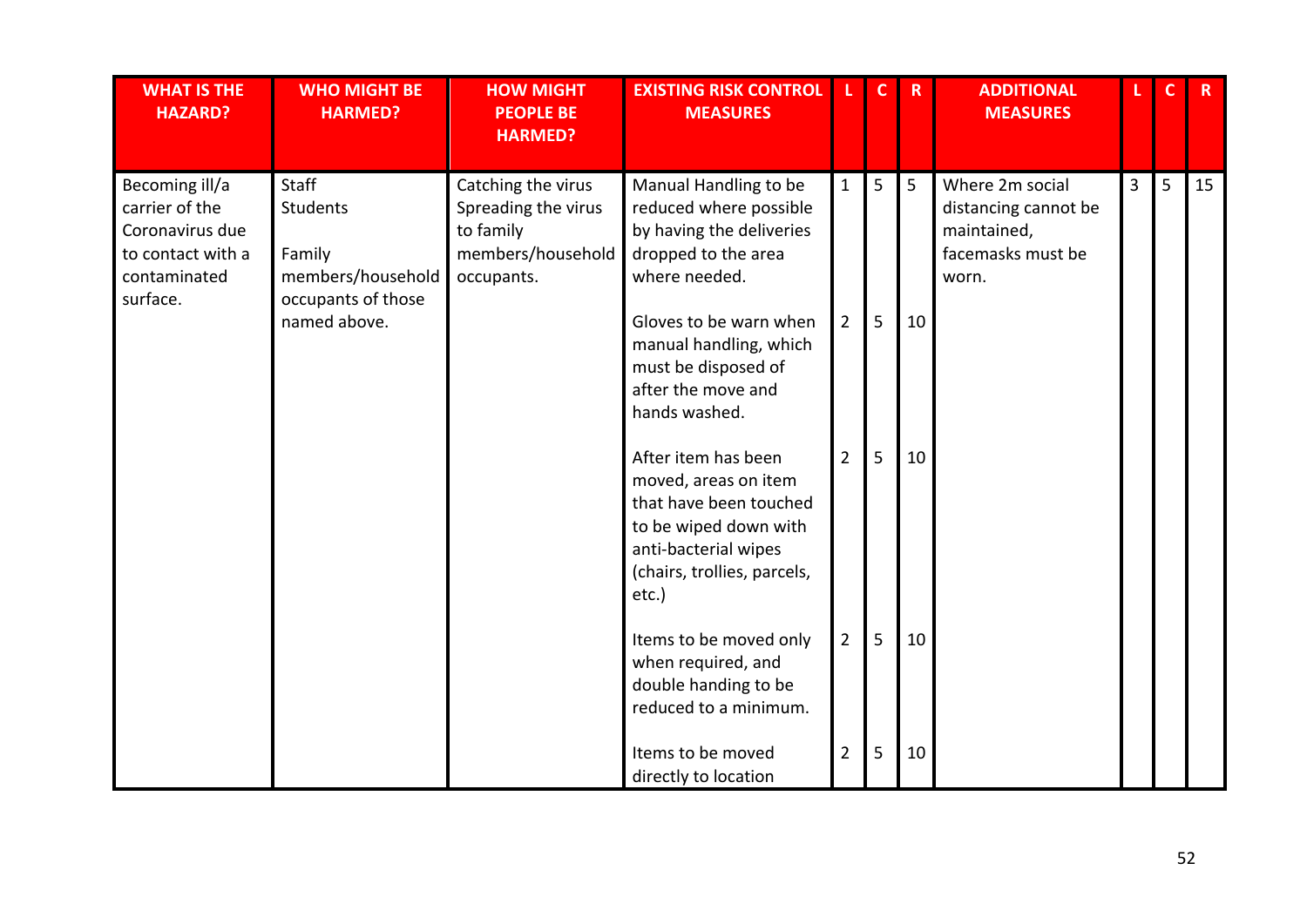|  | required, if this is not<br>possible then item not to |  |  |  |  |
|--|-------------------------------------------------------|--|--|--|--|
|  | be moved unless                                       |  |  |  |  |
|  | necessary.                                            |  |  |  |  |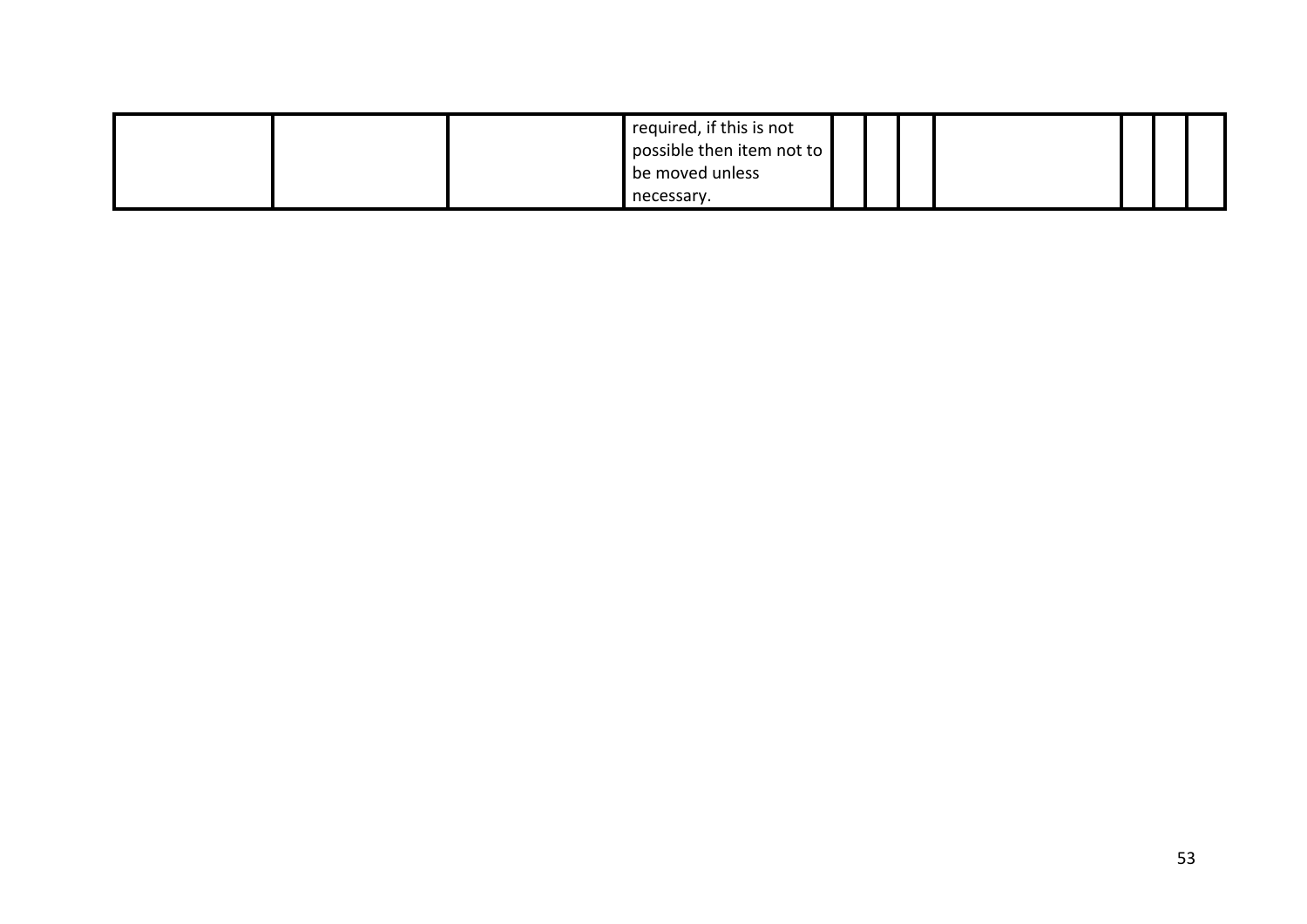Approved by: **Board of Directors**

Signed: **Jonathan Francis**

Signature:

Date: 10/08/2020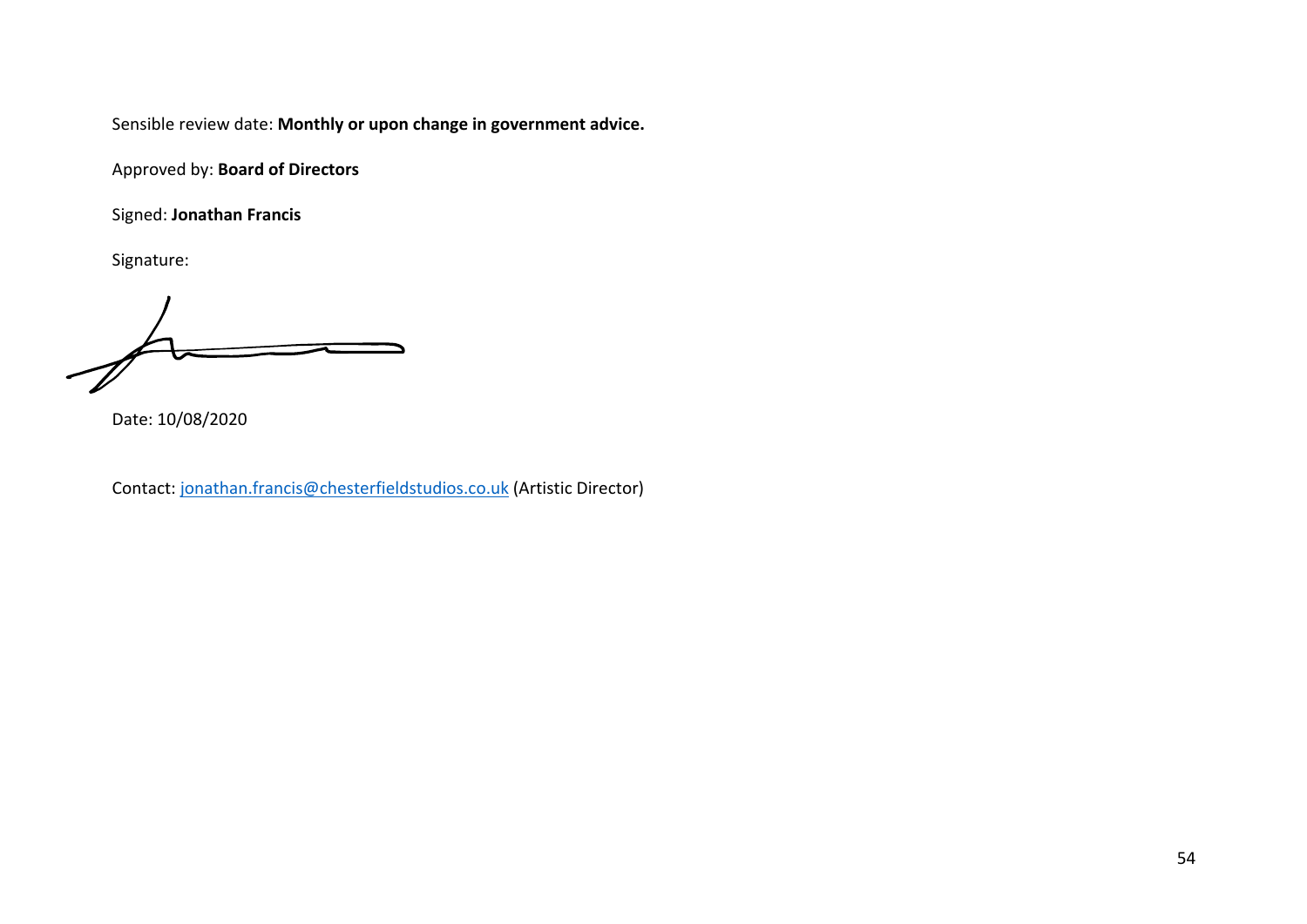### RISK ASSESSMENT REOPENING CHESTERFIELD STUDIOS & SOCIAL DISTANCING

#### **CO-013: USING SHARED EQUIPMENT AND COMPUTERS**

| <b>NAME OF ASSESSOR</b>                                                                                                                   | Jonathan Francis                                                                       |
|-------------------------------------------------------------------------------------------------------------------------------------------|----------------------------------------------------------------------------------------|
| DATE OF ASSESSMENT                                                                                                                        | 10/08/2020                                                                             |
| TIME OF ASSESSMENT                                                                                                                        | 1330                                                                                   |
| <b>WORK AREA</b>                                                                                                                          | Across the whole site.                                                                 |
| Briefly describe the work in terms of function, size, number of people.<br>For example: Studio 1, fifteen square metres, up to 15 people. |                                                                                        |
| <b>TASK BEING ASSESSED</b>                                                                                                                | Safe working practices for staff and students using shared<br>equipment and computers. |
| Be specific, e.g. use of sack truck for moving boxes from the entrance<br>hall to the office.                                             |                                                                                        |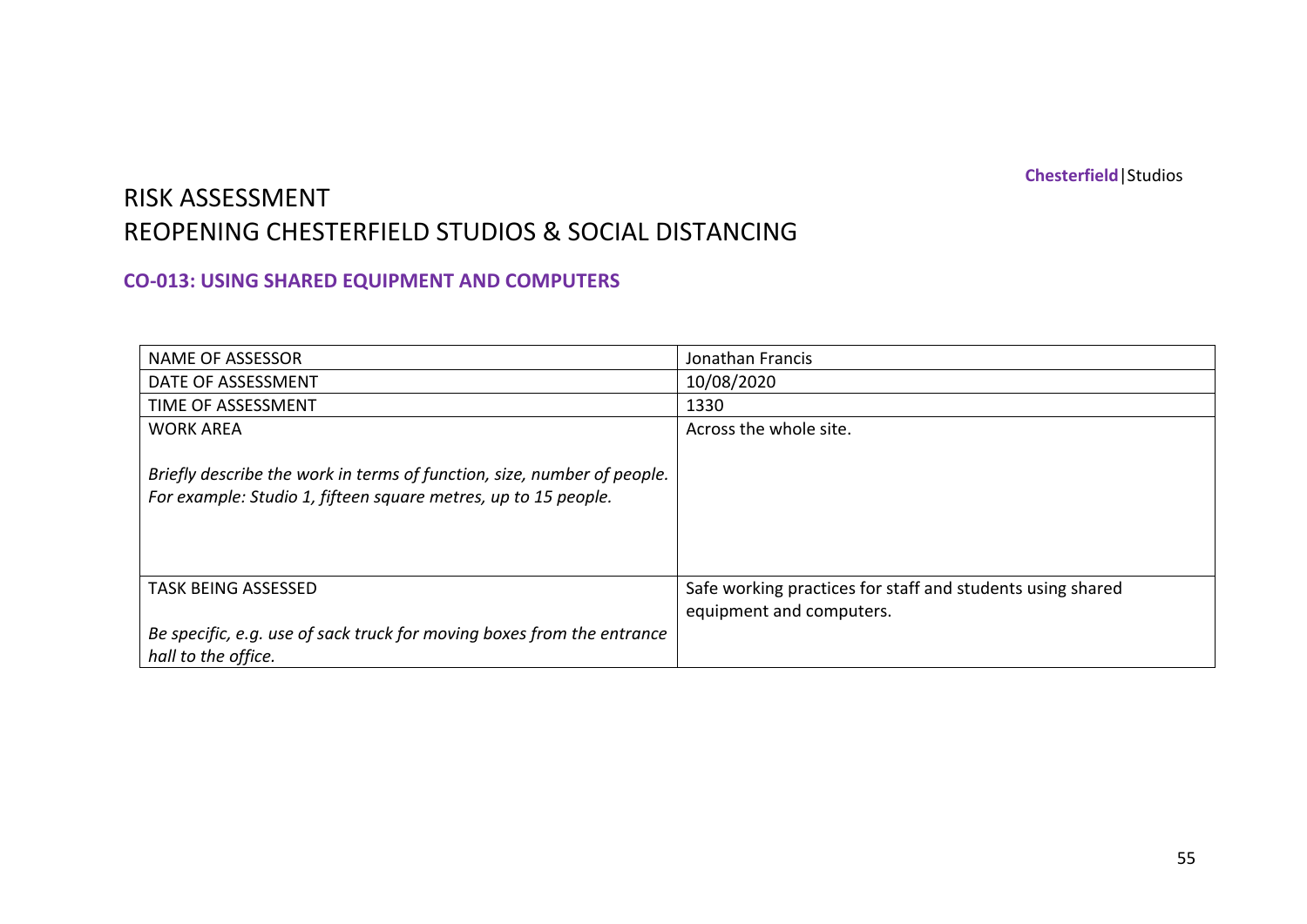| <b>WHAT IS THE</b><br><b>HAZARD?</b>                                                                                    | <b>WHO MIGHT BE</b><br><b>HARMED?</b>                                                         | <b>HOW MIGHT</b><br><b>PEOPLE BE</b><br><b>HARMED?</b>                                    | <b>EXISTING RISK CONTROL</b><br><b>MEASURES</b>                                                                                                                                                                                                              |                                  | $\mathbf{C}$ | $\mathbf R$ | <b>ADDITIONAL</b><br><b>MEASURES</b> | $\mathbf{C}$ | $\mathbf{R}$ |
|-------------------------------------------------------------------------------------------------------------------------|-----------------------------------------------------------------------------------------------|-------------------------------------------------------------------------------------------|--------------------------------------------------------------------------------------------------------------------------------------------------------------------------------------------------------------------------------------------------------------|----------------------------------|--------------|-------------|--------------------------------------|--------------|--------------|
| Becoming ill/a<br>carrier of the<br>Coronavirus due<br>to contact with an<br>infected surface<br>on shared<br>equipment | Staff<br><b>Students</b><br>Family<br>members/household<br>occupants of those<br>named above. | Catching the virus<br>Spreading the virus<br>to family<br>members/household<br>occupants. | All iPods, laptops,<br>projectors, PA,<br>microphones, etc., that<br>are critical to class<br>teaching should be<br>cleaned thoroughly with<br>anti-bacterial cleaner<br>before and after usage.                                                             | $\overline{2}$                   | 5            | 10          |                                      |              |              |
|                                                                                                                         |                                                                                               |                                                                                           | All equipment must only<br>be used by one person<br>and not shared amongst<br>staff.                                                                                                                                                                         | $\overline{2}$                   | 5            | 10          |                                      |              |              |
|                                                                                                                         |                                                                                               |                                                                                           | Equipment should be<br>returned to the office<br>and cleaned and placed<br>in the appropriate<br>container.<br>All staff to clean the<br>equipment, chairs and<br>desks thoroughly before<br>usage. Gloves should be<br>worn when carrying out<br>this task. | $\overline{2}$<br>$\overline{2}$ | 5<br>5       | 10<br>10    |                                      |              |              |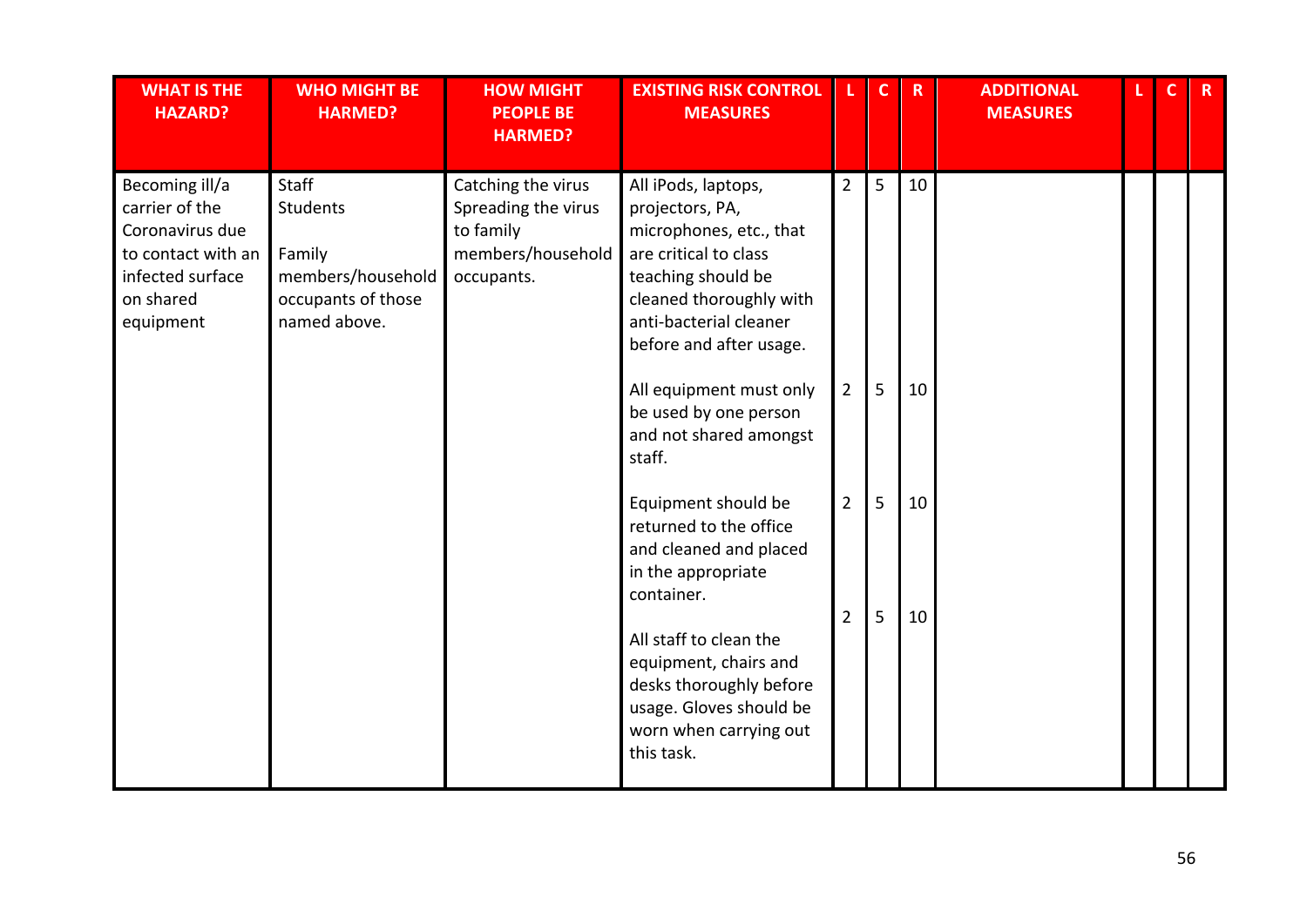|  | The photocopier will      | $\overline{2}$ | 5 | 10 |  |  |
|--|---------------------------|----------------|---|----|--|--|
|  | have anti-bacterial wipes |                |   |    |  |  |
|  | and spray and clear       |                |   |    |  |  |
|  | signage at the side for   |                |   |    |  |  |
|  | usage before and after    |                |   |    |  |  |
|  | each operation.           |                |   |    |  |  |
|  |                           | $\overline{2}$ | 5 | 10 |  |  |
|  | Gloves should be worn     |                |   |    |  |  |
|  | when refilling paper      |                |   |    |  |  |
|  | trays.                    |                |   |    |  |  |
|  |                           | $\overline{2}$ | 5 | 10 |  |  |
|  | Hand washing before       |                |   |    |  |  |
|  | using any equipment       |                |   |    |  |  |
|  |                           |                |   |    |  |  |
|  | Hand sanitiser available  | $2^{\circ}$    | 5 | 10 |  |  |
|  | in all studios for        |                |   |    |  |  |
|  | continuous sanitising.    |                |   |    |  |  |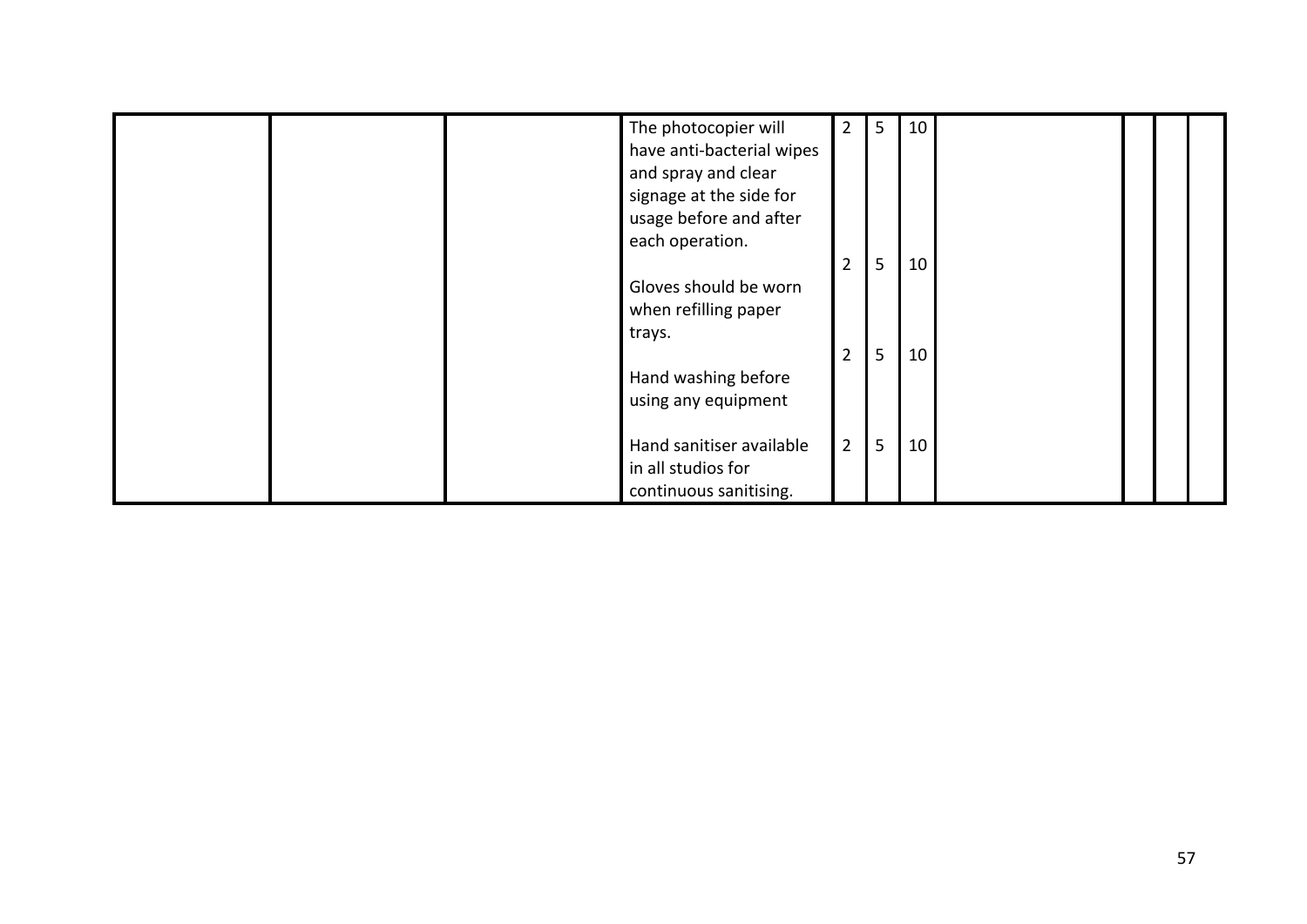Approved by: **Board of Directors**

Signed: **Jonathan Francis**

Signature:

Date: 10/08/2020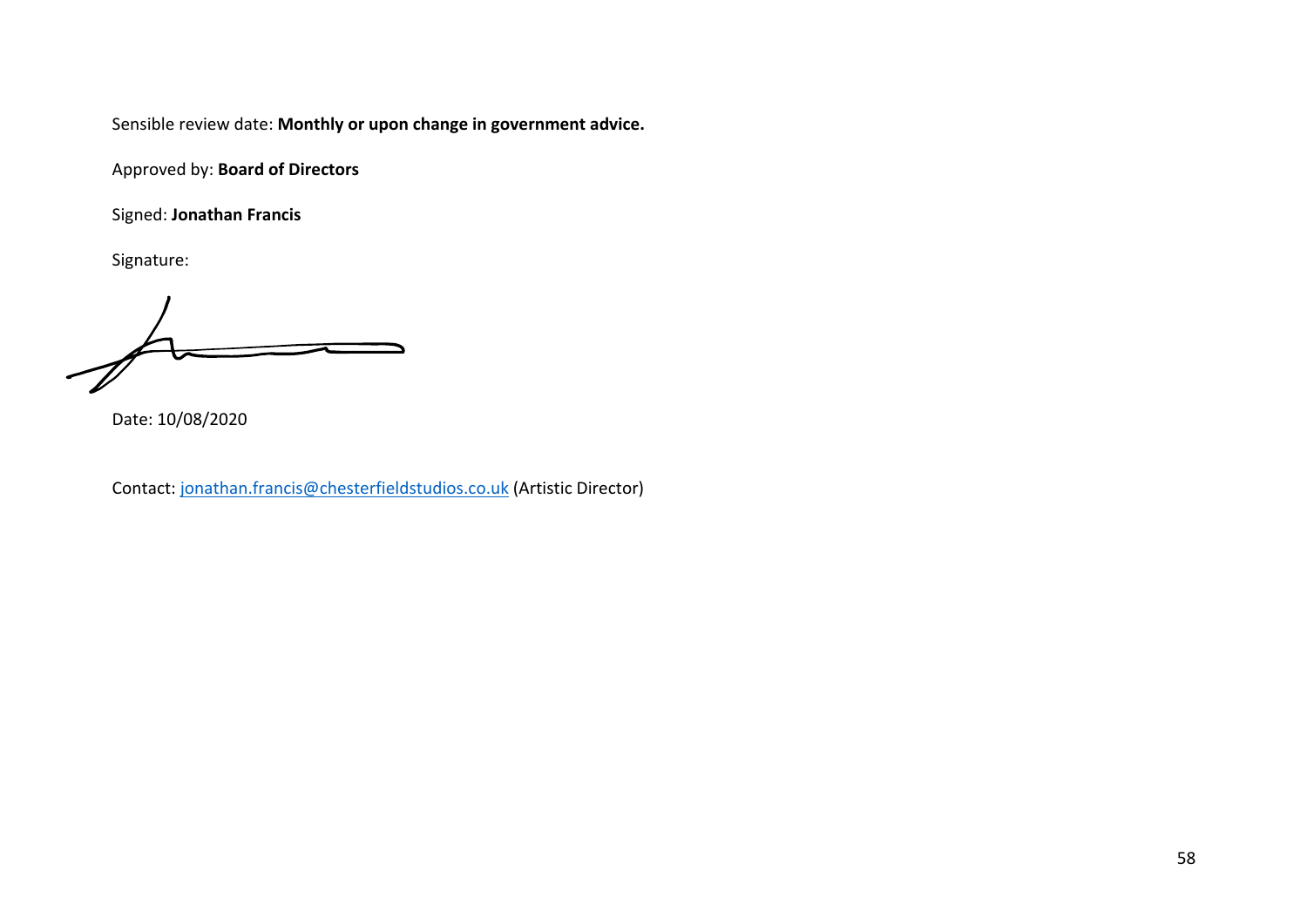## RISK ASSESSMENT REOPENING CHESTERFIELD STUDIOS & SOCIAL DISTANCING

#### **CO-014: USING SHARED INSTRUMENTS**

| <b>NAME OF ASSESSOR</b>                                                                                                                   | Jonathan Francis                                                                                                  |
|-------------------------------------------------------------------------------------------------------------------------------------------|-------------------------------------------------------------------------------------------------------------------|
| DATE OF ASSESSMENT                                                                                                                        | 10/08/2020                                                                                                        |
| TIME OF ASSESSMENT                                                                                                                        | 1440                                                                                                              |
| <b>WORK AREA</b>                                                                                                                          | All pianos used across the site                                                                                   |
| Briefly describe the work in terms of function, size, number of people.<br>For example: Studio 1, fifteen square metres, up to 15 people. |                                                                                                                   |
| <b>TASK BEING ASSESSED</b>                                                                                                                | Safe working practices entering the building for staff and students<br>returning to CS after the Covid19 Lockdown |
| Be specific, e.g. use of sack truck for moving boxes from the entrance<br>hall to the office.                                             |                                                                                                                   |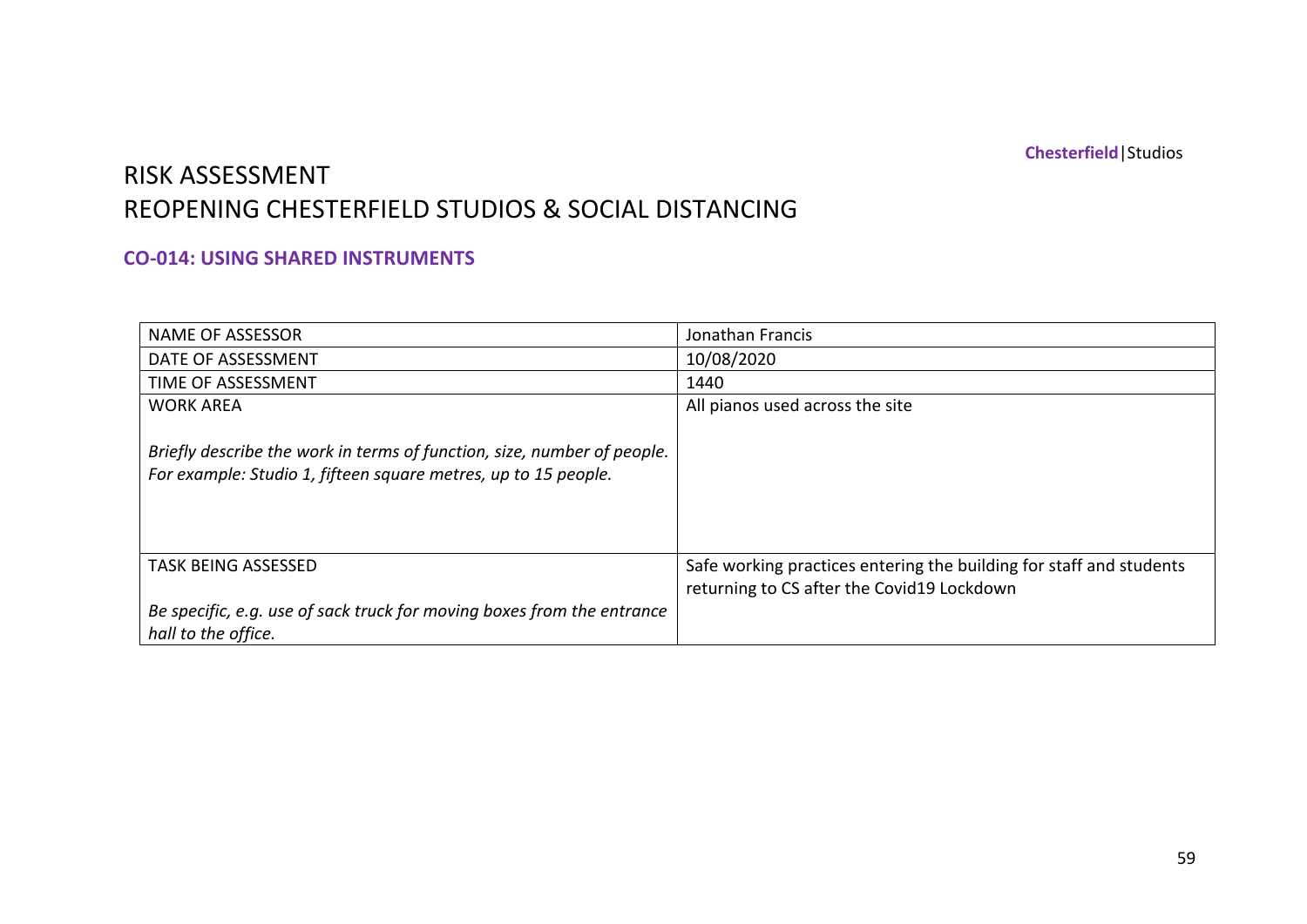| <b>WHAT IS THE</b><br><b>HAZARD?</b>                                                                 | <b>WHO MIGHT BE</b><br><b>HARMED?</b>                                          | <b>HOW MIGHT</b><br><b>PEOPLE BE</b><br><b>HARMED?</b>                                    | <b>EXISTING RISK CONTROL</b><br><b>MEASURES</b>                                                                     |                                  | $\mathbf C$ | $\mathbf R$ | <b>ADDITIONAL</b><br><b>MEASURES</b> | $\mathbf C$ | $\mathbf{R}$ |
|------------------------------------------------------------------------------------------------------|--------------------------------------------------------------------------------|-------------------------------------------------------------------------------------------|---------------------------------------------------------------------------------------------------------------------|----------------------------------|-------------|-------------|--------------------------------------|-------------|--------------|
| Becoming ill/a<br>carrier of the<br>Coronavirus due<br>to contact with a<br>contaminated<br>keyboard | Staff<br><b>Students</b><br>Authorised visitors<br>Family<br>members/household | Catching the virus<br>Spreading the virus<br>to family<br>members/household<br>occupants. | All keyboard instruments<br>cleaned before and after<br>usage.<br>Hand washing policy in<br>operation when entering | $\overline{2}$<br>$\overline{2}$ | 5<br>5      | 10<br>10    |                                      |             |              |
| instrument.                                                                                          | occupants of those<br>named above.                                             |                                                                                           | the site along with signag<br>and clear one-way<br>systems to direct people<br>to facilities.                       |                                  |             |             |                                      |             |              |
|                                                                                                      |                                                                                |                                                                                           | Clear signage on all<br>studio doors requesting<br>users to wash their<br>hands before touching<br>equipment.       | $\overline{2}$                   | 5           | 10          |                                      |             |              |
|                                                                                                      |                                                                                |                                                                                           | Clear signage in the<br>rooms and on<br>instruments stating that<br>users should wash their<br>hands before playing | $\overline{2}$                   | 5           | 10          |                                      |             |              |
|                                                                                                      |                                                                                |                                                                                           | Anti-bacterial spray and<br>wipes to be kept in each<br>studio for use on pianos<br>and equipment.                  | $\overline{2}$                   | 5           | 10          |                                      |             |              |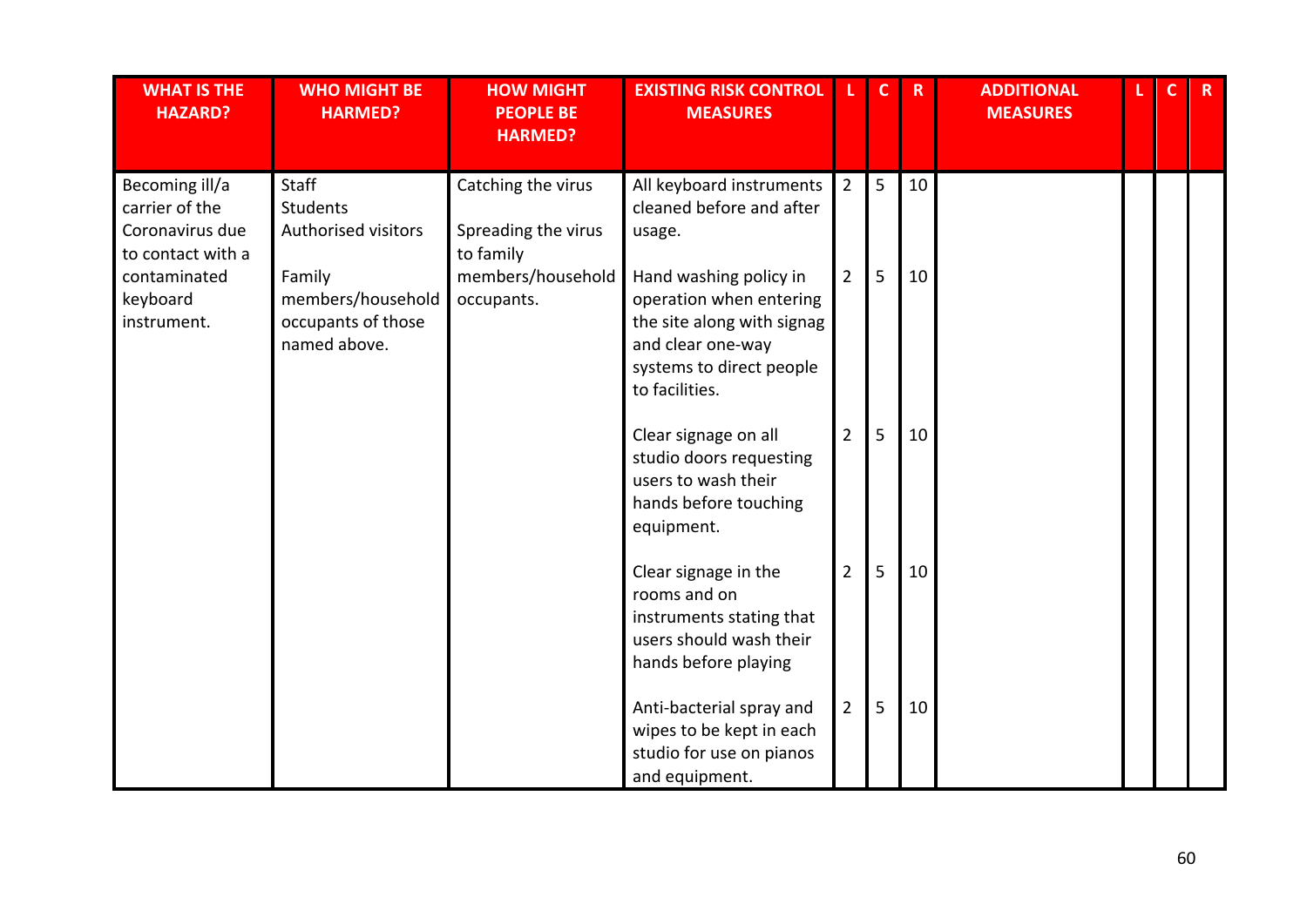| Becoming ill/a    | Staff               | Catching the virus  | All percussion            | د | ⊃ |  |  |
|-------------------|---------------------|---------------------|---------------------------|---|---|--|--|
| carrier of the    | Students            |                     | instruments are currently |   |   |  |  |
| Coronavirus due   | Authorised visitors | Spreading the virus | taken out of usage.       |   |   |  |  |
| to contact with a |                     | to family           |                           |   |   |  |  |
| contaminated      | Family              | members/household   |                           |   |   |  |  |
| percussion        | members/household   | occupants.          |                           |   |   |  |  |
| instrument        | occupants of those  |                     |                           |   |   |  |  |
|                   | named above.        |                     |                           |   |   |  |  |
|                   |                     |                     |                           |   |   |  |  |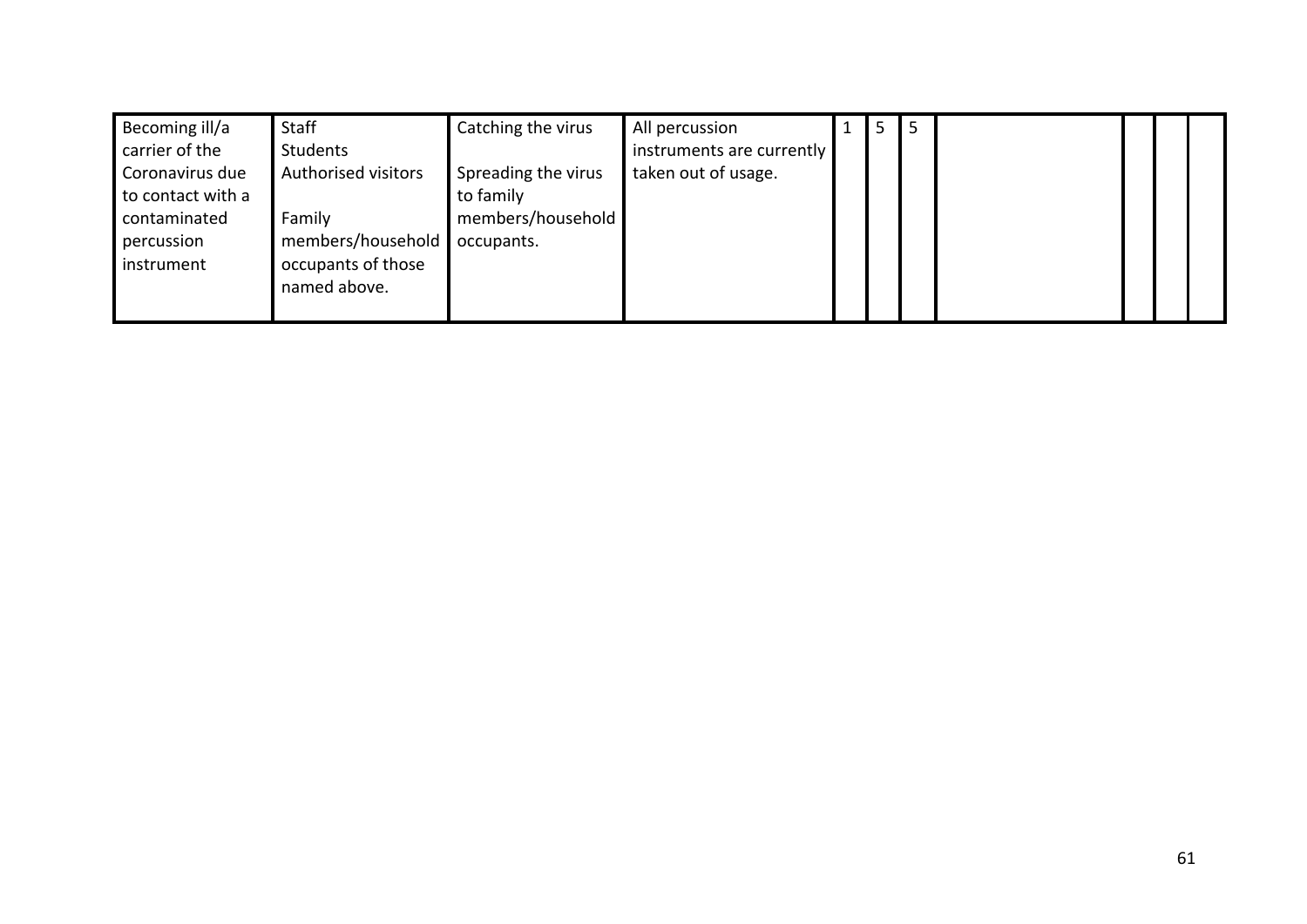Approved by: **Board of Directors**

Signed: **Jonathan Francis**

Signature:

Date: 10/08/2020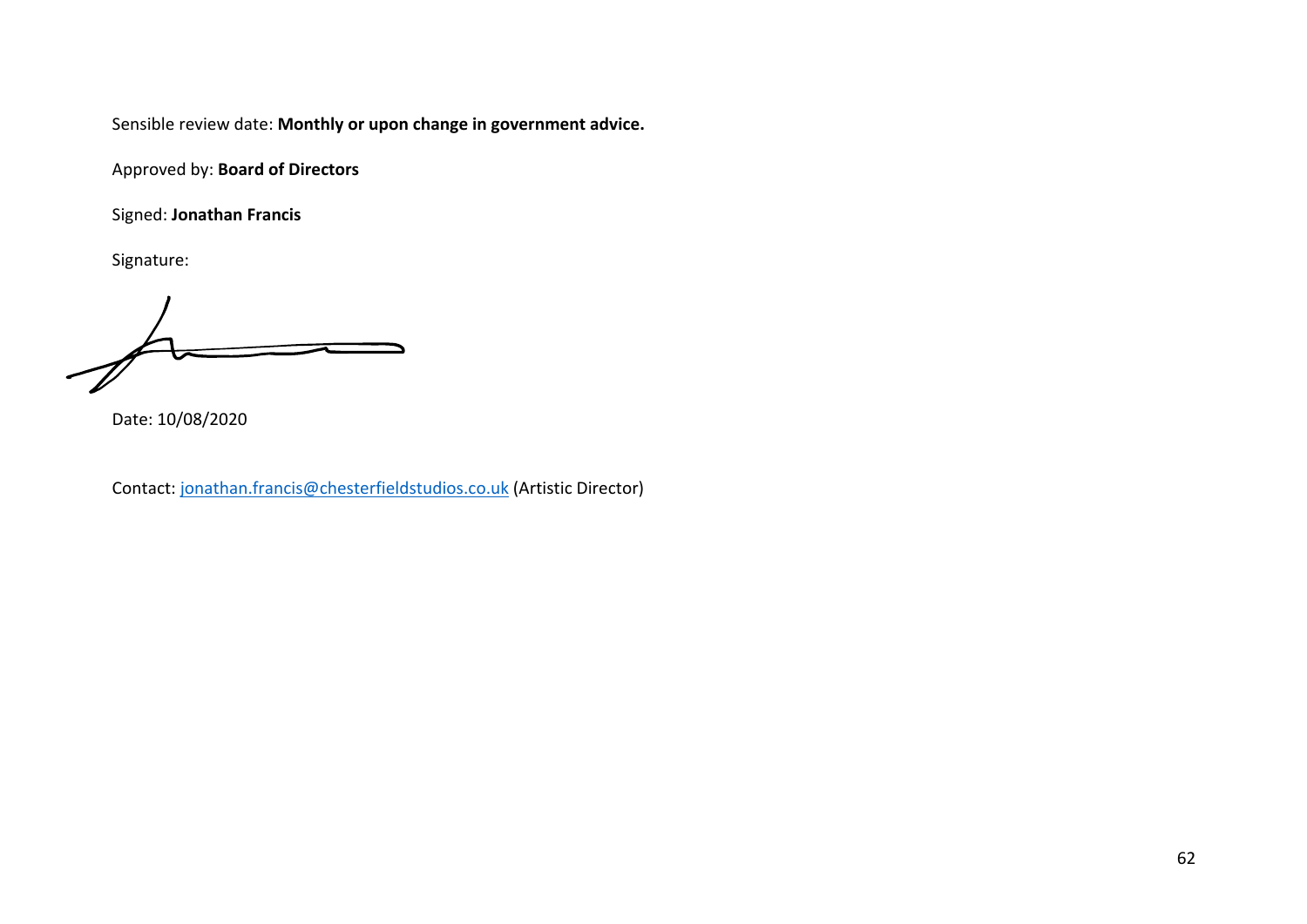### RISK ASSESSMENT REOPENING CHESTERFIELD STUDIOS & SOCIAL DISTANCING

#### **CO-015: RECEIVING DELIVERIES, POST AND PARCELS**

| <b>NAME OF ASSESSOR</b>                                                                                                                   | Jonathan Francis                                                                                                  |
|-------------------------------------------------------------------------------------------------------------------------------------------|-------------------------------------------------------------------------------------------------------------------|
| DATE OF ASSESSMENT                                                                                                                        | 10/08/2020                                                                                                        |
| TIME OF ASSESSMENT                                                                                                                        | 1455                                                                                                              |
| <b>WORK AREA</b>                                                                                                                          | The Box Office, Main Office and entrances receiving deliveries.                                                   |
| Briefly describe the work in terms of function, size, number of people.<br>For example: Studio 1, fifteen square metres, up to 15 people. |                                                                                                                   |
| <b>TASK BEING ASSESSED</b>                                                                                                                | Safe working practices entering the building for staff and students<br>returning to CS after the Covid19 Lockdown |
| Be specific, e.g. use of sack truck for moving boxes from the entrance<br>hall to the office.                                             |                                                                                                                   |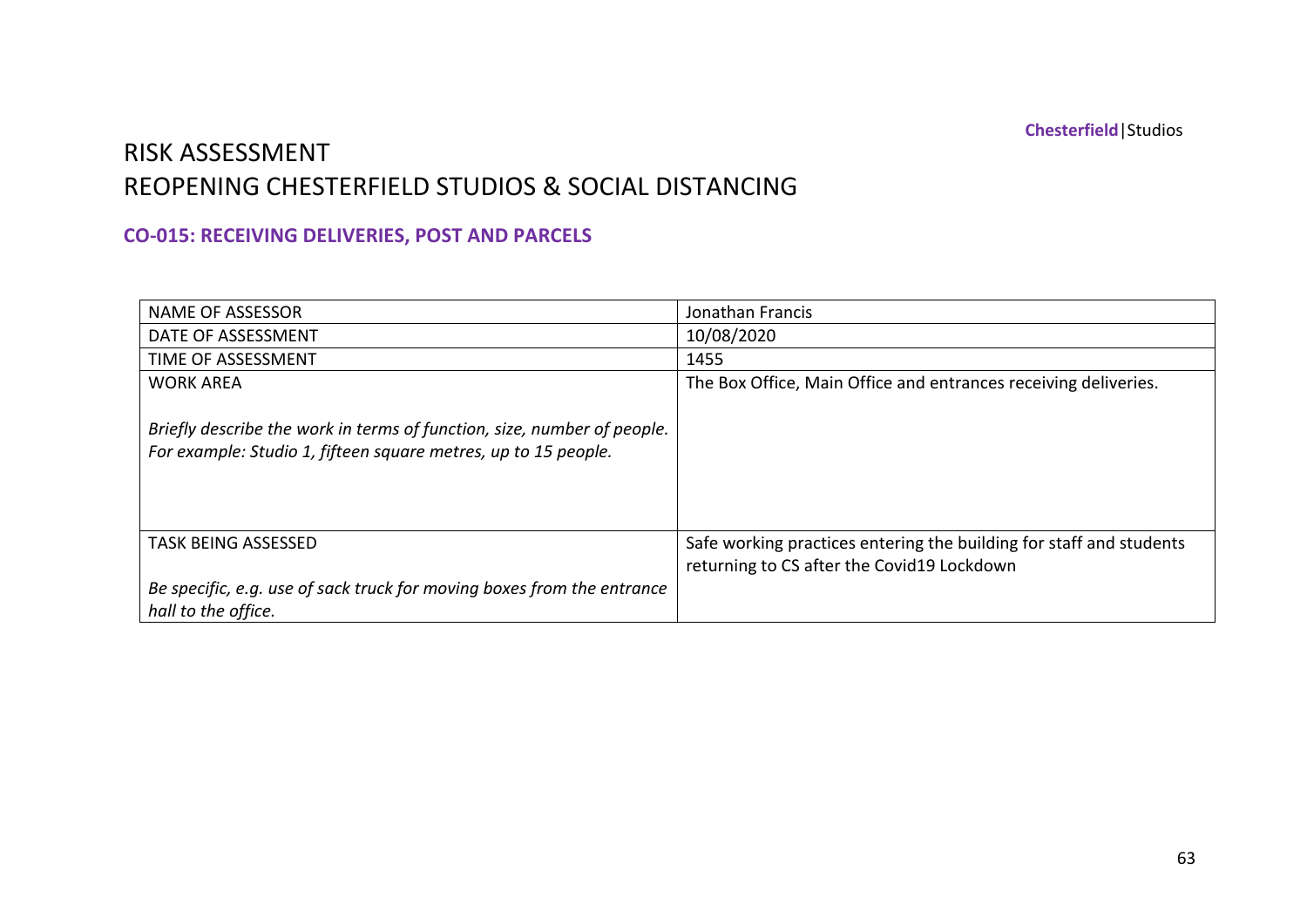| <b>All poste</b>                                                                                                   | <b>WHO MIGHT BE</b><br><b>HARMED?</b>                                                                                       | <b>HOW MIGHT</b><br><b>PEOPLE BE</b><br><b>HARMED?</b>                                    | <b>EXISTING RISK CONTROL</b><br><b>MEASURES</b>                                                                                                                     |                              |        | $\mathbf R$ | <b>ADDITIONAL</b><br><b>MEASURES</b>                                                 | $\mathsf{C}$ | $\mathbf R$ |
|--------------------------------------------------------------------------------------------------------------------|-----------------------------------------------------------------------------------------------------------------------------|-------------------------------------------------------------------------------------------|---------------------------------------------------------------------------------------------------------------------------------------------------------------------|------------------------------|--------|-------------|--------------------------------------------------------------------------------------|--------------|-------------|
| Becoming ill/a<br>carrier of the<br>Coronavirus due to<br>close contact with<br>a supplier/delivery<br>driver      | <b>Staff</b><br>Students<br><b>Authorised visitors</b><br>Family<br>members/household<br>occupants of those<br>named above. | Catching the virus<br>Spreading the virus<br>to family<br>members/household<br>occupants. | Please see risk<br>assessment CO-019<br><b>Visitors, Contractors and</b><br><b>Suppliers.</b>                                                                       | $\overline{2}$               | 5      | 10          | Where 2m social<br>distancing cannot be<br>maintained,<br>facemasks must be<br>worn. |              |             |
| Becoming ill/a<br>carrier of the<br>Coronavirus due to<br>touching a<br>contaminated<br>letter or small<br>parcel. | <b>Staff</b><br>Students<br><b>Authorised visitors</b><br>Family<br>members/household<br>occupants of those<br>named above. | Catching the virus<br>Spreading the virus<br>to family<br>members/household<br>occupants. | All post to be handled<br>with gloves.<br>All incoming post to be<br>marked with date and<br>time received, and not<br>distributed for 72 hours<br>after that date. | $\mathbf{1}$<br>$\mathbf{1}$ | 5<br>5 | 5<br>5      |                                                                                      |              |             |
|                                                                                                                    |                                                                                                                             |                                                                                           | All parcels packaged in<br>plastic or a wipe clean<br>material to be cleaning<br>with disinfectant or<br>antibacterial wipe upon<br>receipt of delivery.            | $\mathbf{1}$                 | 5      | 5           |                                                                                      |              |             |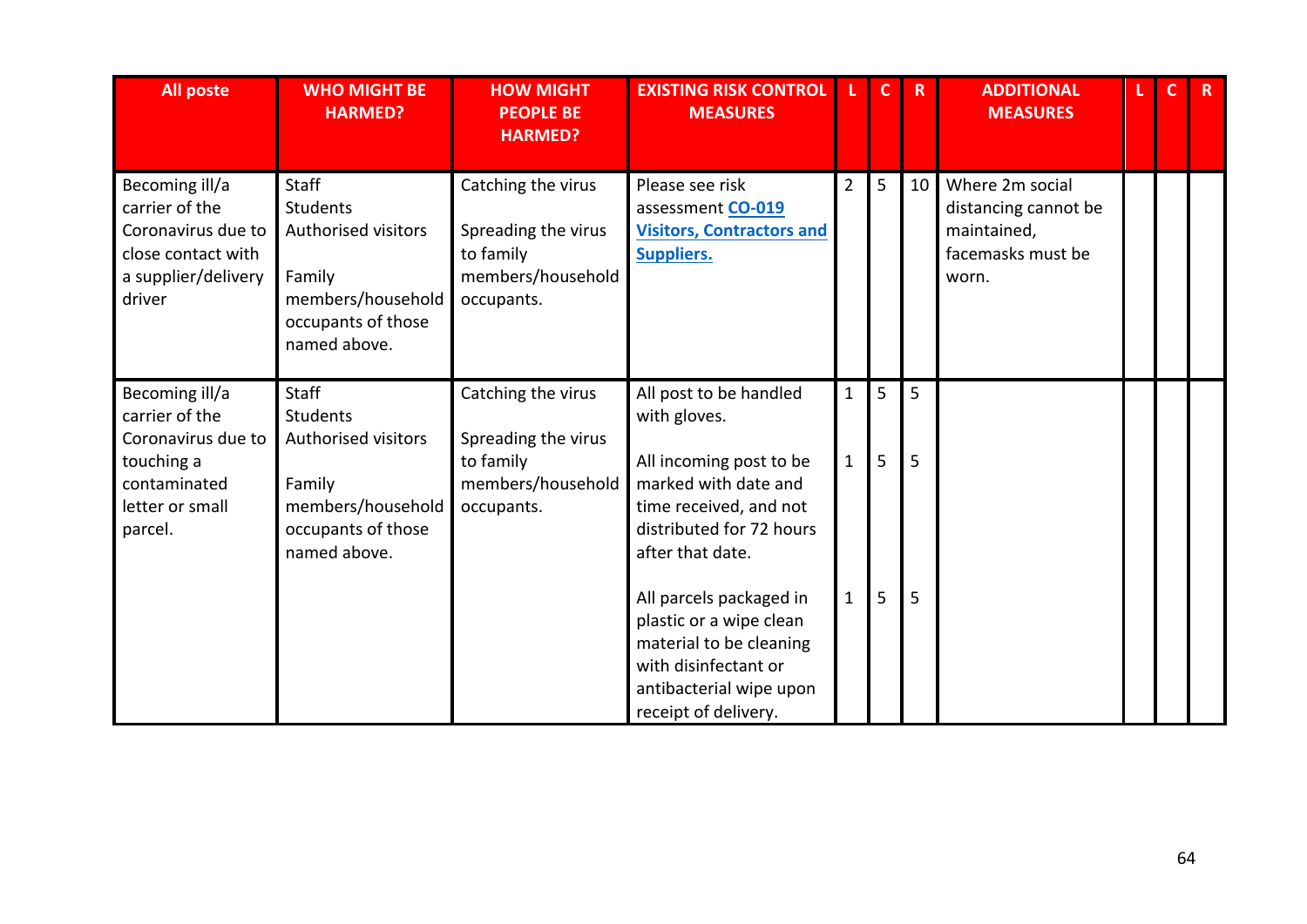| Becoming ill/a     | Staff               | Catching the virus  | All deliveries to be       | 2            | 5 | 5 |  |  |
|--------------------|---------------------|---------------------|----------------------------|--------------|---|---|--|--|
| carrier of the     | <b>Students</b>     |                     | handled by staff wearing   |              |   |   |  |  |
| Coronavirus due to | Authorised visitors | Spreading the virus | gloves and mask            |              |   |   |  |  |
| touching a         |                     | to family           |                            |              |   |   |  |  |
| contaminated       | Family              | members/household   | All incoming parcels       | $\mathbf{1}$ | 5 | 5 |  |  |
| large parcel or    | members/household   | occupants.          | unpackaged upon entry      |              |   |   |  |  |
| delivery           | occupants of those  |                     | to the building and the    |              |   |   |  |  |
|                    | named above.        |                     | packaging disposed of      |              |   |   |  |  |
|                    |                     |                     | immediately                |              |   |   |  |  |
|                    |                     |                     |                            |              |   |   |  |  |
|                    |                     |                     | All deliveries packaged in | $\mathbf{1}$ | 5 | 5 |  |  |
|                    |                     |                     | plastic or a wipe clean    |              |   |   |  |  |
|                    |                     |                     | material to be cleaned     |              |   |   |  |  |
|                    |                     |                     | with sanitiser or wipes.   |              |   |   |  |  |
|                    |                     |                     |                            |              |   |   |  |  |
|                    |                     |                     |                            |              |   |   |  |  |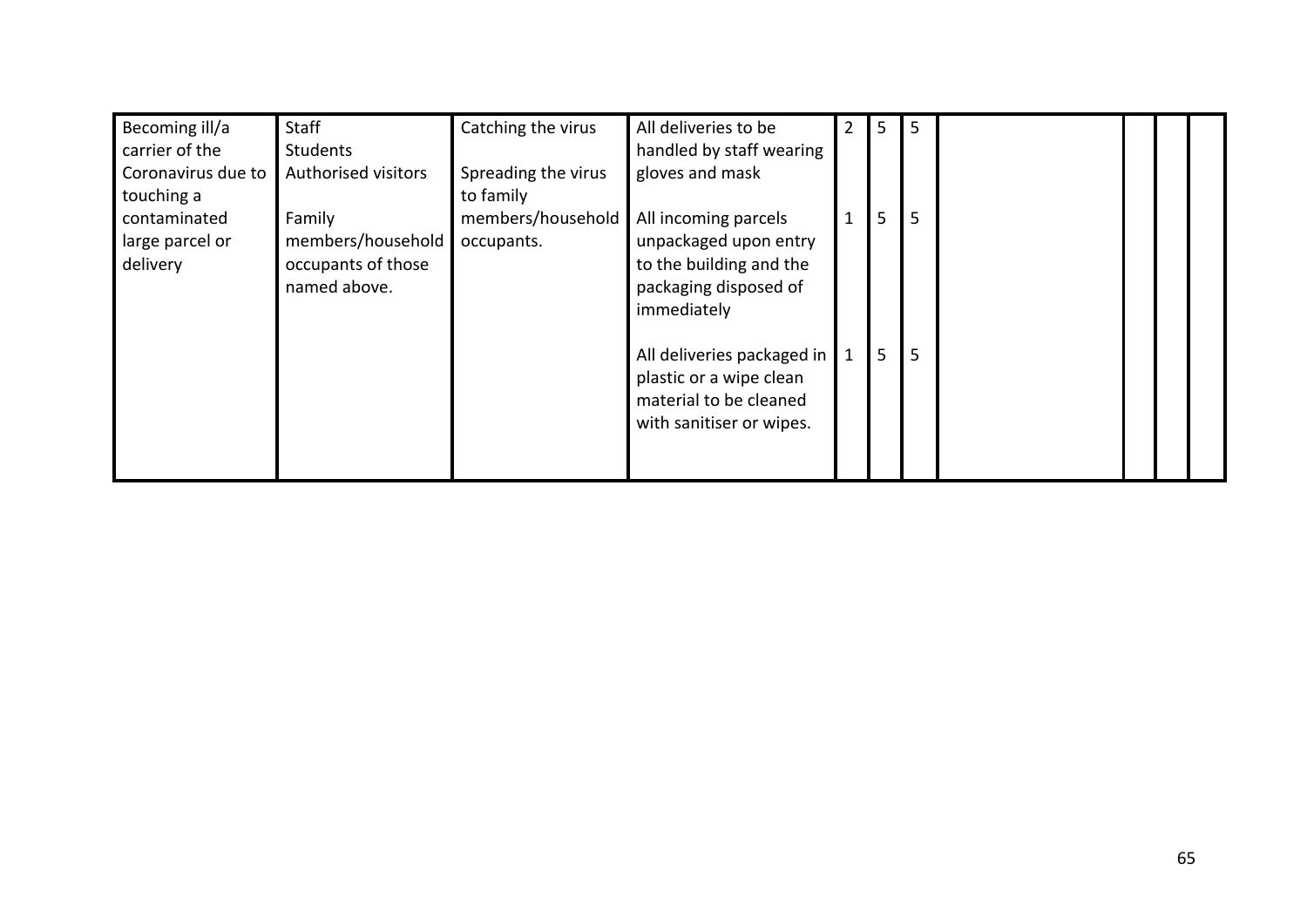Approved by: **Board of Directors**

Signed: **Jonathan Francis**

Signature:

Date: 10/08/2020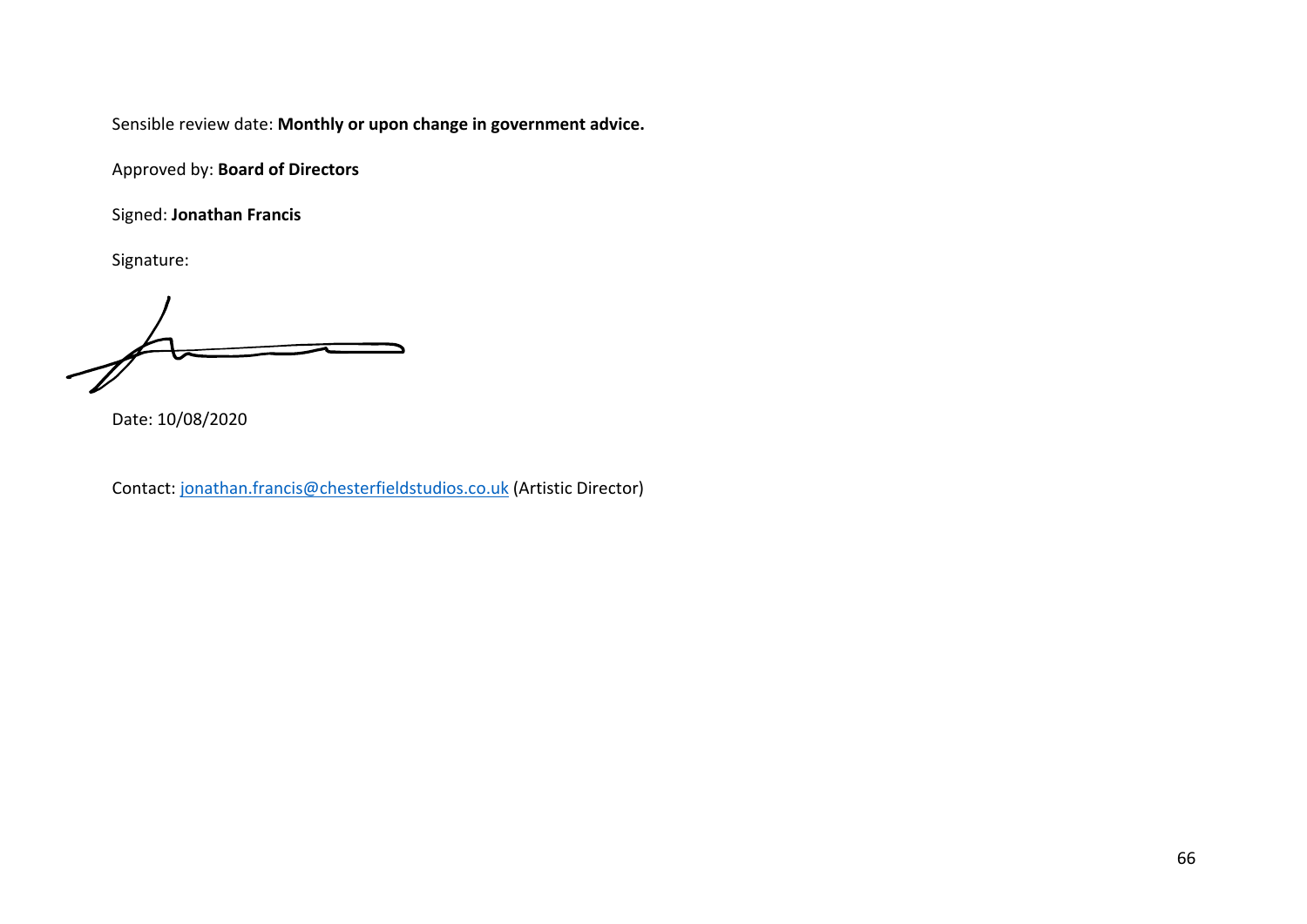### RISK ASSESSMENT REOPENING CHESTERFIELD STUDIOS & SOCIAL DISTANCING

#### **CO-017: KITCHENS AND KITCHENETTES**

| <b>NAME OF ASSESSOR</b>                                                | Jonathan Francis                                                    |
|------------------------------------------------------------------------|---------------------------------------------------------------------|
| DATE OF ASSESSMENT                                                     | 23/08/2020                                                          |
| TIME OF ASSESSMENT                                                     | 1230                                                                |
| <b>WORK AREA</b>                                                       | All kitchen facilities across the site                              |
|                                                                        | Office                                                              |
| Briefly describe the work in terms of function, size, number of        | Eastwood Hall                                                       |
| people. For example: Studio 1, fifteen square metres, up to 15         |                                                                     |
| people.                                                                |                                                                     |
|                                                                        |                                                                     |
|                                                                        |                                                                     |
|                                                                        |                                                                     |
| <b>TASK BEING ASSESSED</b>                                             | Safe working practices entering the building for staff and students |
|                                                                        | returning to CS after the Covid19 Lockdown                          |
| Be specific, e.g. use of sack truck for moving boxes from the entrance |                                                                     |
| hall to the office.                                                    |                                                                     |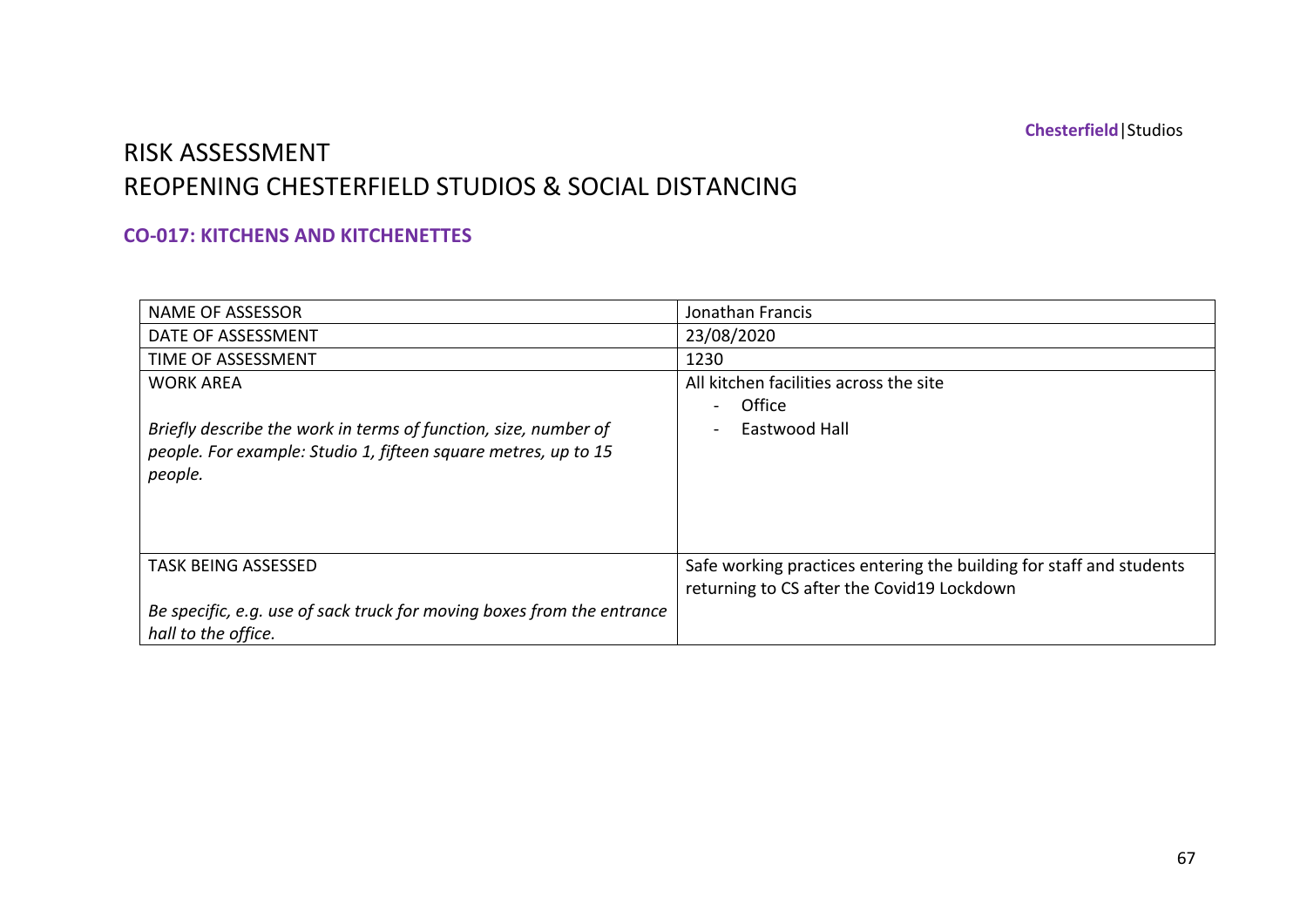| <b>WHAT IS THE</b><br><b>HAZARD?</b>                                                                            | <b>WHO MIGHT BE</b><br><b>HARMED?</b>                                          | <b>HOW MIGHT</b><br><b>PEOPLE BE</b><br><b>HARMED?</b>                                    | <b>EXISTING RISK CONTROL</b><br><b>MEASURES</b>                                                                                    |                | $\mathbf{C}$   | $\mathbf R$    | <b>ADDITIONAL</b><br><b>MEASURES</b>                                                 | L.          | $\mathsf{C}$ | R  |
|-----------------------------------------------------------------------------------------------------------------|--------------------------------------------------------------------------------|-------------------------------------------------------------------------------------------|------------------------------------------------------------------------------------------------------------------------------------|----------------|----------------|----------------|--------------------------------------------------------------------------------------|-------------|--------------|----|
| Becoming ill/a<br>carrier of the<br>Coronavirus due<br>to contact with a<br>contaminated<br>surface or piece of | Staff<br><b>Students</b><br>Authorised visitors<br>Family<br>members/household | Catching the virus<br>Spreading the virus<br>to family<br>members/household<br>occupants. | Closure of Eastwood Hall<br>kitchen $-$ no usage by<br>hirers or students, only<br>key staff to access for<br>cleaning and checks. | $\mathbf{1}$   | 5              | 5 <sup>5</sup> | Where 2m social<br>distancing cannot be<br>maintained,<br>facemasks must be<br>worn. | $2^{\circ}$ | 5            | 10 |
| equipment                                                                                                       | occupants of those<br>named above.                                             |                                                                                           | Removal of all<br>unnecessary equipment<br>including microwave                                                                     | $\mathbf{1}$   | 5              | 5              |                                                                                      |             |              |    |
|                                                                                                                 |                                                                                |                                                                                           | Staff to provide their<br>own cups or mugs or use<br>disposable                                                                    | $\overline{2}$ | 5              | 10             |                                                                                      |             |              |    |
|                                                                                                                 |                                                                                |                                                                                           | Signage indicating<br>thorough hand washing<br>before use of equipment                                                             | $\overline{2}$ | 5              | 10             |                                                                                      |             |              |    |
|                                                                                                                 |                                                                                |                                                                                           | Sanitising spray, anti-<br>bacterial wipes and<br>cloths provided to<br>sanitise equipment<br>before and after usage.              | $\overline{2}$ | $5\phantom{1}$ | 10             |                                                                                      |             |              |    |
|                                                                                                                 |                                                                                |                                                                                           | Please see RA CO-13<br><b>Using Share Equipment</b><br>and Computers                                                               |                |                |                |                                                                                      |             |              |    |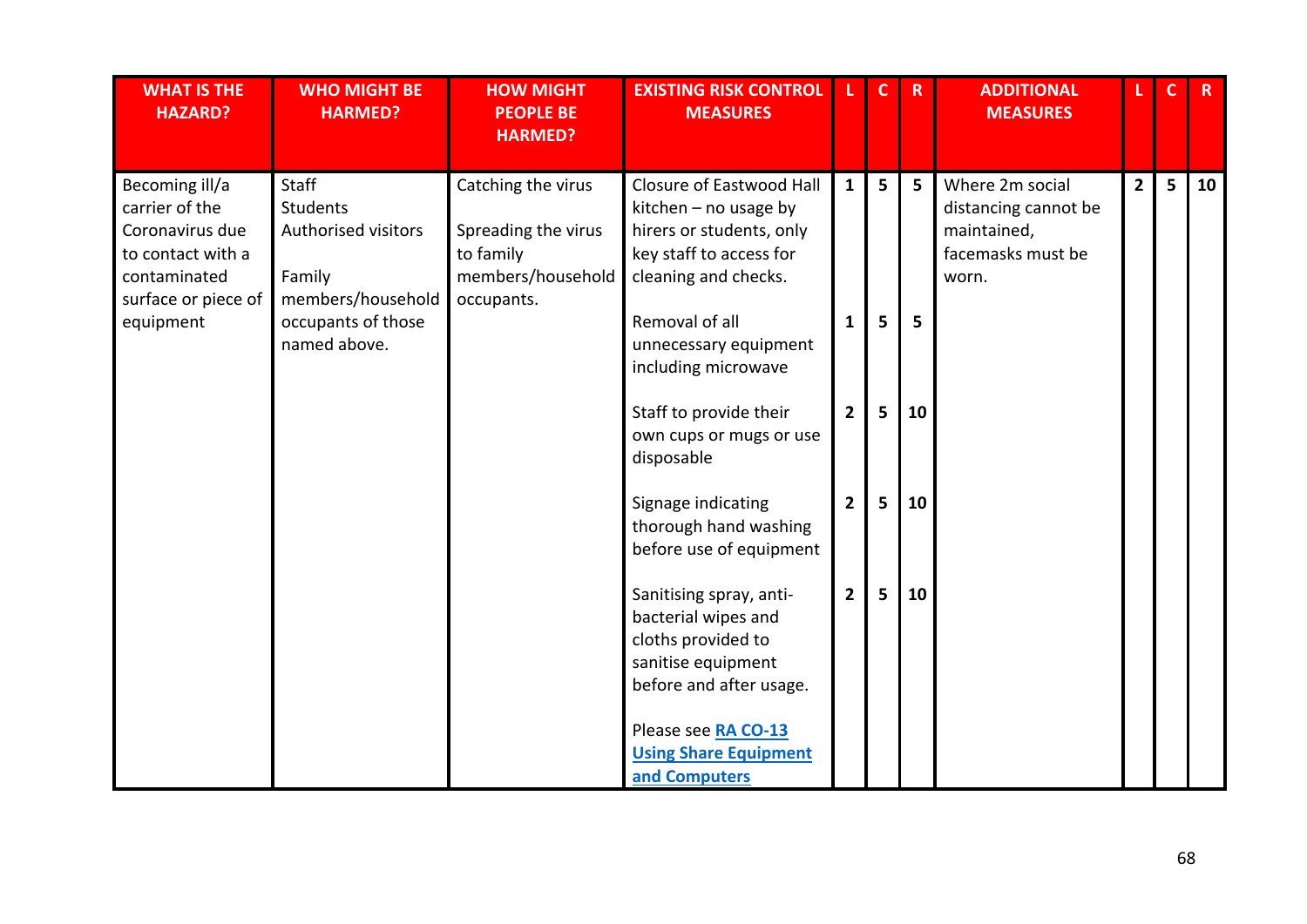| Becoming ill/a<br>carrier of the<br>Coronavirus due to<br>close contact while<br>using the kitchen | <b>Staff</b><br>Students<br><b>Authorised visitors</b>            | Catching the virus<br>Spreading the virus<br>to family | Closure of Eastwood Hall<br>kitchen $-$ no usage by<br>hirers or students, only<br>key staff to access for                                                                                                  | 1              | 5 <sup>1</sup> | 5  | Where 2m social<br>distancing cannot be<br>maintained,<br>facemasks must be | $\mathbf{2}$ | 5 | 10 |
|----------------------------------------------------------------------------------------------------|-------------------------------------------------------------------|--------------------------------------------------------|-------------------------------------------------------------------------------------------------------------------------------------------------------------------------------------------------------------|----------------|----------------|----|-----------------------------------------------------------------------------|--------------|---|----|
| facilities                                                                                         | Family<br>members/household<br>occupants of those<br>named above. | members/household<br>occupants.                        | cleaning and checks.<br>Only one person to enter<br>this space at a time.<br>The Lounge Café will<br>clearly display a<br>maximum capacity on<br>the door to allow for<br>social distancing in the<br>room. | $\overline{2}$ | 5              | 10 | worn.                                                                       |              |   |    |
|                                                                                                    |                                                                   |                                                        | All tables and chairs will<br>be separated by 2m<br>social distancing                                                                                                                                       | $\overline{2}$ | 5              | 10 |                                                                             |              |   |    |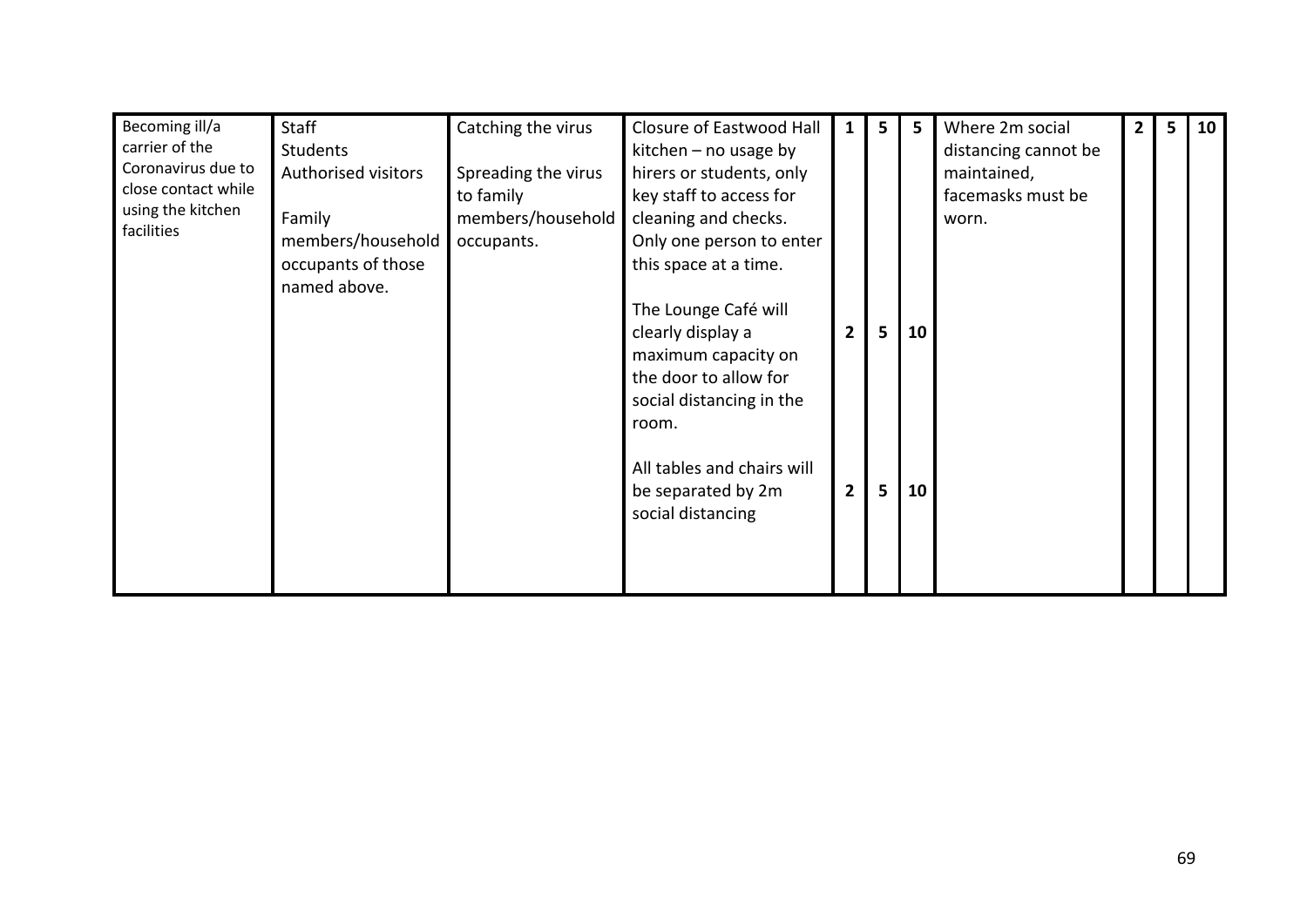Approved by: **Board of Directors**

Signed: **Jonathan Francis**

Signature:

Date: 23/08/2020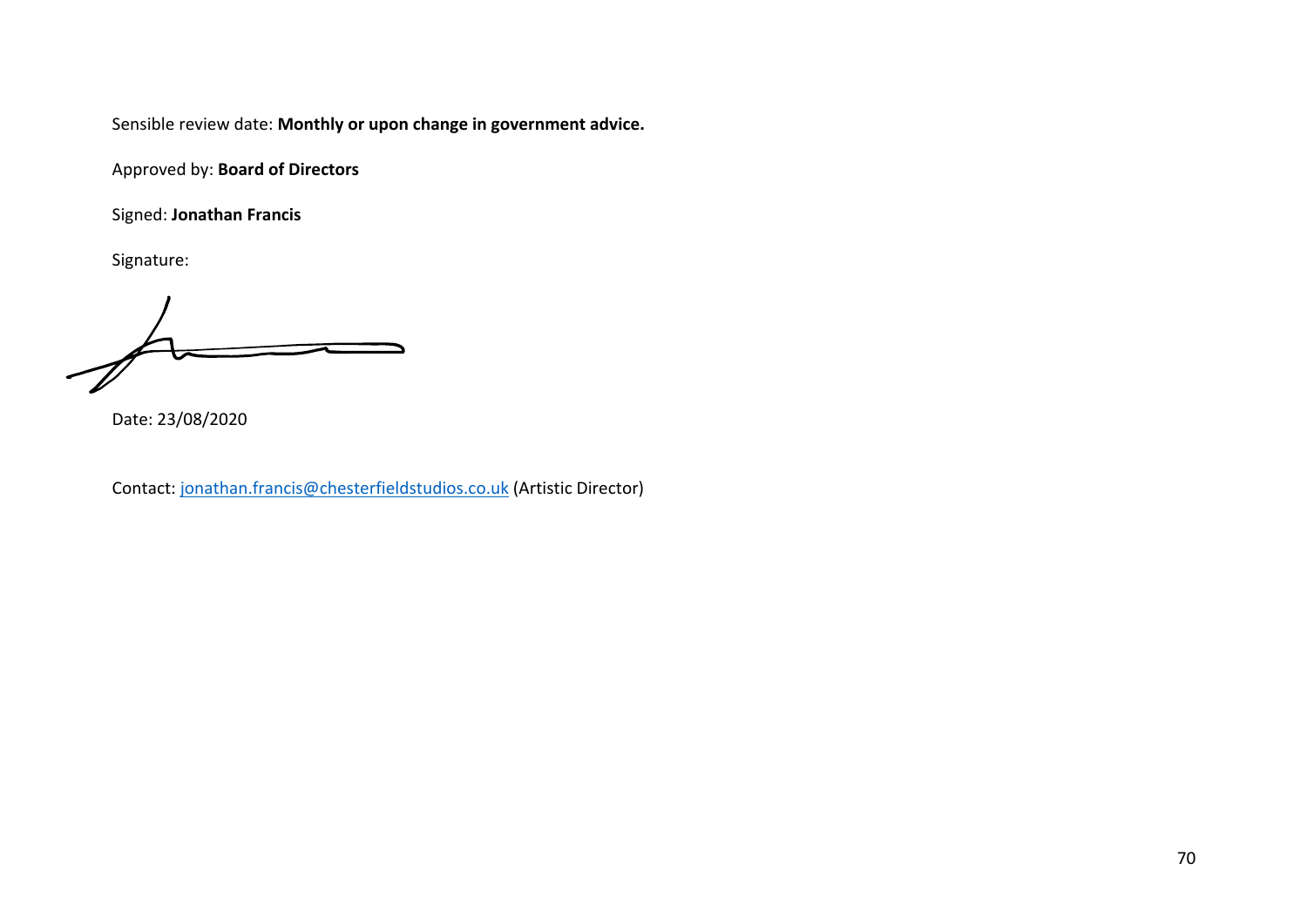### RISK ASSESSMENT REOPENING CHESTERFIELD STUDIOS & SOCIAL DISTANCING

#### **CO-018: TEACHING AND REHEARSAL PRACTICE**

| <b>NAME OF ASSESSOR</b>                                                | Jonathan Francis                                                    |
|------------------------------------------------------------------------|---------------------------------------------------------------------|
| DATE OF ASSESSMENT                                                     | 23/08/2020                                                          |
| TIME OF ASSESSMENT                                                     | 1300                                                                |
| <b>WORK AREA</b>                                                       | All teaching facilities across the site.                            |
|                                                                        | Studio 1                                                            |
| Briefly describe the work in terms of function, size, number of        | Studio 2                                                            |
| people. For example: Studio 1, fifteen square metres, up to 15         | Studio 3                                                            |
| people.                                                                | Eastwood Hall                                                       |
|                                                                        |                                                                     |
|                                                                        |                                                                     |
|                                                                        |                                                                     |
| <b>TASK BEING ASSESSED</b>                                             | Safe working practices for staff and students returning to CS after |
|                                                                        | the Covid19 Lockdown                                                |
| Be specific, e.g. use of sack truck for moving boxes from the entrance |                                                                     |
| hall to the office.                                                    |                                                                     |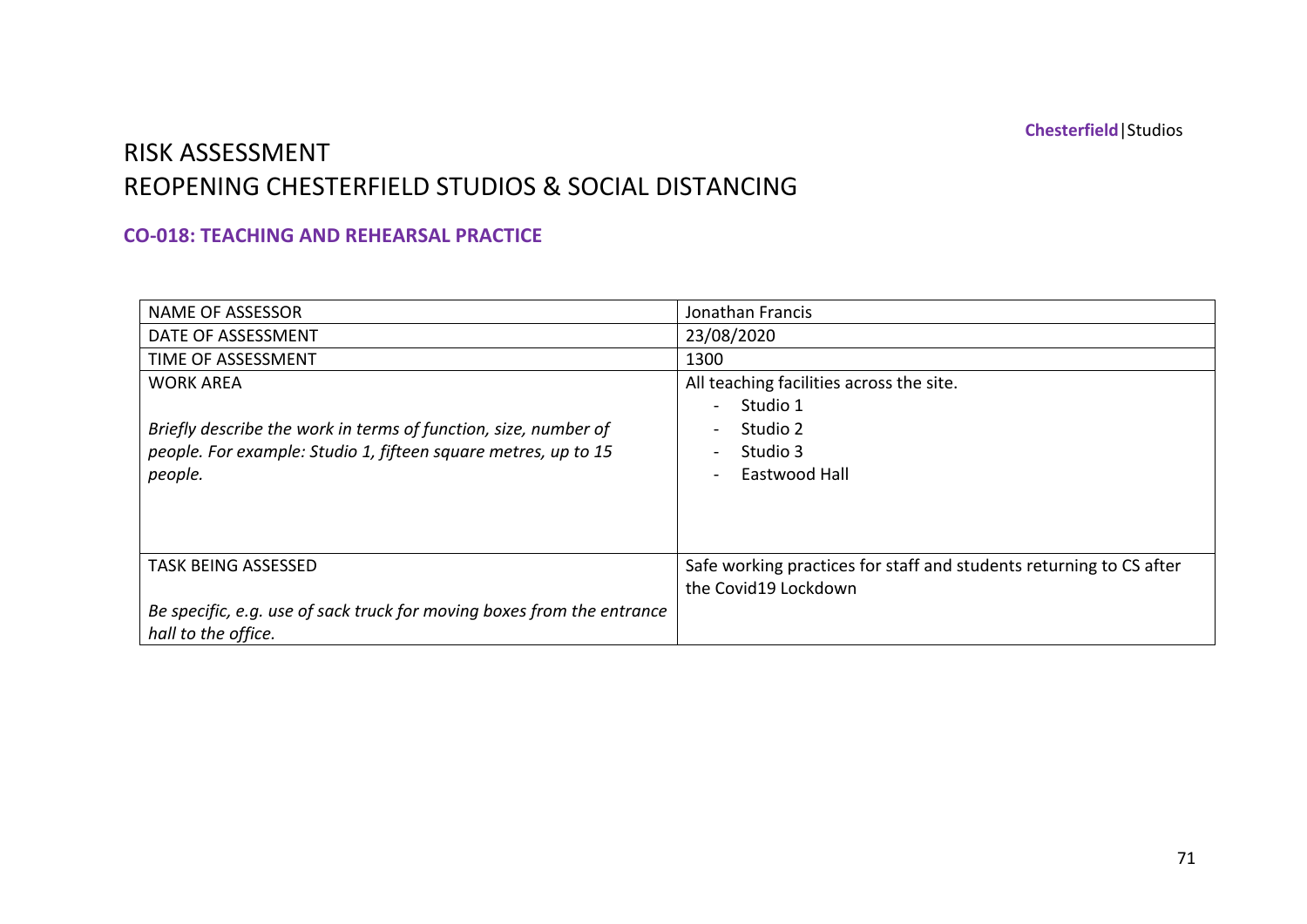| <b>WHAT IS THE</b><br><b>HAZARD?</b>                                            | <b>WHO MIGHT BE</b><br><b>HARMED?</b>                                                                | <b>HOW MIGHT</b><br><b>PEOPLE BE</b><br><b>HARMED?</b>                                    | <b>EXISTING RISK CONTROL</b><br><b>MEASURES</b>                                                                                               |                | C | R  | <b>ADDITIONAL</b><br><b>MEASURES</b> | C. | $\mathbf{R}$ |
|---------------------------------------------------------------------------------|------------------------------------------------------------------------------------------------------|-------------------------------------------------------------------------------------------|-----------------------------------------------------------------------------------------------------------------------------------------------|----------------|---|----|--------------------------------------|----|--------------|
| Spreading the<br>coronavirus<br>through<br>participation in<br>group activities | Staff<br><b>Students</b><br>Authorised visitors<br>Family<br>members/household<br>occupants of those | Catching the virus<br>Spreading the virus<br>to family<br>members/household<br>occupants. | Thorough COVID-19<br>procedure in place to<br>minimise risk of infection<br>including the use of small<br>groups that do not cross-<br>infect | $\overline{2}$ | 5 | 10 |                                      |    |              |
|                                                                                 | named above.                                                                                         |                                                                                           | No parents/carers<br>allowed on site;<br>collection/drop off points<br>socially distanced                                                     | 1              | 5 | 5  |                                      |    |              |
|                                                                                 |                                                                                                      |                                                                                           | Trained staff in COVID-19<br>procedure to ensure<br>safeguards are in place                                                                   | $\mathbf{2}$   | 5 | 10 |                                      |    |              |
|                                                                                 |                                                                                                      |                                                                                           | No one with COVID-19 or<br>suffering symptoms<br>allowed on site (signed<br>declaration and<br>temperature checks)                            | $\mathbf{2}$   | 5 | 10 |                                      |    |              |
|                                                                                 |                                                                                                      |                                                                                           | Deep cleaning<br>arrangement with<br>venues; staff to be<br>subject to cleaning<br>protocol which includes                                    | 2              | 5 | 10 |                                      |    |              |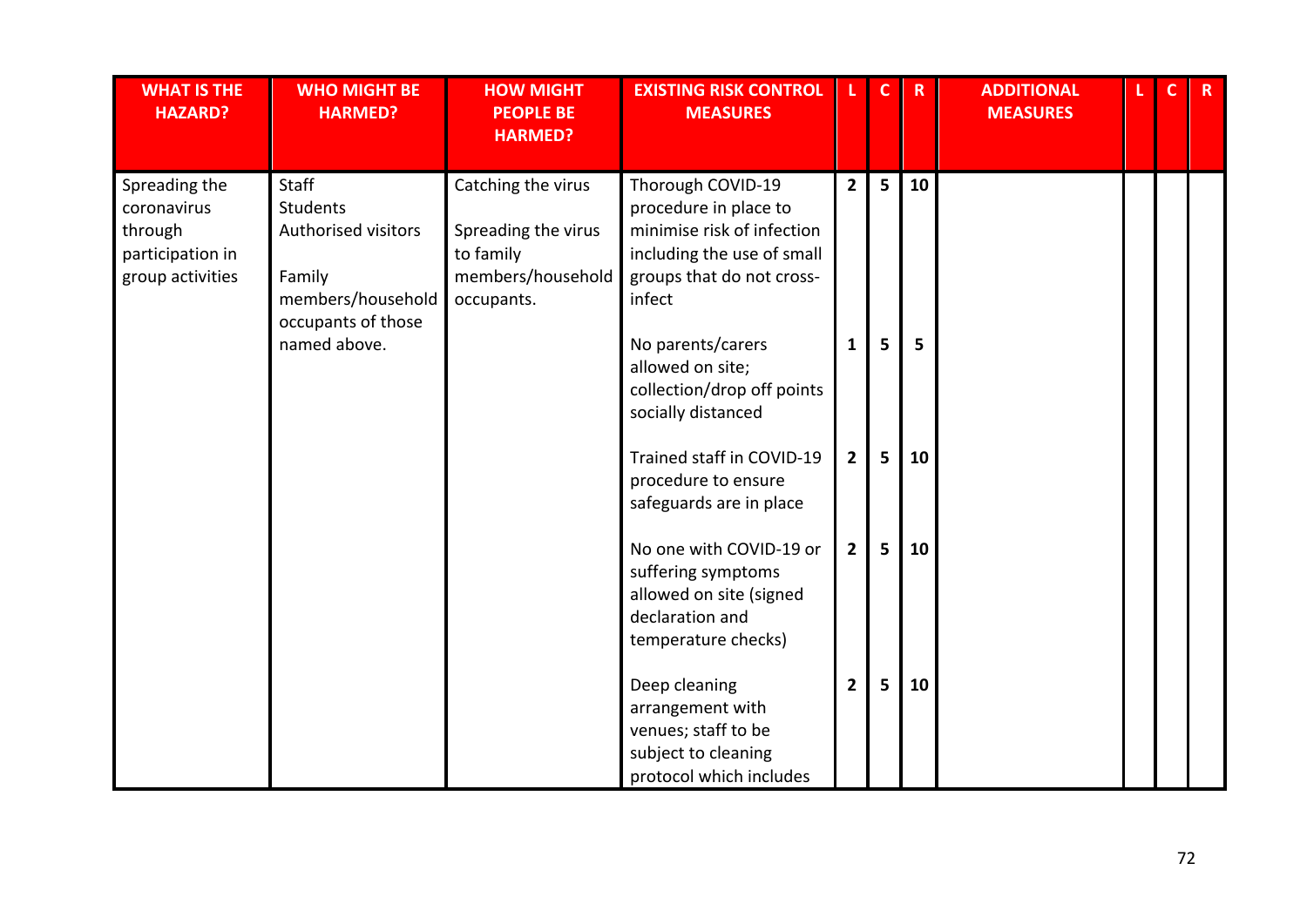|                                                                       |                                                                   |                                                        | regular touch points,<br>bathrooms and deeper<br>changeover cleaning                                                                                                                                           |                         |   |    |  |  |
|-----------------------------------------------------------------------|-------------------------------------------------------------------|--------------------------------------------------------|----------------------------------------------------------------------------------------------------------------------------------------------------------------------------------------------------------------|-------------------------|---|----|--|--|
|                                                                       |                                                                   |                                                        | Use of larger spaces and<br>outdoor areas for<br>activities                                                                                                                                                    | $\overline{\mathbf{2}}$ | 5 | 10 |  |  |
|                                                                       |                                                                   |                                                        | All indoor spaces used<br>well ventilated                                                                                                                                                                      | $\overline{2}$          | 5 | 10 |  |  |
|                                                                       |                                                                   |                                                        | All equipment either<br>bought and used for one<br>group alone, or<br>thoroughly cleaned<br>between groups by staff<br><b>For further information</b><br>please see RA CO-02:<br><b>Cleaning and RA CO-13:</b> | $\overline{2}$          | 5 | 10 |  |  |
|                                                                       |                                                                   |                                                        | <b>Using Shared Equipment</b><br>and Computers                                                                                                                                                                 |                         |   |    |  |  |
| Spreading the<br>coronavirus<br>through students'<br>participation in | <b>Staff</b><br>Students<br>Authorised visitors                   | Catching the virus<br>Spreading the virus<br>to family | Student's fully briefed on<br>new 'rules' they must<br>follow both before joining<br>and upon arrival at site                                                                                                  | $\overline{2}$          | 5 | 10 |  |  |
| group activities<br>and not following<br>procedure                    | Family<br>members/household<br>occupants of those<br>named above. | members/household<br>occupants.                        | Students who are<br>continually unable to                                                                                                                                                                      | $\overline{2}$          | 5 | 10 |  |  |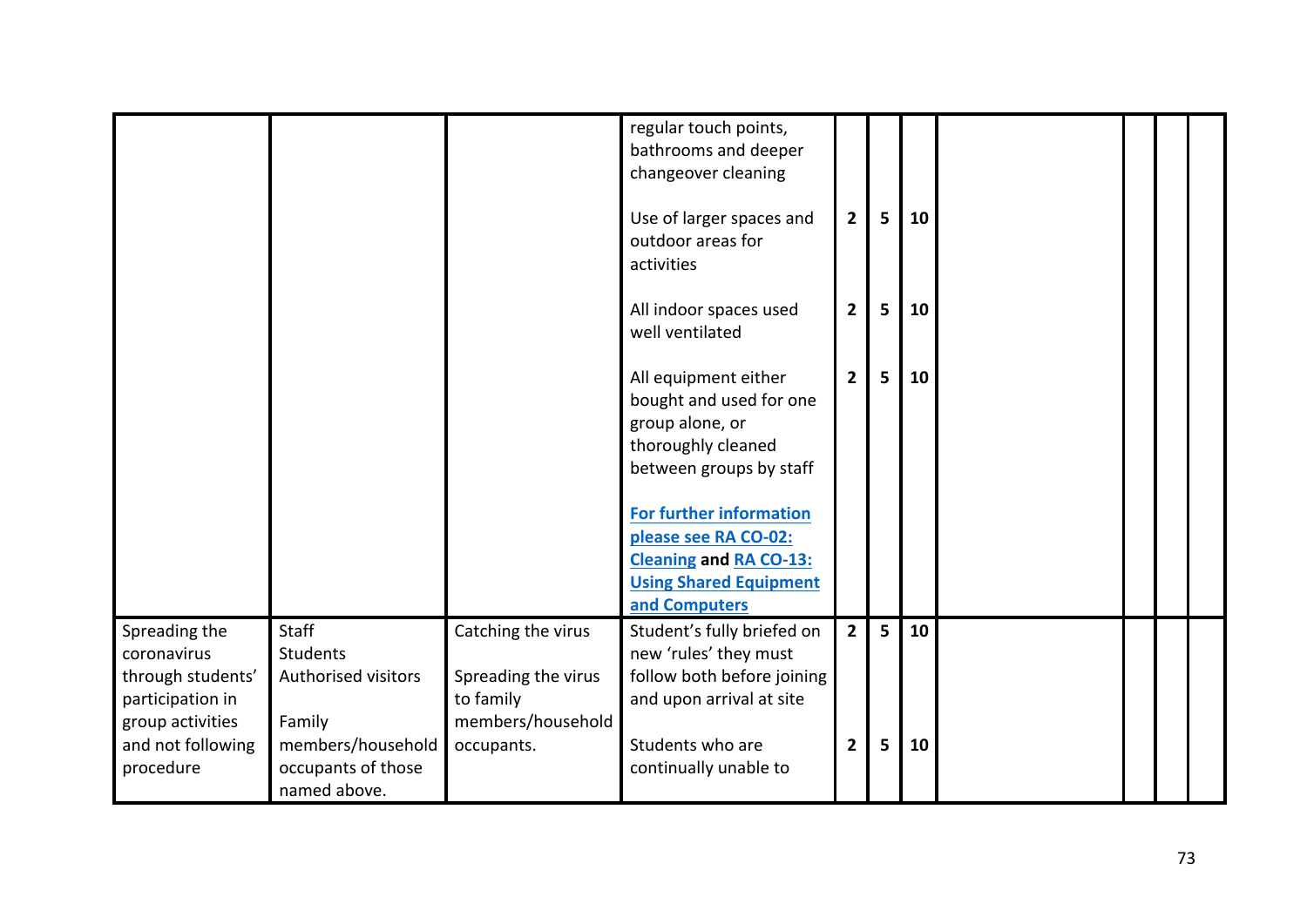|                                                                                                                             |                                                                                                                      |                                                                                           | follow procedure asked<br>to leave course<br>Child-friendly posters and<br>images which remind<br>students of new<br>procedures (i.e. catch it,<br>kill it, bin it. Social<br>distancing. Hand washing<br>etc)           | $\mathbf{2}$                     | 5      | 10       |  |  |
|-----------------------------------------------------------------------------------------------------------------------------|----------------------------------------------------------------------------------------------------------------------|-------------------------------------------------------------------------------------------|--------------------------------------------------------------------------------------------------------------------------------------------------------------------------------------------------------------------------|----------------------------------|--------|----------|--|--|
|                                                                                                                             |                                                                                                                      |                                                                                           | Individual assessments<br>and monitored 'trials' for<br>any children with<br>individual support needs<br>that may result in<br>breaking social distancing<br>(i.e. potentially violent<br>children and SEND<br>students) | $\overline{2}$                   | 5      | 10       |  |  |
| Spreading the<br>coronavirus<br>through teachers'<br>participation in<br>group activities<br>and not following<br>procedure | <b>Staff</b><br>Students<br>Authorised visitors<br>Family<br>members/household<br>occupants of those<br>named above. | Catching the virus<br>Spreading the virus<br>to family<br>members/household<br>occupants. | Teachers fully briefed on<br>procedure before course<br>begins and every day<br>Management staff<br>constantly ensure<br>procedure is followed,<br>and contingency plans for                                             | $\overline{2}$<br>$\overline{2}$ | 5<br>5 | 10<br>10 |  |  |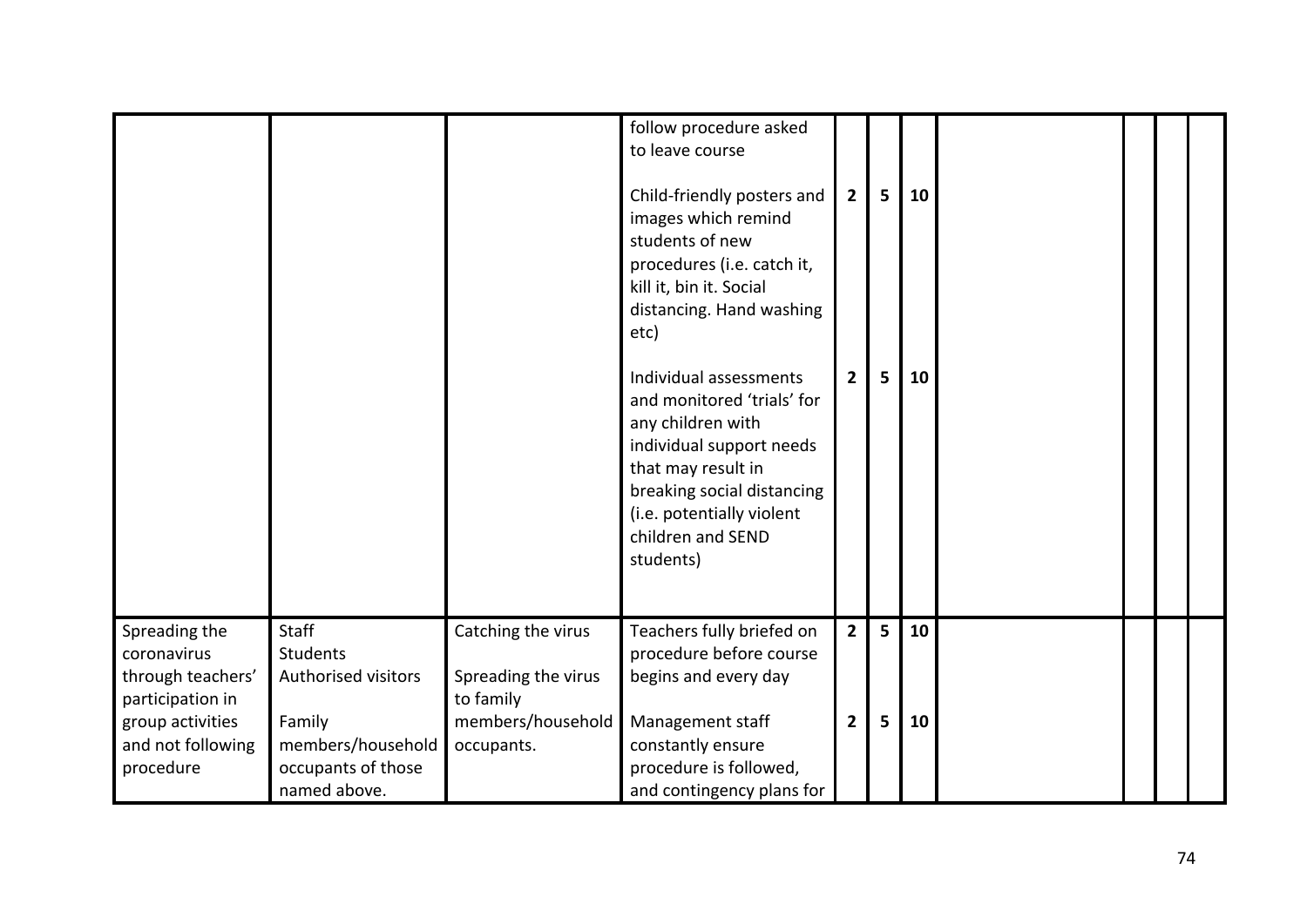|                                                                                                           |                                                                                                                      |                                                                                           | teachers who struggle to<br>uphold procedure.<br>Teachers must keep<br>meticulous logs of and be<br>forthcoming regarding<br>teaching within other<br>settings so that CS can<br>make informed decisions<br>regarding their suitability<br>to teach. | $\overline{2}$                   | 5      | 10       |  |  |
|-----------------------------------------------------------------------------------------------------------|----------------------------------------------------------------------------------------------------------------------|-------------------------------------------------------------------------------------------|------------------------------------------------------------------------------------------------------------------------------------------------------------------------------------------------------------------------------------------------------|----------------------------------|--------|----------|--|--|
| Spreading the<br>coronavirus<br>through physical<br>activity including<br>dance and high-<br>energy games | Staff<br><b>Students</b><br>Authorised visitors<br>Family<br>members/household<br>occupants of those<br>named above. | Catching the virus<br>Spreading the virus<br>to family<br>members/household<br>occupants. | Adhering to government<br>gym guidance that allows<br>100 $ft^2$ per person in<br>settings<br><b>Increased Social</b><br>distancing measures<br>implemented (2m+) or<br>mitigate risk by using<br>masks, bubbles or<br>screens.                      | $\overline{2}$<br>$\overline{2}$ | 5<br>5 | 10<br>10 |  |  |
|                                                                                                           |                                                                                                                      |                                                                                           | Regular rest and water<br>breaks controlling<br>students heart rates and<br>breathing                                                                                                                                                                | $\mathbf{2}$                     | 5      | 10       |  |  |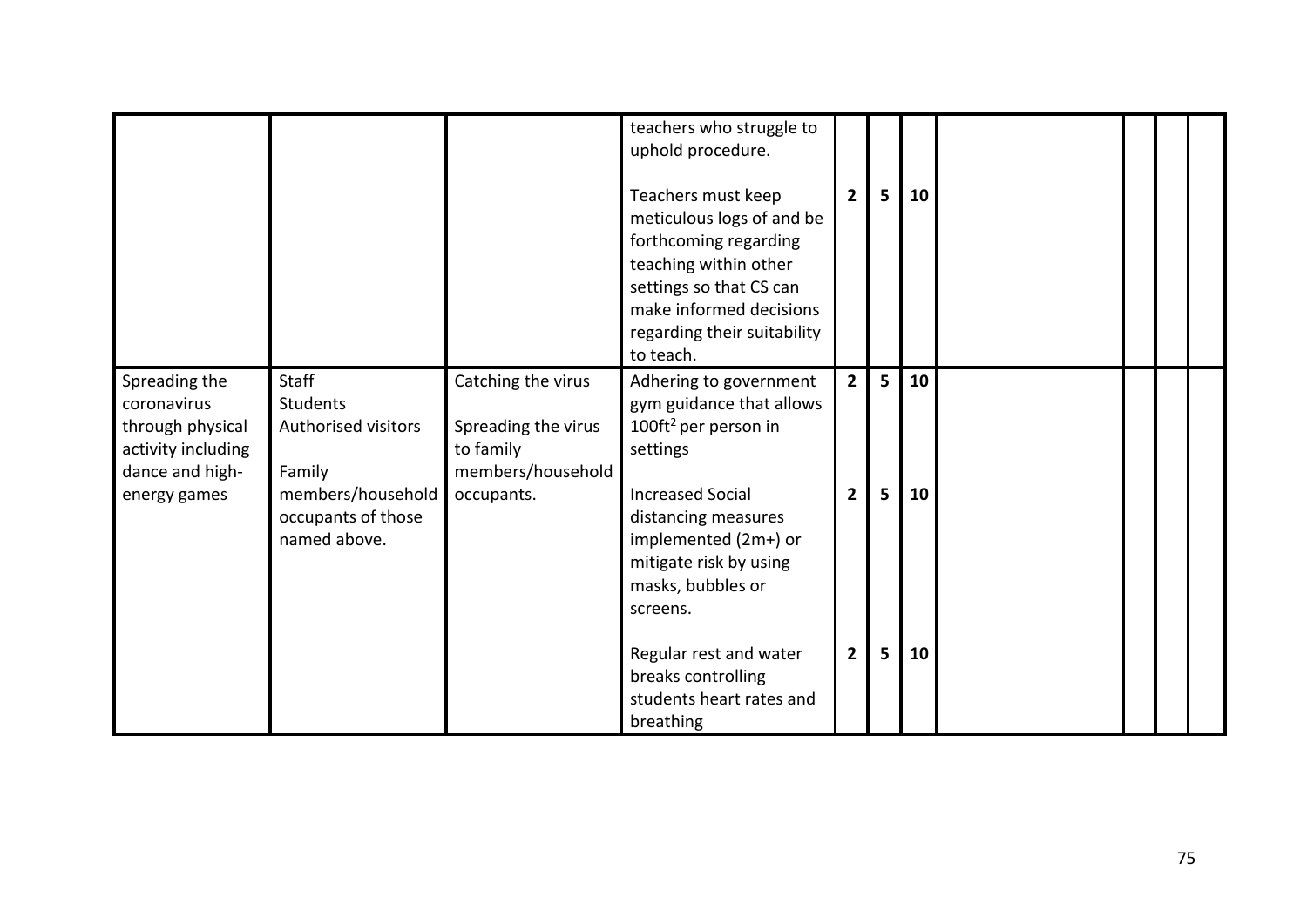| Spreading the<br>coronavirus<br>through singing                    | Staff<br>Students<br>Authorised visitors<br>Family<br>members/household<br>occupants of those<br>named above. | Catching the virus<br>Spreading the virus<br>to family<br>members/household<br>occupants. | Government advice<br>followed<br>- All groups of<br>children (no more<br>than 15) that sing will<br>be subject to<br>increased social<br>distancing<br>- Singing will occur in<br>well ventilated rooms<br>- The use of<br>projection, projection<br>exercises and volume<br>games will not be<br>allowed<br>- Side-to-side or back-<br>to-back configuration<br>for groups singing<br>No singing and<br>dance at the same<br>time | $\overline{2}$ | 5 | 10 |  |  |
|--------------------------------------------------------------------|---------------------------------------------------------------------------------------------------------------|-------------------------------------------------------------------------------------------|------------------------------------------------------------------------------------------------------------------------------------------------------------------------------------------------------------------------------------------------------------------------------------------------------------------------------------------------------------------------------------------------------------------------------------|----------------|---|----|--|--|
| Spreading the<br>coronavirus<br>through Drama<br>Activity/Shouting | Staff<br><b>Students</b><br>Authorised visitors                                                               | Catching the virus<br>Spreading the virus<br>to family                                    | Government advice to<br>avoid all activity that<br>increases speaking voice<br>above a normal volume                                                                                                                                                                                                                                                                                                                               | $\overline{2}$ | 5 | 10 |  |  |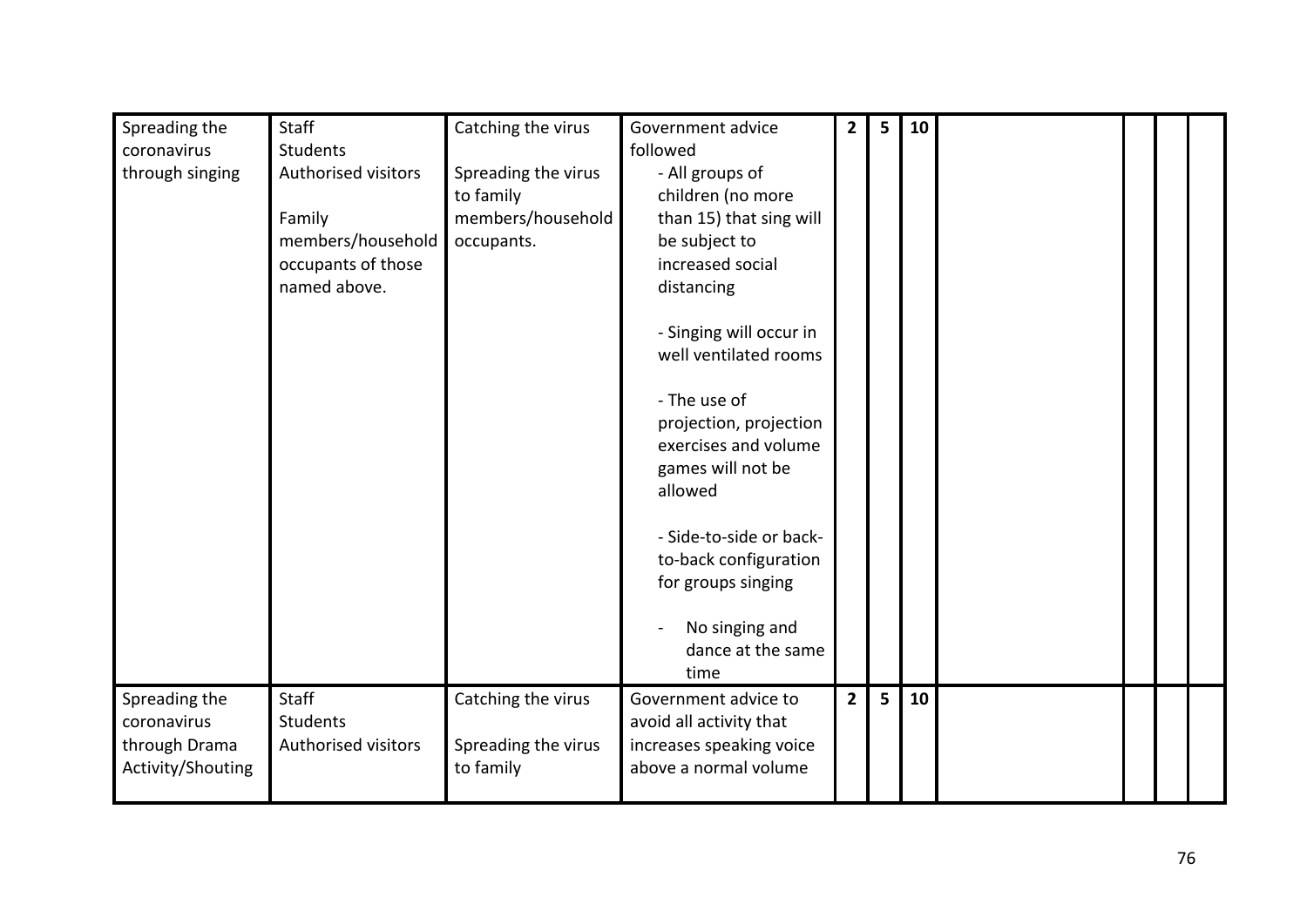|                                                                                               | Family<br>members/household                                                    | members/household<br>occupants.                                                           | Projection within drama<br>not encouraged                                                                                                     | $\overline{2}$          | 5 | 10 |  |  |
|-----------------------------------------------------------------------------------------------|--------------------------------------------------------------------------------|-------------------------------------------------------------------------------------------|-----------------------------------------------------------------------------------------------------------------------------------------------|-------------------------|---|----|--|--|
|                                                                                               | occupants of those<br>named above.                                             |                                                                                           | Games that result in<br>volume increase from<br>children will be calmed<br>down                                                               | $\overline{2}$          | 5 | 10 |  |  |
|                                                                                               |                                                                                |                                                                                           | Teachers who must<br>project to teach must<br>increase social distancing<br>and ensure space is well<br>ventilated or use a<br>mic/headset    | $\overline{2}$          | 5 | 10 |  |  |
|                                                                                               |                                                                                |                                                                                           | Children constantly<br>reminded not to raise<br>voices. Students who<br>need behaviour<br>management in this may<br>be asked to leave course. | $\overline{2}$          | 5 | 10 |  |  |
| Spreading the<br>coronavirus<br>through<br>administering first<br>aid or medical<br>attention | Staff<br><b>Students</b><br>Authorised visitors<br>Family<br>members/household | Catching the virus<br>Spreading the virus<br>to family<br>members/household<br>occupants. | PPE to be worn if social<br>distancing must be<br>reduced to provide first<br>aid or medical<br>intervention                                  | $\overline{\mathbf{3}}$ | 5 | 15 |  |  |
|                                                                                               | occupants of those<br>named above.                                             |                                                                                           | If a staff member has<br>been chaperoning any<br>student who needs to be                                                                      | $\overline{\mathbf{3}}$ | 5 | 15 |  |  |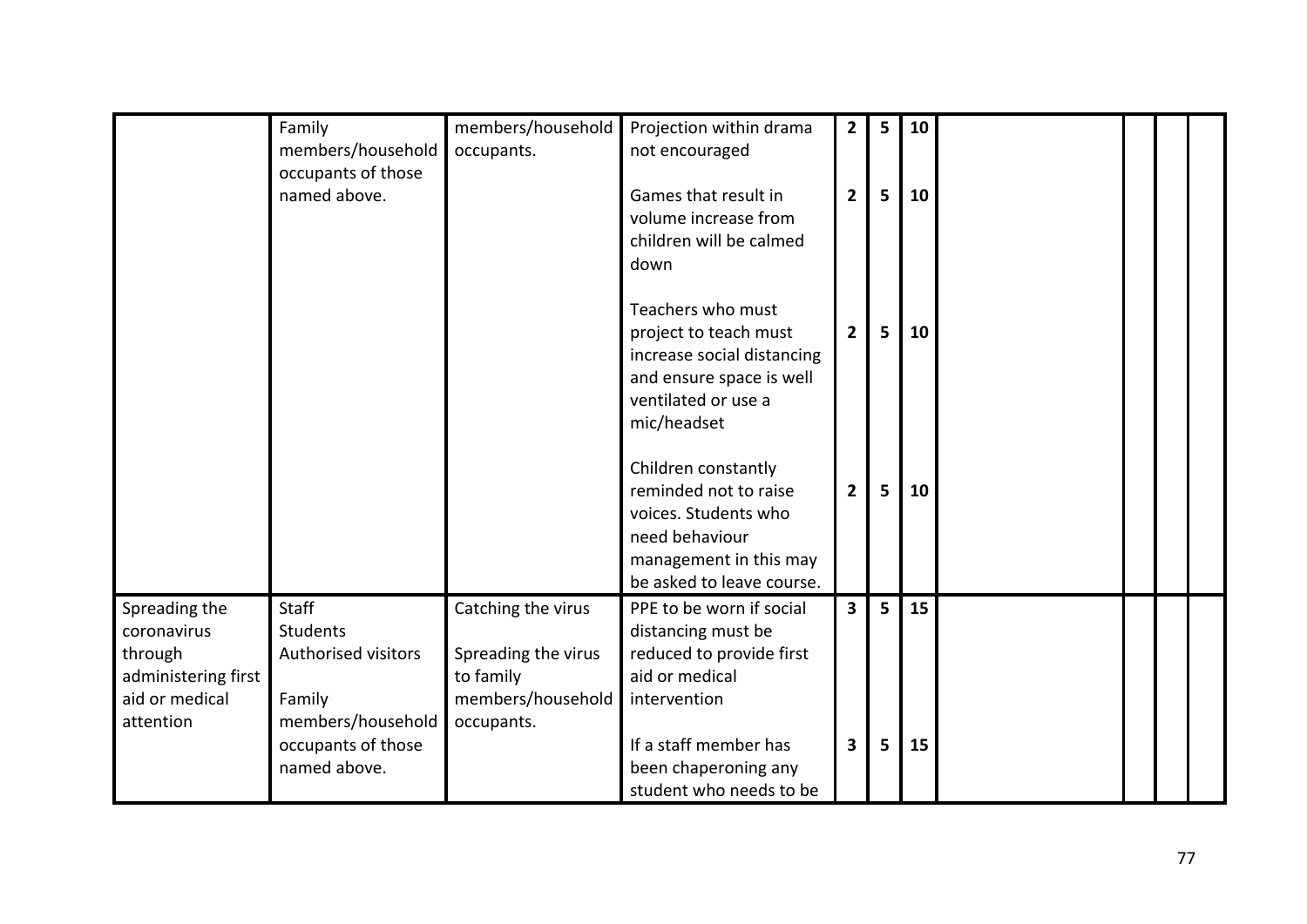|                                          |                                 |                                       | isolated must socially<br>distance and wear PPE                                                                                                                         |                                                  |                                                |                          |  |  |
|------------------------------------------|---------------------------------|---------------------------------------|-------------------------------------------------------------------------------------------------------------------------------------------------------------------------|--------------------------------------------------|------------------------------------------------|--------------------------|--|--|
| Loss of vital staff<br>due to illness    | <b>Staff</b><br><b>Students</b> | Loss of management<br>capabilities    | Internal contingency<br>plans that allow staff to<br>cover responsibilities to<br>ensure smooth running of<br>business<br>Staff wellness checks and<br>self-declaration | 3<br>$\overline{2}$                              | 3<br>5                                         | 9<br>10                  |  |  |
| Loss of teaching<br>staff due to illness | Staff<br>Students               | Lessons cannot go<br>ahead as planned | Use of cover teachers and<br>deputies<br>Transference to online<br>teaching<br>Management to cover<br>classes                                                           | $\overline{2}$<br>$\mathbf{1}$<br>$\overline{2}$ | $\overline{\mathbf{3}}$<br>$\overline{2}$<br>3 | 6<br>$\overline{2}$<br>6 |  |  |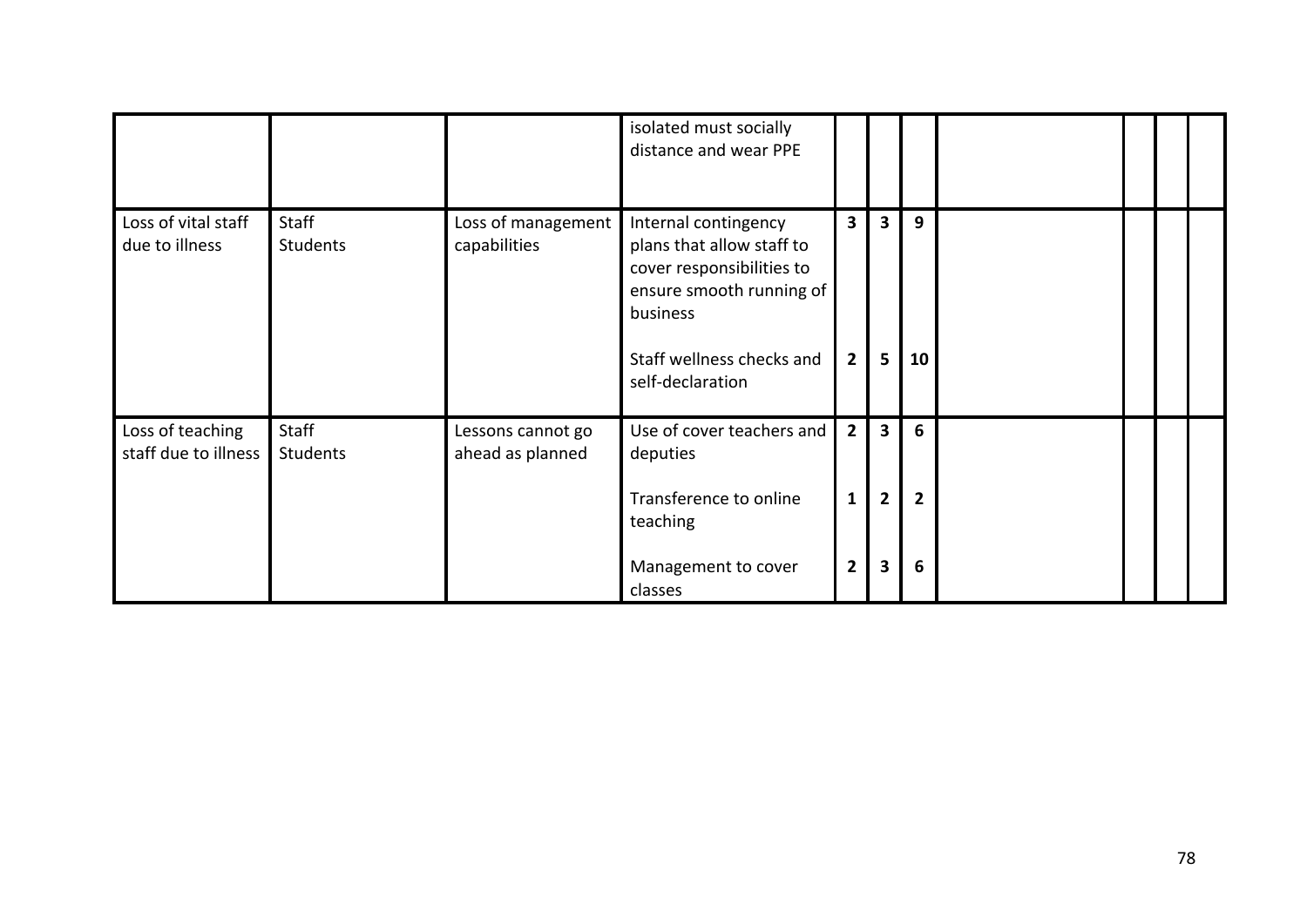Approved by: **Board of Directors**

Signed: **Jonathan Francis**

Signature:

Date: 06/08/2020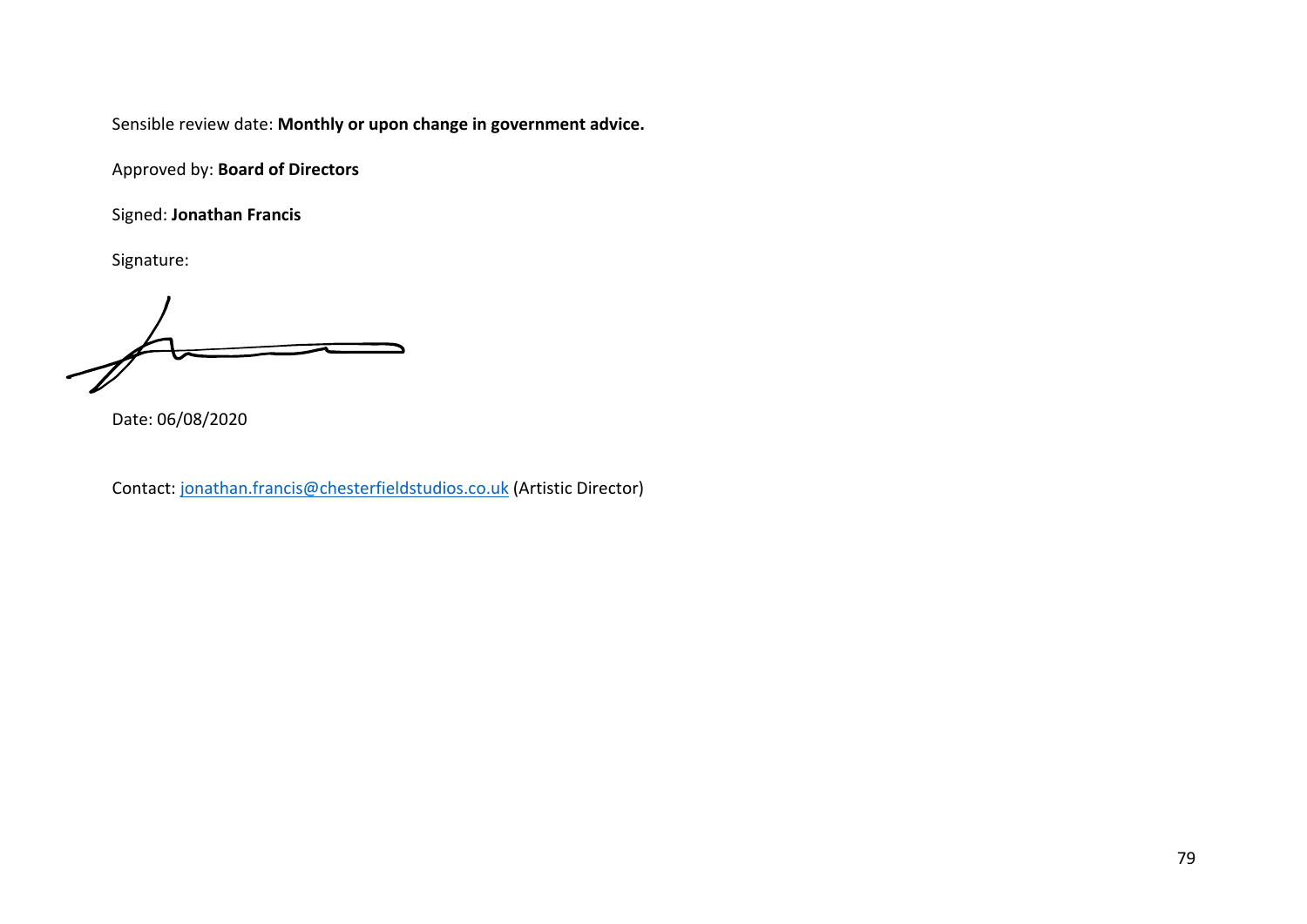**Chesterfield**|Studios

# RISK ASSESSMENT REOPENING CHESTERFIELD STUDIOS & SOCIAL DISTANCING

### **CO-019: VISITORS, CONTRACTORS AND SUPPLIERS**

| <b>NAME OF ASSESSOR</b>                                                                                                                      | Jonathan Francis                                                                                                      |
|----------------------------------------------------------------------------------------------------------------------------------------------|-----------------------------------------------------------------------------------------------------------------------|
| DATE OF ASSESSMENT                                                                                                                           | 06/08/2020                                                                                                            |
| TIME OF ASSESSMENT                                                                                                                           | 1320                                                                                                                  |
| <b>WORK AREA</b>                                                                                                                             | The whole site                                                                                                        |
| Briefly describe the work in terms of function, size, number of<br>people. For example: Studio 1, fifteen square metres, up to 15<br>people. |                                                                                                                       |
| <b>TASK BEING ASSESSED</b>                                                                                                                   | Visitors, contractors and suppliers attending CS; maintain their<br>safety as well as that of our staff and students. |
| Be specific, e.g. use of sack truck for moving boxes from the entrance<br>hall to the office.                                                |                                                                                                                       |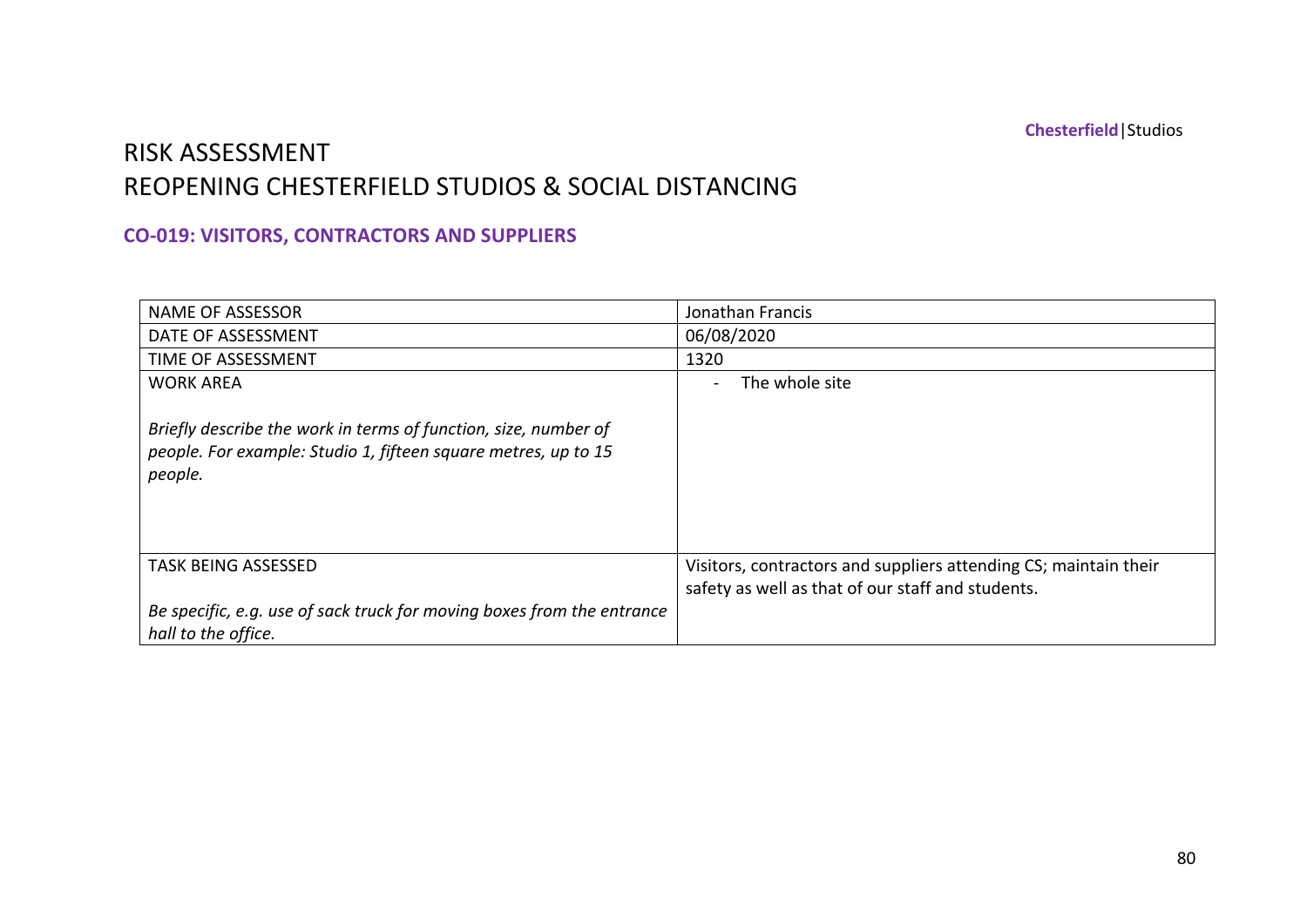| <b>WHAT IS THE</b><br><b>HAZARD?</b>                               | <b>WHO MIGHT BE</b><br><b>HARMED?</b>                                                                                       | <b>HOW MIGHT</b><br><b>PEOPLE BE</b><br><b>HARMED?</b>                                    | <b>EXISTING RISK CONTROL</b><br><b>MEASURES</b>                                                                                                                                                                                                                                                                                                                                                                                                                                                                                                                                |                                                                  | $\mathbf c$      | $\mathbf R$         | <b>ADDITIONAL</b><br><b>MEASURES</b>                                                                                                                                                                                                                                                                                   | L.                               | $\mathbf C$ | $\mathbf R$ |
|--------------------------------------------------------------------|-----------------------------------------------------------------------------------------------------------------------------|-------------------------------------------------------------------------------------------|--------------------------------------------------------------------------------------------------------------------------------------------------------------------------------------------------------------------------------------------------------------------------------------------------------------------------------------------------------------------------------------------------------------------------------------------------------------------------------------------------------------------------------------------------------------------------------|------------------------------------------------------------------|------------------|---------------------|------------------------------------------------------------------------------------------------------------------------------------------------------------------------------------------------------------------------------------------------------------------------------------------------------------------------|----------------------------------|-------------|-------------|
| Visitors infecting<br>our staff or<br>students with<br>coronavirus | <b>Staff</b><br><b>Students</b><br>Authorised visitors<br>Family<br>members/household<br>occupants of those<br>named above. | Catching the virus<br>Spreading the virus<br>to family<br>members/household<br>occupants. | The building is closed to<br>the public<br><b>Staff and students</b><br>advised to use digital<br>technology to meet<br>external visitors in all<br>circumstances.<br>Visitors will be sent the<br>CS Covid -19 procedures<br>via email in advance<br>before attending site.<br>Visitors not permitted to<br>visit offices or desks. If<br>attending a meeting, this<br>take place in a large<br>space.<br>Visitors specifically on<br>site to work with a<br>student (e.g.<br>accompanist) are<br>permitted to access the<br>rehearsal rooms as long<br>capacity and room use | $\mathbf{1}$<br>$\mathbf{1}$<br>$\overline{2}$<br>$\overline{2}$ | 5<br>5<br>5<br>5 | 5<br>10<br>10<br>10 | Visitors to be given<br>PPE where<br>appropriate for the<br>activity they are<br>carrying out.<br>Contractors should be<br>provided with<br>appropriate PPE by<br>their company and in<br>accordance with their<br><b>RAMS</b><br>Where 2m social<br>distancing cannot be<br>maintained,<br>facemasks must be<br>worn. | $\overline{2}$<br>$\overline{3}$ | 5<br>5      | 10<br>15    |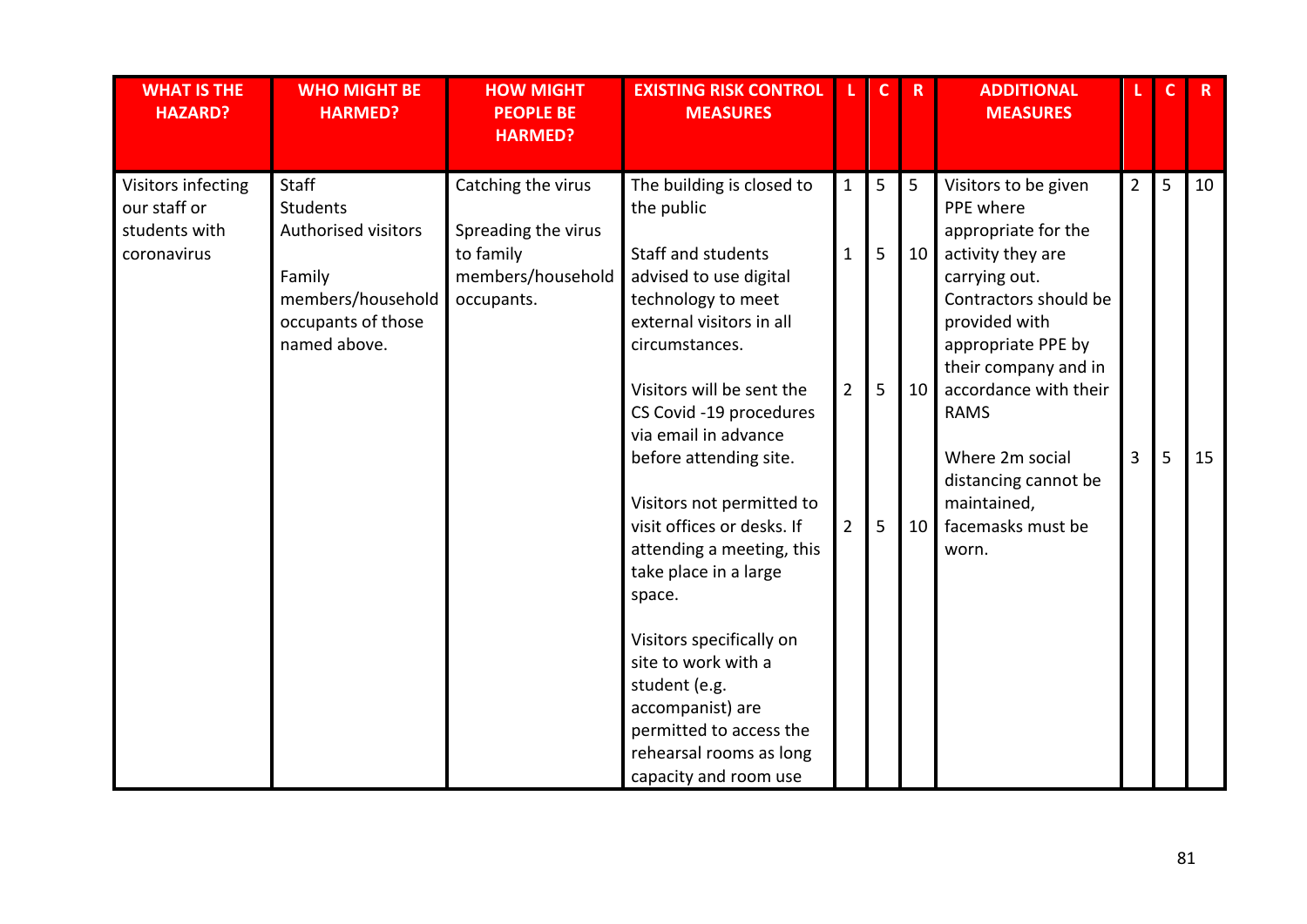|                                                                                                                                                             |                                                                                                                             |                                                                                           | rules are adhered to.<br>Please see RA's CO-07:<br>Rehearsal Rooms.<br>CO-14 Using Shared<br>Instruments,<br>CO-18: Teaching and<br><b>Rehearsal Practice</b>                                                                                                                                                                                                                                                                                                       |                                  |        |          |  |  |
|-------------------------------------------------------------------------------------------------------------------------------------------------------------|-----------------------------------------------------------------------------------------------------------------------------|-------------------------------------------------------------------------------------------|---------------------------------------------------------------------------------------------------------------------------------------------------------------------------------------------------------------------------------------------------------------------------------------------------------------------------------------------------------------------------------------------------------------------------------------------------------------------|----------------------------------|--------|----------|--|--|
| Short-term<br>contractors (e.g.<br>emergency<br>maintenance<br>responders, piano<br>movers) infecting<br>our staff and<br>students with the<br>coronavirus. | <b>Staff</b><br><b>Students</b><br>Authorised visitors<br>Family<br>members/household<br>occupants of those<br>named above. | Catching the virus<br>Spreading the virus<br>to family<br>members/household<br>occupants. | RAMS (risk assessments<br>and method statements)<br>required by CS before<br>attending site, with<br>specific reference to<br>social distancing<br>measures they will<br>undertake. To be<br>received, reviewed, and<br>approved by Health &<br>Safety Manager at least<br>48 hours in advance of<br>attendance.<br>All contractors to be sent<br>the CS Covid-19<br>procedures which<br>contains all information<br>and rules regarding safe<br>working within CS. | $\overline{3}$<br>$\overline{2}$ | 5<br>5 | 15<br>10 |  |  |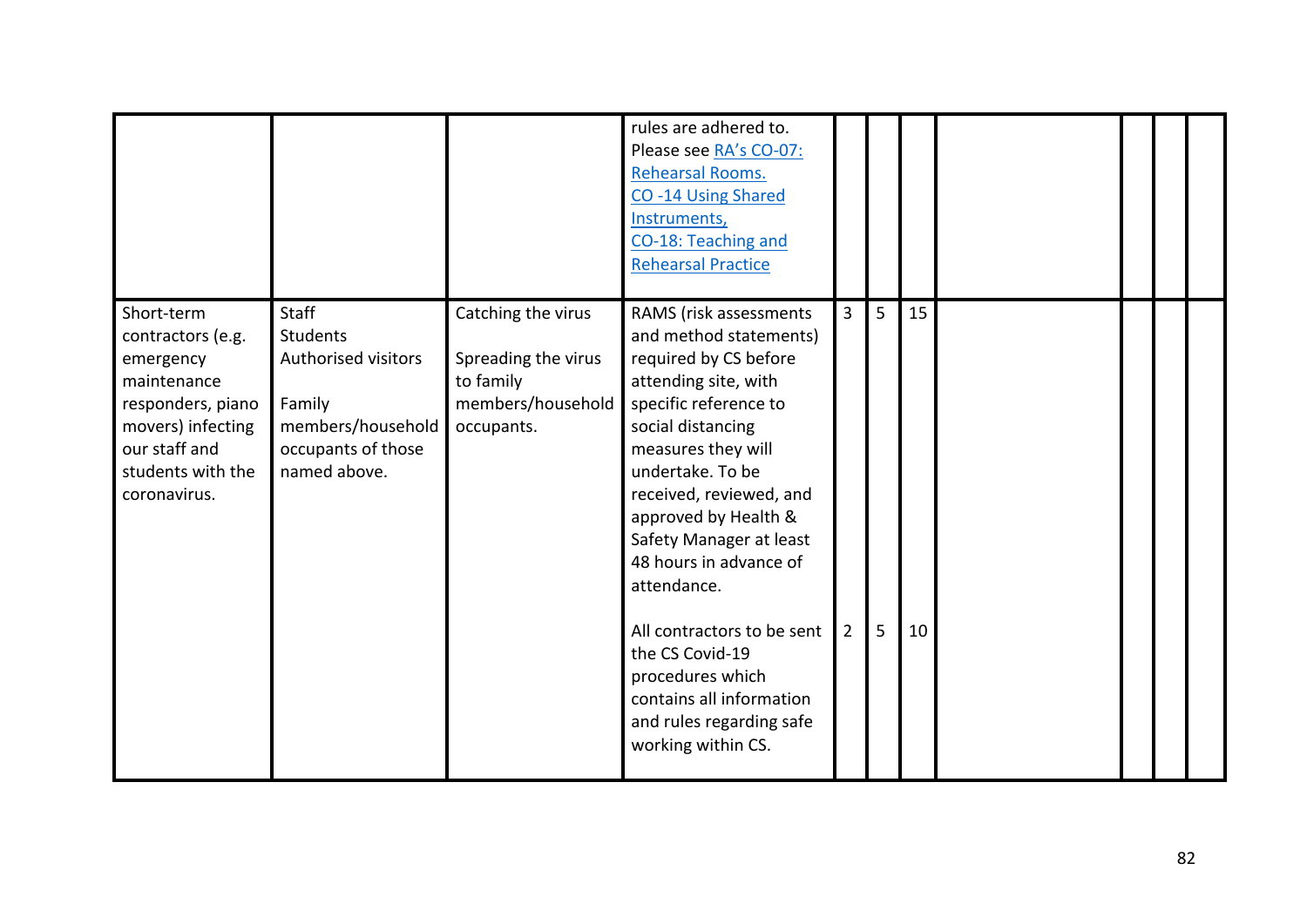| Long-term<br>contractors (e.g.<br>cleaners,<br>consultants,<br>temporary staff)<br>infecting our staff<br>or students with<br>the Coronavirus. | <b>Staff</b><br>Students<br><b>Authorised visitors</b><br>Family<br>members/household<br>occupants of those<br>named above. | Catching the virus<br>Spreading the virus<br>to family<br>members/household<br>occupants. | All suppliers requested to<br>send through RAMS in<br>advance of<br>recommencing service on<br>site, to be reviewed and<br>approved by the Health<br>and Safety Manager. | $\overline{3}$                   | 5      | 15       |  |  |
|------------------------------------------------------------------------------------------------------------------------------------------------|-----------------------------------------------------------------------------------------------------------------------------|-------------------------------------------------------------------------------------------|--------------------------------------------------------------------------------------------------------------------------------------------------------------------------|----------------------------------|--------|----------|--|--|
|                                                                                                                                                |                                                                                                                             |                                                                                           | Where appropriate,<br>social distancing<br>measures building into<br>KPI's to monitor and<br>review performance.                                                         | $\overline{2}$                   | 5      | 10       |  |  |
|                                                                                                                                                |                                                                                                                             |                                                                                           | Regular documented<br>auditing and spot checks<br>of contractors to ensure<br>adherence to social<br>distancing measures<br>outlined in RAMS and<br>KPI's.               | $\overline{3}$                   | 5      | 15       |  |  |
| Suppliers of goods<br>infecting our staff<br>or students with<br>the Coronavirus.                                                              | <b>Staff</b><br>Students<br><b>Authorised visitors</b><br>Family<br>members/household                                       | Catching the virus<br>Spreading the virus<br>to family<br>members/household<br>occupants. | All suppliers of goods<br>sent this Risk Assessment<br>and required to adhere<br>to its stipulations.<br>All suppliers asked for                                         | $\overline{3}$<br>$\overline{3}$ | 5<br>5 | 15<br>15 |  |  |
|                                                                                                                                                | occupants of those<br>named above.                                                                                          |                                                                                           | their RAMS, to be<br>received, reviewed, and                                                                                                                             |                                  |        |          |  |  |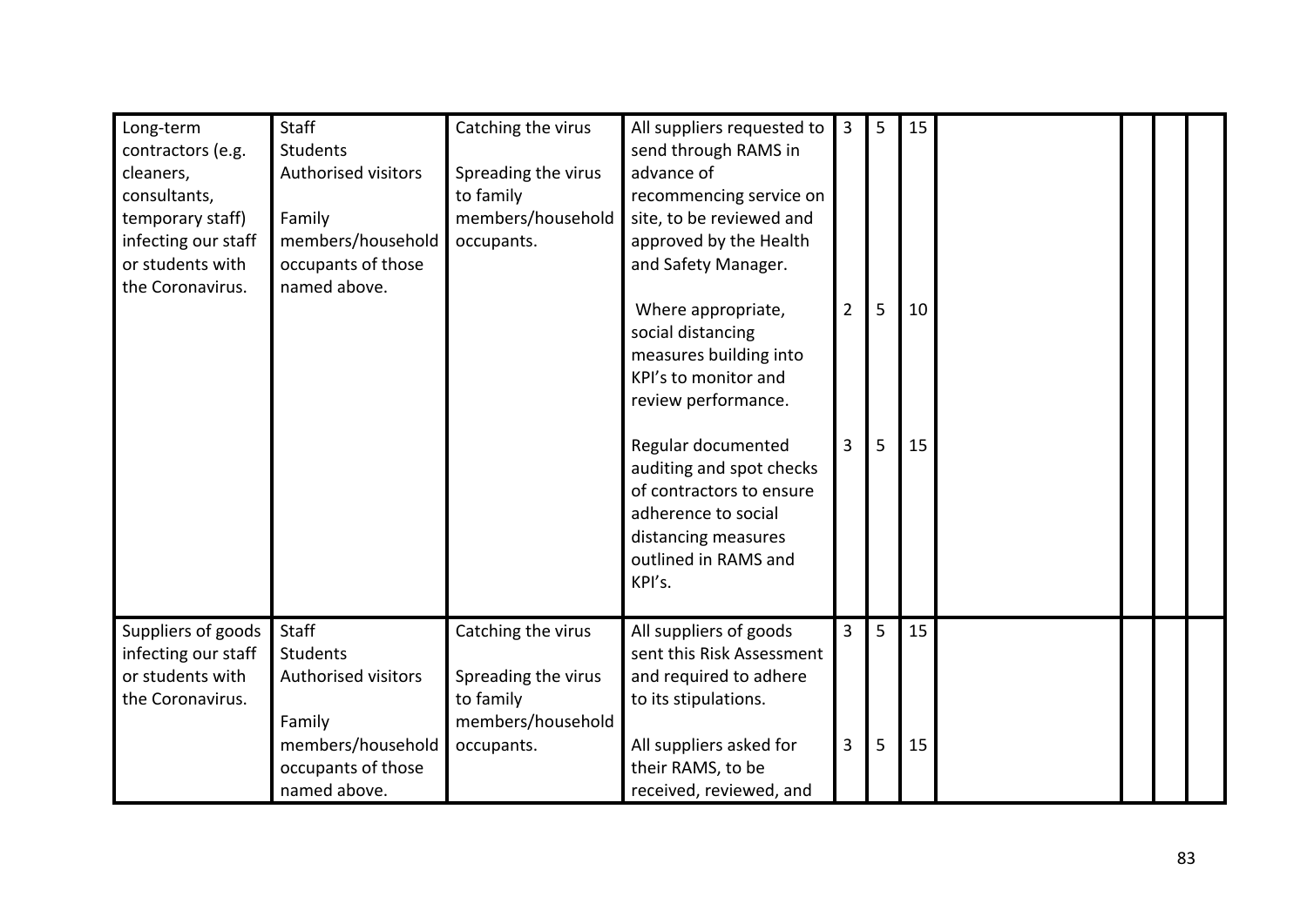|  | approved by the Health<br>& Safety Manager at<br>least 48 hours in<br>advance.                                                                                             |                |   |    |  |  |
|--|----------------------------------------------------------------------------------------------------------------------------------------------------------------------------|----------------|---|----|--|--|
|  | Delivery times requested<br>to ensure doors are<br>unlocked and pinned<br>open ahead of time to<br>prevent contamination.                                                  | $\overline{3}$ | 5 | 15 |  |  |
|  | Where suppliers are also<br>contracted to carry out a<br>task (e.g. furniture<br>assembly) please refer to<br>short-term contractor<br>section of this Risk<br>Assessment. | $\overline{3}$ | 5 | 15 |  |  |
|  | All suppliers to be sent<br>the CS Covid-19<br>procedures which<br>contains all information<br>and rules regarding safe<br>working within the<br>building.                 | $\overline{2}$ | 5 | 10 |  |  |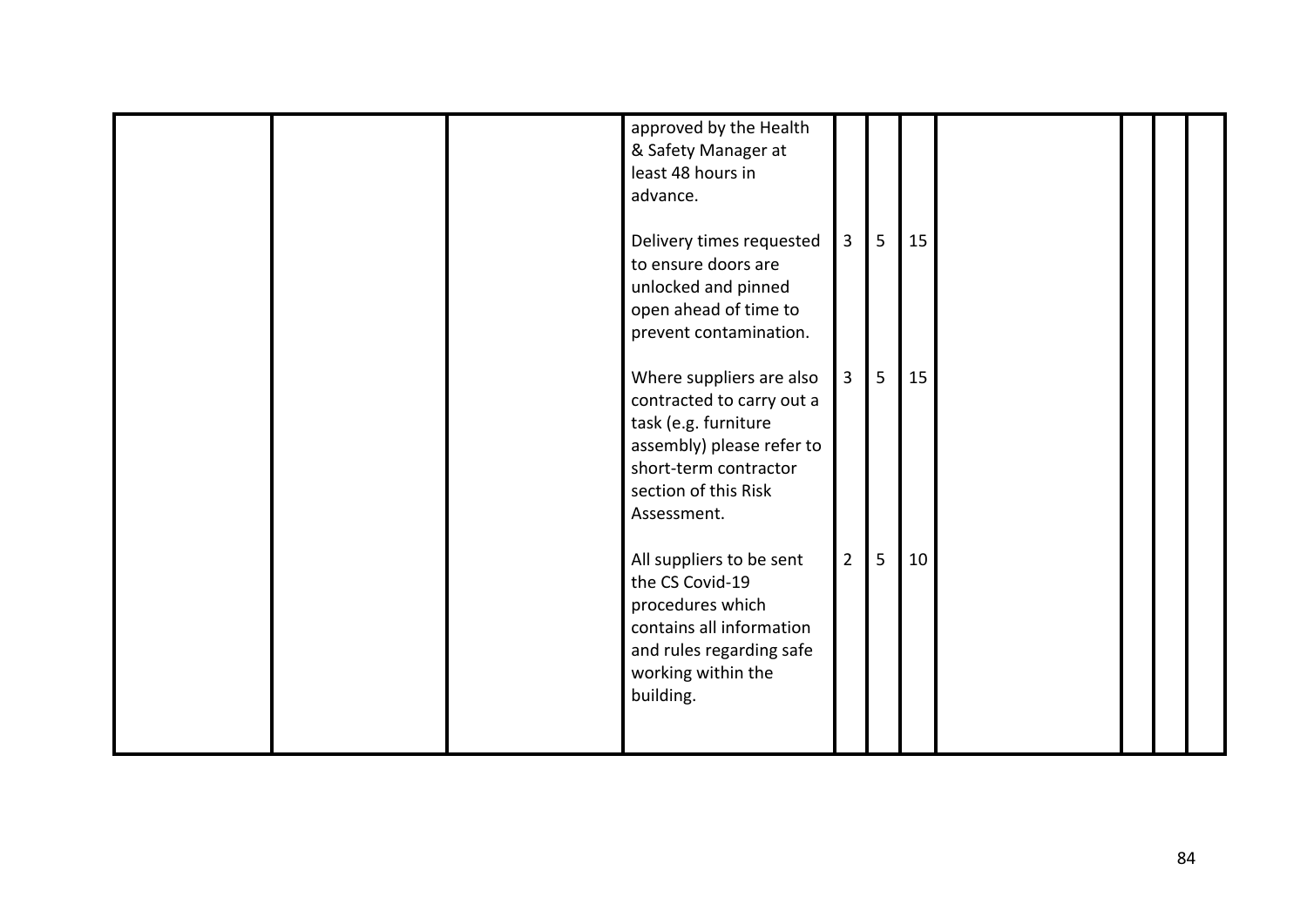Approved by: **Board of Directors**

Signed: **Jonathan Francis**

Signature:

Date: 06/08/2020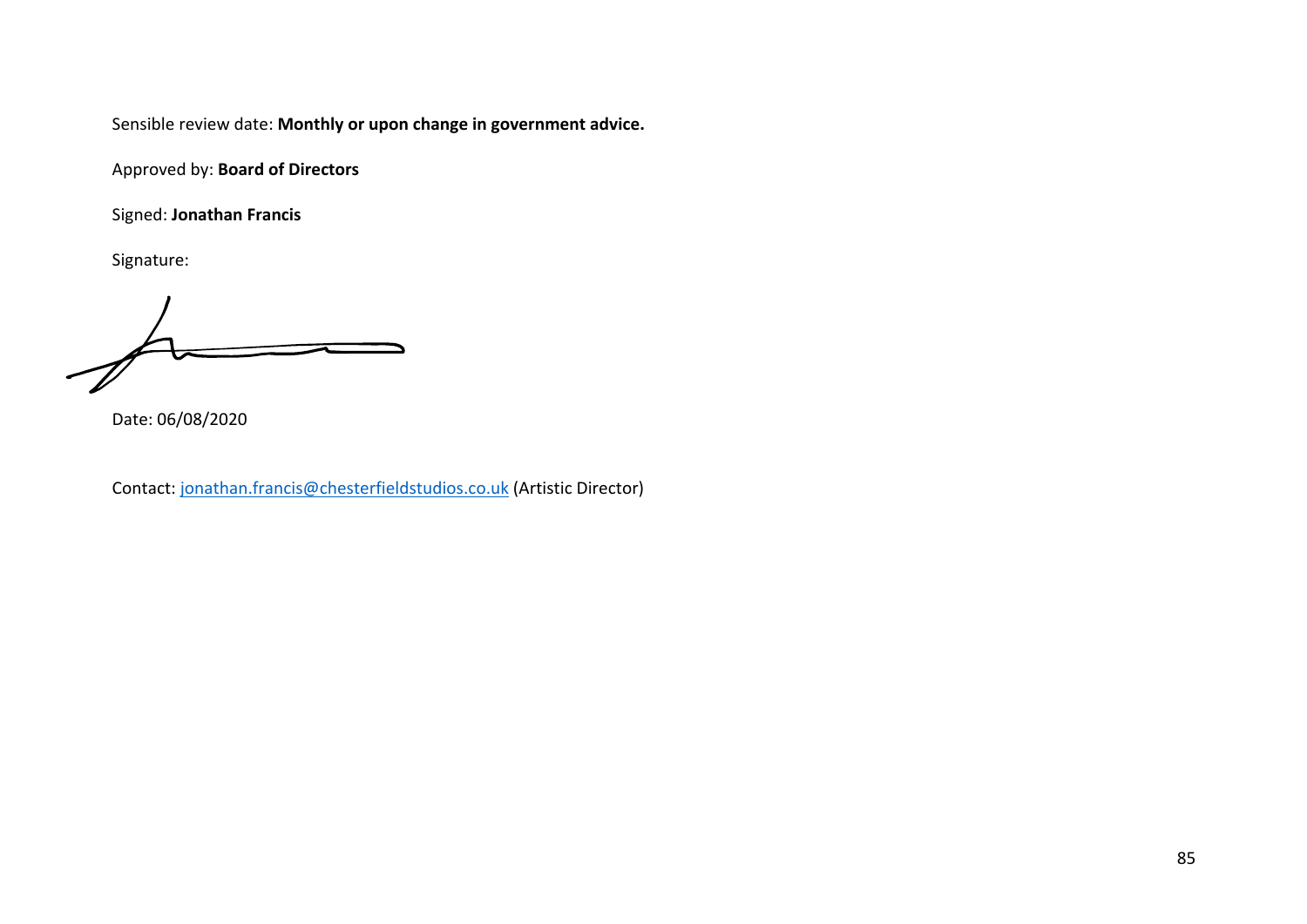**Chesterfield**|Studios

# RISK ASSESSMENT REOPENING CHESTERFIELD STUDIOS & SOCIAL DISTANCING

### **CO-020: MEETINGS**

| NAME OF ASSESSOR                                                                                                                          | Jonathan Francis                                                                                                  |
|-------------------------------------------------------------------------------------------------------------------------------------------|-------------------------------------------------------------------------------------------------------------------|
| DATE OF ASSESSMENT                                                                                                                        | 06/08/2020                                                                                                        |
| TIME OF ASSESSMENT                                                                                                                        | 1320                                                                                                              |
| <b>WORK AREA</b>                                                                                                                          | All spaces where meetings take place across the site.                                                             |
| Briefly describe the work in terms of function, size, number of people.<br>For example: Studio 1, fifteen square metres, up to 15 people. |                                                                                                                   |
| <b>TASK BEING ASSESSED</b>                                                                                                                | Safe working practices entering the building for staff and students<br>returning to CS after the Covid19 Lockdown |
| Be specific, e.g. use of sack truck for moving boxes from the entrance<br>hall to the office.                                             |                                                                                                                   |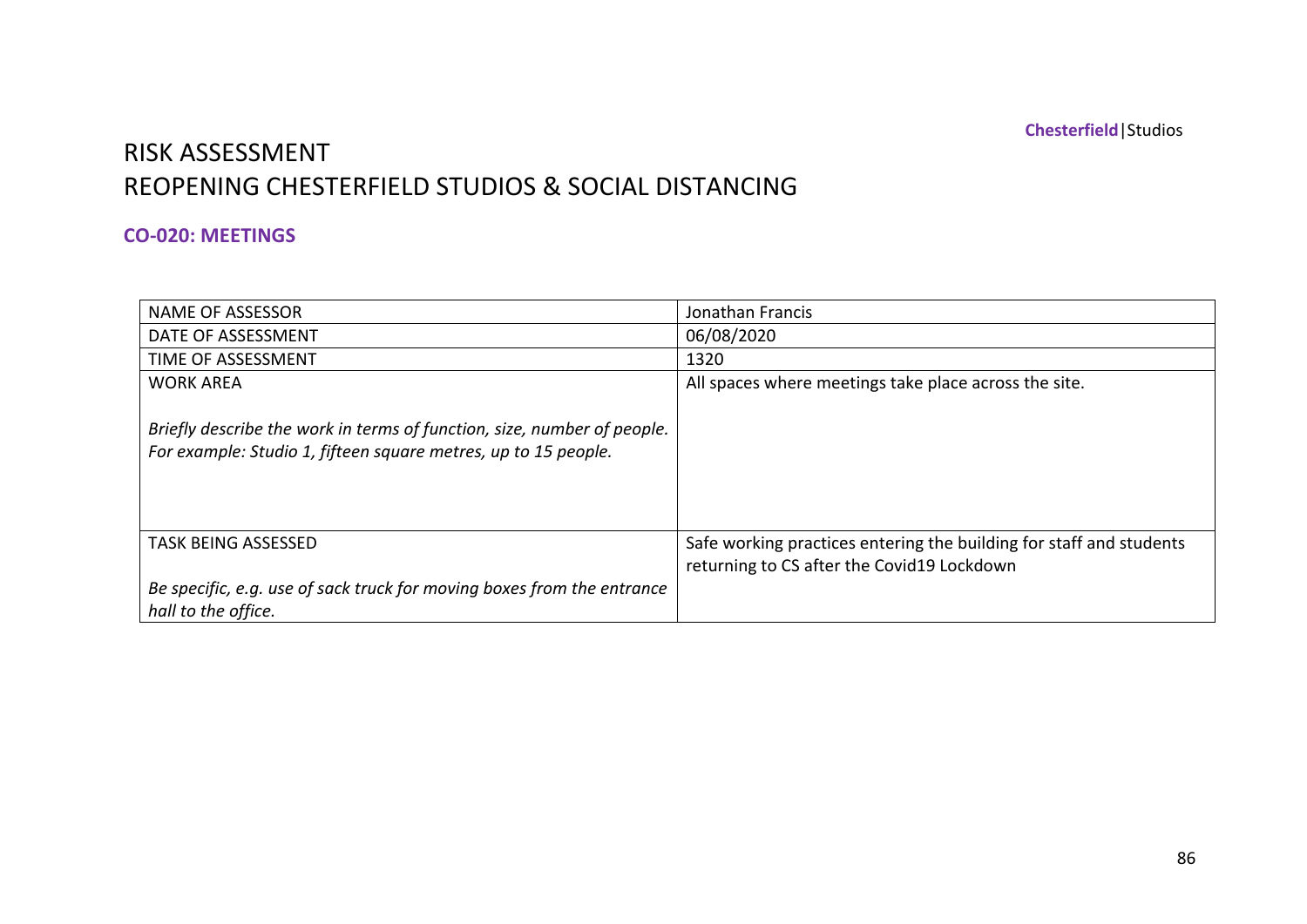| <b>WHAT IS THE</b><br><b>HAZARD?</b>                                                                                                                                                      | <b>WHO MIGHT BE</b><br><b>HARMED?</b>                                                                                       | <b>HOW MIGHT</b><br><b>PEOPLE BE</b><br><b>HARMED?</b>                                    | <b>EXISTING RISK CONTROL</b><br><b>MEASURES</b>                                                                                                                                                                                                                                                                                                                     |                   | $\mathbf{C}$ | $\mathbf R$ | <b>ADDITIONAL</b><br><b>MEASURES</b>                                                 | L.                      | $\mathbf c$ | $\overline{R}$ |
|-------------------------------------------------------------------------------------------------------------------------------------------------------------------------------------------|-----------------------------------------------------------------------------------------------------------------------------|-------------------------------------------------------------------------------------------|---------------------------------------------------------------------------------------------------------------------------------------------------------------------------------------------------------------------------------------------------------------------------------------------------------------------------------------------------------------------|-------------------|--------------|-------------|--------------------------------------------------------------------------------------|-------------------------|-------------|----------------|
| Becoming ill/a<br>carrier of the<br>Coronavirus due<br>to close contact at<br>meetings                                                                                                    | Staff<br><b>Students</b><br>Authorised visitors<br>Family<br>members/household<br>occupants of those<br>named above.        | Catching the virus<br>Spreading the virus<br>to family<br>members/household<br>occupants. | All meetings, both<br>internal and external, to<br>be carried out on digital<br>platforms (MS Teams,<br>Zoom), especially with<br>non-CS attendees<br>All papers to be<br>distributed digitally.                                                                                                                                                                    | $\mathbf{1}$<br>1 | 5            | 5<br>5      | Where 2m social<br>distancing cannot be<br>maintained,<br>facemasks must be<br>worn. | $\overline{\mathbf{3}}$ | 5           | 15             |
| Becoming ill/a<br>carrier of the<br>Coronavirus due<br>to close contact at<br>a meeting that are<br>essential or<br>business critical<br>that cannot be<br>held on a digital<br>platform. | <b>Staff</b><br><b>Students</b><br>Authorised visitors<br>Family<br>members/household<br>occupants of those<br>named above. | Catching the virus<br>Spreading the virus<br>to family<br>members/household<br>occupants. | Strict restrictions on<br>capacities on meeting<br>rooms, with capacities<br>clearly shown on signage<br>on doors.<br>Chairs arranged in social<br>distancing compliant<br>way.<br>AV and equipment to be<br>cleaned, with wipes<br>available to clean before<br>each use. Please see RA<br><b>CO-013: Using Shared</b><br><b>Equipment and</b><br><b>Computers</b> |                   |              |             |                                                                                      |                         |             |                |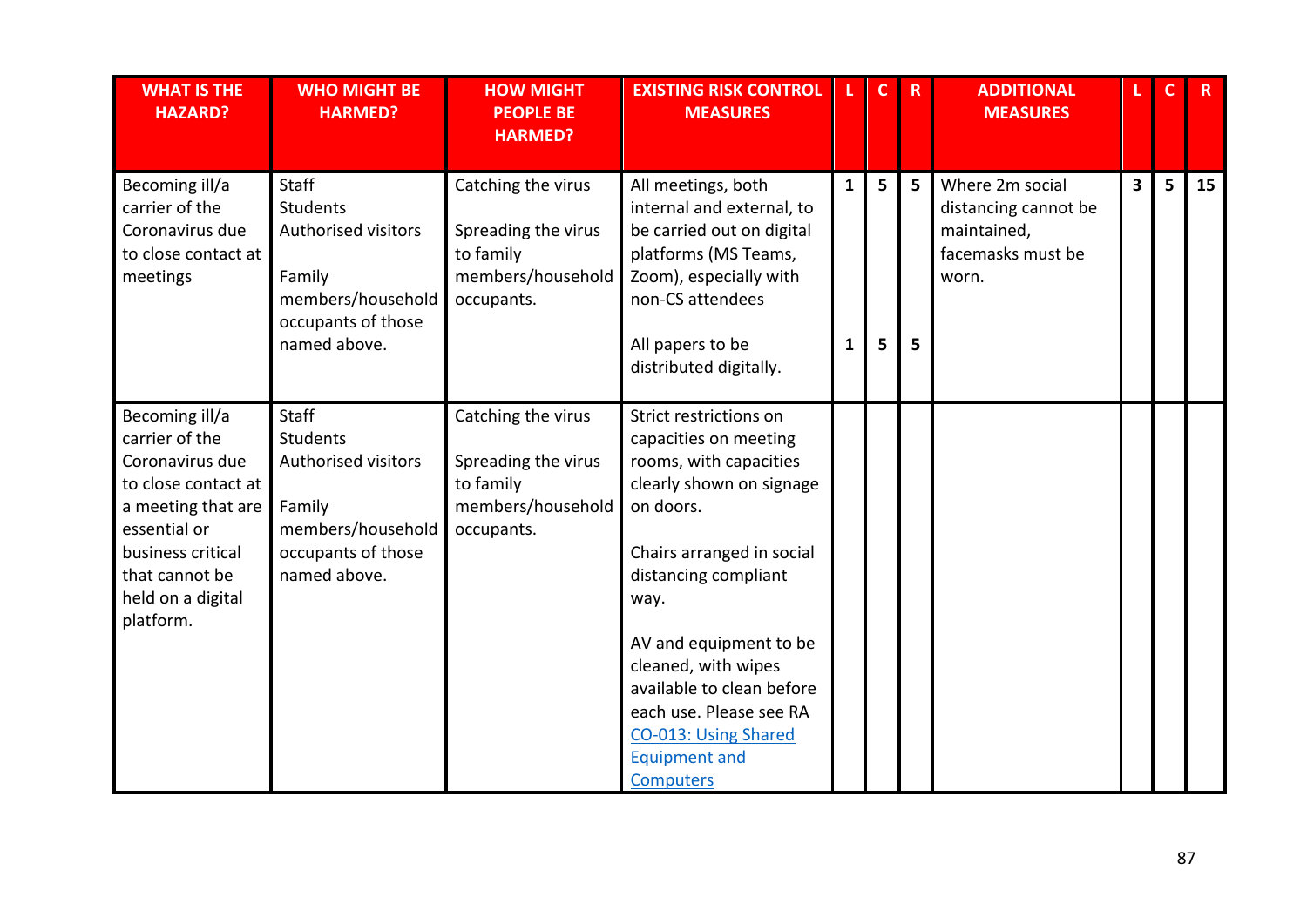|--|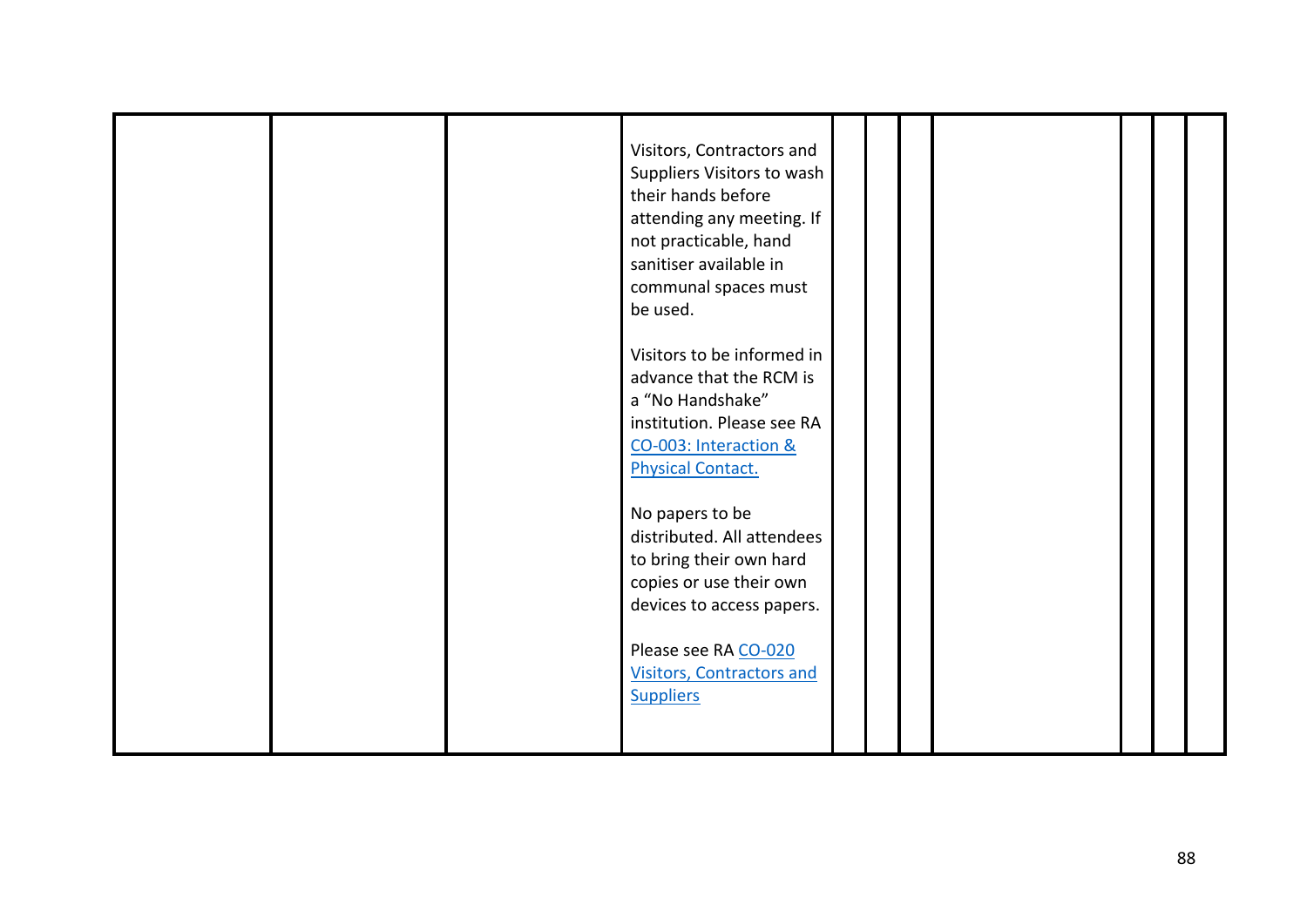Approved by: **Board of Directors**

Signed: **Jonathan Francis**

Signature:

Date: 06/08/2020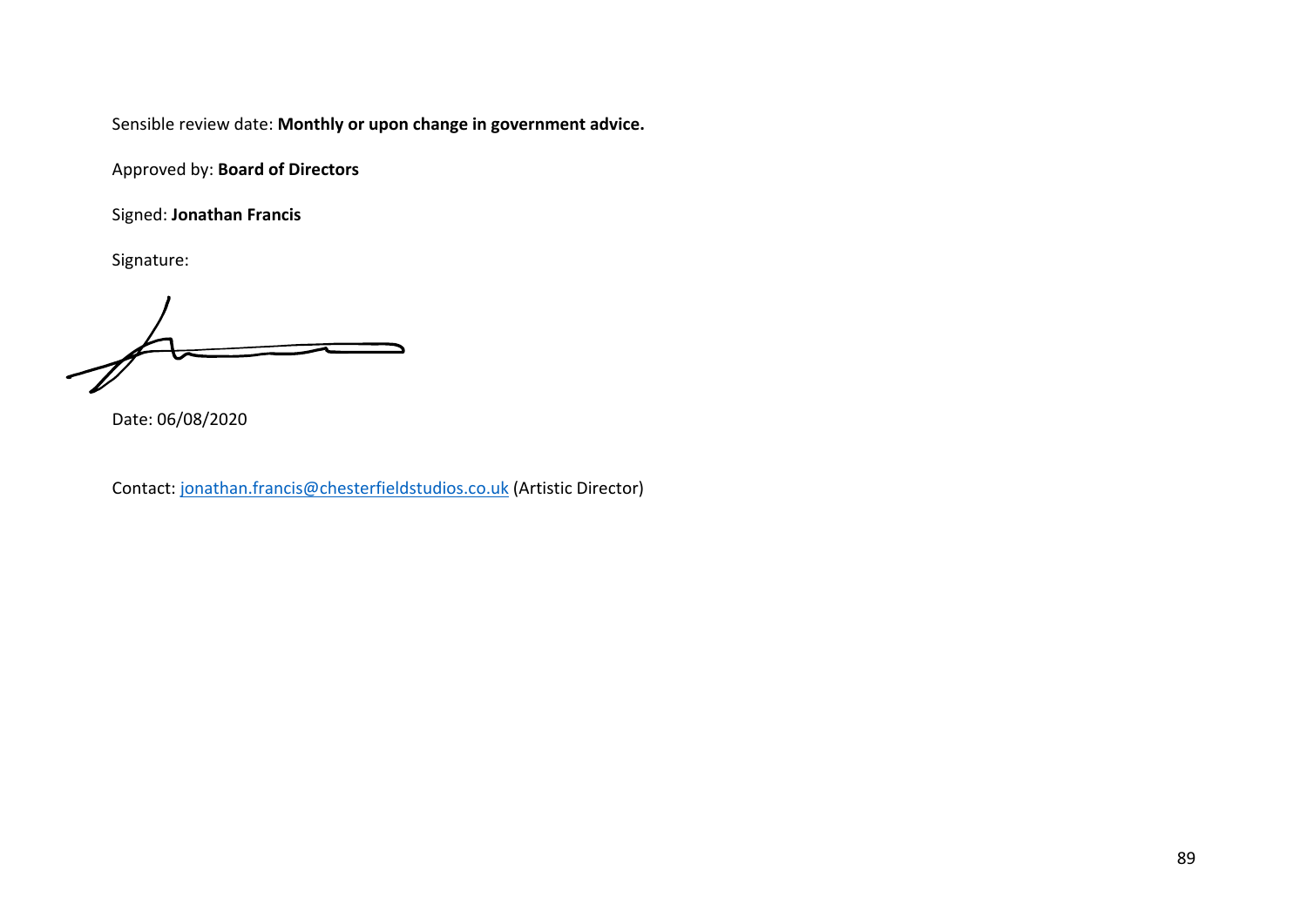**Chesterfield**|Studios

# RISK ASSESSMENT REOPENING CHESTERFIELD STUDIOS & SOCIAL DISTANCING

#### **CO-XXX: BLANK RA**

| <b>NAME OF ASSESSOR</b>                                                                                                                   | <b>NAME</b>                                                                                                       |
|-------------------------------------------------------------------------------------------------------------------------------------------|-------------------------------------------------------------------------------------------------------------------|
| DATE OF ASSESSMENT                                                                                                                        | <b>DATE</b>                                                                                                       |
| TIME OF ASSESSMENT                                                                                                                        | <b>TIME</b>                                                                                                       |
| <b>WORK AREA</b>                                                                                                                          |                                                                                                                   |
| Briefly describe the work in terms of function, size, number of people.<br>For example: Studio 1, fifteen square metres, up to 15 people. |                                                                                                                   |
| <b>TASK BEING ASSESSED</b>                                                                                                                | Safe working practices entering the building for staff and students<br>returning to CS after the Covid19 Lockdown |
| Be specific, e.g. use of sack truck for moving boxes from the entrance<br>hall to the office.                                             |                                                                                                                   |